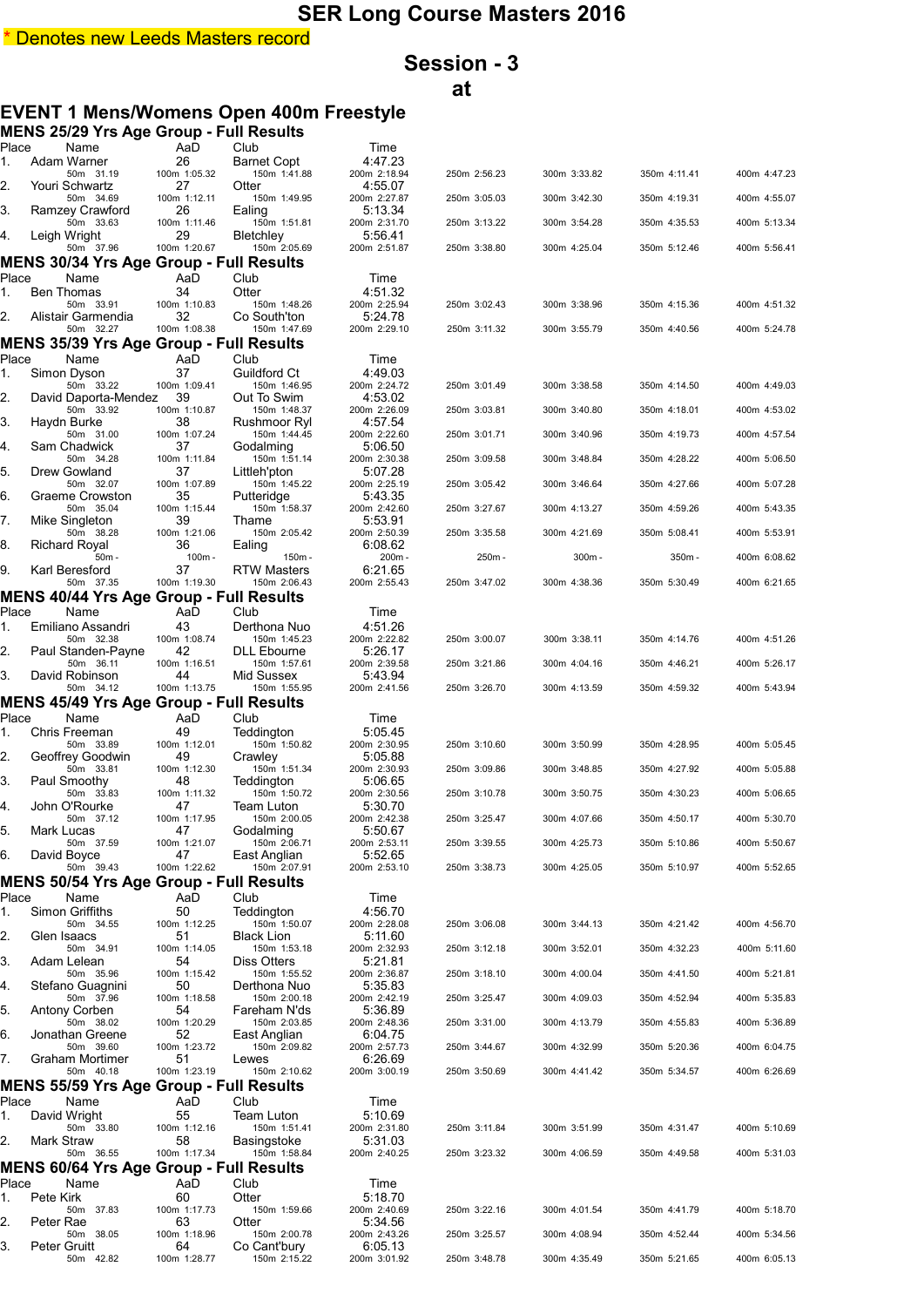|             | <b>MENS 65/69 Yrs Age Group - Full Results</b>           |                                    |                                                |                                         |                              |                              |                              |                              |
|-------------|----------------------------------------------------------|------------------------------------|------------------------------------------------|-----------------------------------------|------------------------------|------------------------------|------------------------------|------------------------------|
| Place<br>1. | Name<br>Terry Thorne                                     | AaD<br>66                          | Club<br>East Anglian                           | Time<br>5:52.10                         |                              |                              |                              |                              |
|             | 50m -                                                    | $100m -$                           | 150m-                                          | 200m-                                   | 250m-                        | $300m -$                     | 350m -                       | 400m 5:52.10                 |
| 2.          | Geoff Edge<br>50m 38.58                                  | 67<br>100m 1:23.79                 | Teddington<br>150m 2:09.50                     | 5:56.32<br>200m 2:56.11                 | 250m 3:41.79                 | 300m 4:28.22                 | 350m 5:13.41                 | 400m 5:56.32                 |
| 3.          | Stuart McLellan                                          | 67                                 | Sudbury                                        | 6:00.89                                 |                              |                              |                              |                              |
|             | 50m 39.82<br>MENS 70/74 Yrs Age Group - Full Results     | 100m 1:24.52                       | 150m 2:10.39                                   | 200m 2:57.44                            | 250m 3:43.67                 | 300m 4:30.14                 | 350m 5:16.38                 | 400m 6:00.89                 |
| Place       | Name                                                     | AaD                                | Club                                           | Time                                    |                              |                              |                              |                              |
| 1.          | Chris Dunn                                               | 70                                 | Hatfield                                       | 5:13.26                                 |                              |                              |                              |                              |
| 2.          | 50m 36.09<br>David Hall                                  | 100m 1:15.79<br>74                 | 150m 1:56.06<br>Witney                         | 200m 2:36.49<br>7:15.67                 | 250m 3:16.18                 | 300m 3:56.11                 | 350m 4:35.77                 | 400m 5:13.26                 |
| 3.          | 50m 43.16<br>Paul Clarke                                 | 100m 1:34.59<br>74                 | 150m -<br>Beaver Mast                          | 200m 3:32.49<br>8:35.06                 | 250m 6:27.45                 | 300m 5:29.27                 | 350m -                       | 400m 7:15.67                 |
|             | $50m -$                                                  | $100m -$                           | 150m -                                         | 200m-                                   | 250m-                        | 300m-                        | 350m -                       | 400m 8:35.06                 |
|             | MENS 75/79 Yrs Age Group - Full Results                  |                                    |                                                |                                         |                              |                              |                              |                              |
| Place<br>1. | Name<br>Garfield Thomas                                  | AaD<br>76                          | Club<br>Bridgend Cty                           | Time<br>6:51.28                         |                              |                              |                              |                              |
|             | 50m 43.32                                                | 100m 1:33.90                       | 150m 2:26.88                                   | 200m 3:21.08                            | 250m 4:14.96                 | 300m 5:08.40                 | 350m 6:01.21                 | 400m 6:51.28                 |
| 2.          | Anthony Gimson<br>50m 48.46                              | 79<br>100m 1:40.31                 | Mid Sussex<br>150m 2:36.30                     | 7:10.51<br>200m 3:31.53                 | 250m 4:28.38                 | 300m 5:21.98                 | 350m 6:18.57                 | 400m 7:10.51                 |
| 3.          | Max Zeller<br>50m -                                      | 78<br>100m-                        | Spencer<br>150m-                               | 7:43.79<br>200m-                        | 250m-                        | $300m -$                     | 350m -                       | 400m 7:43.79                 |
|             | WOMENS 18/24 Yrs Age Group - Full Results                |                                    |                                                |                                         |                              |                              |                              |                              |
| Place       | Name                                                     | AaD                                | Club                                           | Time                                    |                              |                              |                              |                              |
| 1.          | Sophie Liddament<br>50m 36.35                            | 24<br>100m 1:16.10                 | <b>UEA Norwich</b><br>150m 1:56.45             | 5:15.35<br>200m 2:36.99                 | 250m 3:16.56                 | 300m 3:56.79                 | 350m 4:36.66                 | 400m 5:15.35                 |
| 2.          | Jessica Farmer<br>50m 36.47                              | 21<br>100m 1:15.77                 | Co South'ton<br>150m 1:56.78                   | 5:28.92<br>200m 2:38.73                 | 250m 3:20.93                 | 300m 4:03.81                 | 350m 4:46.54                 | 400m 5:28.92                 |
|             | <b>WOMENS 25/29 Yrs Age Group - Full Results</b>         |                                    |                                                |                                         |                              |                              |                              |                              |
| Place       | Name                                                     | AaD                                | Club                                           | Time                                    |                              |                              |                              |                              |
| 1.          | Claire Le Prevost<br>50m 37.56                           | 29<br>100m 1:18.82                 | Guernsey<br>150m 2:01.69                       | 5:56.01<br>200m 2:46.42                 | 250m 3:32.53                 | 300m 4:19.17                 | 350m 5:06.81                 | 400m 5:56.01                 |
| 2.          | Cheryl Belton                                            | 27                                 | East Anglian                                   | 6:03.89                                 |                              |                              |                              |                              |
| 3.          | 50m 38.97<br>Amber Danks                                 | 100m 1:22.40<br>25                 | 150m 2:07.93<br>Teddington                     | 200m 2:55.93<br>6:47.96                 | 250m 3:43.13                 | 300m 4:31.22                 | 350m 5:18.17                 | 400m 6:03.89                 |
|             | 50m 42.28                                                | 100m 1:30.70                       | 150m 2:23.62                                   | 200m 3:16.63                            | 250m 4:09.24                 | 300m 5:01.66                 | 350m 5:55.23                 | 400m 6:47.96                 |
| Place       | WOMENS 30/34 Yrs Age Group - Full Results<br>Name        | AaD                                | Club                                           | Time                                    |                              |                              |                              |                              |
| 1.          | Jessica Thorpe                                           | 31                                 | Camden Swiss                                   | 4:58.98                                 |                              |                              |                              |                              |
| 2.          | 50m 33.13<br>Danielle Ryan                               | 100m 1:10.14<br>31                 | 150m 1:47.85<br><b>Black Lion</b>              | 200m 2:26.49<br>5:28.93                 | 250m 3:04.35                 | 300m 3:42.82                 | 350m 4:20.79                 | 400m 4:58.98                 |
|             | 50m 36.32                                                | 100m 1:17.45                       | 150m 1:58.75                                   | 200m 2:40.56                            | 250m 3:21.91                 | 300m 4:04.82                 | 350m 4:47.08                 | 400m 5:28.93                 |
|             |                                                          |                                    |                                                |                                         |                              |                              |                              |                              |
| 3.          | Samantha Dredge<br>50m 42.49                             | 31<br>100m 1:28.46                 | Newbury<br>150m -                              | 6:16.56<br>200m 3:04.22                 | 250m -                       | 300m 4:41.25                 | 350m 5:29.41                 | 400m 6:16.56                 |
| 4.          | Sarah Clarke<br>50m 45.02                                | 30                                 | Sudbury                                        | 6:45.23<br>200m 3:19.44                 | 250m -                       | 300m 5:03.36                 | 350m -                       | 400m 6:45.23                 |
|             | WOMENS 35/39 Yrs Age Group - Full Results                | 100m 1:35.47                       | 150m 2:26.26                                   |                                         |                              |                              |                              |                              |
| Place       | Name                                                     | AaD                                | Club                                           | Time                                    |                              |                              |                              |                              |
| 1.          | Valentina Lugano<br>50m 37.11                            | 36<br>100m 1:15.97                 | Derthona Nuo<br>150m 1:55.10                   | 5:10.73<br>200m 2:34.62                 | 250m 3:14.18                 | 300m 3:53.66                 | 350m 4:33.00                 | 400m 5:10.73                 |
| 2.          | Clare Warren                                             | 39                                 | South Beds                                     | 5:43.72                                 |                              |                              |                              |                              |
| 3.          | 50m 38.64<br>Samantha Williams                           | 100m 1:20.34<br>36                 | 150m 2:03.95<br><b>Black Lion</b>              | 200m 2:48.37<br>6:05.42                 | 250m 3:33.45                 | 300m 4:18.15                 | 350m 5:03.29                 | 400m 5:43.72                 |
| 4.          | 50m 38.76<br>Claire McMahon-Adie                         | 100m 1:23.17<br>36                 | 150m 2:09.03<br><b>Barnet Copt</b>             | 200m 2:56.79<br>6:18.95                 | 250m 3:44.46                 | 300m 4:33.19                 | 350m 5:20.21                 | 400m 6:05.42                 |
|             | 50m 43.15                                                | 100m 1:31.03                       | 150m 2:18.25                                   | 200m 3:07.37                            | 250m 3:54.86                 | 300m 4:43.82                 | 350m 5:31.45                 | 400m 6:18.95                 |
|             | WOMENS 40/44 Yrs Age Group - Full Results                |                                    |                                                |                                         |                              |                              |                              |                              |
| Place<br>1. | Name<br>Jessica Wooddisse                                | AaD<br>41                          | Club<br><b>Stroud Mast</b>                     | Time<br>4:53.99                         |                              |                              |                              |                              |
| 2.          | 50m 34.45<br>Elizabeth Tarr                              | 100m 1:11.38<br>40                 | 150m 1:48.32<br>Teddington                     | 200m 2:26.23<br>5:03.67                 | 250m 3:03.25                 | 300m 3:40.62                 | 350m 4:17.82                 | 400m 4:53.99                 |
|             | 50m 34.53                                                | 100m 1:12.61                       | 150m 1:51.55                                   | 200m 2:30.21                            | 250m 3:09.10                 | 300m 3:47.90                 | 350m 4:26.42                 | 400m 5:03.67                 |
| 3.          | Rachael Coleman<br>50m 35.91                             | 43<br>100m 1:14.87                 | Barnet Copt<br>150m 1:55.00                    | 5:14.28<br>200m 2:35.40                 | 250m 3:15.43                 | 300m 3:55.95                 | 350m 4:35.54                 | 400m 5:14.28                 |
|             | Emma Macdonald<br>50m 44.48                              | 43<br>100m 1:37.10                 | Putteridge                                     | 7:17.26                                 | 250m 4:27.00                 | 300m 5:24.20                 | 350m -                       | 400m 7:17.26                 |
| 4.<br>5.    | Katalin Walch                                            | 43                                 | 150m 2:33.03<br>Mid Sussex                     | 200m 3:30.70<br>7:20.00                 |                              |                              |                              |                              |
|             | 50m 51.16                                                | 100m 1:45.50                       | 150m 2:41.52                                   | 200m 3:37.53                            | 250m 4:33.99                 | 300m 5:30.86                 | 350m 6:26.10                 | 400m 7:20.00                 |
| Place       | <b>WOMENS 45/49 Yrs Age Group - Full Results</b><br>Name | AaD                                | Club                                           | Time                                    |                              |                              |                              |                              |
| 1.          | Nicola Latty                                             | 45                                 | Nene Valley                                    | 4:59.66                                 |                              |                              |                              |                              |
| 2.          | 50m 34.47<br>Karen Bassett                               | 100m 1:12.38<br>48                 | 150m 1:50.21<br><b>Bracknell</b>               | 200m 2:28.94<br>5:43.43                 | 250m 3:06.81                 | 300m 3:45.56                 | 350m 4:22.95                 | 400m 4:59.66                 |
| 3.          | 50m 37.06<br>Clare Watkins                               | 100m 1:18.91<br>49                 | 150m 2:02.56<br>East Anglian                   | 200m 2:47.46<br>5:52.02                 | 250m 3:32.08                 | 300m 4:16.83                 | 350m 5:01.29                 | 400m 5:43.43                 |
|             | 50m 39.64                                                | 100m 1:23.86                       | 150m 2:09.12                                   | 200m 2:54.52                            | 250m 3:39.98                 | 300m 4:25.75                 | 350m 5:11.31                 | 400m 5:52.02                 |
| 4.          | Susan Bull<br>50m 38.04                                  | 46<br>100m 1:21.74                 | Mid Sussex<br>150m 2:07.06                     | 5:55.91<br>200m 2:53.98                 | 250m 3:39.96                 | 300m 4:26.83                 | 350m 5:12.36                 | 400m 5:55.91                 |
| 5.          | <b>Clare Chilton</b><br>50m 38.41                        | 46<br>100m 1:21.90                 | Mid Sussex<br>150m 2:07.30                     | 5:57.53<br>200m 2:53.47                 | 250m 3:40.50                 | 300m 4:26.83                 | 350m 5:12.29                 | 400m 5:57.53                 |
| 6.          | Marianne Rooke-Allden                                    | 45                                 | Croydon Amph                                   | 6:06.35                                 |                              |                              |                              |                              |
| 7.          | 50m 38.13<br>Liz Pudney                                  | 100m 1:21.34<br>48                 | 150m 2:07.87<br>Newbury                        | 200m 2:54.65<br>6:09.34                 | 250m 3:42.34                 | 300m 4:30.52                 | 350m 5:19.09                 | 400m 6:06.35                 |
|             | 50m 41.92                                                | 100m 1:27.32                       | 150m 2:14.16                                   | 200m 3:01.26                            | 250m 3:49.29                 | 300m 4:36.74                 | 350m 5:23.79                 | 400m 6:09.34                 |
| 8.          | Zorika Adams<br>50m 42.30                                | 46<br>100m 1:31.44                 | <b>Camden Swiss</b><br>150m 2:21.06            | 6:19.54<br>200m 3:10.37                 | 250m 4:00.18                 | 300m 4:48.92                 | 350m 5:37.78                 | 400m 6:19.54                 |
| 9.          | Jane Pye<br>50m 40.46                                    | 49<br>100m 1:27.11                 | East Anglian<br>150m 2:14.72                   | 6:25.37<br>200m 3:03.37                 | 250m 3:53.60                 | 300m 4:45.14                 | 350m 5:36.92                 | 400m 6:25.37                 |
| 10.         | Emma France                                              | 48                                 | Guildford Ct                                   | 7:08.83                                 |                              |                              |                              |                              |
| 11.         | 50m 49.86<br>Hazel Haycocks<br>50m 44.29                 | 100m 1:44.25<br>48<br>100m 1:34.94 | 150m 2:38.55<br><b>Bromley</b><br>150m 2:28.69 | 200m 3:32.87<br>7:17.35<br>200m 3:25.53 | 250m 4:26.97<br>250m 4:22.85 | 300m 5:21.65<br>300m 5:21.70 | 350m 6:15.95<br>350m 6:20.52 | 400m 7:08.83<br>400m 7:17.35 |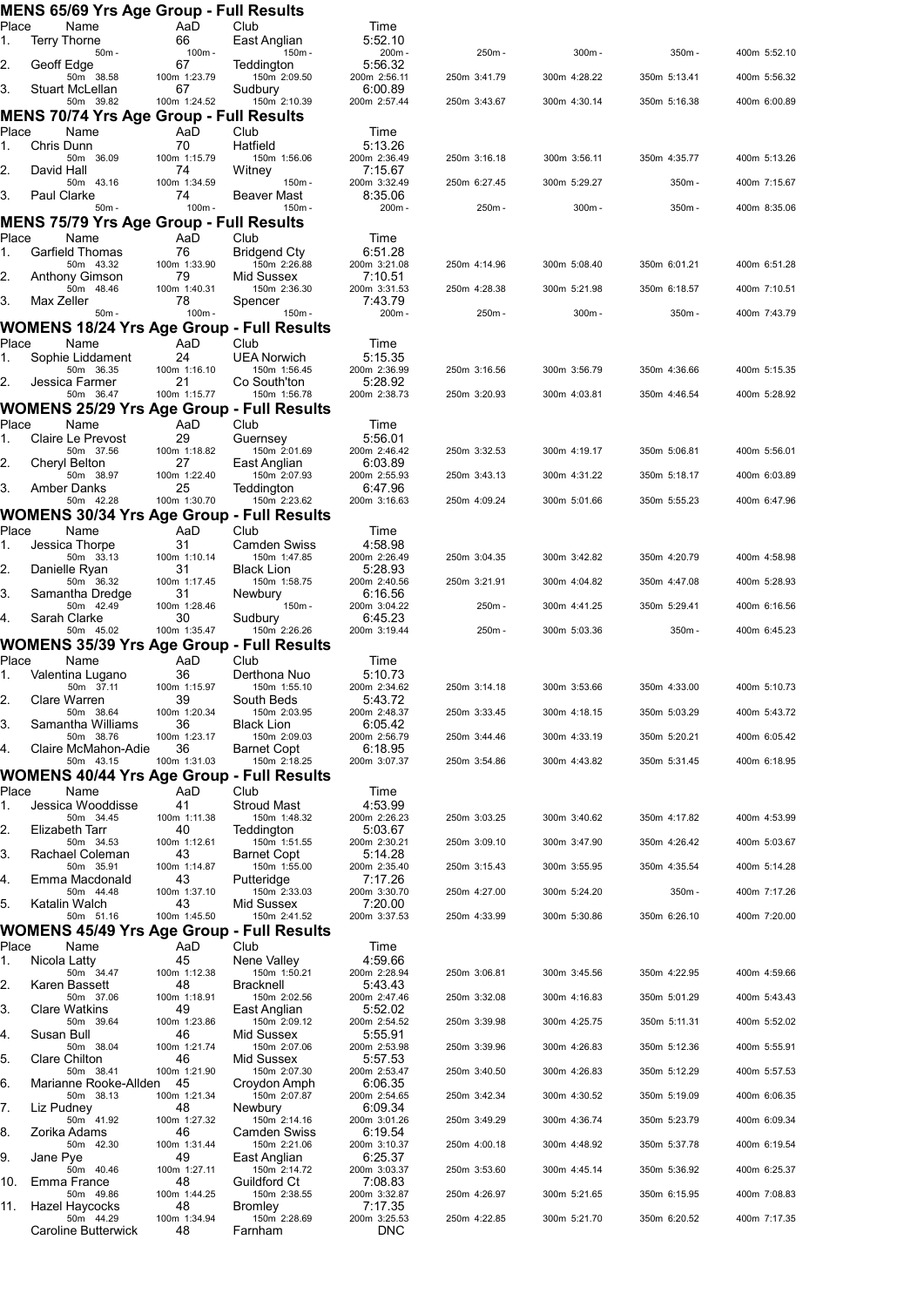## **WOMENS 50/54 Yrs Age Group - Full Results**

| Place    | Name                                             | AaD                | Club                               | Time                    |              |              |                |              |
|----------|--------------------------------------------------|--------------------|------------------------------------|-------------------------|--------------|--------------|----------------|--------------|
| 1.       | <b>Karen Graham</b>                              | 51                 | <b>East Leeds</b>                  | 5:05.40                 |              |              |                |              |
| 2.       | 50m 34.50<br>Joanna Taylor                       | 100m 1:12.92<br>50 | 150m 1:51.17<br>Basingstoke        | 200m 2:30.69<br>5:42.52 | 250m 3:09.58 | 300m 3:49.27 | 350m 4:27.47   | 400m 5:05.40 |
|          | 50m 36.31                                        | 100m 1:16.81       | 150m 1:59.92                       | 200m 2:43.93            | 250m 3:28.20 | 300m 4:13.13 | 350m 4:58.05   | 400m 5:42.52 |
| 3.       | Nicky Bindler                                    | 54                 | Kings Corm                         | 5:43.95                 |              |              |                |              |
| 4.       | 50m 38.25<br>Penny Stotesbury                    | 100m 1:22.11<br>50 | 150m 2:05.43<br>Sevenoaks          | 200m 2:50.01<br>5:45.23 | 250m 3:33.97 | 300m 4:18.67 | 350m 5:01.83   | 400m 5:43.95 |
|          | 50m 37.06                                        | 100m 1:19.63       | 150m 2:04.61                       | 200m 2:49.09            | 250m 3:34.35 | 300m 4:18.97 | 350m 5:03.72   | 400m 5:45.23 |
| 5.       | Lesley Berry                                     | 52                 | Bletchley                          | 6:21.31                 |              |              |                |              |
|          | 50m 42.34                                        | 100m 1:29.94       | 150m 2:18.26                       | 200m 3:07.19            | 250m 3:56.13 | 300m 4:45.56 | 350m 5:35.00   | 400m 6:21.31 |
| 6.       | Anne Raymond<br>50m 43.34                        | 53<br>100m 1:31.61 | Croydon Amph<br>150m 2:22.25       | 6:35.80<br>200m 3:12.78 | 250m 4:04.12 | 300m 4:54.78 | 350m 5:46.20   | 400m 6:35.80 |
| 7.       | Sara Luder                                       | 50                 | Spencer                            | 6:49.03                 |              |              |                |              |
|          | 50m 47.01                                        | 100m 1:38.76       | 150m 2:31.23                       | 200m 3:23.86            | 250m 4:15.98 | 300m 5:08.48 | 350m 6:00.16   | 400m 6:49.03 |
|          | <b>WOMENS 55/59 Yrs Age Group - Full Results</b> |                    |                                    |                         |              |              |                |              |
| Place    | Name                                             | AaD                | Club                               | Time                    |              |              |                |              |
| 1.       | Dymphna Morris                                   | 55                 | Swim4Life                          | 5:14.48                 |              |              |                |              |
|          | 50m 35.40                                        | 100m 1:12.84<br>58 | 150m 1:52.30                       | 200m 2:32.37            | 250m 3:13.03 | 300m 3:54.01 | 350m 4:34.89   | 400m 5:14.48 |
| 2.       | Esther Iseppi<br>50m 40.08                       | 100m 1:23.95       | Spencer<br>150m 2:07.04            | 5:39.82<br>200m 2:50.31 | 250m 3:32.35 | 300m 4:15.37 | 350m 4:57.71   | 400m 5:39.82 |
| 3.       | Linda Hooker                                     | 56                 | Crawley                            | 6:01.66                 |              |              |                |              |
|          | 50m 38.85                                        | 100m 1:22.15       | 150m 2:07.47                       | 200m 2:53.63            | 250m 3:40.46 | 300m 4:28.17 | 350m 5:15.20   | 400m 6:01.66 |
| 4.       | Sharon McLellan<br>50m 43.91                     | 58                 | Sudbury                            | 6:20.72                 | 250m 3:57.03 | 300m 4:45.74 |                | 400m 6:20.72 |
| 5.       | Jane Blackwell                                   | 100m 1:31.37<br>57 | 150m 2:19.61<br><b>UEA Norwich</b> | 200m 3:07.92<br>6:40.73 |              |              | 350m 5:34.38   |              |
|          | 50m 45.21                                        | 100m 1:35.07       | 150m 2:26.88                       | 200m 3:17.69            | 250m 4:10.30 | 300m 5:01.42 | 350m-          | 400m 6:40.73 |
| 6.       | Pat Reed                                         | 59                 | Bexley                             | 6:47.49                 |              |              |                |              |
|          | 50m 46.56                                        | 100m 1:38.89       | 150m 2:31.49                       | 200m 3:23.35            | 250m 4:15.66 | 300m 5:06.70 | 350m 5:58.51   | 400m 6:47.49 |
| 7.       | Jacqueline Patel<br>$50m -$                      | 56<br>100m-        | Kings Corm<br>150m -               | 7:03.10<br>200m-        | 250m-        | $300m -$     | 350m -         | 400m 7:03.10 |
| 8.       | Julie Reason                                     | 55                 | Mid Sussex                         | 7:35.88                 |              |              |                |              |
|          | $50m -$                                          | 100m-              | 150m-                              | 200m-                   | 250m-        | 300m-        | 350m-          | 400m 7:35.88 |
| 9.       | Ann Spelman                                      | 55                 | Havant & Wat                       | 7:38.12                 |              |              |                |              |
|          | $50m -$<br><b>Frances Wilson</b>                 | 100m-              | 150m-                              | 200m-                   | 250m-        | $300m -$     | 350m -         | 400m 7:38.12 |
| 10.      | $50m -$                                          | 58<br>100m-        | Croydon Amph<br>150m-              | 8:02.39<br>$200m -$     | 250m-        | $300m -$     | 350m -         | 400m 8:02.39 |
|          | <b>WOMENS 60/64 Yrs Age Group - Full Results</b> |                    |                                    |                         |              |              |                |              |
| Place    | Name                                             | AaD                | Club                               | Time                    |              |              |                |              |
| 1.       | Claire Moore                                     | 61                 | Bracknell                          | 6:11.83                 |              |              |                |              |
|          | 50m 42.30                                        | 100m 1:29.01       | 150m 2:16.19                       | 200m 3:03.84            | 250m 3:51.38 | 300m 4:39.17 | 350m 5:26.24   | 400m 6:11.83 |
| 2.       | <b>Christine Ayers</b>                           | 63                 | South Beds                         | 6:12.41                 |              |              |                |              |
|          | 50m 42.63                                        | 100m 1:28.43       | 150m 2:15.97                       | 200m 3:02.62            | 250m 3:50.63 | 300m 4:38.01 | 350m 5:26.54   | 400m 6:12.41 |
|          | WOMENS 65/69 Yrs Age Group - Full Results        |                    |                                    |                         |              |              |                |              |
| Place    | Name<br>Alison Gwynn                             | AaD<br>68          | Club<br>Mid Sussex                 | Time<br>6:32.51         |              |              |                |              |
| 1.       | 50m 43.14                                        | 100m 1:31.28       | 150m 2:21.35                       | 200m 3:11.77            | 250m 4:03.10 | 300m 4:54.72 | 350m 5:46.16   | 400m 6:32.51 |
| 2.       | Andrea Minor                                     | 68                 | South Beds                         | 7:36.82                 |              |              |                |              |
|          | 50m 47.78                                        | 100m 1:43.62       | 150m 2:42.16                       | 200m 3:40.90            | 250m 4:40.67 | 300m 5:39.74 | 350m 6:39.29   | 400m 7:36.82 |
|          | WOMENS 70/74 Yrs Age Group - Full Results        |                    |                                    |                         |              |              |                |              |
| Place    | Name                                             | AaD                | Club                               | Time                    |              |              |                |              |
| 1.       | Ann Webster                                      | 74                 | Kings Corm                         | 7:18.80                 |              |              |                |              |
|          | 50m 50.81                                        | 100m 1:46.36       | 150m 2:43.32                       | 200m 3:39.51            | 250m 4:36.13 | 300m 5:31.88 | 350m 6:27.38   | 400m 7:18.80 |
| 2.       | Elizabeth Savidge<br>50m 48.93                   | 72<br>100m 43.98   | Kings Corm<br>150m 2:40.24         | 7:25.25<br>200m 3:38.43 | 250m 4:35.53 | 300m 5:34.21 | 350m 6:32.29   | 400m 7:25.25 |
|          | <b>WOMENS 75/79 Yrs Age Group - Full Results</b> |                    |                                    |                         |              |              |                |              |
| Place    | Name                                             | AaD                | Club                               | Time                    |              |              |                |              |
| 1.       | Jenny Ball                                       | 78                 | lo Wight Ma                        | 8:03.35                 |              |              |                |              |
|          | $50m -$                                          | 100m-              | 150m -                             | 200m-                   | 250m-        | $300m -$     | 350m -         | 400m 8:03.35 |
| 2.       | Rosemary Johnson                                 | 76                 | lo Wight Ma                        | 9:28.74                 |              |              |                |              |
|          | $50m -$                                          | $100m -$           | 150m-                              | 200m-                   | 250m-        | $300m -$     | 350m -         | 400m 9:28.74 |
|          | EVENT 2 Mens Open 100m Breaststroke              |                    |                                    |                         |              |              |                |              |
|          | 25/29 Yrs Age Group - Full Results               |                    |                                    |                         |              |              |                |              |
| Place    | Name                                             | AaD                | Club                               | Time                    |              |              | 50             |              |
| 1.       | Craig Gillespie                                  | 29                 | Otter                              | 1:11.44                 |              |              | 33.35          |              |
| 2.       | Andrew Benson                                    | 27                 | Bathgate                           | 1:13.85                 |              |              | 34.19          |              |
| 3.       | <b>Ryan Steward</b>                              | 29                 | <b>Bicester</b>                    | 1:15.78                 |              |              | 33.82          |              |
| 4.       | Josh Nisbett                                     | 25                 | Lewes                              | 1:17.35                 |              |              | 35.91          |              |
|          | 30/34 Yrs Age Group - Full Results               |                    |                                    |                         |              |              |                |              |
| Place    | Name                                             | AaD                | Club                               | Time                    |              |              | 50             |              |
| 1.       | Graham Cable                                     | 34                 | Co Oxford                          | 1:12.91                 |              |              | 33.54          |              |
| 2.       | Sean Kelly                                       | 33                 | East Anglian                       | 1:31.73                 |              |              | 42.51          |              |
|          | 35/39 Yrs Age Group - Full Results               |                    |                                    |                         |              |              |                |              |
| Place    | Name                                             | AaD                | Club                               | Time                    |              |              | 50             |              |
| 1.       | Chris Jones                                      | 35                 | Co South'ton                       | 1:08.82                 |              |              | 32.25          |              |
| 2.       | Kevin Arundell                                   | 38                 | Gravesend                          | 1:18.48                 |              |              | 36.16          |              |
| 3.       | Adam Freer                                       | 39                 | <b>Barnet Copt</b>                 | 1:26.94                 |              |              | 40.21          |              |
| 4.<br>5. | Joel Storry<br>Paul Rowan                        | 37<br>39           | South Beds<br>Fareham N'ds         | 1:27.19<br>1:28.71      |              |              | 39.76<br>39.80 |              |
| 6.       | Darren Richards                                  | 38                 | <b>RTW Masters</b>                 | 1:29.59                 |              |              | 41.29          |              |
| 7.       | Karl Beresford                                   | 37                 | <b>RTW Masters</b>                 | 1:40.79                 |              |              | 46.77          |              |
|          | 40/44 Yrs Age Group - Full Results               |                    |                                    |                         |              |              |                |              |
| Place    | Name                                             | AaD                | Club                               | Time                    |              |              | 50             |              |
| 1.       | Michael Jones                                    | 43                 | Rushmoor Ryl                       | 1:18.38                 |              |              | 36.30          |              |
| 2.       | Mariusz Barcikowski                              | 40                 | <b>Black Lion</b>                  | 1:18.60                 |              |              | 36.32          |              |
| 3.       | <b>Nick Rusz</b>                                 | 42                 | Farnham                            | 1:28.76                 |              |              | 40.65          |              |
| 4.       | Steve Scott                                      | 44                 | Teddington                         | 1:35.80                 |              |              | 48.14          |              |
|          |                                                  |                    |                                    |                         |              |              |                |              |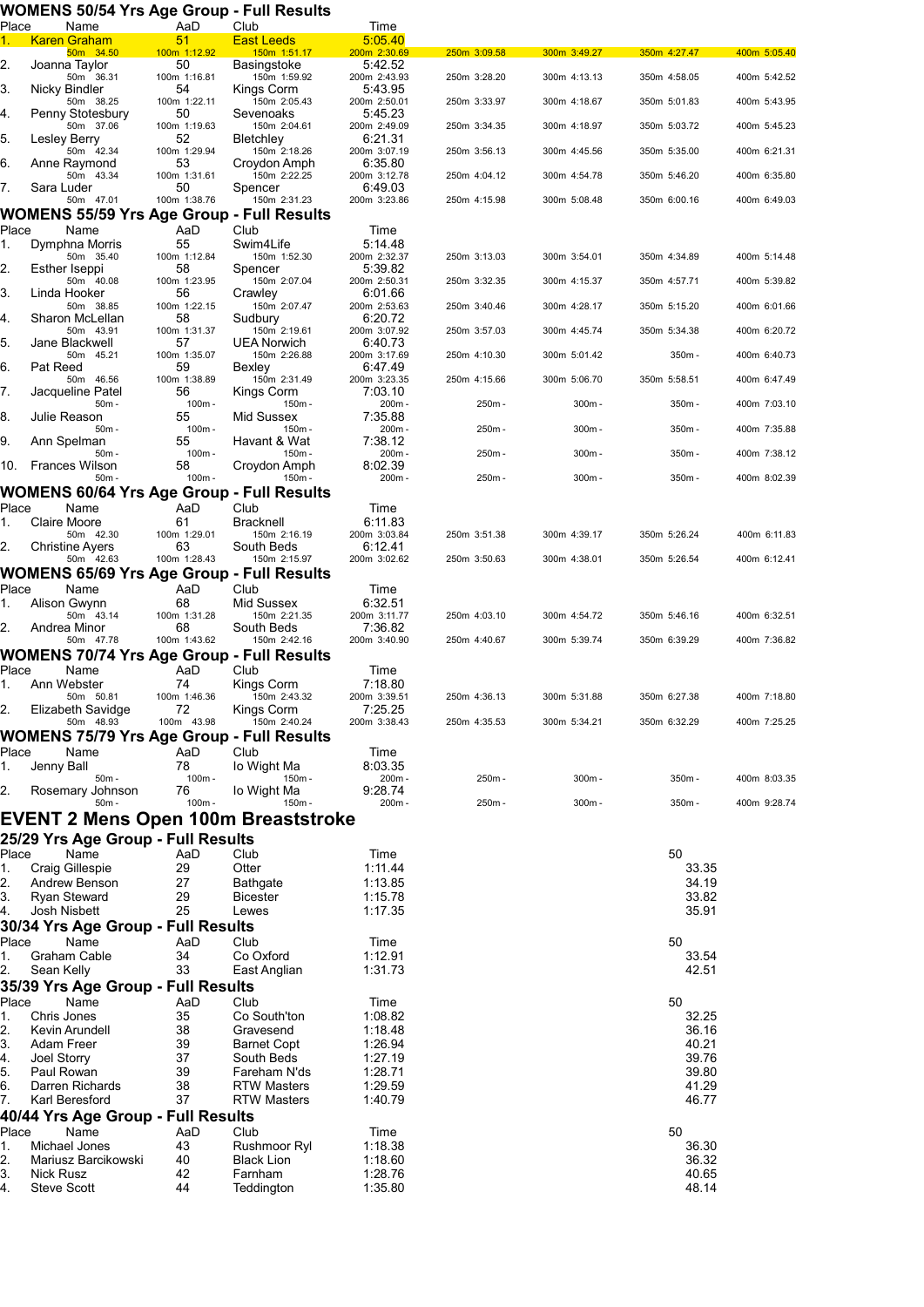|                | 45/49 Yrs Age Group - Full Results                  |           |                                    |                    |                |
|----------------|-----------------------------------------------------|-----------|------------------------------------|--------------------|----------------|
| Place          | Name                                                | AaD       | Club                               | Time               | 50             |
| 1.<br>2.       | Mark Deakin<br><b>Matthew Disney</b>                | 45<br>45  | Teddington<br>Mid Sussex           | 1:17.69<br>1:24.50 | 35.17<br>38.39 |
| 3.             | David Boyce                                         | 47        | East Anglian                       | 1:27.98            | 40.31          |
| 4.             | <b>Jason Meers</b>                                  | 47        | <b>Bromley</b>                     | 1:33.31            | 44.12          |
| Place          | 50/54 Yrs Age Group - Full Results<br>Name          | AaD       | Club                               | Time               | 50             |
| 1.             | <b>Martin Fenner</b>                                | 54        | Romford Town                       | 1:22.05            | 38.51          |
| 2.             | Mark Partridge                                      | 53        | <b>Stroud Mast</b>                 | 1:24.62            | 38.22          |
| 3.<br>4.       | David Norwood<br>Raymond Watson                     | 51<br>52  | <b>DLL Ebourne</b><br>Farnham      | 1:34.64<br>1:37.44 | 44.06<br>43.74 |
| 5.             | Keith Spence                                        | 50        | Basingstoke                        | 1:37.72            | 46.13          |
|                | 60/64 Yrs Age Group - Full Results                  |           |                                    |                    |                |
| Place<br>1.    | Name<br><b>Tom Morrow</b>                           | AaD<br>60 | Club<br>Co Oxford                  | Time<br>1:23.41    | 50<br>39.15    |
| 2.             | Colin Mayes                                         | 61        | Team Luton                         | 1:28.12            | 40.54          |
| 3.             | Chris Kaethner                                      | 61        | Hackney                            | 1:28.77            | 40.42          |
| Place          | 65/69 Yrs Age Group - Full Results<br>Name          | AaD       | Club                               | Time               | 50             |
| 1.             | Geoff Edge                                          | 67        | Teddington                         | 1:46.26            | 49.14          |
| 2.<br>3.       | Clive Bradburn<br>Chris Trueman                     | 69<br>69  | SevenoaksTri<br><b>UEA Norwich</b> | 1:48.51<br>1:56.44 | 49.85<br>53.48 |
|                | 70/74 Yrs Age Group - Full Results                  |           |                                    |                    |                |
| Place          | Name                                                | AaD       | Club                               | Time               | 50             |
| 1.<br>2.       | Morris Dick<br>Chris Jessup                         | 74<br>70  | Spencer<br>Salisbury               | 1:42.37<br>1:49.72 | 48.32<br>50.77 |
|                | <b>EVENT 3 Womens Open 100m Breaststroke</b>        |           |                                    |                    |                |
|                | 18/24 Yrs Age Group - Full Results                  |           |                                    |                    |                |
| Place          | Name                                                | AaD       | Club                               | Time               | 50             |
| 1.             | Jessica Farmer                                      | 21        | Co South'ton                       | 1:37.57            | 45.05          |
| Place          | 25/29 Yrs Age Group - Full Results<br>Name          | AaD       | Club                               | Time               | 50             |
| 1.             | Sophie Castle                                       | 28        | Chelmsford                         | 1:32.25            | 43.12          |
| 2.             | Catrina Borrell                                     | 29        | Gravesend                          | 1:35.11            | 45.10          |
| 3.<br>4.       | Lauren Jenkins<br><b>Emmeline Vincent</b>           | 25<br>28  | <b>Black Lion</b><br>East Anglian  | 1:36.34<br>1:37.30 | 43.22<br>44.89 |
| 5.             | Claire Le Prevost                                   | 29        | Guernsey                           | 1:38.39            | 45.85          |
|                | Amber Danks<br>30/34 Yrs Age Group - Full Results   | 25        | Teddington                         | DQ ST              |                |
| Place          | Name                                                | AaD       | Club                               | Time               | 50             |
| 1.             | Natasha Morgan                                      | 34        | Cally Mast                         | 1:23.35            | 38.03          |
| 2.<br>3.       | Kathryn Berry<br>Jenny Crittenden                   | 33<br>31  | Asa Temp 2<br><b>Bracknell</b>     | 1:27.14<br>1:29.50 | 40.07<br>42.44 |
| 4.             | Sophie Williamson                                   | 30        | Dover Life                         | 1:36.41            | 45.02          |
| 5.             | Samantha Dredge                                     | 31        | Newbury                            | 1:38.78            | 47.19          |
| ю.             | Sarah Clarke<br>35/39 Yrs Age Group - Full Results  | 30        | Sudbury                            | 1:40.23            | 47.66          |
| Place          | Name                                                | AaD       | Club                               | Time               | 50             |
| 1.<br>2.       | Emma Oliver<br>Hannah Newsham                       | 35<br>37  | Andover<br>Erith & Dist            | 1:18.89<br>1:26.48 | 36.33<br>39.84 |
| 3.             | Kelly Wensley                                       | 36        | Witney                             | 1:38.81            | 46.85          |
|                | 40/44 Yrs Age Group - Full Results                  |           |                                    |                    |                |
| Place          | Name                                                | AaD<br>43 | Club<br>Potters Bar                | Time               | 50             |
| 1.<br>2.       | Caroline Griffin<br>Clarissa Tilley                 | 40        | Mid Sussex                         | 1:34.60<br>1:36.96 | 45.18<br>45.53 |
| 3.             | Alison Cowie                                        | 43        | Chelmsford                         | 1:45.51            | 49.91          |
|                | Katalin Walch<br>45/49 Yrs Age Group - Full Results | 43        | Mid Sussex                         | <b>DNC</b>         |                |
| Place          | Name                                                | AaD       | Club                               | Time               | 50             |
| 1.             | Sharon Lock                                         | 47        | <b>Melton M'bry</b>                | 1:24.57            | 39.39          |
| 2.<br>3.       | Carole Murphy<br>Sue Price                          | 45<br>45  | Spencer<br>Rushmoor Ryl            | 1:29.36<br>1:32.15 | 42.54<br>43.62 |
| 4.             | <b>Clare Finbow</b>                                 | 46        | <b>RTW Masters</b>                 | 1:35.11            | 44.17          |
| 5.<br>6.       | Juliette Piesley                                    | 49<br>48  | Teddington                         | 1:37.15<br>1:40.18 | 46.96<br>47.59 |
| 7.             | Liz Pudney<br>Jane Pye                              | 49        | Newbury<br>East Anglian            | 1:42.84            | 47.58          |
| 8.             | Sarah Adcock                                        | 49        | East Anglian                       | 1:49.92            | 51.45          |
| 9.<br>10.      | Dominique Weller<br>Kate King                       | 49<br>48  | Mid Sussex<br>Aylesbury            | 1:49.98<br>1:52.57 | 52.45<br>52.49 |
| 11.            | Alison Heasman                                      | 46        | <b>Black Lion</b>                  | 1:53.46            | 50.99          |
|                | 50/54 Yrs Age Group - Full Results                  |           |                                    |                    |                |
| Place<br>1.    | Name<br>Lesley Cameron                              | AaD<br>50 | Club<br>Sevenoaks                  | Time<br>1:36.83    | 50<br>46.59    |
| 2.             | Philippa Collin                                     | 54        | <b>Wycombe Dist</b>                | 1:37.68            | 45.23          |
| 3.<br>4.       | Sara Allen<br>Anke Braun                            | 53<br>52  | Epsom Dist<br><b>Brighton Dol</b>  | 1:37.96<br>1:39.27 | 46.57<br>47.01 |
| 5.             | Anne Raymond                                        | 53        | Croydon Amph                       | 1:42.09            | 49.24          |
|                | 55/59 Yrs Age Group - Full Results                  |           |                                    |                    |                |
| Place<br>1.    | Name<br>Amanda Heath                                | AaD<br>59 | Club                               | Time<br>1:29.97    | 50<br>42.53    |
| 2.             | Linda Hooker                                        | 56        | Spencer<br>Crawley                 | 1:36.49            | 45.07          |
|                |                                                     |           |                                    |                    | 48.95          |
|                | Judith McKerchar                                    | 59        | Mid Sussex                         | 1:42.68            |                |
| 3.<br>4.<br>5. | Lucy Dickson<br>Carol Denton                        | 56<br>59  | Sevenoaks<br>Gravesend             | 1:45.65<br>2:01.39 | 49.11<br>58.24 |

| 50 | 35.17<br>38.39<br>40.31<br>44.12                                                                |
|----|-------------------------------------------------------------------------------------------------|
| 50 | 38.51<br>38.22<br>44.06<br>43.74<br>46.13                                                       |
| 50 | 39.15<br>40.54<br>40.42                                                                         |
| 50 | 49.14<br>49.85<br>5348                                                                          |
| 50 | 48.32<br>50.77                                                                                  |
| 50 | 45.05                                                                                           |
| 50 | 43.12<br>45.10<br>43.22<br>44.89<br>45.85                                                       |
| 50 | 38.03<br>40.07<br>42.44<br>45.02<br>47.19<br>47.66                                              |
| 50 | 36.33<br>39.84<br>46.85                                                                         |
| 50 | 45.18<br>45.53<br>49.91                                                                         |
| 50 | 39.39<br>42.54<br>43.62<br>44.17<br>46.96<br>47.59<br>47.58<br>51.45<br>52.45<br>52.49<br>50.99 |
| 50 | 46.59<br>45.23<br>46.57<br>47.01<br>49.24                                                       |
| 50 | 42.53<br>45.07<br>48.95<br>49.11<br>58.24                                                       |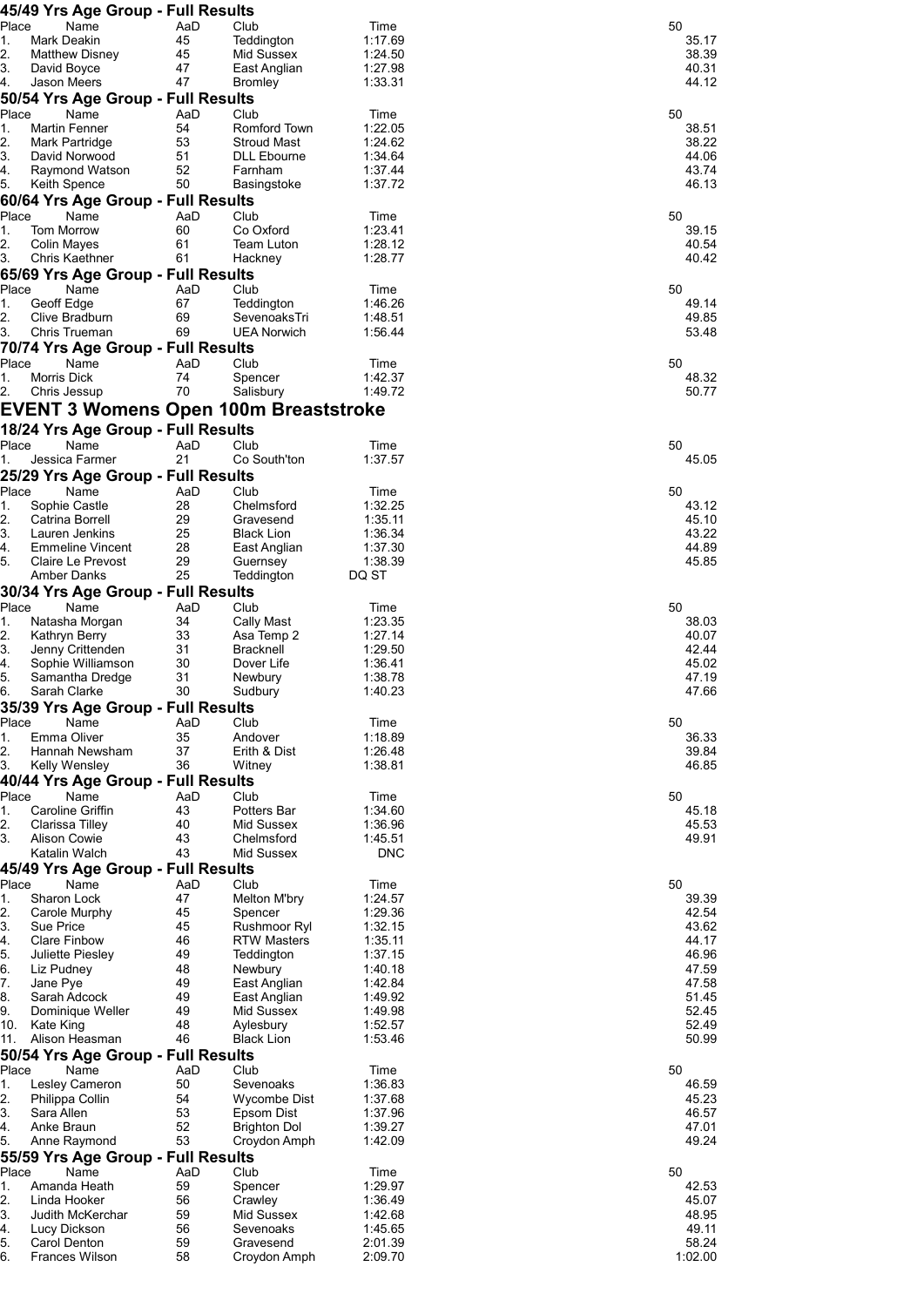| 60/64 Yrs Age Group - Full Results                                       |           |                          |                    |    |                                      |                    |
|--------------------------------------------------------------------------|-----------|--------------------------|--------------------|----|--------------------------------------|--------------------|
| Place<br>Name                                                            | AaD       | Club                     | Time               | 50 |                                      |                    |
| <b>Christine Ayers</b><br>1.                                             | 63        | South Beds               | 1:41.58            |    | 48.00                                |                    |
| 65/69 Yrs Age Group - Full Results<br>Place<br>Name                      | AaD       | Club                     | Time               | 50 |                                      |                    |
| Margaret Bickley<br>1.                                                   | 65        | Totnes                   | 1:51.68            |    | 52.78                                |                    |
| 2.<br>Diana Groat                                                        | 67        | Aylesbury                | 1:56.20            |    | 55.87                                |                    |
| 3.<br>Sally Lelean                                                       | 65        | Diss Otters              | 1:56.56            |    | 55.42                                |                    |
| 4.<br>Andrea Minor                                                       | 68        | South Beds               | 2:00.66            |    | 56.89                                |                    |
| 70/74 Yrs Age Group - Full Results                                       |           |                          |                    |    |                                      |                    |
| Place<br>Name                                                            | AaD       | Club                     | Time               | 50 |                                      |                    |
| 1.<br>Diane Ford<br>2.<br>Susan Dewar                                    | 73<br>70  | Spencer<br>Havant & Wat  | 1:44.55<br>2:13.48 |    | 51.24<br>1:02.98                     |                    |
| 85/89 Yrs Age Group - Full Results                                       |           |                          |                    |    |                                      |                    |
| Name<br>Place                                                            | AaD       | Club                     | Time               | 50 |                                      |                    |
| Jane Asher                                                               | 85        | Kings Corm               | <b>DNC</b>         |    |                                      |                    |
| <b>EVENT 4 Mens/Womens Open 200m Backstroke</b>                          |           |                          |                    |    |                                      |                    |
| MENS 25/29 Yrs Age Group - Full Results                                  |           |                          |                    |    |                                      |                    |
| Place<br>Name                                                            | AaD       | Club                     | Time               | 50 | 100                                  | 150                |
| Sammy Behrooz Kafshdod28<br>1.                                           |           | Ealing                   | 2:45.78            |    | 1:21.15<br>38.62                     | 2:04.29            |
| 2.<br>Leigh Wright                                                       | 29        | Bletchley                | 3:01.34            |    | 1:27.49<br>41.96                     | 2:12.94            |
| <b>MENS 30/34 Yrs Age Group - Full Results</b>                           |           |                          |                    |    |                                      |                    |
| Place<br>Name                                                            | AaD       | Club                     | Time               | 50 | 100                                  | 150                |
| Wade Rimbach<br>1.                                                       | 32<br>34  | Otter<br>Otter           | 2:31.47<br>2:36.01 |    | 36.49<br>1:15.17<br>37.32            | 1:54.30<br>1:57.08 |
| 2.<br>Ben Thomas<br>3.<br>Matt Everett                                   | 33        | Co Oxford                | 2:39.25            |    | 1:16.85<br>37.35<br>1:18.71          | 1:59.13            |
| 4.<br>Alistair Garmendia                                                 | 32        | Co South'ton             | 2:47.09            |    | 36.30<br>1:18.49                     | 2:03.76            |
| <b>MENS 35/39 Yrs Age Group - Full Results</b>                           |           |                          |                    |    |                                      |                    |
| Name<br>Place                                                            | AaD       | Club                     | Time               | 50 | 100                                  | 150                |
| Christophe Amardeilh<br>1.                                               | 36        | Otter                    | 2:40.25            |    | 37.51<br>1:17.84                     | 1:59.75            |
| <b>MENS 40/44 Yrs Age Group - Full Results</b>                           |           |                          |                    |    |                                      |                    |
| Place<br>Name                                                            | AaD       | Club                     | Time               | 50 | 100                                  | 150                |
| <b>Richard Gardner</b><br>1.                                             | 43        | <b>RTW Masters</b>       | 2:44.25            |    | 1:18.88<br>38.05                     | 2:01.38            |
| <b>MENS 45/49 Yrs Age Group - Full Results</b><br>Place<br>Name          | AaD       | Club                     | Time               | 50 | 100                                  | 150                |
| 1.<br>Simon Berrey                                                       | 45        | Spencer                  | 2:39.31            |    | 37.06<br>1:18.22                     | 1:59.18            |
| 2.<br>Chris Freeman                                                      | 49        | Teddington               | 2:45.57            |    | 39.88<br>1:21.81                     | 2:04.29            |
| 3.<br><b>Richard Arthur</b>                                              | 45        | Mid Sussex               | 2:51.17            |    | 39.20<br>1:22.98                     | 2:06.99            |
| John O'Rourke<br>4.                                                      | 47        | Team Luton               | 3:16.48            |    | 47.74<br>1:36.54                     | 2:27.86            |
| <b>MENS 50/54 Yrs Age Group - Full Results</b>                           |           |                          |                    |    |                                      |                    |
| Place<br>Name                                                            | AaD       | Club                     | Time               | 50 | 100                                  | 150                |
| Dale Barker<br>1.<br>2.<br>Keith Roshier                                 | 54<br>53  | Team Anglia<br>Tonbridge | 2:48.68<br>3:05.04 |    | 39.97<br>1:23.18<br>42.45<br>3:05.21 | 2:06.95<br>2:17.25 |
| <b>MENS 55/59 Yrs Age Group - Full Results</b>                           |           |                          |                    |    |                                      |                    |
| Place<br>Name                                                            | AaD       | Club                     | Time               | 50 | 100                                  | 150                |
| John Rittenhouse<br>1.                                                   | 58        | <b>Barnet Copt</b>       | 2:51.17            |    | 39.42<br>1:21.58                     | 2:06.36            |
| <b>MENS 60/64 Yrs Age Group - Full Results</b>                           |           |                          |                    |    |                                      |                    |
| Place<br>Name                                                            | AaD       | Club                     | Time               | 50 | 100                                  | 150                |
| <b>Graham Powell</b><br>1.                                               | 60        | Team Luton               | 2:49.82            |    | 1:22.68<br>39.59                     | 2:07.48            |
| <b>MENS 65/69 Yrs Age Group - Full Results</b>                           |           |                          |                    |    |                                      |                    |
| Place<br>Name<br>Geoff Edge                                              | AaD<br>67 | Club<br>Teddington       | Time<br>3:18.41    | 50 | 100<br>1:38.88                       | 150<br>2:31.05     |
| 1.<br>2.<br>Stuart McLellan                                              | 67        | Sudbury                  | 3:22.33            |    | 47.41<br>47.31<br>1:39.67            | 2:31.25            |
| <b>MENS 70/74 Yrs Age Group - Full Results</b>                           |           |                          |                    |    |                                      |                    |
| Place<br>Name                                                            | AaD       | Club                     | Time               | 50 | 100                                  | 150                |
| Chris Jessup<br>1.                                                       | 70        | Salisbury                | 4:03.86            |    | 55.59<br>1:58.11                     | 3:01.21            |
| 2.<br>Paul Clarke                                                        | 74        | Beaver Mast              | 4:43.82            |    | 1:08.05<br>2:20.37                   | 3:35.87            |
| <b>MENS 75/79 Yrs Age Group - Full Results</b>                           |           |                          |                    |    |                                      |                    |
| Place<br>Name                                                            | AaD       | Club                     | Time               | 50 | 100                                  | 150                |
| Nigel Salsbury<br>1.<br>David Hayes                                      | 76<br>75  | Spencer<br>Mid Sussex    | 3:50.08<br>DQ T 1L |    | 53.37<br>1:53.67                     | 2:56.52            |
| <b>WOMENS 18/24 Yrs Age Group - Full Results</b>                         |           |                          |                    |    |                                      |                    |
| Place<br>Name                                                            | AaD       | Club                     | Time               | 50 | 100                                  | 150                |
| Jessica Farmer<br>1.                                                     | 21        | Co South'ton             | 3:06.65            |    | 43.56<br>1:29.46                     | 2:17.84            |
| <b>WOMENS 25/29 Yrs Age Group - Full Results</b>                         |           |                          |                    |    |                                      |                    |
| Place<br>Name                                                            | AaD       | Club                     | Time               | 50 | 100                                  | 150                |
| Hannah Loughlin<br>1.                                                    | 28        | Teddington               | 2:31.60            |    | 1:13.82<br>35.64                     | 1:53.08            |
| 2.<br>Hayley Wearn                                                       | 28        | Teddington               | 2:51.24            |    | 40.86<br>1:23.92                     | 2:08.19            |
| <b>WOMENS 30/34 Yrs Age Group - Full Results</b>                         |           |                          |                    |    |                                      |                    |
| Place<br>Name                                                            | AaD<br>32 | Club<br>Derthona Nuo     | Time<br>2:33.93    | 50 | 100<br>1:15.18<br>36.76              | 150<br>1:53.81     |
| 1.<br>Diletta Lugano<br><b>WOMENS 35/39 Yrs Age Group - Full Results</b> |           |                          |                    |    |                                      |                    |
| Place<br>Name                                                            | AaD       | Club                     | Time               | 50 | 100                                  | 150                |
| Gina Hobson<br>1.                                                        | 39        | Mid Sussex               | 2:48.95            |    | 1:23.02<br>39.29                     | 2:06.55            |
| 2.<br>Carrie Page                                                        | 38        | Putteridge               | 3:05.83            |    | 40.90<br>1:27.82                     | 2:17.93            |
| <b>WOMENS 40/44 Yrs Age Group - Full Results</b>                         |           |                          |                    |    |                                      |                    |
| Place<br>Name                                                            | AaD       | Club                     | Time               | 50 | 100                                  | 150                |
| Dawn Palmer<br>1.                                                        | 40        | Romford Town             | 2:36.35            |    | 35.75<br>1:15.16                     | 1:56.16            |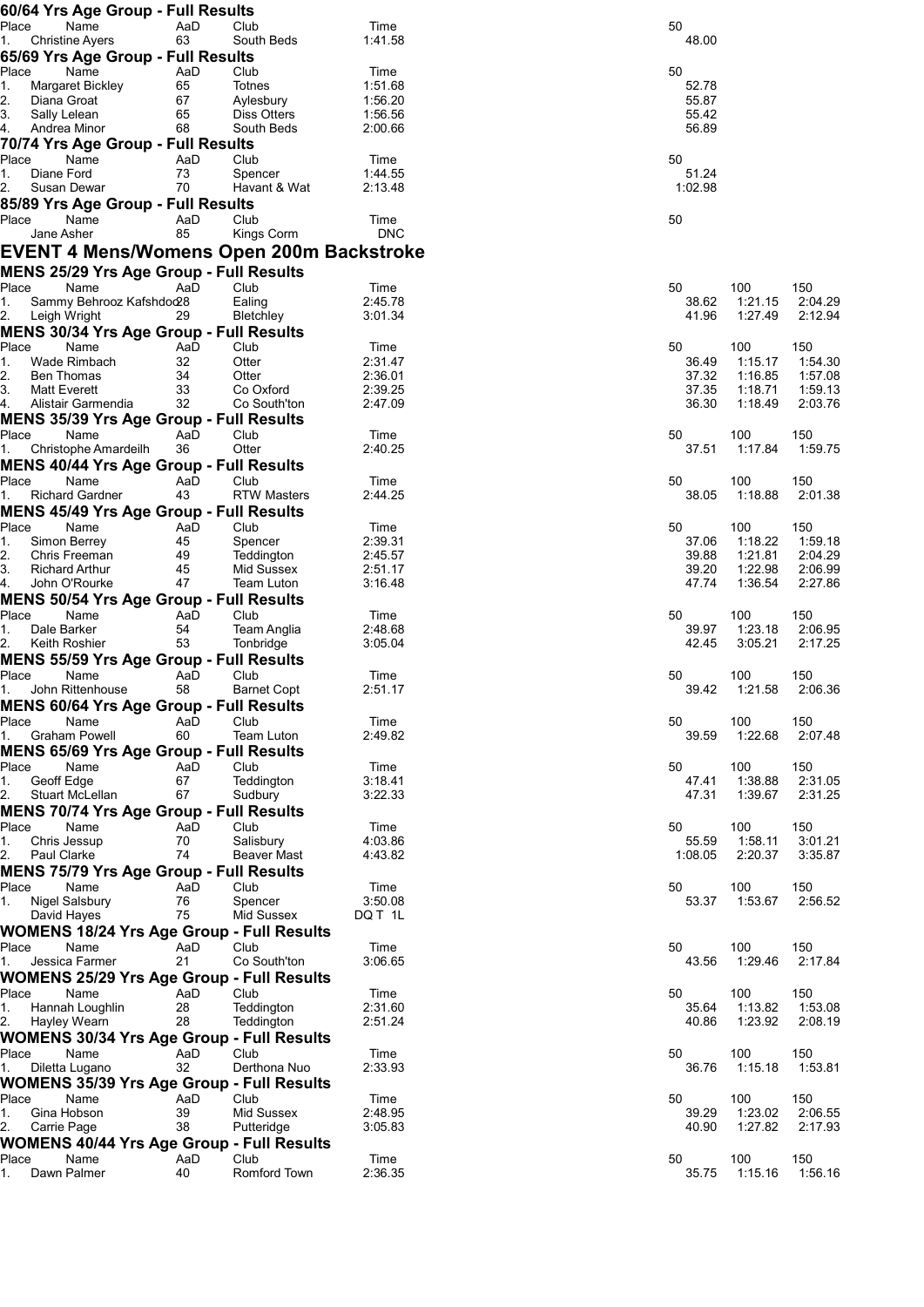|          | <b>WOMENS 45/49 Yrs Age Group - Full Results</b> |          |                               |                |         |  |
|----------|--------------------------------------------------|----------|-------------------------------|----------------|---------|--|
| Place    | Name                                             | AaD      | Club                          | Time           | 50      |  |
| 1.       | Jo Corben                                        | 46       | Fareham N'ds                  | 2:25.12        | 34.64   |  |
| 2.       | Jen Parker                                       | 48       | Teddington                    | 2:51.46        | 39.17   |  |
| 3.       | Marianne Rooke-Allden                            | 45       | Croydon Amph                  | 3:28.94        | 47.94   |  |
| 4.       | Denise Humphries                                 | 49       | Godalming                     | 3:33.81        | 48.57   |  |
| 5.       | Zorika Adams                                     | 46       | Camden Swiss                  | 3:34.41        | 49.26   |  |
|          | Caroline Butterwick                              | 48       | Farnham                       | <b>DNC</b>     |         |  |
|          | <b>WOMENS 50/54 Yrs Age Group - Full Results</b> |          |                               |                |         |  |
| Place    | Name                                             | AaD      | Club                          | Time           | 50      |  |
| 1.       | Penny Stotesbury                                 | 50       | Sevenoaks                     | 3:02.38        | 40.95   |  |
|          | <b>WOMENS 55/59 Yrs Age Group - Full Results</b> |          |                               |                |         |  |
| Place    | Name                                             | AaD      | Club                          | Time           | 50      |  |
| 1.       | Pauline Hogg                                     | 59       | Guernsey                      | 3:21.64        | 47.89   |  |
| 2.       | Ali Sheehan                                      | 58       | South Beds                    | 3:28.99        | 48.42   |  |
| 3.       | Sharon McLellan                                  | 58       | Sudbury                       | 3:44.45        | 53.22   |  |
|          | <b>WOMENS 60/64 Yrs Age Group - Full Results</b> |          |                               |                |         |  |
| Place    | Name                                             | AaD      | Club                          | Time           | 50      |  |
| 1.       | Kathy Bidnall                                    | 61       | Mid Sussex                    | 3:10.71        | 42.51   |  |
| 2.       | Marianne Davey                                   | 63       | Crawley                       | 3:51.65        | 51.97   |  |
|          | <b>WOMENS 65/69 Yrs Age Group - Full Results</b> |          |                               |                |         |  |
| Place    | Name                                             | AaD      | Club                          | Time           | 50      |  |
| 1.       | Sally Lelean                                     | 65       | Diss Otters                   | 4:05.93        | 58.01   |  |
|          |                                                  |          |                               |                |         |  |
|          | <b>WOMENS 70/74 Yrs Age Group - Full Results</b> |          |                               |                |         |  |
| Place    | Name                                             | AaD      | Club                          | Time           | 50      |  |
| 1.       | Elaine Blower                                    | 71       | <b>Barnet Copt</b>            | 3:27.87        | 49.52   |  |
| 2.       | Susan Dewar                                      | 70       | Havant & Wat                  | 4:12.50        | 1:01.33 |  |
|          | <b>WOMENS 75/79 Yrs Age Group - Full Results</b> |          |                               |                |         |  |
| Place    | Name                                             | AaD      | Club                          | Time           | 50      |  |
| 1.       | <b>Janet Masters</b>                             | 76       | South Beds                    | 3:55.64        | 53.33   |  |
| 2.       | Jenny Ball                                       | 78       | lo Wight Ma                   | 4:17.19        | 59.13   |  |
| 3.       | Jose Adam                                        | 75       | <b>Brighton Dol</b>           | 4:33.61        | 1:02.58 |  |
| 4.       | Rosemary Johnson                                 | 76       | lo Wight Ma                   | 5:08.93        | 1:12.32 |  |
|          | <b>EVENT 5 Mens Open 50m Freestyle</b>           |          |                               |                |         |  |
|          | 18/24 Yrs Age Group - Full Results               |          |                               |                |         |  |
| Place    | Name                                             | AaD      | Club                          | Time           |         |  |
| 1.       | Anatoly Bugakov                                  | 23       | <b>BUCS</b>                   | 26.23          |         |  |
| 2.       | Mohamed Hammad                                   | 19       | Ealing                        | 28.26          |         |  |
| 3.       | <b>Thomas Wright</b>                             | 24       | Gravesend                     | 32.41          |         |  |
|          | 25/29 Yrs Age Group - Full Results               |          |                               |                |         |  |
| Place    | Name                                             | AaD      | Club                          | Time           |         |  |
| 1.       | <b>Ryan Steward</b>                              | 29       | <b>Bicester</b>               | 25.52          |         |  |
| 2.       | Andrew Benson                                    | 27       | <b>Bathgate</b>               | 27.26          |         |  |
| 3.       | Craig Gillespie                                  | 29       | Otter                         | 27.40          |         |  |
| 4.       | <b>Pawel Kret</b>                                | 29       | <b>Bracknell</b>              | 28.48          |         |  |
| 5.       | Ramzey Crawford                                  | 26       | Ealing                        | 29.04          |         |  |
| 6.       | Youri Schwartz                                   | 27       | Otter                         | 29.52          |         |  |
| 7.       | Osama Ahmed Ali                                  | 28       | Ealing                        | 38.78          |         |  |
|          | 30/34 Yrs Age Group - Full Results               |          |                               |                |         |  |
| Place    | Name                                             | AaD      | Club                          | Time           |         |  |
| 1.       | <b>James Barwick</b>                             | 34       | <b>East Leeds</b>             | 27.24          |         |  |
| 2.       | Graham Cable                                     | 34       | Co Oxford                     | 27.30          |         |  |
| 3.       | James Mactavish                                  | 34       | Co South'ton                  | 27.72          |         |  |
| 4.       | Caspar Stops                                     | 30       | Ealing                        | 28.46          |         |  |
| 5.       | Adrian Sureshkumar                               | 32       | <b>Bracknell</b>              | 30.30          |         |  |
| 6.       | <b>Matt Everett</b>                              | 33       | Co Oxford                     | 30.54          |         |  |
| 7.       | Sean Kelly                                       | 33       | East Anglian                  | 31.94          |         |  |
|          | 35/39 Yrs Age Group - Full Results               |          |                               |                |         |  |
| Place    | Name                                             | AaD      | Club                          | Time           |         |  |
| 1.       | Michael Jennings                                 | 35       | Romford Town                  | 27.28          |         |  |
| 2.       | <b>Terence Bonnett</b>                           | 37       | <b>Barnet Copt</b>            | 28.04          |         |  |
| 3.       | Haydn Burke                                      | 38       | Rushmoor Ryl                  | 28.17          |         |  |
| 4.       | Drew Gowland                                     | 37       | Littleh'pton                  | 28.24          |         |  |
| 5.       | <b>Richard Royal</b>                             | 36       | Ealing                        | 29.36          |         |  |
| 6.       | David Daporta-Mendez                             | 39       | Out To Swim                   | 29.41          |         |  |
| 7.       | Sam Chadwick                                     | 37       | Godalming                     | 29.46          |         |  |
| 8.       | Adam Freer                                       | 39       | <b>Barnet Copt</b>            | 30.53          |         |  |
| 9.       | Graeme Crowston                                  | 35       | Putteridge                    | 30.92          |         |  |
| 10.      | Paul Rowan                                       | 39       | Fareham N'ds                  | 30.99          |         |  |
| 11.      | Joel Storry                                      | 37       | South Beds                    | 31.67          |         |  |
| 12.      | Darren Richards                                  | 38       | <b>RTW Masters</b>            | 32.61          |         |  |
| 13.      | Obaid Aslam                                      | 38       | Crawley                       | 45.76          |         |  |
|          | 40/44 Yrs Age Group - Full Results               |          |                               |                |         |  |
|          |                                                  |          |                               |                |         |  |
| Place    | Name                                             | AaD      | Club                          | Time           |         |  |
| 1.       | Craig Bransby                                    | 42       | Enfield Sq                    | 26.71          |         |  |
| 2.       | David Jones                                      | 44       | Ealing                        | 27.03          |         |  |
| 3.       | Jerry O'Riordan                                  | 42       | Guildford Ct                  | 27.71          |         |  |
| 4.       | <b>Andrew Wilkie</b>                             | 40       | Atlantis                      | 27.96          |         |  |
| 5.       | Mariusz Barcikowski                              | 40       | <b>Black Lion</b>             | 28.64          |         |  |
| 6.       | Michael Jones                                    | 43       | Rushmoor Ryl                  | 28.78          |         |  |
| 7.       | Paul Standen-Payne                               | 42       | <b>DLL Ebourne</b>            | 29.38          |         |  |
| 8.<br>9. | <b>Tim Price</b><br><b>Nick Rusz</b>             | 40<br>42 | <b>RTW Masters</b><br>Farnham | 29.71<br>30.90 |         |  |
| 10.      | Utku Yurday                                      | 40       | Kings Corm                    | 34.00          |         |  |
|          |                                                  | 42       | Co South'ton                  | DQ ST          |         |  |
|          | Duncan Lip                                       |          |                               |                |         |  |

| C<br>34.64<br>39.17<br>47.94<br>48.57<br>49.26 | 100<br>1:11.01<br>1:21.76 2:06.84<br>1:40.16<br>1:44.13<br>1.4569 | 150<br>1:48.10<br>2:35.57<br>2:41.47<br>2:42.31 |
|------------------------------------------------|-------------------------------------------------------------------|-------------------------------------------------|
| ነ                                              | 100                                                               | 150                                             |
| 40.95                                          | 1:27.98                                                           | 2:16.53                                         |
| C                                              | 100                                                               | 150                                             |
| 47.89                                          | 1:38.59                                                           | 2:30.74                                         |
| 48.42                                          | 1:41.40                                                           | 2:36.49                                         |
| 53.22                                          | 1:49.70                                                           | 2:47.53                                         |
| ነ                                              | 100                                                               | 150                                             |
| 42.51                                          | 1:31.31                                                           | 2:20.52                                         |
| 51.97                                          | 1:50.25                                                           | 2:50.79                                         |
| ነ                                              | 100                                                               | 150                                             |
| 58.01                                          | 2:00.31                                                           | 3:02.44                                         |
| C                                              | 100                                                               | 150                                             |
| 49.52                                          | 1:42.53                                                           | 2:35.42                                         |
| 1:01.33                                        | 2:06.72                                                           | 3:13.59                                         |
| ገ<br>53.33<br>59.13<br>1:02.58<br>1.12.32      | 100<br>1:53.21<br>2:06.08<br>2:13.37<br>2.3306                    | 150<br>3:13.53<br>3:27.36<br>$3:54$ 13          |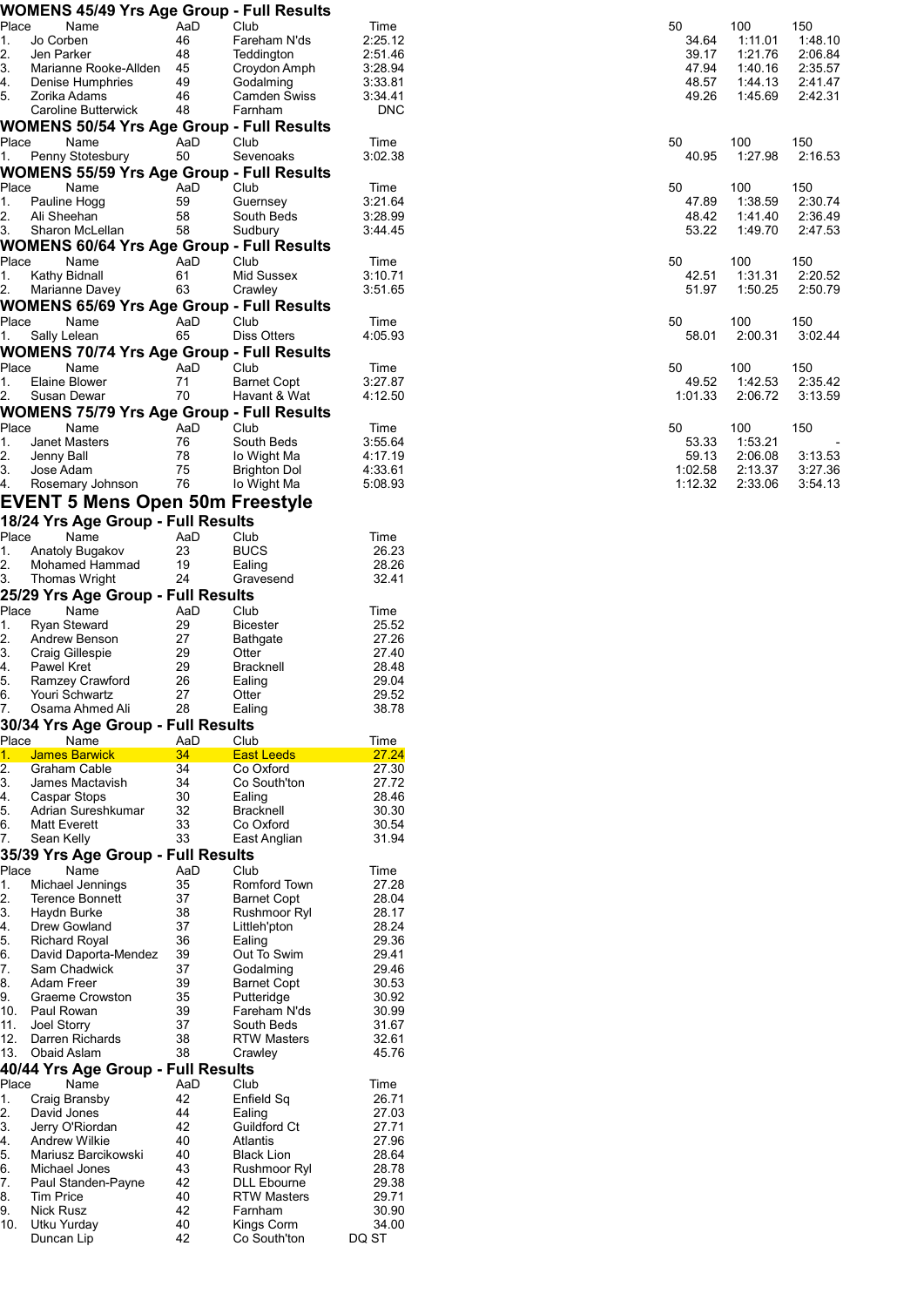|  |  |  |  |  | 45/49 Yrs Age Group - Full Results |
|--|--|--|--|--|------------------------------------|
|--|--|--|--|--|------------------------------------|

|          | 49749 TIS Aye Group - Fuil Nesults       |          |                                |                |
|----------|------------------------------------------|----------|--------------------------------|----------------|
| Place    | Name                                     | AaD      | Club                           | Time           |
| 1.       | Mark Deakin                              | 45       | Teddington                     | 28.02          |
| 2.       | Adam Langridge                           | 45       | <b>RTW Masters</b>             | 29.16          |
| 3.       | Geoffrey Goodwin                         | 49       | Crawley                        | 29.24          |
| 4.       | <b>Robert Adsley</b>                     | 46       | South Beds                     | 29.60          |
| 4.       | Paul Smoothy                             | 48       | Teddington                     | 29.60          |
| 6.       | <b>Richard Arthur</b>                    | 45       | Mid Sussex                     | 30.17          |
| 7.       | Darren Hamshere                          | 49       | Potters Bar                    | 30.30          |
| 8.       | Jason Meers                              | 47       | <b>Bromley</b>                 | 30.35          |
| 9.       | Guy Kitchen                              | 47       | Andover                        | 30.37          |
|          | 10. Matthew Disney                       | 45       | Mid Sussex                     | 30.40          |
|          | 11. Mat Record                           | 47       | Mid Sussex                     | 31.01          |
| 12.      | Andrew Haestier                          | 49       |                                | 32.31          |
|          |                                          | 49       | Putteridge                     |                |
|          | 13. Eugene Gormley                       |          | Potters Bar                    | 33.09          |
|          | 50/54 Yrs Age Group - Full Results       |          |                                |                |
| Place    | Name                                     | AaD      | Club                           | Time           |
| 1.       | Stephen Atherley                         | 50       | TigersJersey                   | 28.24          |
| 2.       | Julian Swain                             | 50       | Maidenhead                     | 28.25          |
| 3.       | Larry Kreel                              | 50       | Eastleigh                      | 28.43          |
| 4.       | Martin Fenner                            | 54       | Romford Town                   | 28.85          |
| 5.       | Simon Griffiths                          | 50       | Teddington                     | 28.86          |
|          |                                          |          |                                |                |
| 6.       | Chris Ehinger                            | 52       | <b>Bracknell</b>               | 29.00          |
| 7.       | James McCormick                          | 51       | Guildford Ct                   | 29.18          |
| 8.       | <b>Guy Emerson</b>                       | 53       | Spencer                        | 29.42          |
| 9.       | Glen Isaacs                              | 51       | <b>Black Lion</b>              | 29.70          |
|          | 10. Mark Partridge                       | 53       | <b>Stroud Mast</b>             | 29.97          |
|          | 11. Michael Barnett                      | 53       | Spencer                        | 30.03          |
|          | 12. Julian Swindale                      | 53       | Potters Bar                    | 30.13          |
|          | 13. Austin Swain                         | 52       | Maidenhead                     | 30.73          |
| 14.      | David Norwood                            | 51       | <b>DLL Ebourne</b>             | 33.94          |
|          |                                          |          |                                |                |
| 15.      | Raymond Watson                           | 52       | Farnham                        | 35.98          |
|          | 55/59 Yrs Age Group - Full Results       |          |                                |                |
| Place    | Name                                     | AaD      | Club                           | Time           |
| 1.       | Andrew Jackson                           | 56       | <b>Brighton Dol</b>            | 30.05          |
|          |                                          |          |                                |                |
|          | 60/64 Yrs Age Group - Full Results       |          |                                |                |
| Place    | Name                                     | AaD      | Club                           | Time           |
| 1.       | Pete Kirk                                | 60       | Otter                          | 29.66          |
| 2.       | Stephen Braine                           | 62       | Mid Sussex                     | 29.67          |
| 3.       | Peter Rae                                | 63       | Otter                          | 31.89          |
| 4.       | <b>Colin Mayes</b>                       | 61       | Team Luton                     | 32.74          |
| 5.       | Godfrey Admans                           | 62       | Spencer                        | 33.56          |
|          |                                          |          |                                |                |
|          |                                          |          |                                |                |
|          | 65/69 Yrs Age Group - Full Results       |          |                                |                |
| Place    | Name                                     | AaD      | Club                           | Time           |
| 1.       | James Pearson                            | 68       | <b>RTW Masters</b>             | 31.74          |
| 2.       |                                          | 67       | Teddington                     | 33.59          |
|          | Geoff Edge                               |          |                                |                |
|          | 70/74 Yrs Age Group - Full Results       |          |                                |                |
| Place    | Name                                     | AaD      | Club                           | Time           |
| 1.       | Chris Dunn                               | 70       | Hatfield                       | 29.70          |
| 2.       | David Hall                               | 74       | Witney                         | 36.50          |
| 3.       | Anthony Ray                              | 72       | Otter                          | 39.01          |
|          |                                          |          |                                |                |
|          | 75/79 Yrs Age Group - Full Results       |          |                                |                |
| Place    | Name                                     | AaD      | Club                           | Time           |
| 1.       | <b>Nigel Salsbury</b>                    | 76       | Spencer                        | 36.39          |
| 2.       | Anthony Gimson                           | 79       | Mid Sussex                     | 37.10          |
| 3.       | Garfield Thomas                          | 76       | <b>Bridgend Cty</b>            | 37.61          |
| 4.       | David Hayes                              | 75       | Mid Sussex                     | 49.46          |
|          |                                          |          |                                |                |
|          | <b>EVENT 6 Womens Open 50m Freestyle</b> |          |                                |                |
|          | 18/24 Yrs Age Group - Full Results       |          |                                |                |
| Place    | Name                                     | AaD      | Club                           | Time           |
| 1.       | Zara Williams                            | 23       |                                | 26.90          |
| 2.       |                                          | 21       | Crawley                        | 30.66          |
|          | Amy Barton                               |          | <b>Bristol Univ</b>            |                |
| 3.       | Jessica Farmer                           | 21       | Co South'ton                   | 34.98          |
|          | 25/29 Yrs Age Group - Full Results       |          |                                |                |
| Place    | Name                                     | AaD      | Club                           | Time           |
| 1.       | Sarah Greenwood                          | 29       | East Anglian                   | 29.85          |
| 2.       | Catherine Martin                         |          |                                | 31.50          |
| 3.       |                                          | 25<br>28 | Bexley<br>Chelmsford           | 31.62          |
|          | Sophie Castle                            |          |                                |                |
| 4.       | Lauren Jenkins                           | 25       | <b>Black Lion</b>              | 32.49          |
|          | 30/34 Yrs Age Group - Full Results       |          |                                |                |
| Place    | Name                                     | AaD      | Club                           | Time           |
| 1.       | Noemie Peignon                           | 30       | Fareham N'ds                   | 29.61          |
| 2.       | Sarah Pearse                             | 34       | South Beds                     | 33.06          |
|          |                                          |          |                                |                |
| 3.       | Samantha Dredge                          | 31       | Newbury                        | 33.26          |
| 4.       | Danielle Ryan                            | 31       | <b>Black Lion</b>              | 33.33          |
| 5.       | Sasha Forster                            | 32       | Maidenhead                     | 34.80          |
| 6.       | Sophie Williamson                        | 30       | Dover Life                     | 35.33          |
|          | 35/39 Yrs Age Group - Full Results       |          |                                |                |
| Place    | Name                                     | AaD      | Club                           | Time           |
| 1.       | Gina Hobson                              | 39       | Mid Sussex                     | 30.24          |
|          |                                          |          |                                |                |
| 2.       | Hannah Newsham                           | 37       | Erith & Dist                   | 31.20          |
| 3.<br>4. | Tania Gordon<br>Samantha Williams        | 35<br>36 | Barnes SC<br><b>Black Lion</b> | 31.82<br>34.06 |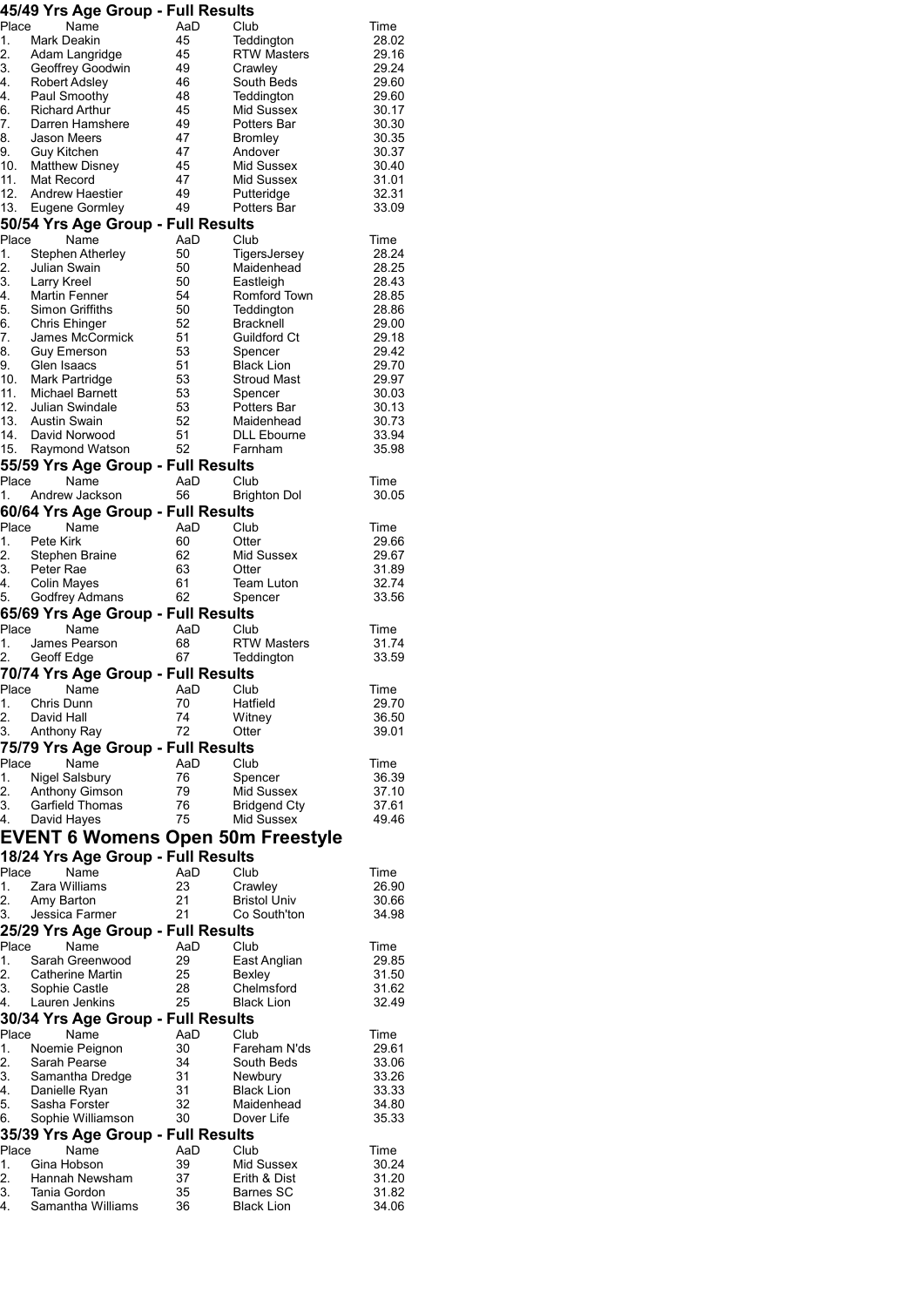|                  | 40/44 Yrs Age Group - Full Results                 |                    |                                         |                         |              |              |              |              |
|------------------|----------------------------------------------------|--------------------|-----------------------------------------|-------------------------|--------------|--------------|--------------|--------------|
| Place            | Name                                               | AaD                | Club                                    | Time                    |              |              |              |              |
| 1.<br>2.         | Lara Fenner<br>Elizabeth Tarr                      | 42<br>40           | Romford Town<br>Teddington              | 29.82<br>30.91          |              |              |              |              |
| 3.               | Sarah Moore                                        | 42                 | Mid Sussex                              | 31.56                   |              |              |              |              |
| 4.               | Lucy Young                                         | 42                 | Teddington                              | 31.69                   |              |              |              |              |
| 5.               | Jessica Wooddisse                                  | 41                 | <b>Stroud Mast</b>                      | 32.05                   |              |              |              |              |
| 6.               | Judy Van Selm                                      | 43                 | <b>Bromley</b>                          | 32.86                   |              |              |              |              |
| 7.               | Julia Combe                                        | 43                 | Teddington                              | 33.38                   |              |              |              |              |
| 8.               | Suzanne Savage                                     | 43                 | Potters Bar                             | 33.54                   |              |              |              |              |
| 9.<br>10.        | Clarissa Tilley<br>Emma Macdonald                  | 40<br>43           | Mid Sussex<br>Putteridge                | 35.03<br>37.23          |              |              |              |              |
| 11.              | Tammy Barrett-Haynes                               | 40                 | Gravesend                               | 39.86                   |              |              |              |              |
| 12.              | Kae Neustadt                                       | 41                 | Co South'ton                            | 41.45                   |              |              |              |              |
|                  | 45/49 Yrs Age Group - Full Results                 |                    |                                         |                         |              |              |              |              |
| Place            | Name                                               | AaD                | Club                                    | Time                    |              |              |              |              |
| 1.               | Jane Pye                                           | 49                 | East Anglian                            | 33.55                   |              |              |              |              |
| 2.               | Juliette Piesley                                   | 49                 | Teddington                              | 33.71                   |              |              |              |              |
| 3.<br>4.         | Susan Bull<br><b>Clare Finbow</b>                  | 46<br>46           | Mid Sussex<br><b>RTW Masters</b>        | 34.28<br>34.87          |              |              |              |              |
| 5.               | <b>Clare Watkins</b>                               | 49                 | East Anglian                            | 35.09                   |              |              |              |              |
| 6.               | Hazel Haycocks                                     | 48                 | <b>Bromley</b>                          | 38.10                   |              |              |              |              |
| 7.               | Kate King                                          | 48                 | Aylesbury                               | 38.57                   |              |              |              |              |
| 8.               | Dominique Weller                                   | 49                 | Mid Sussex                              | 39.91                   |              |              |              |              |
| 8.               | Denise Humphries                                   | 49                 | Godalming                               | 39.91                   |              |              |              |              |
|                  | 50/54 Yrs Age Group - Full Results                 |                    |                                         |                         |              |              |              |              |
| Place            | Name<br>Cate Jackson                               | AaD<br>52          | Club                                    | Time<br>30.39           |              |              |              |              |
| 1.<br>2.         | <b>Karen Graham</b>                                | 51                 | <b>Barnet Copt</b><br><b>East Leeds</b> | 31.07                   |              |              |              |              |
| 3.               | Debbie Matless                                     | 53                 | <b>UEA Norwich</b>                      | 31.97                   |              |              |              |              |
| 4.               | Philippa Collin                                    | 54                 | Wycombe Dist                            | 32.48                   |              |              |              |              |
| 5.               | Penny Stotesbury                                   | 50                 | Sevenoaks                               | 32.55                   |              |              |              |              |
| 6.               | Lesley Cameron                                     | 50                 | Sevenoaks                               | 33.80                   |              |              |              |              |
| 7.               | Diane Braid                                        | 54                 | Mid Sussex                              | 36.63                   |              |              |              |              |
| 8.<br>9.         | Sara Luder<br>Alison Shore                         | 50<br>51           | Spencer<br>Mid Sussex                   | 39.52<br>40.43          |              |              |              |              |
| 10.              | Tracy Hargadon                                     | 51                 | Putteridge                              | 41.08                   |              |              |              |              |
|                  | Joanna Taylor                                      | 50                 | Basingstoke                             | <b>DNC</b>              |              |              |              |              |
|                  | 55/59 Yrs Age Group - Full Results                 |                    |                                         |                         |              |              |              |              |
| Place            | Name                                               | AaD                | Club                                    | Time                    |              |              |              |              |
| 1.               | <b>Coral Wallis</b>                                | 57                 | Mid Sussex                              | 34.70                   |              |              |              |              |
| $\overline{2}$ . | Linda Hooker                                       | 56                 | Crawley                                 | 34.73                   |              |              |              |              |
| 3.<br>4.         | Jane Blackwell<br>Pauline Hogg                     | 57<br>59           | <b>UEA Norwich</b><br>Guernsey          | 34.87<br>35.88          |              |              |              |              |
| 5.               | Angela Shackleton                                  | 59                 | East Anglian                            | 36.33                   |              |              |              |              |
| 6.               | Judith McKerchar                                   | 59                 | Mid Sussex                              | 39.58                   |              |              |              |              |
| 7.               | Julie Reason                                       | 55                 | Mid Sussex                              | 41.62                   |              |              |              |              |
| 8.               | Ali Sheehan                                        | 58                 | South Beds                              | 43.24                   |              |              |              |              |
| 9.               | Ann Spelman                                        | 55                 | Havant & Wat                            | 45.64                   |              |              |              |              |
|                  | Sally Winter<br>60/64 Yrs Age Group - Full Results | 56                 | <b>Bishop Stort</b>                     | <b>DNC</b>              |              |              |              |              |
| Place            | Name                                               | AaD                | Club                                    | Time                    |              |              |              |              |
| 1.               | Catherine Beckett                                  | 60                 | Winchester                              | 33.46                   |              |              |              |              |
| 2.               | Sally Mills                                        | 61                 | Mid Sussex                              | 36.01                   |              |              |              |              |
| 3.               | Ann Gale                                           | 60                 | Mid Sussex                              | 40.21                   |              |              |              |              |
| 4.               | Marianne Davey                                     | 63                 | Crawley                                 | 42.15                   |              |              |              |              |
|                  | 65/69 Yrs Age Group - Full Results                 |                    |                                         |                         |              |              |              |              |
| Place            | Name<br>Alison Gwynn                               | AaD<br>68          | Club<br>Mid Sussex                      | Time<br>36.16           |              |              |              |              |
| 1.<br>2.         | Diana Groat                                        | 67                 | Aylesbury                               | 42.23                   |              |              |              |              |
| 3.               | Andrea Minor                                       | 68                 | South Beds                              | 43.08                   |              |              |              |              |
|                  | 70/74 Yrs Age Group - Full Results                 |                    |                                         |                         |              |              |              |              |
| Place            | Name                                               | AaD                | Club                                    | Time                    |              |              |              |              |
| 1.               | Elizabeth Savidge                                  | 72                 | Kings Corm                              | 41.01                   |              |              |              |              |
| 2.               | Diane Ford                                         | 73                 | Spencer                                 | 43.47                   |              |              |              |              |
| 3.               | Susan Dewar                                        | 70                 | Havant & Wat                            | 54.26                   |              |              |              |              |
|                  | 75/79 Yrs Age Group - Full Results                 |                    |                                         |                         |              |              |              |              |
| Place<br>1.      | Name<br>Janet Masters                              | AaD<br>76          | Club<br>South Beds                      | Time<br>45.20           |              |              |              |              |
| 2.               | Rosemary Johnson                                   | 76                 | lo Wight Ma                             | 58.13                   |              |              |              |              |
|                  | <b>EVENT 7 Mens/Womens Open 400m IM</b>            |                    |                                         |                         |              |              |              |              |
|                  | <b>MENS 25/29 Yrs Age Group - Full Results</b>     |                    |                                         |                         |              |              |              |              |
| Place            | Name                                               | AaD                | Club                                    | Time                    |              |              |              |              |
| 1.               | Josh Nisbett                                       | 25                 | Lewes                                   | 5:42.93                 |              |              |              |              |
|                  | 50m 34.31                                          | 100m 1:17.06       | 150m 2:02.82                            | 200m 2:47.79            | 250m 3:35.69 | 300m 4:24.71 | 350m 5:05.33 | 400m 5:42.93 |
| 2.               | Ramzey Crawford<br>50m 35.65                       | 26<br>100m 1:20.31 | Ealing<br>150m 2:05.35                  | 5:46.37<br>200m 2:48.94 | 250m 3:37.98 | 300m 4:28.20 | 350m 5:07.96 | 400m 5:46.37 |
|                  | Leigh Wright                                       | 29                 | Bletchley                               | DQ S                    |              |              |              |              |
|                  | <b>MENS 30/34 Yrs Age Group - Full Results</b>     |                    |                                         |                         |              |              |              |              |
| Place            | Name                                               | AaD                | Club                                    | Time                    |              |              |              |              |
| 1.               | Wade Rimbach                                       | 32                 | Otter                                   | 5:20.02                 |              |              |              |              |
| 2.               | 50m 34.34<br>Alistair Garmendia                    | 100m 1:13.96<br>32 | 150m 1:58.38<br>Co South'ton            | 200m 2:41.05<br>5:58.33 | 250m 3:25.58 | 300m 4:09.38 | 350m 4:47.07 | 400m 5:20.02 |
|                  | 50m 33.60                                          | 100m 1:15.53       | 150m 2:03.20                            | 200m 2:51.11            | 250m 3:40.28 | 300m 4:31.29 | 350m 5:15.59 | 400m 5:58.33 |

| 7 Mens/Womens Open 400m IM |                  |                                                                      |              |              |              |              |  |  |  |
|----------------------------|------------------|----------------------------------------------------------------------|--------------|--------------|--------------|--------------|--|--|--|
|                            |                  |                                                                      |              |              |              |              |  |  |  |
| AaD                        | Club             | Time                                                                 |              |              |              |              |  |  |  |
| 25                         | Lewes            | 5:42.93                                                              |              |              |              |              |  |  |  |
| 100m 1:17.06               | 150m 2:02.82     | 200m 2:47.79                                                         | 250m 3:35.69 | 300m 4:24.71 | 350m 5:05.33 | 400m 5:42.93 |  |  |  |
| 26                         | Ealing           | 5:46.37                                                              |              |              |              |              |  |  |  |
| 100m 1:20.31               | 150m 2:05.35     | 200m 2:48.94                                                         | 250m 3:37.98 | 300m 4:28.20 | 350m 5:07.96 | 400m 5:46.37 |  |  |  |
| 29                         | <b>Bletchlev</b> | DQ S                                                                 |              |              |              |              |  |  |  |
|                            |                  |                                                                      |              |              |              |              |  |  |  |
| AaD                        | Club             | Time                                                                 |              |              |              |              |  |  |  |
| 32                         | Otter            | 5:20.02                                                              |              |              |              |              |  |  |  |
| 100m 1:13.96               | 150m 1:58.38     | 200m 2:41.05                                                         | 250m 3:25.58 | 300m 4:09.38 | 350m 4:47.07 | 400m 5:20.02 |  |  |  |
|                            |                  | /29 Yrs Age Group - Full Results<br>/34 Yrs Age Group - Full Results |              |              |              |              |  |  |  |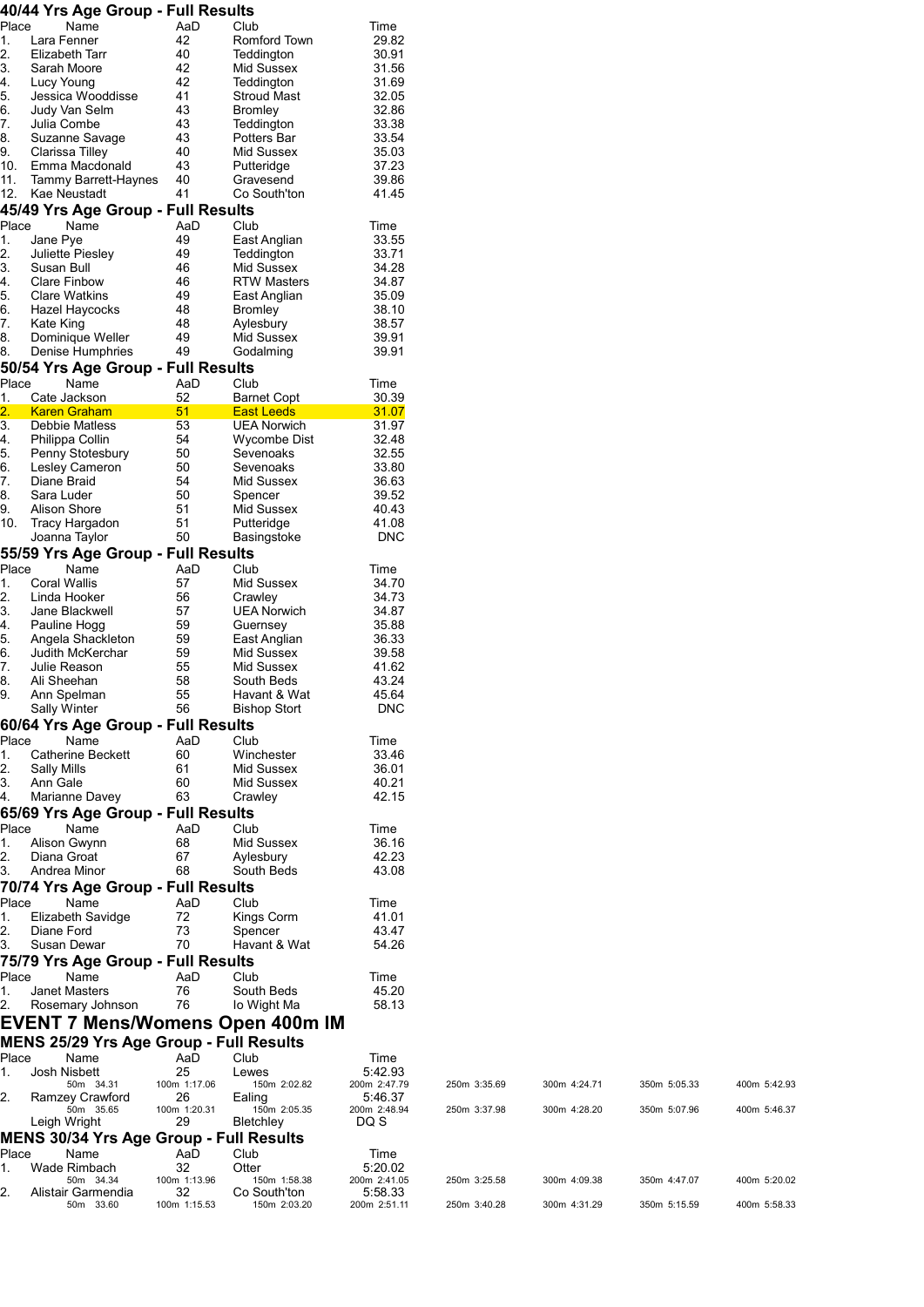|             | <b>MENS 35/39 Yrs Age Group - Full Results</b>                |                    |                                    |                         |              |              |              |              |
|-------------|---------------------------------------------------------------|--------------------|------------------------------------|-------------------------|--------------|--------------|--------------|--------------|
| Place<br>1. | Name<br>Enrico Hahn                                           | AaD<br>35          | Club<br>Otter                      | Time<br>5:23.35         |              |              |              |              |
|             | 50m 32.50                                                     | 100m 1:11.13       | 150m 1:54.04                       | 200m 2:35.95            | 250m 3:20.27 | 300m 4:05.01 | 350m 4:46.41 | 400m 5:23.35 |
| 2.          | Sam Chadwick<br>50m 36.20                                     | 37<br>100m 1:21.81 | Godalming<br>150m 2:08.29          | 5:57.68<br>200m 2:55.05 | 250m 3:45.09 | 300m 4:36.39 | 350m 5:16.67 | 400m 5:57.68 |
| 3.          | Joel Storry                                                   | 37                 | South Beds                         | 7:01.66                 |              |              |              |              |
|             | 50m 46.02<br><b>MENS 40/44 Yrs Age Group - Full Results</b>   | 100m 1:38.11       | 150m 2:40.56                       | 200m 3:42.13            | 250m 4:35.17 | 300m 5:29.12 | 350m 6:15.74 | 400m 7:01.66 |
| Place       | Name                                                          | AaD                | Club                               | Time                    |              |              |              |              |
| 1.          | <b>Richard Gardner</b>                                        | 43                 | <b>RTW Masters</b>                 | 6:03.33                 |              |              |              |              |
| 2.          | 50m 35.34<br>Paul Standen-Payne                               | 100m 1:17.82<br>42 | 150m 2:05.38<br><b>DLL</b> Ebourne | 200m 2:52.92<br>6:30.95 | 250m 3:44.88 | 300m 4:37.62 | 350m 5:21.03 | 400m 6:03.33 |
|             | 50m 40.72                                                     | 100m 1:28.56       | 150m 2:24.63                       | 200m 3:18.54            | 250m 4:13.57 | 300m 5:06.34 | 350m 5:50.22 | 400m 6:30.95 |
|             | MENS 45/49 Yrs Age Group - Full Results                       |                    |                                    |                         |              |              |              |              |
| Place<br>1. | Name<br>Roger Randall                                         | AaD<br>45          | Club<br>Barnet Copt                | Time<br>6:37.09         |              |              |              |              |
|             | 50m 41.80                                                     | 100m 1:32.38       | 150m 2:25.94                       | 200m 3:19.86            | 250m 4:14.39 | 300m 5:10.28 | 350m 5:55.51 | 400m 6:37.09 |
| Place       | <b>MENS 50/54 Yrs Age Group - Full Results</b>                | AaD                | Club                               |                         |              |              |              |              |
| 1.          | Name<br><b>Martin Fenner</b>                                  | 54                 | Romford Town                       | Time<br>5:34.48         |              |              |              |              |
|             | 50m 33.75                                                     | 100m 1:13.34       | 150m 1:55.82                       | 200m 2:38.40            | 250m 3:26.60 | 300m 4:15.58 | 350m 4:55.16 | 400m 5:34.48 |
| 2.          | Adam Lelean<br>50m 45.96                                      | 54<br>100m 1:37.48 | <b>Diss Otters</b><br>150m 2:27.79 | 6:22.36<br>200m 3:17.76 | 250m 4:10.99 | 300m 5:03.98 | 350m 5:43.68 | 400m 6:22.36 |
| 3.          | Ewan Benfield                                                 | 50                 | Cally Mast                         | 7:51.90                 |              | 300m 6:03.06 | 350m 6:59.05 |              |
| 4.          | 50m 47.00<br>Steven Johnson                                   | 100m 1:43.81<br>54 | 150m 2:52.64<br>Larkfield          | 200m 3:55.66<br>8:28.60 | 250m 4:59.37 |              |              | 400m 7:51.90 |
|             | 50m 55.50                                                     | 100m 1:57.88       | 150m 3:07.95                       | 200m 4:18.54            | 250m 5:27.24 | 300m 6:34.64 | 350m 7:32.27 | 400m 8:28.60 |
| Place       | MENS 55/59 Yrs Age Group - Full Results<br>Name               | AaD                | Club                               | Time                    |              |              |              |              |
| 1.          | David Wright                                                  | 55                 | Team Luton                         | 6:15.06                 |              |              |              |              |
| 2.          | 50m 35.77<br>Mark Strakosch                                   | 100m 1:17.20<br>55 | 150m 2:06.37<br>Berkhamsted        | 200m 2:54.40<br>6:18.46 | 250m 3:51.15 | 300m 4:50.28 | 350m 5:33.70 | 400m 6:15.06 |
|             | 50m 40.15                                                     | 100m 1:34.53       | 150m 2:23.34                       | 200m 3:10.66            | 250m 4:06.71 | 300m 5:00.73 | 350m 5:40.31 | 400m 6:18.46 |
|             | MENS 65/69 Yrs Age Group - Full Results                       |                    |                                    |                         |              |              |              |              |
| Place<br>1. | Name<br>Stuart McLellan                                       | AaD<br>67          | Club<br>Sudbury                    | Time<br>7:06.38         |              |              |              |              |
|             | 50m 43.68                                                     | 100m 1:37.05       | 150m 2:32.72                       | 200m 3:28.12            | 250m 4:29.41 | 300m 5:32.30 | 350m 6:19.85 | 400m 7:06.38 |
|             | Geoff Edge                                                    | 67                 | Teddington                         | DQ SA                   |              |              |              |              |
| Place       | <b>MENS 70/74 Yrs Age Group - Full Results</b><br>Name        | AaD                | Club                               | Time                    |              |              |              |              |
| 1.          | Chris Dunn                                                    | 70                 | Hatfield                           | 6:23.93                 |              |              |              |              |
| 2.          | 50m 39.05<br>David Hall                                       | 100m 1:31.53<br>74 | 150m 2:21.20<br>Witney             | 200m 3:10.83<br>8:37.27 | 250m 4:06.08 | 300m 5:03.51 | 350m 5:44.60 | 400m 6:23.93 |
|             | 50m 52.40                                                     | 100m 2:00.11       | 150m 3:15.40                       | 200m 4:23.17            | 250m 5:38.65 | 300m 6:54.40 | 350m 7:47.53 | 400m 8:37.27 |
| 3.          | Paul Clarke<br>50m 1:02.26                                    | 74<br>100m 2:10.72 | Beaver Mast<br>150m 3:36.40        | 9:26.25<br>200m 4:54.92 | 250m 6:05.99 | 300m 7:18.05 | 350m 8:24.94 | 400m 9:26.25 |
|             | <b>WOMENS 18/24 Yrs Age Group - Full Results</b>              |                    |                                    |                         |              |              |              |              |
| Place       | Name                                                          | AaD                | Club                               | Time                    |              |              |              |              |
| 1.          | Sophie Liddament<br>50m 36.10                                 | 24<br>100m 1:22.74 | <b>UEA Norwich</b><br>150m 2:11.76 | 6:05.35<br>200m 2:57.30 | 250m 3:51.38 | 300m 4:44.03 | 350m 5:25.65 | 400m 6:05.35 |
|             | <b>WOMENS 25/29 Yrs Age Group - Full Results</b>              |                    |                                    |                         |              |              |              |              |
| Place       | Name                                                          | AaD                | Club                               | Time                    |              |              |              |              |
| 1.          | Hannah Loughlin<br>50m 35.04                                  | 28<br>100m 1:14.48 | Teddington<br>150m 1:57.24         | 5:38.50<br>200m 2:38.91 | 250m 3:29.74 | 300m 4:20.60 | 350m 5:00.59 | 400m 5:38.50 |
| 2.          | Belinda Veasev                                                | 28                 | Bracknell                          | 5:54.49                 |              |              |              |              |
|             | 50m 35.30<br><b>WOMENS 30/34 Yrs Age Group - Full Results</b> | 100m 1:18.20       | 150m 2:02.97                       | 200m 2:47.98            | 250m 3:41.40 | 300m 4:35.65 | 350m 5:15.11 | 400m 5:54.49 |
| Place       | Name                                                          | AaD                | Club                               | Time                    |              |              |              |              |
| 1.          | Jessica Thorpe                                                | 31                 | Camden Swiss                       | 5:53.47                 | 250m 3:49.99 |              |              |              |
| 2.          | 50m 39.73<br>Sarah Clarke                                     | 100m 1:25.31<br>30 | 150m 2:14.41<br>Sudbury            | 200m 3:00.37<br>7:40.19 |              | 300m 4:37.70 | 350m 5:16.46 | 400m 5:53.47 |
|             | 50m 53.09                                                     | 100m 1:51.90       | 150m 2:56.10                       | 200m 4:00.65            | 250m 4:57.65 | 300m 5:56.61 | 350m 6:50.46 | 400m 7:40.19 |
| Place       | WOMENS 35/39 Yrs Age Group - Full Results<br>Name             | AaD                | Club                               | Time                    |              |              |              |              |
| 1.          | Elizabeth Bellinger                                           | 38                 | <b>Bishop Stort</b>                | 5:51.35                 |              |              |              |              |
| 2.          | 50m 31.55<br>Lizzie Price                                     | 100m 1:08.53<br>38 | 150m 1:54.46<br><b>RTW Masters</b> | 200m 2:40.03<br>5:53.21 | 250m 3:32.86 | 300m 4:28.33 | 350m 5:10.29 | 400m 5:51.35 |
|             | 50m 36.92                                                     | 100m 1:22.54       | 150m 2:12.61                       | 200m 3:01.37            | 250m 3:50.50 | 300m 4:39.52 | 350m 5:17.87 | 400m 5:53.21 |
| 3.          | Clare Warren<br>50m 42.98                                     | 39<br>100m 1:34.15 | South Beds<br>150m 2:26.65         | 6:42.00<br>200m 3:18.81 | 250m 4:13.44 | 300m 5:12.28 | 350m 5:58.81 | 400m 6:42.00 |
|             | <b>WOMENS 40/44 Yrs Age Group - Full Results</b>              |                    |                                    |                         |              |              |              |              |
| Place       | Name                                                          | AaD                | Club                               | Time                    |              |              |              |              |
| 1.          | Dawn Palmer<br>50m 33.45                                      | 40<br>100m 1:13.50 | Romford Town<br>150m 1:56.05       | 5:28.58<br>200m 2:37.82 | 250m 3:24.82 | 300m 4:12.53 | 350m 4:51.18 | 400m 5:28.58 |
| 2.          | Jessica Wooddisse                                             | 41                 | <b>Stroud Mast</b>                 | 5:44.27                 |              |              |              |              |
|             | 50m 35.67<br>WOMENS 45/49 Yrs Age Group - Full Results        | 100m 1:17.30       | 150m 2:03.96                       | 200m 2:50.41            | 250m 3:39.02 | 300m 4:29.30 | 350m 5:06.90 | 400m 5:44.27 |
| Place       | Name                                                          | AaD                | Club                               | Time                    |              |              |              |              |
| 1.          | Karen Bassett                                                 | 48                 | <b>Bracknell</b>                   | 6:43.32                 |              |              |              |              |
|             | 50m 40.80<br>WOMENS 50/54 Yrs Age Group - Full Results        | 100m 1:33.34       | 150m 2:27.60                       | 200m 3:20.00            | 250m 4:17.17 | 300m 5:16.86 | 350m 6:01.11 | 400m 6:43.32 |
| Place       | Name                                                          | AaD                | Club                               | Time                    |              |              |              |              |
|             | Anne Raymond                                                  | 53                 | Croydon Amph                       | DNF                     |              |              |              |              |
|             | WOMENS 55/59 Yrs Age Group - Full Results                     |                    |                                    |                         |              |              |              |              |
| Place<br>1. | Name<br>Esther Iseppi                                         | AaD<br>58          | Club<br>Spencer                    | Time<br>6:20.33         |              |              |              |              |
|             | 50m 43.00                                                     | 100m 1:30.79       | 150m 2:21.35                       | 200m 3:10.13            | 250m 4:02.60 | 300m 4:55.81 | 350m 5:39.09 | 400m 6:20.33 |
| 2.          | Jacqueline Patel<br>50m 59.67                                 | 56<br>100m 2:08.91 | Kings Corm<br>150m 5:43.36         | 8:39.13<br>200m 4:34.22 | 250m 7:46.42 | 300m 6:52.66 | 350m-        | 400m 8:39.13 |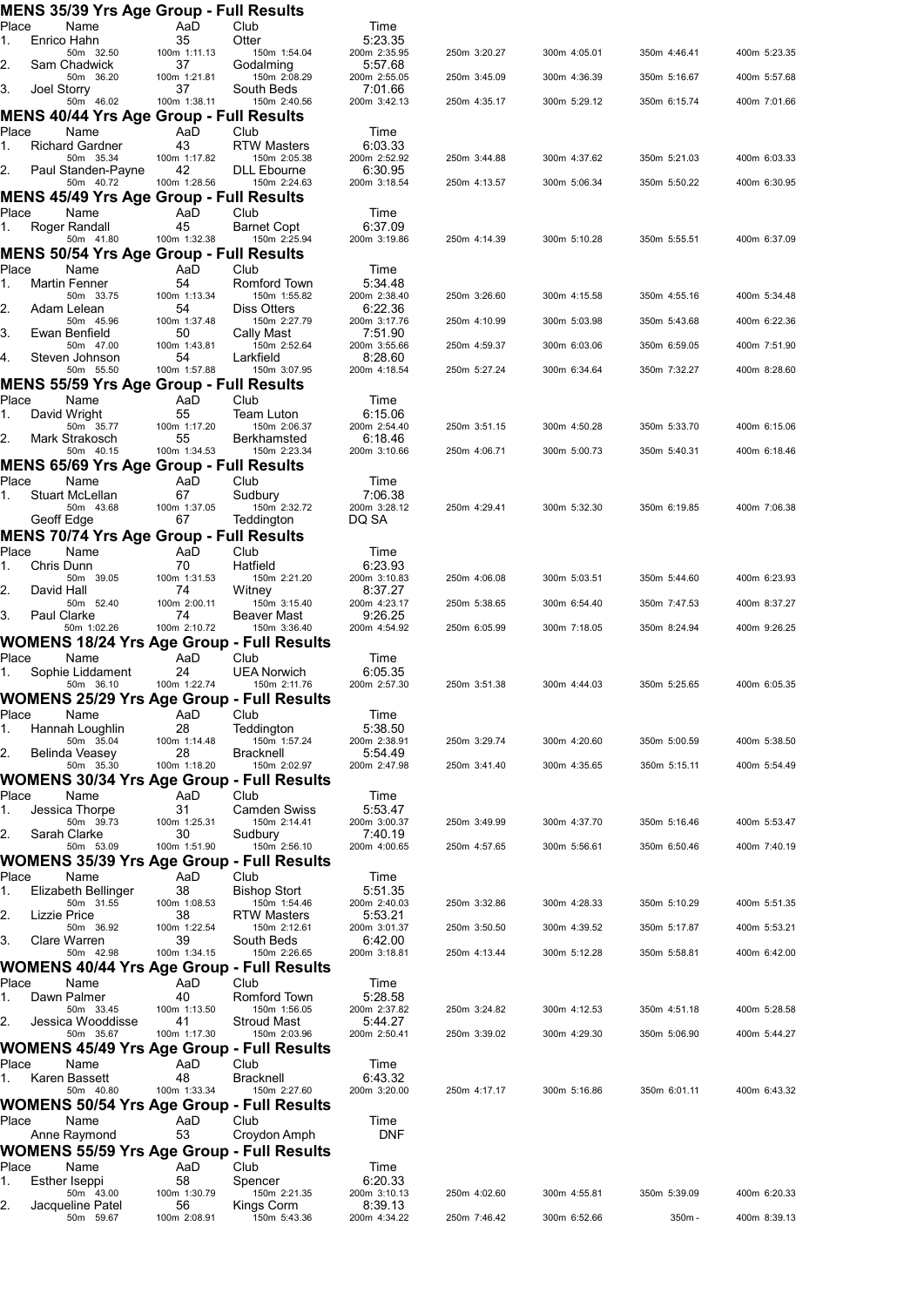|             | WOMENS 60/64 Yrs Age Group - Full Results         |                    |                              |                         |              |              |                |              |
|-------------|---------------------------------------------------|--------------------|------------------------------|-------------------------|--------------|--------------|----------------|--------------|
| Place<br>1. | Name                                              | AaD<br>63          | Club<br>South Beds           | Time<br>7:15.10         |              |              |                |              |
|             | <b>Christine Ayers</b><br>50m 48.10               | 100m 1:46.74       | 150m 4:42.46                 | 200m 3:45.02            | 250m 6:29.78 | 300m 5:40.86 | 350m -         | 400m 7:15.10 |
|             | WOMENS 75/79 Yrs Age Group - Full Results         |                    |                              |                         |              |              |                |              |
| Place       | Name                                              | AaD                | Club                         | Time                    |              |              |                |              |
| 1.          | Janet Masters<br>50m 55.83                        | 76<br>100m 2:02.05 | South Beds<br>150m 3:08.94   | 8:52.89<br>200m 4:15.20 | 250m 5:31.14 | 300m 6:48.27 | 350m 7:51.63   | 400m 8:52.89 |
|             | EVENT 8 Mens Open 100m Backstroke                 |                    |                              |                         |              |              |                |              |
|             |                                                   |                    |                              |                         |              |              |                |              |
| Place       | 25/29 Yrs Age Group - Full Results<br>Name        | AaD                | Club                         | Time                    |              |              | 50             |              |
| 1.          | Jack Colman-Young                                 | 27                 | <b>UEA Norwich</b>           | 1:08.50                 |              |              | 32.36          |              |
| 2.          | Craig Gillespie                                   | 29                 | Otter                        | 1:10.87                 |              |              | 33.84          |              |
| 3.          | Sammy Behrooz Kafshdod28                          |                    | Ealing                       | 1:12.76                 |              |              | 35.34          |              |
|             | 30/34 Yrs Age Group - Full Results                |                    |                              |                         |              |              |                |              |
| Place<br>1. | Name<br>Ben Thomas                                | AaD<br>34          | Club<br>Otter                | Time<br>1:09.77         |              |              | 50<br>33.56    |              |
| 2.          | <b>Matt Everett</b>                               | 33                 | Co Oxford                    | 1:15.00                 |              |              | 36.41          |              |
|             | 35/39 Yrs Age Group - Full Results                |                    |                              |                         |              |              |                |              |
| Place       | Name                                              | AaD                | Club                         | Time                    |              |              | 50             |              |
| 1.          | Michael Jennings                                  | 35                 | Romford Town                 | 1:09.61                 |              |              | 32.78          |              |
| 2.<br>3.    | <b>Drew Gowland</b><br>Christophe Amardeilh       | 37<br>36           | Littleh'pton<br>Otter        | 1:11.46<br>1:13.28      |              |              | 34.74<br>35.48 |              |
| 4.          | Simon Horler                                      | 37                 | <b>RTW Masters</b>           | 1:17.88                 |              |              | 37.93          |              |
|             | 40/44 Yrs Age Group - Full Results                |                    |                              |                         |              |              |                |              |
| Place       | Name                                              | AaD                | Club                         | Time                    |              |              | 50             |              |
| 1.          | <b>Richard Stannard</b>                           | 42                 | Maidenhead                   | 1:06.98                 |              |              | 32.56          |              |
|             | <b>Richard Gardner</b>                            | 43                 | <b>RTW Masters</b>           | <b>DNC</b>              |              |              |                |              |
|             | 45/49 Yrs Age Group - Full Results                |                    |                              |                         |              |              |                |              |
| Place<br>1. | Name<br>Greg Kahn                                 | AaD<br>46          | Club<br>Spencer              | Time<br>1:03.53         |              |              | 50<br>29.88    |              |
| 2.          | <b>Richard Arthur</b>                             | 45                 | Mid Sussex                   | 1:19.14                 |              |              | 39.03          |              |
| 3.          | Jacques Du Preez                                  | 48                 | Mid Sussex                   | 1:22.18                 |              |              | 40.27          |              |
| 4.          | James Adcock                                      | 48                 | <b>UEA Norwich</b>           | 1:24.77                 |              |              | 42.42          |              |
| 5.<br>6.    | Mat Record<br>Jason Meers                         | 47<br>47           | Mid Sussex<br><b>Bromley</b> | 1:26.30<br>1:30.71      |              |              | 41.73<br>43.66 |              |
| 7.          | John O'Rourke                                     | 47                 | Team Luton                   | 1:34.70                 |              |              | 47.59          |              |
|             | 50/54 Yrs Age Group - Full Results                |                    |                              |                         |              |              |                |              |
| Place       | Name                                              | AaD                | Club                         | Time                    |              |              | 50             |              |
| 1.          | <b>Martin Fenner</b>                              | 54                 | Romford Town                 | 1:13.02                 |              |              | 34.98          |              |
| 2.<br>3.    | <b>Guy Emerson</b><br>Dale Barker                 | 53<br>54           | Spencer<br>Team Anglia       | 1:13.90                 |              |              | 35.53<br>37.42 |              |
| 4.          | Chris Ehinger                                     | 52                 | <b>Bracknell</b>             | 1:17.67<br>1:20.45      |              |              | 38.15          |              |
| 5.          | Keith Spence                                      | 50                 | Basingstoke                  | 1:30.97                 |              |              | 43.72          |              |
|             | 60/64 Yrs Age Group - Full Results                |                    |                              |                         |              |              |                |              |
| Place       | Name                                              | AaD                | Club                         | Time                    |              |              | 50             |              |
| 1.          | Graham Powell                                     | 60                 | Team Luton                   | 1:16.68                 |              |              | 36.77          |              |
|             | 2. Godfrey Admans                                 | 62                 | Spencer                      | 1:25.54                 |              |              | 41.26          |              |
| Place       | 65/69 Yrs Age Group - Full Results<br>Name        | AaD                | Club                         | Time                    |              |              | 50             |              |
| 1.          | Geoff Edge                                        | 67                 | Teddington                   | 1:35.30                 |              |              | 46.59          |              |
|             | 70/74 Yrs Age Group - Full Results                |                    |                              |                         |              |              |                |              |
| Place       | Name                                              | AaD                | Club                         | Time                    |              |              | 50             |              |
| 1.          | Roger Billing                                     | 73                 | Guildford Ct                 | 1:34.12                 |              |              | 46.15          |              |
| 2.          | Paul Simms                                        | 71                 | Barnes SC                    | 1:38.64                 |              |              | 44.16          |              |
| 3.          | Anthony Ray<br>75/79 Yrs Age Group - Full Results | 72                 | Otter                        | 1:59.12                 |              |              | 56.93          |              |
| Place       | Name                                              | AaD                | Club                         | Time                    |              |              | 50             |              |
| 1.          | Nigel Salsbury                                    | 76                 | Spencer                      | 1:40.81                 |              |              | 48.67          |              |
| 2.          | David Hayes                                       | 75                 | Mid Sussex                   | 2:10.43                 |              |              | 1:02.16        |              |
|             | <b>EVENT 9 Womens Open 100m Backstroke</b>        |                    |                              |                         |              |              |                |              |
|             | 25/29 Yrs Age Group - Full Results                |                    |                              |                         |              |              |                |              |
| Place       | Name                                              | AaD                | Club                         | Time                    |              |              | 50             |              |
| 1.          | Hannah Loughlin                                   | 28                 | Teddington                   | 1:12.15                 |              |              | 35.64          |              |
| 2.<br>3.    | Catherine Martin<br>Hayley Wearn                  | 25                 | Bexley<br>Teddington         | 1:16.29                 |              |              | 37.07<br>38.38 |              |
| 4.          | Sophie Castle                                     | 28<br>28           | Chelmsford                   | 1:20.16<br>1:20.44      |              |              | 38.73          |              |
|             | 35/39 Yrs Age Group - Full Results                |                    |                              |                         |              |              |                |              |
| Place       | Name                                              | AaD                | Club                         | Time                    |              |              | 50             |              |
| 1.          | Gina Hobson                                       | 39                 | Mid Sussex                   | 1:18.39                 |              |              | 38.48          |              |
| 2.          | Carrie Page                                       | 38                 | Putteridge                   | 1:24.04                 |              |              | 39.88          |              |
|             | 40/44 Yrs Age Group - Full Results                |                    |                              |                         |              |              |                |              |
| Place<br>1. | Name<br>Karen Mackenzie                           | AaD<br>43          | Club<br><b>Team Luton</b>    | Time<br>1:25.78         |              |              | 50<br>42.26    |              |
| 2.          | Judy Van Selm                                     | 43                 | <b>Bromley</b>               | 1:29.44                 |              |              | 42.66          |              |
|             | Tammy Barrett-Haynes                              | 40                 | Gravesend                    | <b>DNF</b>              |              |              |                |              |
|             | 45/49 Yrs Age Group - Full Results                |                    |                              |                         |              |              |                |              |
| Place       | Name                                              | AaD                | Club                         | Time                    |              |              | 50             |              |
| 1.          | Jo Corben                                         | 46                 | Fareham N'ds                 | 1:09.54                 |              |              | 34.12          |              |
| 2.<br>3.    | Jen Parker<br><b>Clare Watkins</b>                | 48<br>49           | Teddington<br>East Anglian   | 1:20.69<br>1:26.17      |              |              | 38.32<br>42.30 |              |
| 4.          | Juliette Piesley                                  | 49                 | Teddington                   | 1:28.30                 |              |              | 42.24          |              |
| 5.          | Denise Humphries                                  | 49                 | Godalming                    | 1:38.11                 |              |              | 45.41          |              |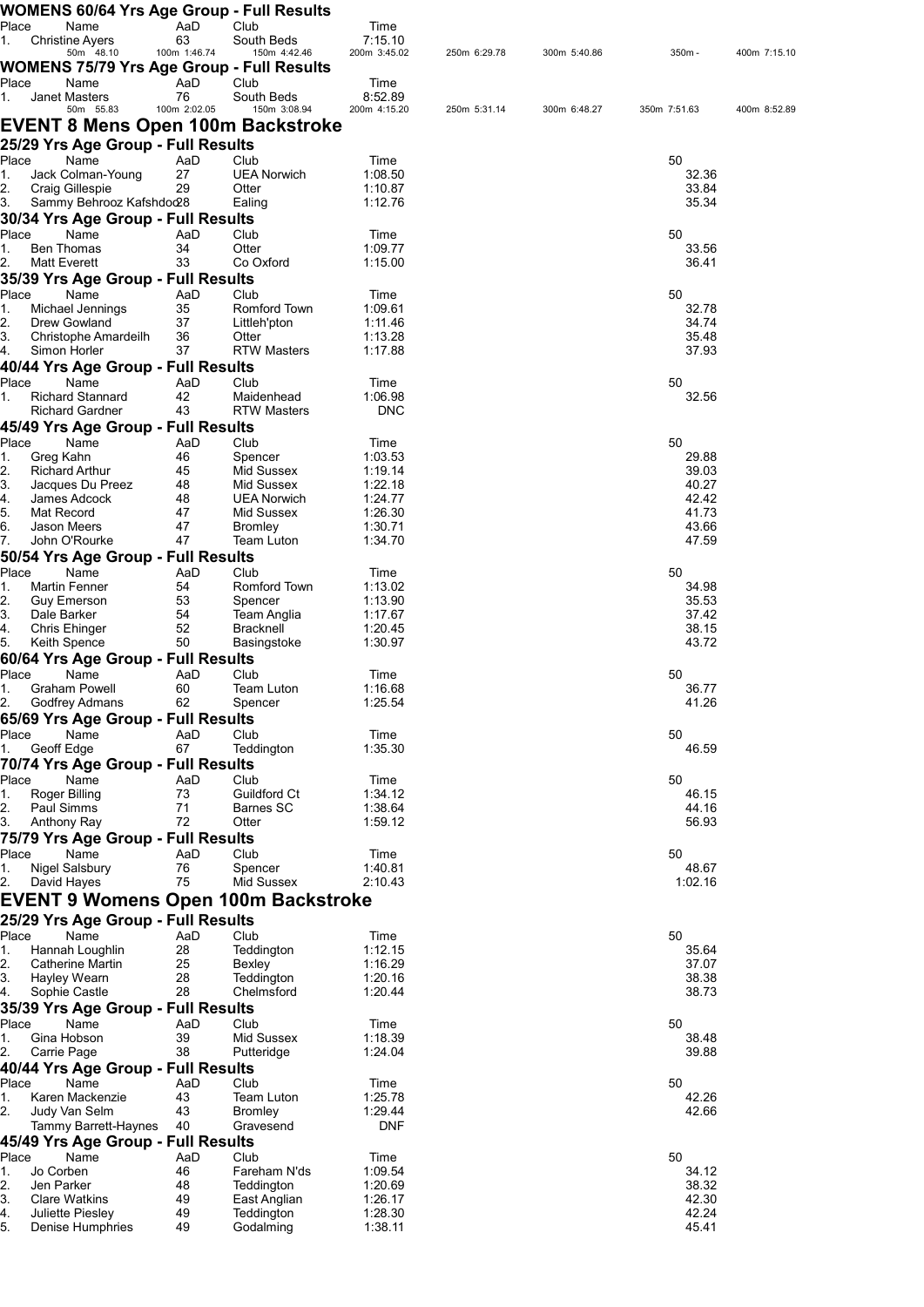|                | 50/54 Yrs Age Group - Full Results                               |           |                                    |                       |                |                    |                    |
|----------------|------------------------------------------------------------------|-----------|------------------------------------|-----------------------|----------------|--------------------|--------------------|
| Place<br>1.    | Name<br>Carolynn Curtis                                          | AaD<br>53 | Club<br>Maidenhead                 | Time<br>1:19.70       | 50<br>38.80    |                    |                    |
|                | Penny Stotesbury                                                 | 50        | Sevenoaks                          | <b>DNC</b>            |                |                    |                    |
|                | 55/59 Yrs Age Group - Full Results                               |           |                                    |                       |                |                    |                    |
| Place          | Name                                                             | AaD       | Club                               | Time                  | 50             |                    |                    |
| 1.             | Pauline Hogg                                                     | 59        | Guernsey                           | 1:34.40               | 46.23          |                    |                    |
| 2.<br>3.       | Ali Sheehan<br>Carol Denton                                      | 58<br>59  | South Beds<br>Gravesend            | 1:38.66<br>1:58.55    | 47.49<br>58.46 |                    |                    |
|                | 60/64 Yrs Age Group - Full Results                               |           |                                    |                       |                |                    |                    |
| Place          | Name                                                             | AaD       | Club                               | Time                  | 50             |                    |                    |
| 1.             | Kathy Bidnall                                                    | 61        | Mid Sussex                         | 1:29.39               | 42.83          |                    |                    |
| 2.             | Ann Gale                                                         | 60        | Mid Sussex                         | 1:44.57               | 52.45          |                    |                    |
| 3.             | Marianne Davey                                                   | 63        | Crawley                            | 1:49.13               | 52.30          |                    |                    |
|                | 65/69 Yrs Age Group - Full Results                               |           |                                    |                       |                |                    |                    |
| Place<br>1.    | Name<br>Margaret Bickley                                         | AaD<br>65 | Club<br>Totnes                     | Time<br>1:46.28       | 50<br>51.69    |                    |                    |
| 2.             | Sally Lelean                                                     | 65        | Diss Otters                        | 1:57.30               | 57.51          |                    |                    |
| 3.             | Andrea Minor                                                     | 68        | South Beds                         | 2:02.78               | 1:00.57        |                    |                    |
|                | 70/74 Yrs Age Group - Full Results                               |           |                                    |                       |                |                    |                    |
| Place          | Name                                                             | AaD       | Club                               | Time                  | 50             |                    |                    |
| 1.             | Elaine Blower<br>Susan Dewar                                     | 71<br>70  | <b>Barnet Copt</b><br>Havant & Wat | 1:38.10<br>1:58.37    | 47.94<br>57.59 |                    |                    |
| 2.             | 75/79 Yrs Age Group - Full Results                               |           |                                    |                       |                |                    |                    |
| Place          | Name                                                             | AaD       | Club                               | Time                  | 50             |                    |                    |
| 1.             | Janet Masters                                                    | 76        | South Beds                         | 1:49.30               | 53.60          |                    |                    |
| 2.             | Jenny Ball                                                       | 78        | lo Wight Ma                        | 2:00.59               | 59.90          |                    |                    |
| 3.             | Rosemary Johnson                                                 | 76        | lo Wight Ma                        | 2:29.45               | 1:11.16        |                    |                    |
|                | 85/89 Yrs Age Group - Full Results                               |           |                                    |                       |                |                    |                    |
| Place          | Name                                                             | AaD       | Club                               | Time                  | 50             |                    |                    |
| 1.             | Jane Asher                                                       | 85        | Kings Corm                         | 1:52.70               | 56.52          |                    |                    |
|                | <b>EVENT 10 Mens/Womens Open 200m Freestyle</b>                  |           |                                    |                       |                |                    |                    |
|                | MENS 18/24 Yrs Age Group - Full Results                          |           |                                    |                       |                |                    |                    |
| Place<br>1.    | Name<br>Anatoly Bugakov                                          | AaD<br>23 | Club<br><b>BUCS</b>                | Time<br>2:07.67       | 50<br>28.94    | 100<br>1:01.15     | 150<br>1:34.93     |
| 2.             | Thomas Wright                                                    | 24        | Gravesend                          | 2:36.84               | 35.99          | 1:14.84            | 1:55.73            |
|                | <b>MENS 25/29 Yrs Age Group - Full Results</b>                   |           |                                    |                       |                |                    |                    |
| Place          | Name                                                             | AaD       | Club                               | Time                  | 50             | 100                | 150                |
| 1.             | Adam Warner                                                      | 26        | <b>Barnet Copt</b>                 | 2:13.41               | 29.50          | 1:03.40            | 1:38.93            |
| 2.             | Youri Schwartz                                                   | 27        | Otter                              | 2:16.41               | 31.20          | 1:05.68            | 1:41.20            |
| 3.<br>4.       | Lewis King<br>Jack Colman-Young                                  | 26<br>27  | Putteridge<br><b>UEA Norwich</b>   | 2:18.37<br>2:18.41    | 31.13<br>28.61 | 1:05.81<br>1:01.64 | 1:41.77<br>1:38.78 |
| 5.             | Ramzey Crawford                                                  | 26        | Ealing                             | 2:26.34               | 33.19          | 1:09.56            | 1:49.82            |
| 6.             | Pawel Kret                                                       | 29        | Bracknell                          | 2:28.00               | 32.07          | 1:08.64            | 1:48.33            |
| 7.             | Leigh Wright                                                     | 29        | Bletchley                          | 2:52.98               | 39.63          | 1:23.75            | 2:08.80            |
|                | MENS 30/34 Yrs Age Group - Full Results                          |           |                                    |                       |                |                    |                    |
| Place          | Name                                                             | AaD       | Club                               | Time                  | 50             | 100<br>1:02.82     | 150                |
| 1.<br>2.       | <b>Toby Banfield</b><br><b>Ben Thomas</b>                        | 30<br>34  | Spencer<br>Otter                   | 2:12.52<br>2:18.35    | 29.76<br>32.35 | 1:08.51            | 1:37.16<br>1:43.70 |
| 3.             | <b>James Barwick</b>                                             | 34        | <b>East Leeds</b>                  | 2:23.79               | 31.83          | 1:07.49            | 1:45.16            |
| 4.             | <b>Caspar Stops</b>                                              | 30        | Ealing                             | 2:27.94               | 32.04          | 1:09.02            | 1:48.50            |
| 5.             | Adrian Sureshkumar                                               | 32        | Bracknell                          | 2:33.41               | 33.68          | 1:13.13            | 1:54.18            |
|                | <b>MENS 35/39 Yrs Age Group - Full Results</b>                   |           |                                    |                       |                |                    |                    |
| Place<br>1.    | Name<br>David Daporta-Mendez                                     | AaD<br>39 | Club<br>Out To Swim                | Time<br>2:18.26       | 50<br>32.37    | 100<br>1:08.17     | 150<br>1:43.92     |
| 2.             | Sam Chadwick                                                     | 37        | Godalming                          | 2:21.96               | 33.49          | 1:10.34            | 1:46.21            |
| 3.             | Drew Gowland                                                     | 37        | Littleh'pton                       | 2:22.73               | 31.01          | 1:07.56            | 1:45.88            |
| 4.             | Graeme Crowston                                                  | 35        | Putteridge                         | 2:36.10               | 33.49          | 1:12.92            | 1:54.99            |
| 5.             | <b>Richard Royal</b>                                             | 36        | Ealing                             | 2:39.88               | 34.64          | 1:13.39            | 1:56.35            |
| 6.             | Mike Singleton<br><b>MENS 40/44 Yrs Age Group - Full Results</b> | 39        | Thame                              | 2:46.27               | 37.44          | 1:19.40            | 2:02.64            |
| Place          | Name                                                             | AaD       | Club                               | Time                  | 50             | 100                | 150                |
| 1.             | <b>Richard Stannard</b>                                          | 42        | Maidenhead                         | 2:06.94               | 30.13          | 1:02.96            | 1:35.74            |
| 2.             | Paul Standen-Payne                                               | 42        | <b>DLL Ebourne</b>                 | 2:31.40               | 35.49          | 1:13.80            | 1:53.27            |
| 3.             | David Robinson                                                   | 44        | Mid Sussex                         | 2:34.92               | 33.40          | 1:11.35            | 1:53.13            |
| 4.             | Julian Davies                                                    | 43        | <b>Bracknell</b>                   | 2:43.56               | 37.34          | 1:18.56            | 2:01.17            |
| 5.             | Duncan Lip<br><b>MENS 45/49 Yrs Age Group - Full Results</b>     | 42        | Co South'ton                       | 2:49.84               | 36.82          | 1:19.25            | 2:04.57            |
| Place          | Name                                                             | AaD       | Club                               | Time                  | 50             | 100                | 150                |
| 1.             | Dave Warren                                                      | 45        | Otter                              | 2:05.67               | 28.81          | 1:00.37            | 1:33.27            |
| 2.             | Chris Freeman                                                    | 49        | Teddington                         | 2:26.28               | 33.13          | 1:09.84            | 1:48.25            |
| 3.             | Darren Hamshere                                                  | 49        | Potters Bar                        | 2:34.02               | 35.44          | 1:15.10            | 1:56.28            |
| 4.             | Adam Langridge                                                   | 45        | <b>RTW Masters</b>                 | 2:36.30               | 33.85          | 1:11.85            | 1:53.26            |
| 5.<br>6.       | John O'Rourke<br>David Boyce                                     | 47<br>47  | Team Luton<br>East Anglian         | 2:36.96<br>2:48.02    | 36.75<br>36.31 | 1:17.28<br>1:18.67 | 1:57.97<br>2:04.35 |
| 7.             | Eugene Gormley                                                   | 49        | Potters Bar                        | 2:48.70               | 38.30          | 1:21.56            | 2:05.52            |
|                | MENS 50/54 Yrs Age Group - Full Results                          |           |                                    |                       |                |                    |                    |
| Place          | Name                                                             | AaD       | Club                               | Time                  | 50             | 100                | 150                |
| 1.             | Simon Griffiths                                                  | 50        | Teddington                         | 2:19.87               | 32.89          | 1:09.36            | 1:45.29            |
| 2.             | Stephen Atherley                                                 | 50        | TigersJersey                       | 2:22.60               | 32.61          | 1:08.22            | 1:45.26            |
| 3.<br>4.       | <b>Austin Swain</b><br>Glen Isaacs                               | 52<br>51  | Maidenhead<br><b>Black Lion</b>    | 2:25.37<br>2:25.51    | 32.76<br>33.87 | 1:09.32<br>1:11.43 | 1:46.96<br>1:49.71 |
|                | Julian Swain                                                     | 50        | Maidenhead                         | 2:35.33               | 31.15          | 1:07.89            | 1:50.64            |
| 5.<br>6.<br>7. | Jonathan Greene                                                  | 52        | East Anglian                       | 2:52.40               | 38.70          | 1:22.87            |                    |
|                | Michael Barnett                                                  | 53        | Spencer                            | 2:54.88               | 40.86          | 1:27.87            | 2:15.25            |
| 8.             | <b>Graham Mortimer</b>                                           | 51        | Lewes                              | 2:56.48<br><b>DNC</b> | 39.39          | 1:23.33            | 2:10.09            |
|                | Dale Barker                                                      | 54        | Team Anglia                        |                       |                |                    |                    |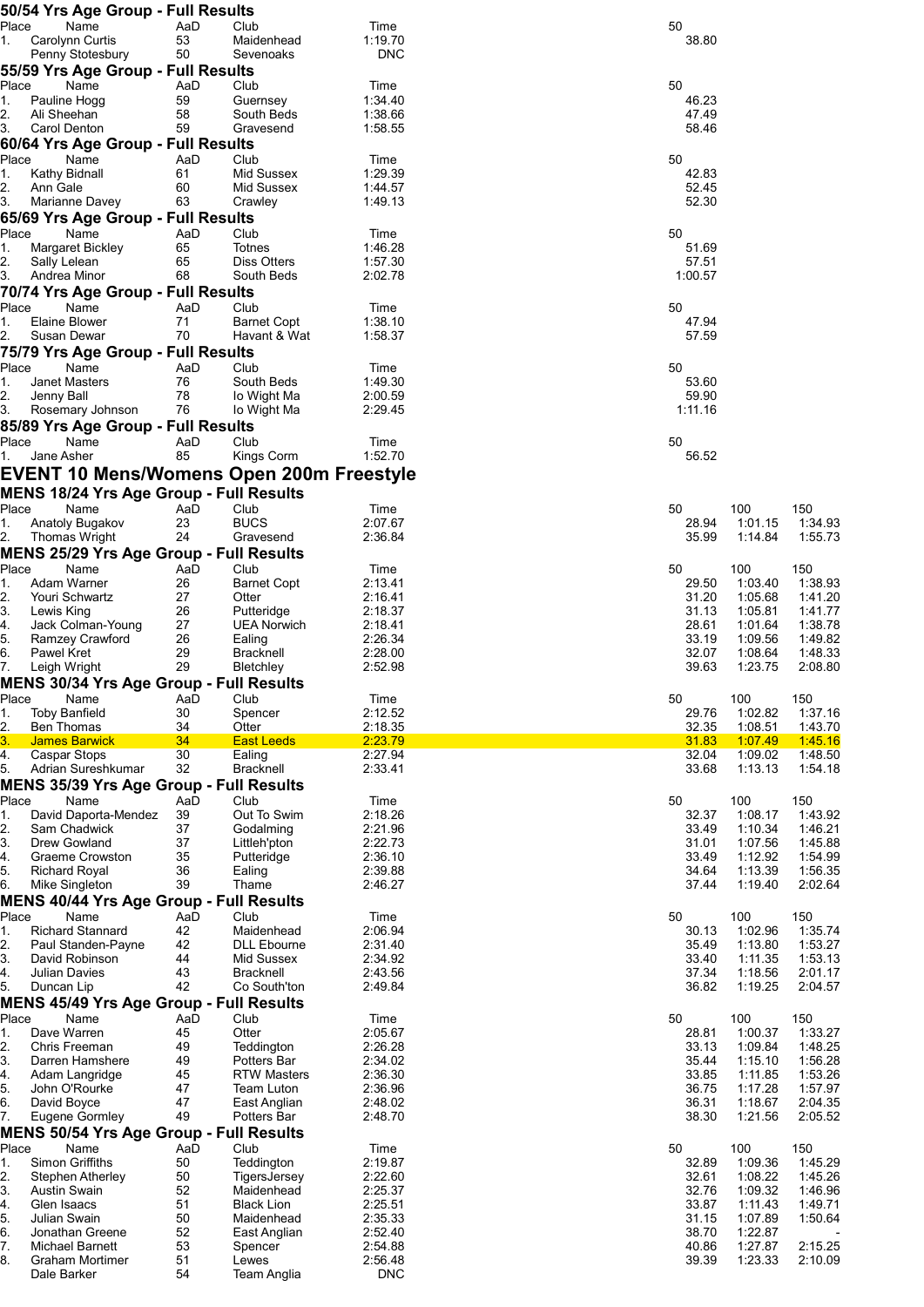|                        |                                      | <b>MENS 55/59 Yrs Age Group - Full Results</b> |           |                                                                  |                       |                |                    |                    |
|------------------------|--------------------------------------|------------------------------------------------|-----------|------------------------------------------------------------------|-----------------------|----------------|--------------------|--------------------|
| Place                  | Name<br>Mark Straw                   |                                                | AaD<br>58 | Club<br>Basingstoke                                              | Time<br>2:36.80       | 50<br>35.83    | 100                | 150<br>1:56.47     |
| 1.<br>2.               | John Paddington                      | 59                                             |           | Beckenham                                                        | 3:02.06               | 40.49          | 1:16.72<br>1:26.58 | 2:15.41            |
|                        |                                      | <b>MENS 60/64 Yrs Age Group - Full Results</b> |           |                                                                  |                       |                |                    |                    |
| Place                  | Name                                 |                                                | AaD       | Club                                                             | Time                  | 50             | 100                | 150                |
| 1.                     | Pete Kirk                            |                                                | 60        | Otter                                                            | 2:25.37               | 33.67          | 1:10.40            | 1:48.35            |
| 2.<br>3.               | Peter Rae<br><b>Andrew Burgess</b>   |                                                | 63<br>60  | Otter<br>Mid Sussex                                              | 2:34.17<br>2:39.82    | 36.38<br>36.21 | 1:15.41<br>1:16.13 | 1:55.87<br>1:58.76 |
| 4.                     | Peter Gruitt                         | 64                                             |           | Co Cant'bury                                                     | 2:49.92               | 39.68          | 1:22.81            | 2:07.75            |
|                        |                                      | <b>MENS 65/69 Yrs Age Group - Full Results</b> |           |                                                                  |                       |                |                    |                    |
| Place                  | Name                                 |                                                | AaD       | Club                                                             | Time                  | 50             | 100                | 150                |
| 1.<br>2.               | <b>Terry Thorne</b>                  | 67                                             | 66        | East Anglian<br>Teddington                                       | 2:43.31               | 37.51          | 1:19.65<br>1:20.70 | 2:03.60            |
| 3.                     | Geoff Edge<br>James Pearson          | 68                                             |           | RTW Masters                                                      | 2:45.28<br>2:45.58    | 37.62<br>37.58 | 1:21.67            | 2:04.38<br>2:04.97 |
| 4.                     | Stuart McLellan                      | 67                                             |           | Sudbury                                                          | 2:47.91               | 37.98          | 1:20.35            | 2:04.57            |
|                        |                                      | <b>MENS 70/74 Yrs Age Group - Full Results</b> |           |                                                                  |                       |                |                    |                    |
| Place                  | Name                                 |                                                | AaD       | Club                                                             | Time                  | 50             | 100                | 150                |
| 1.<br>2.               | Chris Dunn<br>Derek Parr             | 70<br>72                                       |           | Hatfield<br><b>Broomfield</b>                                    | 2:27.42<br>3:02.97    | 34.46<br>41.24 | 1:13.22<br>1:28.40 | 1:51.64<br>2:15.94 |
| 3.                     | Anthony Ray                          | 72                                             |           | Otter                                                            | 3:35.86               | 47.91          | 1:41.43            | 2:38.53            |
|                        |                                      | <b>MENS 75/79 Yrs Age Group - Full Results</b> |           |                                                                  |                       |                |                    |                    |
| Place                  | Name                                 |                                                | AaD       | Club                                                             | Time                  | 50             | 100                | 150                |
| 1.                     | Garfield Thomas                      |                                                | 76        | <b>Bridgend Ctv</b>                                              | 3:11.22               | 42.02          | 1:32.39            | 2:23.54            |
| 2.                     | Max Zeller                           |                                                | 78        | Spencer                                                          | 3:42.25               | 50.74          | 1:49.36            | 2:47.38            |
| Place                  | Name                                 |                                                | AaD       | <b>WOMENS 18/24 Yrs Age Group - Full Results</b><br>Club         | Time                  | 50             | 100                | 150                |
| 1.                     | Jessica Farmer                       |                                                | 21        | Co South'ton                                                     | 2:32.79               | 35.70          | 1:13.97            | 1:53.77            |
|                        |                                      |                                                |           | <b>WOMENS 25/29 Yrs Age Group - Full Results</b>                 |                       |                |                    |                    |
| Place                  | Name                                 |                                                | AaD       | Club                                                             | Time                  | 50             | 100                | 150                |
| 1.                     | Sarah Greenwood                      |                                                | 29        | East Anglian                                                     | 2:35.04               | 32.79<br>38.51 | 1:11.77            | 1:53.19            |
| 2.                     | Kate McCormack                       | 27                                             |           | East Anglian<br><b>WOMENS 30/34 Yrs Age Group - Full Results</b> | 2:50.94               |                | 1:21.92            | 2:07.41            |
| Place                  | Name                                 |                                                | AaD       | Club                                                             | Time                  | 50             | 100                | 150                |
| 1.                     | Natasha Morgan                       |                                                | 34        | Cally Mast                                                       | 2:22.12               | 32.75          | 1:08.34            | 1:45.39            |
| 2.                     | Jenny Crittenden                     | 31                                             |           | <b>Bracknell</b>                                                 | 2:32.00               | 34.89          | 1:13.80            | 1:53.64            |
| 3.<br>4.               | Danielle Ryan<br>Sasha Forster       | 31<br>32                                       |           | <b>Black Lion</b><br>Maidenhead                                  | 2:35.96<br>2:45.37    | 36.04<br>38.17 | 1:15.66<br>1:20.92 | 1:56.83<br>2:04.82 |
| 5.                     | Samantha Dredge                      | 31                                             |           | Newbury                                                          | 2:50.39               | 38.62          | 1:21.84            | 2:05.80            |
|                        |                                      |                                                |           | <b>WOMENS 35/39 Yrs Age Group - Full Results</b>                 |                       |                |                    |                    |
| Place                  | Name                                 |                                                | AaD       | Club                                                             | Time                  | 50             | 100                | 150                |
| 1.                     | Lizzie Price                         |                                                | 38        | <b>RTW Masters</b>                                               | 2:25.75               | 33.32          | 1:10.94            | 1:49.39            |
| 2.                     | Claire McMahon-Adie                  |                                                | 36        | <b>Barnet Copt</b>                                               | 2:58.94               | 41.76          | 1:27.34            | 2:14.00            |
| Place                  | Name                                 |                                                | AaD       | <b>WOMENS 40/44 Yrs Age Group - Full Results</b>                 |                       |                |                    |                    |
|                        |                                      |                                                |           |                                                                  |                       |                |                    |                    |
| 1.                     | Lara Fenner                          |                                                | 42        | Club<br>Romford Town                                             | Time<br>2:22.33       | 50             | 100                | 150                |
| 2.                     | Rachael Coleman                      |                                                | 43        | <b>Barnet Copt</b>                                               | 2:31.24               | 32.15<br>35.10 | 1:08.42<br>1:13.36 | 1:46.56<br>1:54.21 |
| 3.                     | Claire Hyland                        | 43                                             |           | Guernsey                                                         | 2:36.21               | 35.66          | 1:15.47            | 1:55.91            |
| 4.                     | Lucy Young                           |                                                | 42        | Teddington                                                       | 2:36.29               | 35.51          | 1:14.21            | 1:56.07            |
| 5.<br>6.               | Suzanne Savage                       | 43                                             |           | Potters Bar                                                      | 2:44.99<br>3:29.40    | 39.28<br>43.72 | 1:21.56<br>1:35.10 | 2:04.32<br>2:32.07 |
|                        | Emma Macdonald                       | 43                                             |           | Putteridge<br><b>WOMENS 45/49 Yrs Age Group - Full Results</b>   |                       |                |                    |                    |
| Place                  | Name                                 |                                                | AaD       | Club                                                             | Time                  | 50             | 100                | 150                |
| 1.                     | Jacqueline Hunt                      |                                                | 48        | Beau Seiour                                                      | 2:43.05               | 36.00          | 1:16.27            | 1:59.45            |
| 2.                     | Karen Bassett                        | 48                                             |           | Bracknell                                                        | 2:45.08               | 37.43          | 1:20.37            | 2:02.71            |
| 3.<br>4.               | Susan Bull<br>Liz Pudney             | 46<br>48                                       |           | Mid Sussex<br>Newbury                                            | 2:51.76<br>2:58.99    | 39.89<br>40.72 | 1:23.55<br>1:26.68 | 2:07.90<br>2:15.06 |
| 5.                     | Jane Pye                             | 49                                             |           | East Anglian                                                     | 3:01.28               | 38.96          | 1:25.15            | 2:13.50            |
| 6.                     | Zorika Adams                         | 46                                             |           | <b>Camden Swiss</b>                                              | 3:03.48               | 42.65          | 1:30.98            | 2:19.73            |
| 7.                     | Kate King                            | 48                                             |           | Aylesbury                                                        | 3:10.36               | 41.95          | 1:30.71            | 2:22.47            |
| 8.<br>9.               | <b>Hazel Haycocks</b><br>Emma France | 48<br>48                                       |           | Bromley<br>Guildford Ct                                          | 3:23.50<br>3:24.34    | 42.25<br>48.21 | 1:32.03<br>1:39.82 | 2:26.11<br>2:32.54 |
|                        |                                      |                                                |           | <b>WOMENS 50/54 Yrs Age Group - Full Results</b>                 |                       |                |                    |                    |
| Place                  | Name                                 |                                                | AaD       | Club                                                             | Time                  | 50             | 100                | 150                |
| 1.                     | <b>Karen Graham</b>                  |                                                | 51        | <b>East Leeds</b>                                                | $2:21.81*$<br>(GBR)   | 33.59          | 1:09.28            | 1:45.40            |
| $\overline{2}$ .<br>3. | Cate Jackson                         |                                                | 52        | <b>Barnet Copt</b><br>Maidenhead                                 | 2:28.11<br>2:40.44    | 34.29          | 1:12.34            | 1:51.01            |
| 4.                     | Carolynn Curtis<br>Penny Stotesbury  | 53                                             | 50        | Sevenoaks                                                        | 2:43.18               | 34.81<br>35.42 | 1:15.91<br>1:16.85 | 1:58.57<br>2:00.46 |
| 5.                     | Joanna Taylor                        |                                                | 50        | Basingstoke                                                      | 2:43.39               | 36.21          | 1:17.17            | 1:59.40            |
| 6.                     | Nicky Bindler                        | 54                                             |           | Kings Corm                                                       | 2:44.41               | 38.07          | 1:20.49            | 2:03.91            |
| 7.<br>8.               | Jennifer Roussel<br>Sara Allen       | 53                                             | 52        | Beau Sejour<br>Epsom Dist                                        | 2:54.55<br>3:10.65    | 38.54<br>43.14 | 1:22.22<br>1:32.29 | 2:08.73<br>2:23.24 |
| 9.                     | Sara Luder                           |                                                | 50        | Spencer                                                          | 3:11.11               | 44.83          | 1:34.29            | 2:24.11            |
| 10.                    | Tracy Hargadon                       | 51                                             |           | Putteridge                                                       | 3:37.53               | 48.10          | 1:42.34            | 2:40.70            |
|                        |                                      |                                                |           | <b>WOMENS 55/59 Yrs Age Group - Full Results</b>                 |                       |                |                    |                    |
| Place                  | Name                                 |                                                | AaD       | Club                                                             | Time                  | 50             | 100                | 150                |
| 1.<br>2.               | Dymphna Morris<br>Sally Winter       |                                                | 55<br>56  | Swim4Life<br><b>Bishop Stort</b>                                 | 2:27.91<br>2:30.29    | 34.41<br>34.75 | 1:11.78<br>1:12.79 | 1:49.97<br>1:52.51 |
| 3.                     | Michele Crowley                      |                                                | 55        | Spencer                                                          | 2:51.54               | 39.30          | 1:22.83            | 2:07.71            |
| 4.                     | Jane Blackwell                       | 57                                             |           | <b>UEA Norwich</b>                                               | 3:06.97               | 41.82          | 1:29.75            | 2:19.94            |
| 5.                     | Pat Reed                             | 59                                             |           | Bexley                                                           | 3:18.41               | 44.91          | 1:37.34            | 2:28.97            |
| 6.<br>7.               | Jacqueline Patel<br>Ann Spelman      |                                                | 56<br>55  | Kings Corm<br>Havant & Wat                                       | 3:25.54<br>3:33.31    | 46.79<br>49.38 | 1:38.36<br>1:42.85 | 2:32.71<br>2:39.15 |
| 8.                     | Julie Reason<br>Esther Iseppi        |                                                | 55<br>58  | Mid Sussex<br>Spencer                                            | 3:39.59<br><b>DNC</b> | 48.59          | 1:44.59            | 2:44.17            |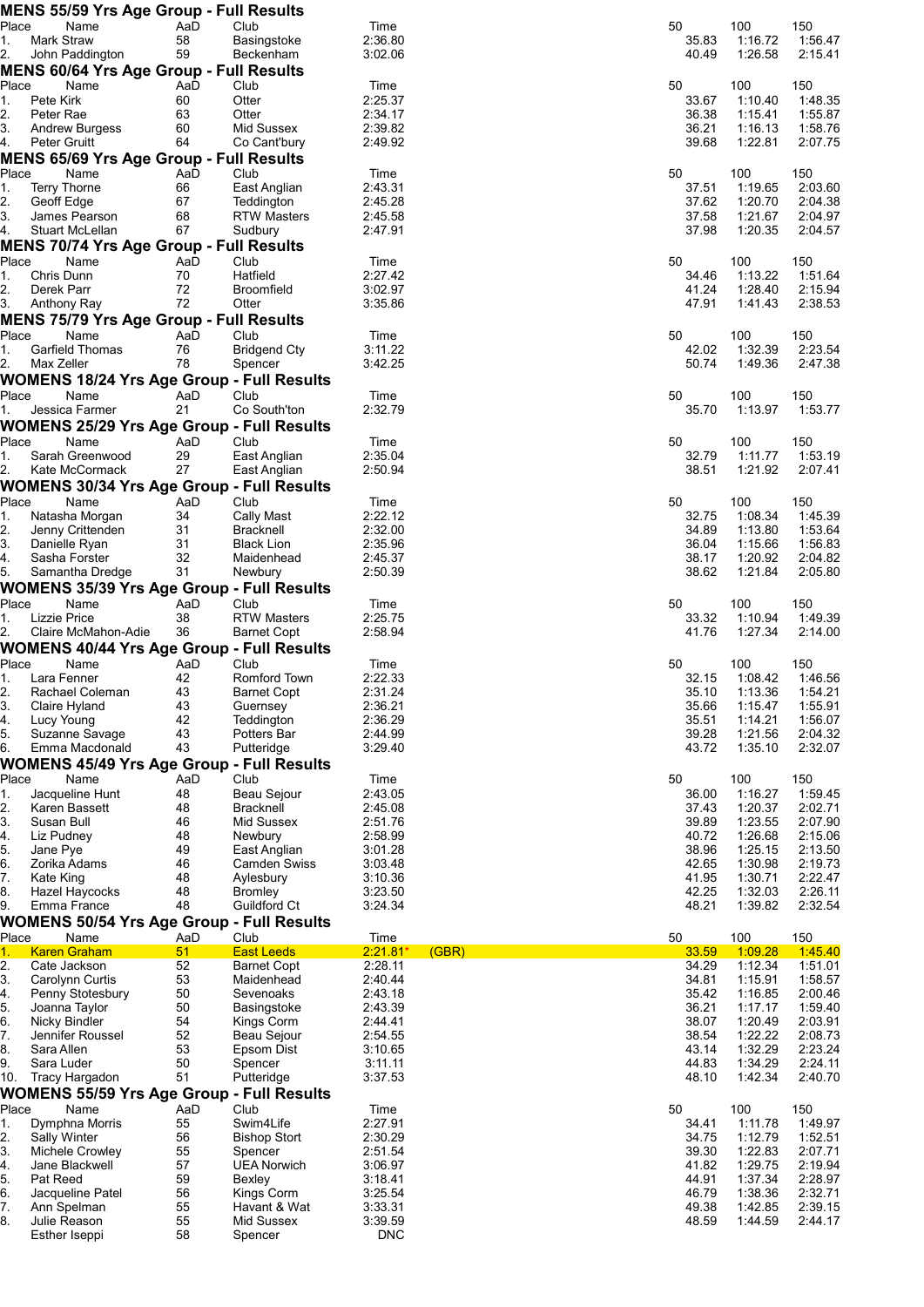|             | <b>WOMENS 60/64 Yrs Age Group - Full Results</b>         |           |                               |                    |                |                    |                    |
|-------------|----------------------------------------------------------|-----------|-------------------------------|--------------------|----------------|--------------------|--------------------|
| Place       | Name                                                     | AaD       | Club                          | Time               | 50             | 100                | 150                |
| 1.          | <b>Catherine Beckett</b>                                 | 60        | Winchester                    | 2:54.77            | 37.66          | 1:20.37            | 2:07.01            |
| 2.          | Claire Moore                                             | 61        | Bracknell                     | 2:59.35            | 42.06          | 1:27.94            | 2:13.92            |
| Place       | <b>WOMENS 65/69 Yrs Age Group - Full Results</b><br>Name | AaD       | Club                          | Time               | 50             | 100                | 150                |
| 1.          | Alison Gwynn                                             | 68        | Mid Sussex                    | 3:08.20            | 42.55          | 1:31.55            | 2:21.36            |
|             | <b>WOMENS 70/74 Yrs Age Group - Full Results</b>         |           |                               |                    |                |                    |                    |
| Place       | Name                                                     | AaD       | Club                          | Time               | 50             | 100                | 150                |
| 1.          | Diane Ford                                               | 73        | Spencer                       | 3:19.39            | 45.54          | 1:35.50            | 2:29.34            |
| 2.<br>3.    | Elizabeth Savidge<br>Ann Webster                         | 72<br>74  | Kings Corm<br>Kings Corm      | 3:27.16<br>3:32.77 | 46.21<br>50.51 | 1:39.72<br>1:46.66 | 2:34.93<br>2:41.47 |
| 4.          | Jennifer Dean                                            | 73        | Mid Sussex                    | 3:46.57            | 49.27          | 1:47.60            | 2:47.32            |
|             | <b>WOMENS 75/79 Yrs Age Group - Full Results</b>         |           |                               |                    |                |                    |                    |
| Place       | Name                                                     | AaD       | Club                          | Time               | 50             | 100                | 150                |
| 1.          | Jenny Ball                                               | 78        | lo Wight Ma                   | 3:54.91            | 53.05          | 1:55.00            | 2:56.98            |
| 2.          | Rosemary Johnson                                         | 76        | lo Wight Ma                   | 4:36.12            | 1:02.62        | 2:13.92            | 3:26.57            |
|             | <b>EVENT 11 Mens Open 50m Breaststroke</b>               |           |                               |                    |                |                    |                    |
|             | 18/24 Yrs Age Group - Full Results                       |           |                               |                    |                |                    |                    |
| Place       | Name<br>Mohamed Hammad                                   | AaD<br>19 | Club<br>Ealing                | Time<br>37.87      |                |                    |                    |
| 1.          | 25/29 Yrs Age Group - Full Results                       |           |                               |                    |                |                    |                    |
| Place       | Name                                                     | AaD       | Club                          | Time               |                |                    |                    |
| 1.          | <b>Craig Gillespie</b>                                   | 29        | Otter                         | 32.11              |                |                    |                    |
| 2.          | Andrew Benson                                            | 27        | <b>Bathgate</b>               | 32.49              |                |                    |                    |
| 3.          | Ryan Steward                                             | 29        | <b>Bicester</b>               | 32.68              |                |                    |                    |
| 4.          | Josh Nisbett                                             | 25        | Lewes                         | 34.21              |                |                    |                    |
| 5.          | Osama Ahmed Ali<br>Youri Schwartz                        | 28<br>27  | Ealing<br>Otter               | 53.40<br>DQ SL     |                |                    |                    |
|             | 30/34 Yrs Age Group - Full Results                       |           |                               |                    |                |                    |                    |
| Place       | Name                                                     | AaD       | Club                          | Time               |                |                    |                    |
| 1.          | Graham Cable                                             | 34        | Co Oxford                     | 33.24              |                |                    |                    |
| 2.          | James Mactavish                                          | 34        | Co South'ton                  | 37.80              |                |                    |                    |
| 3.          | Sean Kelly                                               | 33        | East Anglian                  | 41.79              |                |                    |                    |
|             | 35/39 Yrs Age Group - Full Results                       |           |                               |                    |                |                    |                    |
| Place<br>1. | Name<br>Chris Jones                                      | AaD<br>35 | Club<br>Co South'ton          | Time<br>31.52      |                |                    |                    |
| 2.          | Enrico Hahn                                              | 35        | Otter                         | 34.72              |                |                    |                    |
| 3.          | Kevin Arundell                                           | 38        | Gravesend                     | 36.24              |                |                    |                    |
| 4.          | Joel Storry                                              | 37        | South Beds                    | 38.55              |                |                    |                    |
| 5.<br>6.    | Darren Richards<br>Adam Freer                            | 38<br>39  | <b>RTW Masters</b>            | 39.94<br>40.17     |                |                    |                    |
| 7.          | Obaid Aslam                                              | 38        | Barnet Copt<br>Crawley        | 53.20              |                |                    |                    |
|             | 40/44 Yrs Age Group - Full Results                       |           |                               |                    |                |                    |                    |
| Place       | Name                                                     | AaD       | Club                          | Time               |                |                    |                    |
| 1.          | Mariusz Barcikowski                                      | 40        | <b>Black Lion</b>             | 34.42              |                |                    |                    |
| 2.          | Michael Jones                                            | 43        | Rushmoor Ryl                  | 34.81              |                |                    |                    |
| 3.<br>4.    | <b>Nick Rusz</b><br><b>Steve Scott</b>                   | 42<br>44  | Farnham<br>Teddington         | 40.08<br>43.77     |                |                    |                    |
|             | 45/49 Yrs Age Group - Full Results                       |           |                               |                    |                |                    |                    |
| Place       | Name                                                     | AaD       | Club                          | Time               |                |                    |                    |
| 1.          | Mark Deakin                                              | 45        | Teddington                    | 33.62              |                |                    |                    |
| 2.          | <b>Matthew Disney</b>                                    | 45        | Mid Sussex                    | 37.50              |                |                    |                    |
| 3.          | David Boyce                                              | 47        | East Anglian                  | 39.82              |                |                    |                    |
| 4.<br>5.    | Jason Meers<br>Guy Kitchen                               | 47<br>47  | <b>Bromley</b><br>Andover     | 41.05<br>43.35     |                |                    |                    |
|             | 50/54 Yrs Age Group - Full Results                       |           |                               |                    |                |                    |                    |
| Place       | Name                                                     | AaD       | Club                          | Time               |                |                    |                    |
| 1.          | Mark Partridge                                           | 53        | <b>Stroud Mast</b>            | 37.15              |                |                    |                    |
| 2.          | <b>Austin Swain</b>                                      | 52        | Maidenhead                    | 37.28              |                |                    |                    |
| 3.<br>4.    | <b>Guy Emerson</b><br>David Norwood                      | 53<br>51  | Spencer<br><b>DLL Ebourne</b> | 38.68<br>40.83     |                |                    |                    |
| 5.          | Raymond Watson                                           | 52        | Farnham                       | 41.88              |                |                    |                    |
| 6.          | Glen Isaacs                                              | 51        | <b>Black Lion</b>             | 42.39              |                |                    |                    |
| 7.          | Keith Spence                                             | 50        | Basingstoke                   | 43.07              |                |                    |                    |
|             | 60/64 Yrs Age Group - Full Results                       |           |                               |                    |                |                    |                    |
| Place       | Name                                                     | AaD       | Club                          | Time               |                |                    |                    |
| 1.          | Chris Kaethner                                           | 61        | Hackney                       | 36.98              |                |                    |                    |
| 2.<br>3.    | Tom Morrow<br>Colin Mayes                                | 60<br>61  | Co Oxford<br>Team Luton       | 38.46<br>39.32     |                |                    |                    |
|             | 65/69 Yrs Age Group - Full Results                       |           |                               |                    |                |                    |                    |
| Place       | Name                                                     | AaD       | Club                          | Time               |                |                    |                    |
| 1.          | Geoff Edge                                               | 67        | Teddington                    | 44.28              |                |                    |                    |
| 2.          | Chris Trueman                                            | 69        | <b>UEA Norwich</b>            | 47.88              |                |                    |                    |
| 3.          | Clive Bradburn                                           | 69        | SevenoaksTri                  | 50.73              |                |                    |                    |
|             | 70/74 Yrs Age Group - Full Results                       |           |                               |                    |                |                    |                    |
| Place<br>1. | Name<br>Morris Dick                                      | AaD<br>74 | Club<br>Spencer               | Time<br>47.73      |                |                    |                    |
| 2.          | Paul Clarke                                              | 74        | <b>Beaver Mast</b>            | 50.23              |                |                    |                    |
| 3.          | Chris Jessup                                             | 70        | Salisbury                     | 50.40              |                |                    |                    |
|             |                                                          |           |                               |                    |                |                    |                    |

| 50      | 100     | 150     |
|---------|---------|---------|
| 37.66   | 1:20.37 | 2:07.01 |
| 42.06   | 1:27.94 | 2:13.92 |
| 50      | 100     | 150     |
| 42.55   | 1:31.55 | 2:21.36 |
| 50      | 100     | 150     |
| 45.54   | 1:35.50 | 2:29.34 |
| 46.21   | 1:39.72 | 2:34.93 |
| 50.51   | 1:46.66 | 2:41.47 |
| 49.27   | 1.4760  | 2:47.32 |
| 50      | 100     | 150     |
| 53.05   | 1:55.00 | 2:56.98 |
| 1:02.62 | 2:13.92 | 3:26.57 |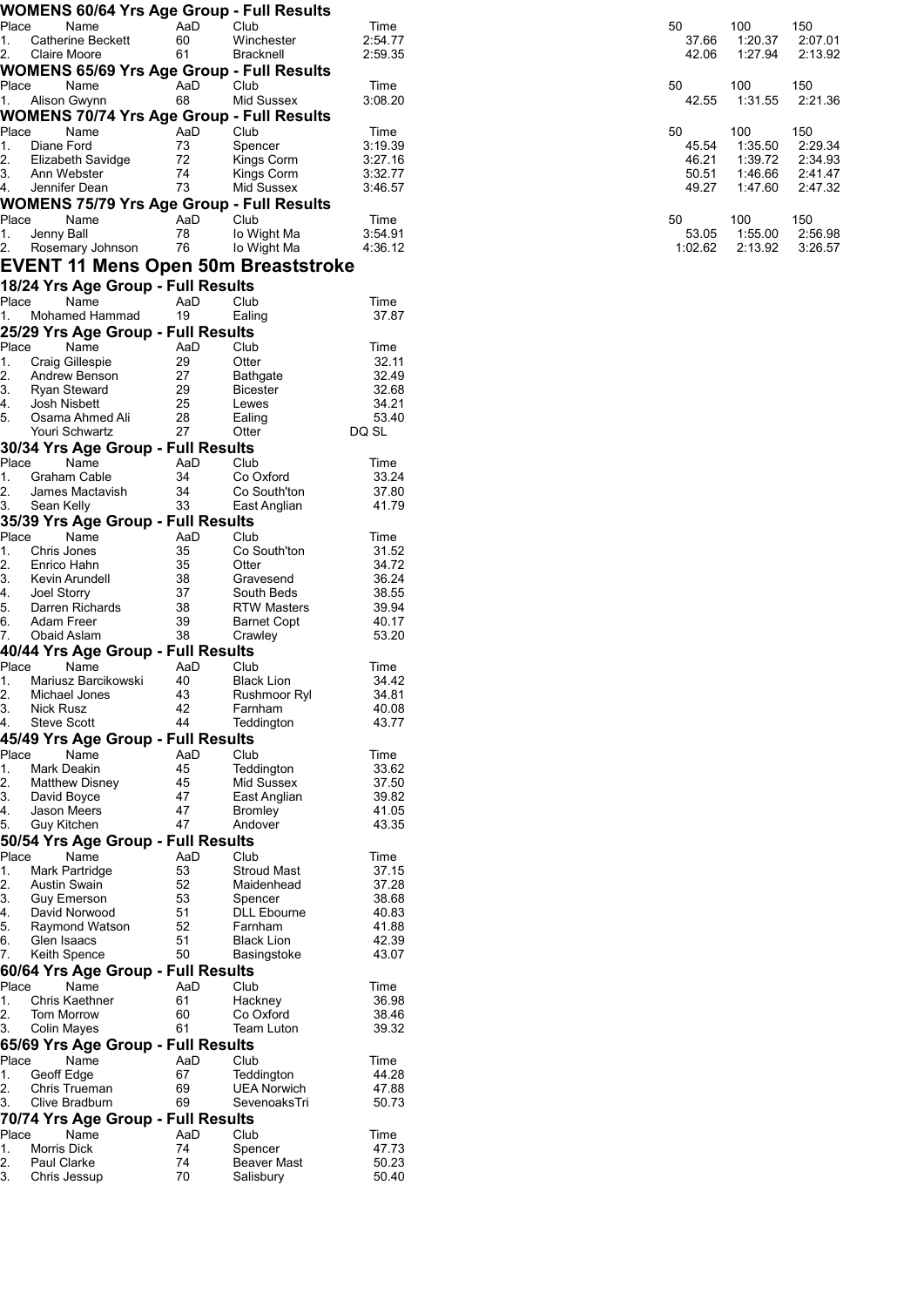|               | 80/84 Yrs Age Group - Full Results    |          |                                              |                   |
|---------------|---------------------------------------|----------|----------------------------------------------|-------------------|
| Place         | Name                                  | AaD      | Club                                         | Time              |
|               | 1. Geoff Bishop                       | 80       | Royal Navy                                   | 50.68             |
|               |                                       |          | <b>EVENT 12 Womens Open 50m Breaststroke</b> |                   |
|               | 18/24 Yrs Age Group - Full Results    |          |                                              |                   |
| Place         | Name                                  | AaD      | Club                                         | Time              |
| 1.            | Jessica Farmer                        | 21       | Co South'ton                                 | 43.38             |
|               | 25/29 Yrs Age Group - Full Results    |          |                                              |                   |
| Place         | Name                                  | AaD      | Club                                         | Time              |
| 1.            | Sophie Castle                         | 28       | Chelmsford                                   | 41.97             |
| 2.<br>3.      | Lauren Jenkins<br>Catrina Borrell     | 25<br>29 | <b>Black Lion</b><br>Gravesend               | 42.13<br>43.37    |
| 4.            | Emmeline Vincent 28                   |          | East Anglian                                 | 43.90             |
|               | 30/34 Yrs Age Group - Full Results    |          |                                              |                   |
| Place         | Name                                  | AaD      | Club                                         | Time              |
| 1.            | Natasha Morgan                        | 34       | Cally Mast                                   | 38.33             |
| 2.            | Sarah Pearse                          | 34       | South Beds                                   | 39.08             |
| 2.<br>3.<br>4 | Kathryn Berry                         | 33       | Asa Temp 2                                   | 41.28             |
| 4.<br>5.      | Samantha Dredge<br>Sarah Clarke       | 31<br>30 | Newbury<br>Sudbury                           | 43.92<br>44.24    |
|               | 35/39 Yrs Age Group - Full Results    |          |                                              |                   |
| Place         | Name                                  | AaD      | Club                                         | Time              |
| 1.            | Emma Oliver                           | 35       | Andover                                      | 35.64             |
| 2.            | <b>Kate Warwick</b>                   | 38       | East Anglian                                 | 36.93             |
| 3.            | <b>Lizzie Price</b>                   | 38       | <b>RTW Masters</b>                           | 37.50             |
| 4.            | Hannah Newsham                        | 37       | Erith & Dist                                 | 39.47             |
| 5.<br>6.      | Tania Gordon<br>Kelly Wensley         | 35<br>36 | Barnes SC<br>Witney                          | 41.03<br>43.48    |
| 7.            | Gina Hobson                           | 39       | Mid Sussex                                   | 43.91             |
| 8.            | Samantha Williams                     | 36       | <b>Black Lion</b>                            | 49.49             |
|               | 40/44 Yrs Age Group - Full Results    |          |                                              |                   |
| Place         | Name                                  | AaD      | Club                                         | Time              |
| 1.            | Dawn Palmer                           | 40       | Romford Town                                 | 37.40             |
| 2.            | Caroline Griffin                      | 43       | Potters Bar                                  | 43.44             |
| 3.<br>4.      | Judy Van Selm<br>Kae Neustadt         | 43<br>41 | <b>Bromley</b><br>Co South'ton               | 44.34<br>52.88    |
| 5.            | Katalin Walch                         | 43       | Mid Sussex                                   | 54.16             |
|               | Sharon Burchell                       | 40       | Teddington                                   | <b>DNC</b>        |
|               | 45/49 Yrs Age Group - Full Results    |          |                                              |                   |
| Place         | Name                                  | AaD      | Club                                         | Time              |
| 1.            | Sharon Lock                           | 47       | Melton M'bry                                 | 38.93             |
| 2.            | Carole Murphy                         | 45       | Spencer                                      | 41.31             |
| 3.<br>4.      | Clare Finbow<br>Juliette Piesley      | 46<br>49 | <b>RTW Masters</b><br>Teddington             | 42.40<br>43.96    |
| 5.            | Jane Pye                              | 49       | East Anglian                                 | 45.06             |
| 6.            | Sarah Adcock                          | 49       | East Anglian                                 | 48.65             |
| 7.            | Denise Humphries                      | 49       | Godalming                                    | 49.40             |
| 8.            | Alison Heasman                        | 46       | <b>Black Lion</b>                            | 51.23             |
| 9.            | Kate King                             | 48       | Aylesbury                                    | 51.52             |
|               | 50/54 Yrs Age Group - Full Results    |          |                                              |                   |
| Place         | Name                                  | AaD      | Club                                         | Time              |
| 1.<br>2.      | Cate Jackson<br><b>Karen Graham</b>   | 52<br>51 | <b>Barnet Copt</b><br><b>East Leeds</b>      | 40.74<br>$41.75*$ |
| 3.            | Philippa Collin                       | 54       | Wycombe Dist                                 | 42.12             |
| 4.            | Lesley Cameron                        | 50       | Sevenoaks                                    | 43.49             |
| 5.            | Anke Braun                            | 52       | Brighton Dol                                 | 45.94             |
| 6.            | Sara Allen                            | 53       | Epsom Dist                                   | 46.01             |
| 7.<br>8.      | Diane Braid<br>Lesley Berry           | 54<br>52 | Mid Sussex<br>Bletchley                      | 50.65<br>51.15    |
| 9.            | Alison Shore                          | 51       | Mid Sussex                                   | 51.75             |
|               | 55/59 Yrs Age Group - Full Results    |          |                                              |                   |
| Place         | Name                                  | AaD      | Club                                         | Time              |
| 1.            | Amanda Heath                          | 59       | Spencer                                      | 42.63             |
| 2.            | Linda Hooker                          | 56       | Crawley                                      | 44.59             |
| 3.            | Lucy Dickson                          | 56       | Sevenoaks                                    | 45.96             |
| 4.<br>5.      | Judith McKerchar<br>Christine Goodair | 59<br>59 | Mid Sussex<br>Kings Corm                     | 46.44             |
| 6.            | Pauline Hogg                          | 59       | Guernsey                                     | 49.43<br>49.92    |
| 7.            | Ali Sheehan                           | 58       | South Beds                                   | 51.21             |
|               | 60/64 Yrs Age Group - Full Results    |          |                                              |                   |
| Place         | Name                                  | AaD      | Club                                         | Time              |
| 1.            | <b>Christine Ayers</b>                | 63       | South Beds                                   | 46.13             |
| 2.            | Claire Moore                          | 61       | Bracknell                                    | 48.63             |
|               | 65/69 Yrs Age Group - Full Results    |          |                                              |                   |
| Place         | Name                                  | AaD      | Club                                         | Time              |
| 1.            | Margaret Bickley                      | 65       | Totnes                                       | 52.75             |
| 2.<br>3.      | Diana Groat<br>Sally Lelean           | 67<br>65 | Aylesbury<br>Diss Otters                     | 52.97<br>54.27    |
| 4.            | Andrea Minor                          | 68       | South Beds                                   | 55.85             |
|               | 70/74 Yrs Age Group - Full Results    |          |                                              |                   |
| Place         | Name                                  | AaD      | Club                                         | Time              |
| 1.            | Diane Ford                            | 73       | Spencer                                      | 48.23             |
| 2.            | Jennifer Dean                         | 73       | Mid Sussex                                   | 57.49             |
| 3.<br>4.      | Susan Dewar<br>Glenise Buck           | 70<br>74 | Havant & Wat<br>Mid Sussex                   | 58.09<br>58.54    |
|               |                                       |          |                                              |                   |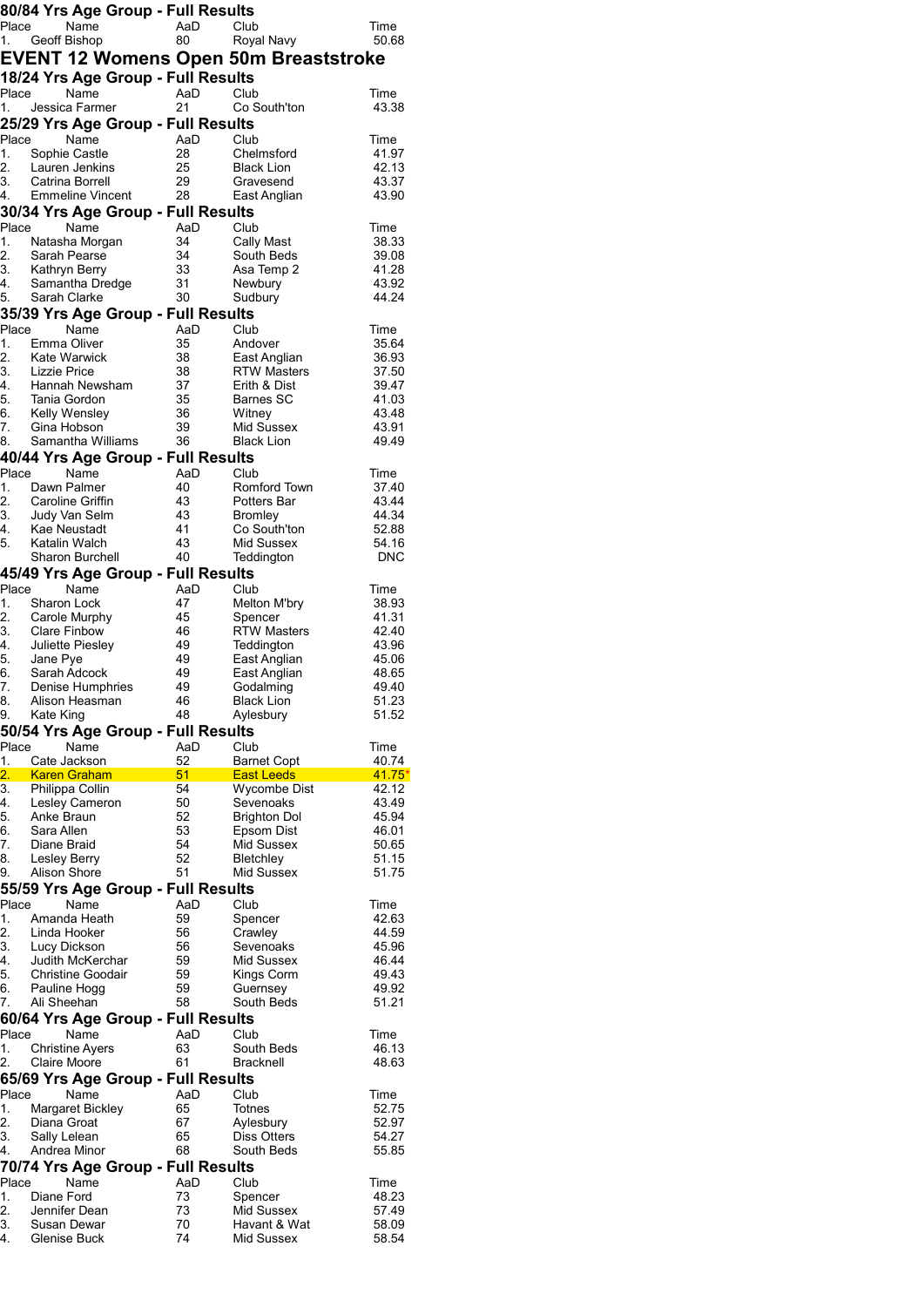|                                | 75/79 Yrs Age Group - Full Results                     |                        |                                                          |                         |              |              |                |                    |                    |
|--------------------------------|--------------------------------------------------------|------------------------|----------------------------------------------------------|-------------------------|--------------|--------------|----------------|--------------------|--------------------|
| Place                          | Name                                                   | AaD<br>76              | Club<br>South Beds                                       | Time<br>58.93           |              |              |                |                    |                    |
| 1.                             | Janet Masters<br>85/89 Yrs Age Group - Full Results    |                        |                                                          |                         |              |              |                |                    |                    |
| Place                          | Name                                                   | AaD                    | Club                                                     | Time                    |              |              |                |                    |                    |
| 1.                             | Jane Asher                                             | 85                     | Kings Corm                                               | 59.16                   |              |              |                |                    |                    |
|                                |                                                        |                        | <b>EVENT 13 Mens/Womens Open 200m Butterfly</b>          |                         |              |              |                |                    |                    |
|                                | MENS 35/39 Yrs Age Group - Full Results                |                        |                                                          |                         |              |              |                |                    |                    |
| Place                          | Name                                                   | AaD                    | Club                                                     | Time                    |              |              | 50             | 100                | 150                |
| 1.                             | Sam Chadwick                                           | 37                     | Godalming                                                | 3:00.94                 |              |              | 37.11          | 1:20.95            | 2:10.80            |
|                                | MENS 40/44 Yrs Age Group - Full Results                |                        |                                                          |                         |              |              |                |                    |                    |
| Place                          | Name                                                   | AaD                    | Club                                                     | Time                    |              |              | 50             | 100                | 150                |
| 1.<br>2.<br>Tim Price          | Adam Acland                                            | 40<br>40               | Teddington<br><b>RTW Masters</b>                         | 2:57.49<br>3:13.70      |              |              | 34.73<br>40.59 | 1:16.84<br>1:27.69 | 2:03.72<br>2:18.75 |
| 3.                             | Paul Standen-Payne                                     | 42                     | <b>DLL Ebourne</b>                                       | 3:33.57                 |              |              | 44.04          | 1:38.15            | 2:36.21            |
|                                | <b>MENS 45/49 Yrs Age Group - Full Results</b>         |                        |                                                          |                         |              |              |                |                    |                    |
| Place                          | Name                                                   | AaD                    | Club                                                     | Time                    |              |              | 50             | 100                | 150                |
| 1.                             | Dave Warren                                            | 45                     | Otter                                                    | 2:17.89                 |              |              | 30.67          | 1:05.57            | 1:41.86            |
| 2.                             | Dave Pethers                                           | 46                     | Chelmsford                                               | 3:08.42                 |              |              | 38.49          | 1:26.34            | 2:17.26            |
|                                | <b>MENS 50/54 Yrs Age Group - Full Results</b><br>Name | AaD                    | Club                                                     | Time                    |              |              | 50             | 100                | 150                |
| Place<br>1.                    | Adam Lelean                                            | 54                     | <b>Diss Otters</b>                                       | 3:20.09                 |              |              | 47.23          | 1:38.28            | 2:30.95            |
| 2.                             | Antony Corben                                          | 54                     | Fareham N'ds                                             | 3:22.36                 |              |              | 42.92          | 1:36.03            | 2:29.89            |
| 3.                             | Steven Johnson                                         | 54                     | Larkfield                                                | 4:00.18                 |              |              | 56.65          | 1:58.85            | 2:59.95            |
| 4.                             | Ewan Benfield                                          | 50                     | Cally Mast                                               | 4:03.64                 |              |              | 51.01          | 1:51.90            | 2:57.25            |
|                                | <b>MENS 55/59 Yrs Age Group - Full Results</b>         |                        |                                                          |                         |              |              |                |                    |                    |
| Place<br>1.                    | Name<br>Peter Morris                                   | AaD<br>55              | Club<br><b>Bracknell</b>                                 | Time<br>2:36.95         |              |              | 50<br>33.83    | 100<br>1:12.90     | 150<br>1:54.46     |
| 2.                             | David Wright                                           | 55                     | Team Luton                                               | 2:54.55                 |              |              | 37.23          | 1:20.60            | 2:06.32            |
| 3.                             | John Paddington                                        | 59                     | Beckenham                                                | 4:11.61                 |              |              | 52.87          | 1:57.20            | 3:05.60            |
|                                | <b>MENS 65/69 Yrs Age Group - Full Results</b>         |                        |                                                          |                         |              |              |                |                    |                    |
| Place                          | Name                                                   | AaD                    | Club                                                     | Time                    |              |              | 50             | 100                | 150                |
| 1.                             | Geoff Edge                                             | 67                     | Teddington                                               | 3:49.48                 |              |              | 53.50          | 1:51.89            | 2:53.09            |
| Place                          | <b>MENS 70/74 Yrs Age Group - Full Results</b><br>Name |                        |                                                          |                         |              |              |                | 100                | 150                |
| 1.                             | Derek Parr                                             | AaD<br>72              | Club<br>Broomfield                                       | Time<br>3:35.85         |              |              | 50<br>44.72    | 1:39.34            | 2:39.42            |
| 2.                             | Chris Jessup                                           | 70                     | Salisbury                                                | 4:15.80                 |              |              | 58.27          | 2:01.42            | 3:10.29            |
|                                |                                                        |                        | <b>WOMENS 30/34 Yrs Age Group - Full Results</b>         |                         |              |              |                |                    |                    |
| Place                          | Name                                                   | AaD                    | Club                                                     | Time                    |              |              | 50             | 100                | 150                |
| 1.                             | Noemie Peignon                                         | 30                     | Fareham N'ds                                             | 2:41.03                 |              |              | 35.27          | 1:13.25            | 1:55.95            |
| 2.                             | Natasha Morgan                                         | 34                     | Cally Mast                                               | 2:47.81                 |              |              | 34.60          | 1:15.70            | 2:00.79            |
| Place                          | Name                                                   | AaD                    | <b>WOMENS 40/44 Yrs Age Group - Full Results</b><br>Club | Time                    |              |              | 50             | 100                | 150                |
| 1.                             | Sarah Moore                                            | 42                     | Mid Sussex                                               | 2:54.37                 |              |              | 35.70          | 1:17.76            | 2:03.79            |
| 2.                             | <b>Alison Cowie</b>                                    | 43                     | Chelmsford                                               | 3:58.84                 |              |              | 51.06          | 1:50.85            | 2:54.99            |
|                                |                                                        |                        | <b>WOMENS 45/49 Yrs Age Group - Full Results</b>         |                         |              |              |                |                    |                    |
| Place                          | Name                                                   | AaD                    | Club                                                     | Time                    |              |              | 50             | 100                | 150                |
| 1.                             | Nicola Latty                                           | 45                     | Nene Valley                                              | 2:32.67                 |              |              | 35.13          | 1:13.60            | 1:52.82            |
| Place                          | Name                                                   | AaD                    | <b>WOMENS 50/54 Yrs Age Group - Full Results</b><br>Club | Time                    |              |              | 50             | 100                | 150                |
| 1.                             | Debbie Matless                                         | 53                     | <b>UEA Norwich</b>                                       | 3:21.72                 |              |              | 44.39          | 1:37.67            | 2:31.31            |
|                                |                                                        |                        | <b>WOMENS 55/59 Yrs Age Group - Full Results</b>         |                         |              |              |                |                    |                    |
| Place                          | Name                                                   | AaD                    | Club                                                     | Time                    |              |              | 50             | 100                | 150                |
| 1.                             | Jacqueline Patel                                       | 56                     | Kings Corm                                               | 4:38.36                 |              |              | 59.36          | 2:10.02            | 3:24.14            |
|                                |                                                        |                        | <b>WOMENS 60/64 Yrs Age Group - Full Results</b>         |                         |              |              |                |                    |                    |
| Place                          | Name                                                   | AaD                    | Club                                                     | Time                    |              |              | 50             | 100                | 150                |
| <b>Sally Mills</b><br>1.<br>2. | Christina Victor                                       | 61<br>62               | Mid Sussex<br>Guildford Ct                               | 3:31.68<br>3:49.88      |              |              | 42.86<br>42.38 | 1:36.45<br>1:43.57 | 2:32.82<br>2:48.23 |
|                                |                                                        |                        |                                                          |                         |              |              |                |                    |                    |
|                                |                                                        |                        | EVENT 14 Mens Open 400m Medley Team                      |                         |              |              |                |                    |                    |
| Place                          | 072+ Yrs Age Group - Full Results<br>Name              | A.G                    | Club                                                     | Time                    |              |              |                |                    |                    |
| Ealing<br>1.                   |                                                        | $072+$                 | Ealing                                                   | 5:01.06                 |              |              |                |                    |                    |
|                                | 50m 36.58                                              | 100m 1:14.47           | 150m 1:54.97                                             | 200m 2:40.93            | 250m 3:15.05 | 300m 3:54.39 | 350m 4:25.84   | 400m 5:01.06       |                    |
|                                | 120+ Yrs Age Group - Full Results                      |                        |                                                          |                         |              |              |                |                    |                    |
| Place                          | Name                                                   | A.G                    | Club                                                     | Time                    |              |              |                |                    |                    |
| 1.                             | Redhill & R<br>50m 37.14                               | $120+$<br>100m 1:19.23 | Redhill & R<br>150m 1:56.61                              | 5:05.68<br>200m 2:43.13 | 250m 3:17.95 | 300m 4:01.28 | 350m 4:30.50   | 400m 5:05.68       |                    |
| 2.                             | <b>RTW Masters</b>                                     | $120+$                 | <b>RTW Masters</b>                                       | 5:16.10                 |              |              |                |                    |                    |
|                                | 50m 37.28                                              | 100m 1:16.30           | 150m 1:55.20                                             | 200m 2:42.33            | 250m 3:16.96 | 300m 3:58.46 | 350m 4:33.18   | 400m 5:16.10       |                    |
| Place                          | 160+ Yrs Age Group - Full Results<br>Name              | A.G                    | Club                                                     | Time                    |              |              |                |                    |                    |
| 1.                             | Teddington                                             | $160+$                 | Teddington                                               | 4:45.85                 |              |              |                |                    |                    |
|                                | 50m 33.35                                              | 100m 1:10.80           | 150m 1:45.46                                             | 200m 2:27.71            | 250m 3:00.66 | 300m 3:39.65 | 350m 4:11.26   | 400m 4:45.85       |                    |
| 2.                             | RTW Masters<br>50m 37.21                               | $160+$<br>100m 1:15.69 | <b>RTW Masters</b><br>150m 1:52.96                       | 5:11.68<br>200m 2:37.56 | 250m 3:16.03 | 300m 4:05.44 | 350m 4:36.80   | 400m 5:11.68       |                    |
|                                | 200+ Yrs Age Group - Full Results                      |                        |                                                          |                         |              |              |                |                    |                    |
| Place                          | Name                                                   | A.G                    | Club                                                     | Time                    |              |              |                |                    |                    |
| 1.                             | Mid Sussex                                             | $200+$                 | Mid Sussex                                               | 5:09.01                 |              |              |                |                    |                    |
|                                | 50m 40.65<br>East Anglian                              | 100m 1:21.56<br>$200+$ | 150m 2:00.60<br>East Anglian                             | 200m 2:46.43<br>DNC     | 250m 3:21.13 | 300m 4:00.31 | 350m 4:33.43   | 400m 5:09.01       |                    |
|                                |                                                        |                        |                                                          |                         |              |              |                |                    |                    |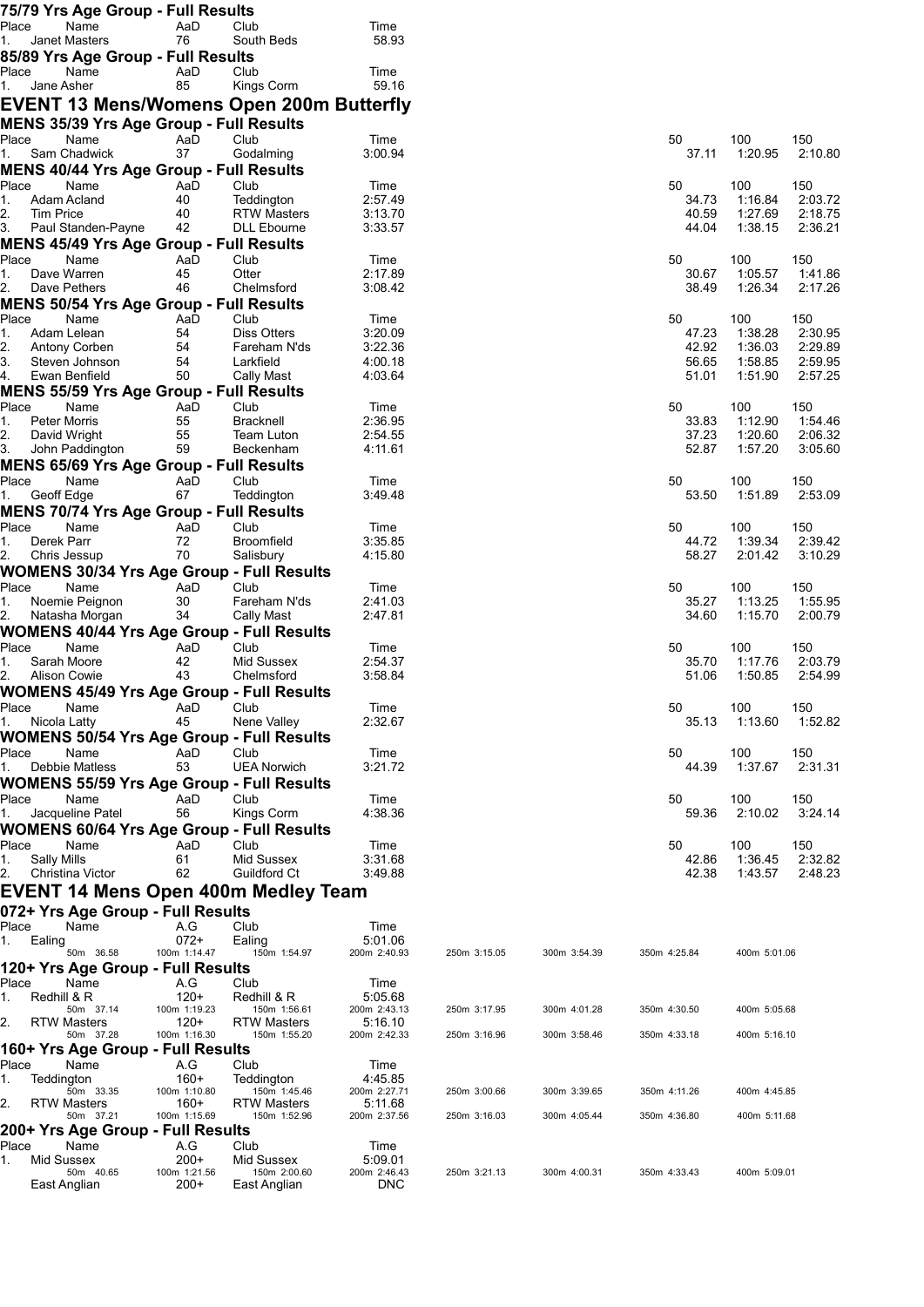|             | 240+ Yrs Age Group - Full Results                                    |                        |                                    |                         |              |              |                |                    |                    |
|-------------|----------------------------------------------------------------------|------------------------|------------------------------------|-------------------------|--------------|--------------|----------------|--------------------|--------------------|
| Place       | Name                                                                 | A.G                    | Club                               | Time                    |              |              |                |                    |                    |
| 1.          | Spencer<br>50m 31.34                                                 | $240+$<br>100m 1:03.19 | Spencer<br>150m 1:52.18            | 5:30.23<br>200m 2:48.19 | 250m 3:18.79 | 300m 3:56.58 | 350m 4:40.55   | 400m 5:30.23       |                    |
|             | EVENT 15 Womens Open 400m Medley Team                                |                        |                                    |                         |              |              |                |                    |                    |
|             | 120+ Yrs Age Group - Full Results                                    |                        |                                    |                         |              |              |                |                    |                    |
| Place       | Name                                                                 | A.G                    | Club                               | Time                    |              |              |                |                    |                    |
| 1.          | <b>Basildon Ph</b>                                                   | $120+$                 | Basildon Ph                        | 5:25.35                 |              |              |                |                    |                    |
| 2.          | 50m 37.03<br><b>RTW Masters</b>                                      | 100m 1:19.83<br>$120+$ | 150m 2:00.92<br><b>RTW Masters</b> | 200m 2:49.71<br>5:29.96 | 250m 3:25.53 | 300m 4:12.73 | 350m 4:46.53   | 400m 5:25.35       |                    |
|             | 50m 41.05                                                            | 100m 1:25.73           | 150m 2:04.89                       | 200m 2:49.38            | 250m 3:27.72 | 300m 4:17.78 | 350m 4:52.07   | 400m 5:29.96       |                    |
| 3.          | Teddington<br>50m 39.24                                              | $120+$<br>100m 1:20.88 | Teddington                         | 5:36.30<br>200m 2:54.85 |              | 300m 4:26.16 | 350m 4:59.30   |                    |                    |
|             | East Anglian                                                         | $120+$                 | 150m 2:04.76<br>East Anglian       | <b>DNC</b>              | 250m 3:33.18 |              |                | 400m 5:36.30       |                    |
|             | 160+ Yrs Age Group - Full Results                                    |                        |                                    |                         |              |              |                |                    |                    |
| Place       | Name                                                                 | A.G                    | Club                               | Time                    |              |              |                |                    |                    |
| 1.          | Mid Sussex<br>50m 42.42                                              | $160+$<br>100m 1:29.07 | Mid Sussex<br>150m 2:11.84         | 5:29.49<br>200m 3:02.50 | 250m 3:39.89 | 300m 4:23.50 | 350m 4:54.74   | 400m 5:29.49       |                    |
|             | Teddington                                                           | 160+                   | Teddington                         | <b>DNC</b>              |              |              |                |                    |                    |
|             | 240+ Yrs Age Group - Full Results                                    |                        |                                    |                         |              |              |                |                    |                    |
| Place       | Name                                                                 | A.G                    | Club                               | Time                    |              |              |                |                    |                    |
| 1.          | Spencer<br>50m 42.89                                                 | $240+$<br>100m 1:27.23 | Spencer<br>150m 2:18.86            | 5:59.42<br>200m 3:13.94 | 250m 3:54.52 | 300m-        | 350m 5:18.41   | 400m 5:59.42       |                    |
| 2.          | Mid Sussex                                                           | $240+$                 | Mid Sussex                         | 6:11.13                 |              |              |                |                    |                    |
|             | 50m 43.33                                                            | 100m 1:30.05           | 150m 2:18.54                       | 200m 3:13.93            | 250m 3:56.59 | 300m 4:48.59 | 350m 5:26.70   | 400m 6:11.13       |                    |
|             | EVENT 16 Mens/Womens Open 200m Breaststroke                          |                        |                                    |                         |              |              |                |                    |                    |
|             | <b>MENS 25/29 Yrs Age Group - Full Results</b>                       |                        |                                    |                         |              |              |                |                    |                    |
| Place       | Name                                                                 | AaD                    | Club                               | Time                    |              |              | 50             | 100                | 150                |
| 1.          | Andrew Benson<br><b>MENS 30/34 Yrs Age Group - Full Results</b>      | 27                     | Bathgate                           | 2:46.81                 |              |              | 35.64          | 1:16.74            | 2:00.74            |
| Place       | Name                                                                 | AaD                    | Club                               | Time                    |              |              | 50             | 100                | 150                |
| 1.          | Graham Cable                                                         | 34                     | Co Oxford                          | 2:41.89                 |              |              | 35.98          | 1:17.98            | 1:59.24            |
| 2.          | Wade Rimbach                                                         | 32                     | Otter                              | 2:44.69                 |              |              | 37.47          | 1:18.56            | 2:01.59            |
|             | <b>MENS 35/39 Yrs Age Group - Full Results</b>                       |                        |                                    |                         |              |              |                |                    |                    |
| Place       | Name                                                                 | AaD                    | Club                               | Time                    |              |              | 50             | 100                | 150                |
| 1.<br>2.    | Enrico Hahn<br>Christophe Amardeilh                                  | 35<br>36               | Otter<br>Otter                     | 2:45.02<br>3:04.16      |              |              | 36.66<br>42.31 | 1:18.52<br>1:30.25 | 2:01.38<br>2:17.55 |
| 3.          | Sam Chadwick                                                         | 37                     | Godalming                          | 3:12.44                 |              |              | 44.35          | 1:33.61            | 2:23.58            |
| 4.          | Michael Carse                                                        | 37                     | <b>Barnet Copt</b>                 | 3:15.32                 |              |              | 44.56          | 1:34.42            | 2:25.12            |
|             | <b>MENS 40/44 Yrs Age Group - Full Results</b>                       |                        |                                    |                         |              |              |                |                    |                    |
| Place       | Name                                                                 | AaD<br>44              | Club                               | Time<br>3:25.33         |              |              | 50<br>47.97    | 100<br>1:41.25     | 150<br>2:33.20     |
| 1.          | <b>Steve Scott</b><br><b>MENS 45/49 Yrs Age Group - Full Results</b> |                        | Teddington                         |                         |              |              |                |                    |                    |
| Place       | Name                                                                 | AaD                    | Club                               | Time                    |              |              | 50             | 100                | 150                |
| 1.          | Paul Smoothy                                                         | 48                     | Teddington                         | 2:57.21                 |              |              | 39.85          | 1:22.77            | 2:11.06            |
| 2.          | Graham Lock                                                          | 45                     | Mid Sussex                         | 3:05.25                 |              |              | 40.66          | 1:28.45            | 2:15.81            |
| 3.          | Tom Marks                                                            | 49                     | Rushmoor Ryl                       | 3:14.17                 |              |              | 44.78          | 1:34.39            | 2:24.52            |
| Place       | MENS 50/54 Yrs Age Group - Full Results<br>Name                      | AaD                    | Club                               | Time                    |              |              | 50             | 100                | 150                |
| 1.          | Adam Lelean                                                          | 54                     | Diss Otters                        | 3:21.78                 |              |              | 46.30          | 1:37.35            | 2:29.83            |
| 2.          | Keith Spence                                                         | 50                     | Basingstoke                        | 3:29.08                 |              |              | 46.83          | 1:39.73            | 2:35.17            |
| 3.          | Paul Glover                                                          | 54                     | Tonbridge                          | 3:51.78                 |              |              | 50.99          | 1:49.78            | 2:52.44            |
|             | <b>MENS 55/59 Yrs Age Group - Full Results</b>                       |                        |                                    |                         |              |              |                |                    |                    |
| Place<br>1. | Name<br>Neil Deighton                                                | AaD<br>57              | Club<br>Rushmoor Ryl               | Time<br>3:30.67         |              |              | 50<br>45.96    | 100<br>1:38.09     | 150<br>2:32.95     |
| 2.          | lan Glover                                                           | 55                     | SevenoaksTri                       | 3:46.37                 |              |              | 49.73          | 1:46.58            | 2:46.27            |
|             | <b>MENS 60/64 Yrs Age Group - Full Results</b>                       |                        |                                    |                         |              |              |                |                    |                    |
| Place       | Name                                                                 | AaD                    | Club                               | Time                    |              |              | 50             | 100                | 150                |
| 1.          | Tom Morrow                                                           | 60                     | Co Oxford                          | 3:04.79                 |              |              | 42.97          | 1:29.94            | 2:16.89            |
| 2.          | Colin Mayes                                                          | 61                     | Team Luton                         | 3:20.37                 |              |              | 45.84          | 1:38.42            | 2:31.10            |
| Place       | <b>MENS 65/69 Yrs Age Group - Full Results</b><br>Name               | AaD                    | Club                               | Time                    |              |              | 50             | 100                | 150                |
| 1.          | Stuart McLellan                                                      | 67                     | Sudbury                            | 3:42.43                 |              |              | 49.85          | 1:47.20            | 2:44.88            |
| 2.          | Geoff Edge                                                           | 67                     | Teddington                         | 3:57.59                 |              |              | 51.21          | 1:51.08            | 2:51.98            |
|             | <b>MENS 70/74 Yrs Age Group - Full Results</b>                       |                        |                                    |                         |              |              |                |                    |                    |
| Place       | Name                                                                 | AaD                    | Club                               | Time                    |              |              | 50             | 100                | 150                |
| 1.<br>2.    | Morris Dick<br>Chris Jessup                                          | 74<br>70               | Spencer<br>Salisbury               | 3:46.74<br>3:58.10      |              |              | 51.56<br>58.71 | 1:49.92<br>2:00.35 | 2:48.94<br>3:02.50 |
| 3.          | Paul Clarke                                                          | 74                     | Beaver Mast                        | 4:23.06                 |              |              | 1:00.21        | 2:08.34            | 3:18.92            |
|             | <b>MENS 75/79 Yrs Age Group - Full Results</b>                       |                        |                                    |                         |              |              |                |                    |                    |
| Place       | Name                                                                 | AaD                    | Club                               | Time                    |              |              | 50             | 100                | 150                |
|             | 1. John Williamson                                                   | 75                     | Bracknell                          | 4:33.13                 |              |              | 1:01.92        | 2:10.35            | 3:22.28            |
|             | <b>WOMENS 18/24 Yrs Age Group - Full Results</b>                     |                        |                                    |                         |              |              |                |                    |                    |
| Place<br>1. | Name<br>Jessica Farmer                                               | AaD<br>21              | Club<br>Co South'ton               | Time<br>3:31.17         |              |              | 50<br>47.85    | 100<br>1:41.25     | 150<br>2:35.90     |
|             | <b>WOMENS 25/29 Yrs Age Group - Full Results</b>                     |                        |                                    |                         |              |              |                |                    |                    |
| Place       | Name                                                                 | AaD                    | Club                               | Time                    |              |              | 50             | 100                | 150                |
| 1.          | Catrina Borrell                                                      | 29                     | Gravesend                          | 3:30.62                 |              |              | 48.63          | 1:43.87            | 2:39.31            |
| 2.          | Claire Le Prevost                                                    | 29                     | Guernsey                           | 3:31.72                 |              |              | 46.15          | 1:39.97            | 2:33.68            |
| 3.          | <b>Emmeline Vincent</b>                                              | 28                     | East Anglian                       | 3:36.36                 |              |              | 51.57          | 1:48.05            | 2:44.36            |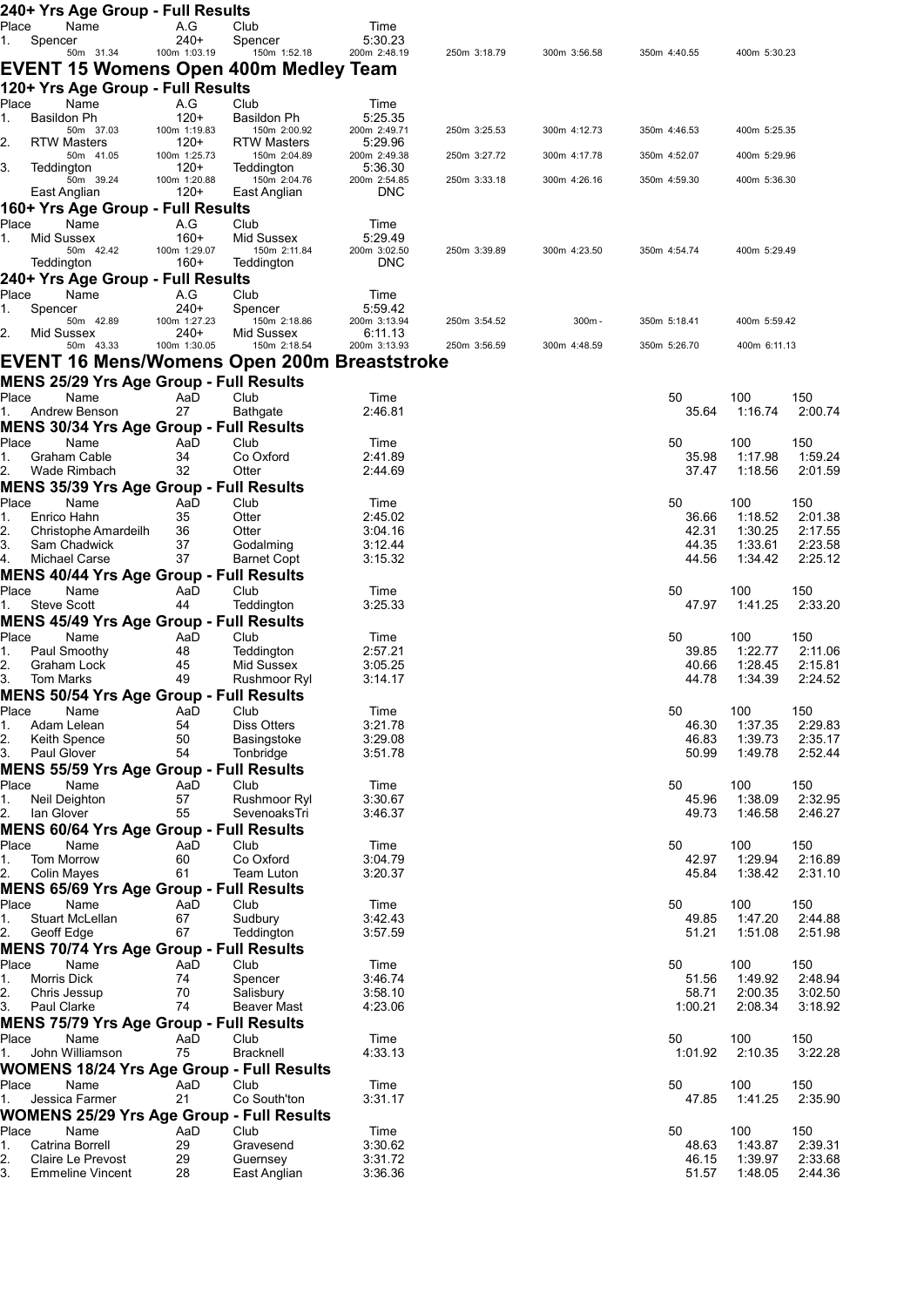|                  |                     | <b>WOMENS 30/34 Yrs Age Group - Full Results</b> |          |                                            |                    |                |         |         |
|------------------|---------------------|--------------------------------------------------|----------|--------------------------------------------|--------------------|----------------|---------|---------|
| Place            |                     | Name                                             | AaD      | Club                                       | Time               | 50             | 100     | 150     |
| 1.               |                     | Natasha Morgan                                   | 34       | Cally Mast                                 | 2:59.61            | 39.00          | 1:23.84 | 2:10.59 |
| 2.               | Sarah Clarke        |                                                  | 30       | Sudbury                                    | 3:38.19            | 49.32          | 1:46.24 | 2:42.36 |
|                  |                     | <b>WOMENS 40/44 Yrs Age Group - Full Results</b> |          |                                            |                    |                |         |         |
| Place            |                     | Name                                             | AaD      | Club                                       | Time               | 50             | 100     | 150     |
| 1.               | <b>Alison Cowie</b> |                                                  | 43       | Chelmsford                                 | 3:49.18            | 52.59          | 1:50.51 | 2:49.60 |
|                  |                     | <b>WOMENS 45/49 Yrs Age Group - Full Results</b> |          |                                            |                    |                |         |         |
| Place            |                     | Name                                             | AaD      | Club                                       | Time               | 50             | 100     | 150     |
| 1.               | Sharon Lock         |                                                  | 47       | Melton M'bry                               | 3:04.16            | 41.70          | 1:29.84 | 2:17.64 |
| $\overline{2}$ . |                     | Carole Murphy                                    | 45       | Spencer                                    | 3:14.52            | 45.44          | 1:35.63 | 2:25.69 |
| 3.               | Sue Price           |                                                  | 45       | Rushmoor Ryl                               | 3:16.68            | 44.44          | 1:33.39 | 2:23.89 |
| 4.               | Claire Tagg         |                                                  | 47       | Fareham N'ds                               | 3:22.47            | 46.68          | 1:35.62 | 2:28.20 |
| 5.               | Jane Pye            |                                                  | 49       | East Anglian                               | 3:42.17            | 50.59          | 1:46.62 | 2:44.87 |
| 6.               |                     | Sarah Adcock                                     | 49       | East Anglian                               | 4:03.04            | 54.26          | 1:55.47 | 2:59.88 |
| 7.               |                     | Alison Heasman                                   | 46       | <b>Black Lion</b>                          | 4:03.79            | 57.39          | 1:58.97 | 3:04.27 |
|                  |                     | WOMENS 50/54 Yrs Age Group - Full Results        |          |                                            |                    |                |         |         |
| Place            |                     | Name                                             | AaD      | Club                                       | Time               | 50             | 100     | 150     |
| 1.               |                     | <b>Bridget Bewick</b>                            | 51       | Maidenhead                                 | 3:15.34            | 43.75          | 1:32.37 | 2:22.83 |
| $\overline{2}$   |                     | Hannah Ueckermann                                | 53       | Witham Dolph                               | 3:17.67            | 46.02          | 1:36.58 | 2:27.41 |
| 3.               | Sara Allen          |                                                  | 53       | Epsom Dist                                 | 3:32.89            | 49.16          | 1:42.92 | 2:38.85 |
| 4.               | Anke Braun          |                                                  | 52       | <b>Brighton Dol</b>                        | 3:37.04            | 47.78          | 1:42.95 | 2:41.13 |
| $\mathbf{6}$     |                     | Anne Raymond                                     | 53       | Croydon Amph                               | 3:37.25            | 48.54          | 1:45.04 | 2:41.84 |
| 6.               |                     | Philippa Collin                                  | 54       | <b>Wycombe Dist</b>                        | 3:44.47            | 49.55          | 1:45.02 | 2:42.09 |
|                  |                     | <b>WOMENS 55/59 Yrs Age Group - Full Results</b> |          |                                            |                    |                |         |         |
| Place            |                     | Name                                             | AaD      | Club                                       | Time               | 50             | 100     | 150     |
| 1.               |                     | Amanda Heath                                     | 59       | Spencer                                    | 3:13.16            | 45.60          | 1:34.77 | 2:24.72 |
| 2.               | Esther Iseppi       |                                                  | 58       | Spencer                                    | 3:17.59            | 48.22          | 1:39.15 | 2:27.66 |
| 3.               | Linda Hooker        |                                                  | 56       | Crawley                                    | 3:24.02            | 46.60          | 1:38.24 | 2:31.28 |
| 4.               |                     | Barbara Wiles                                    | 57       | <b>RTW Masters</b>                         | 3:53.76            | 54.19          | 1:53.52 | 2:56.27 |
|                  |                     | <b>WOMENS 60/64 Yrs Age Group - Full Results</b> |          |                                            |                    |                |         |         |
| Place            |                     | Name                                             | AaD      | Club                                       | Time               | 50             | 100     | 150     |
| 1.               |                     | <b>Christine Ayers</b>                           | 63       | South Beds                                 | 3:36.16            | 49.08          | 1:44.39 | 2:41.12 |
| 2.               |                     | Teresa Stringer                                  | 63       | Mid Sussex                                 | 4:07.18            | 55.30          | 1:59.10 | 3:02.22 |
|                  |                     | <b>WOMENS 65/69 Yrs Age Group - Full Results</b> |          |                                            |                    |                |         |         |
| Place            |                     | Name                                             | AaD      | Club                                       | Time               | 50             | 100     | 150     |
| 1.               | Sally Lelean        |                                                  | 65       | <b>Diss Otters</b>                         | 4:12.02            | 56.34          | 1:59.80 | 3:06.64 |
|                  |                     | Margaret Bickley                                 | 65       | Totnes                                     | DQ T 2L            |                |         |         |
|                  |                     | <b>WOMENS 70/74 Yrs Age Group - Full Results</b> |          |                                            |                    |                |         |         |
| Place            |                     | Name                                             | AaD      | Club                                       | Time               | 50             | 100     | 150     |
| 1.               | Susan Dewar         |                                                  | 70       | Havant & Wat                               | 4:40.65            | 1:03.91        | 2:16.13 | 3:28.84 |
|                  |                     |                                                  |          |                                            |                    |                |         |         |
|                  |                     |                                                  |          | <b>EVENT 17 Womens Open 100m Freestyle</b> |                    |                |         |         |
|                  |                     | 18/24 Yrs Age Group - Full Results               |          |                                            |                    |                |         |         |
| Place            |                     | Name                                             | AaD      | Club                                       | Time               | 50             |         |         |
| 1.               | Zara Williams       |                                                  | 23       | Crawley                                    | 59.20              | 28.06          |         |         |
| 2.               |                     | Jessica Farmer                                   | 21       | Co South'ton                               | 1:13.04            | 35.19          |         |         |
|                  |                     | 25/29 Yrs Age Group - Full Results               |          |                                            |                    |                |         |         |
| Place            |                     | Name                                             | AaD      | Club                                       | Time               | 50             |         |         |
| 1.               |                     | Hannah Loughlin                                  | 28       | Teddington                                 | 1:04.58            | 31.34          |         |         |
| 2.               | Amy Vaal            |                                                  | 27       | <b>Bracknell</b>                           | 1:06.50            | 32.43          |         |         |
| 3.               |                     | Sarah Greenwood                                  | 29       | East Anglian                               | 1:06.68            | 31.09          |         |         |
| 4.               |                     | Hannah Kitchen                                   | 26       | Maidenhead                                 | 1:07.96            | 32.25          |         |         |
| 5.               |                     | Sophie Castle                                    | 28       | Chelmsford                                 | 1:09.97            | 33.56          |         |         |
| 6.               |                     | Lauren Jenkins                                   | 25       | <b>Black Lion</b>                          | 1:12.65            | 34.44          |         |         |
| 7.               |                     | Kate McCormack                                   | 27       | East Anglian                               | 1:14.60            | 36.91          |         |         |
|                  |                     | 30/34 Yrs Age Group - Full Results               |          |                                            |                    |                |         |         |
| Place            |                     | Name                                             | AaD      | Club                                       | Time               | 50             |         |         |
| 1.               |                     | Kaira Redman                                     | 32       | Dover Life                                 | 1:10.84            | 34.08          |         |         |
| 2.               |                     | Sasha Forster                                    | 32       | Maidenhead                                 | 1:16.79            | 36.34          |         |         |
|                  |                     | 35/39 Yrs Age Group - Full Results               |          |                                            |                    |                |         |         |
| Place            |                     | Name                                             | AaD      | Club                                       | Time               | 50             |         |         |
| 1.               | Gina Hobson         |                                                  | 39       | Mid Sussex                                 | 1:04.85            | 30.86          |         |         |
| 2.               | Tania Gordon        |                                                  | 35       | Barnes SC                                  | 1:09.64            | 32.98          |         |         |
| 3.               | Clare Boston        |                                                  | 37       | Basildon Ph                                | 1:10.65            | 33.70          |         |         |
| 4.               |                     | Samantha Williams                                | 36       | <b>Black Lion</b>                          | 1:17.86            | 36.30          |         |         |
|                  |                     | 40/44 Yrs Age Group - Full Results               |          |                                            |                    |                |         |         |
| Place            |                     | Name                                             | AaD      | Club                                       | Time               | 50             |         |         |
| 1.               | Lara Fenner         |                                                  | 42       | Romford Town                               | 1:03.43            | 30.55          |         |         |
| 2.               | Sarah Moore         |                                                  | 42       | Mid Sussex                                 | 1:08.03            | 32.32          |         |         |
| 3.               |                     | Jessica Wooddisse                                | 41       | <b>Stroud Mast</b>                         | 1:08.26            | 32.97          |         |         |
| 4.               |                     | Rachael Coleman                                  | 43       | <b>Barnet Copt</b>                         | 1:09.88            | 34.32          |         |         |
| 5.               | Claire Hyland       |                                                  | 43       | Guernsey                                   | 1:10.30            | 35.46          |         |         |
| 6.               |                     | Judy Van Selm                                    | 43       | <b>Bromley</b>                             | 1:15.08            | 36.42          |         |         |
| 7.               |                     | Clarissa Tilley                                  | 40       | Mid Sussex                                 | 1:16.21            | 36.83          |         |         |
| 8.               |                     | <b>Heather Fowler</b>                            | 41       | Aylesbury                                  | 1:17.48            | 38.01          |         |         |
| 9.               |                     | Karen Mackenzie                                  | 43       | Team Luton                                 | 1:18.00            | 37.76          |         |         |
| 10.              |                     | Emma Macdonald                                   | 43       | Putteridge                                 | 1:28.39            | 41.73          |         |         |
|                  |                     | 45/49 Yrs Age Group - Full Results               |          |                                            |                    |                |         |         |
| Place            |                     | Name                                             | AaD      | Club                                       | Time               | 50             |         |         |
| 1.               | Sue Price           |                                                  | 45       | Rushmoor Ryl                               | 1:11.68            | 34.40          |         |         |
| 2.               |                     | Jacqueline Hunt                                  | 48       | Beau Sejour                                | 1:14.33            | 35.56          |         |         |
| 3.               | Susan Bull          |                                                  | 46       | Mid Sussex                                 | 1:14.41            | 35.93          |         |         |
| 4.               |                     | <b>Clare Watkins</b>                             | 49       | East Anglian                               | 1:16.29            | 37.14          |         |         |
| 5.<br>6.         | Kate King           | Juliette Piesley                                 | 49<br>48 | Teddington<br>Aylesbury                    | 1:17.10<br>1:28.86 | 36.37<br>40.39 |         |         |
|                  |                     |                                                  |          |                                            |                    |                |         |         |

| 50                                                                                           | 100     | 150     |
|----------------------------------------------------------------------------------------------|---------|---------|
| 39.00                                                                                        | 1:23.84 | 2:10.59 |
| 49.32                                                                                        | 1:46.24 | 2:42.36 |
| 50                                                                                           | 100     | 150     |
| 52.59                                                                                        | 1:50.51 | 2:49.60 |
| 50                                                                                           | 100     | 150     |
| 41.70                                                                                        | 1:29.84 | 2:17.64 |
| 45.44                                                                                        | 1:35.63 | 2:25.69 |
| 44.44                                                                                        | 1:33.39 | 2:23.89 |
| 46.68                                                                                        | 1:35.62 | 2:28.20 |
| 50.59                                                                                        | 1:46.62 | 2:44.87 |
| 54.26                                                                                        | 1:55.47 | 2:59.88 |
| 57.39                                                                                        | 1:58.97 | 3:04.27 |
| 50                                                                                           | 100     | 150     |
| 43.75                                                                                        | 1:32.37 | 2:22.83 |
| 46.02                                                                                        | 1:36.58 | 2:27.41 |
| 49.16                                                                                        | 1:42.92 | 2:38.85 |
| 47.78                                                                                        | 1:42.95 | 2:41.13 |
| 48.54                                                                                        | 1:45.04 | 2:41.84 |
| 49.55                                                                                        | 1:45.02 | 2:42.09 |
| 50                                                                                           | 100     | 150     |
| 45.60                                                                                        | 1:34.77 | 2:24.72 |
| 48.22                                                                                        | 1:39.15 | 2:27.66 |
| 46.60                                                                                        | 1:38.24 | 2:31.28 |
| 54.19                                                                                        | 1:53.52 | 2:56.27 |
| 50                                                                                           | 100     | 150     |
| 49.08                                                                                        | 1:44.39 | 2:41.12 |
| 55.30                                                                                        | 1:59.10 | 3:02.22 |
| 50                                                                                           | 100     | 150     |
| 56.34                                                                                        | 1:59.80 | 3:06.64 |
| 50                                                                                           | 100     | 150     |
| 1:03.91                                                                                      | 2:16.13 | 3:28.84 |
| 50<br>28.06<br>35.19                                                                         |         |         |
| 50<br>31.34<br>32.43<br>31.09<br>32.25<br>33.56<br>34.44<br>36.91                            |         |         |
| 50<br>34.08<br>36.34                                                                         |         |         |
| 50<br>30.86<br>32.98<br>33.70<br>36.30                                                       |         |         |
| 50<br>30.55<br>32.32<br>32.97<br>34.32<br>35.46<br>36.42<br>36.83<br>38.01<br>37.76<br>41.73 |         |         |
| 50<br>34.40<br>35.56<br>35.93<br>37.14<br>36.37                                              |         |         |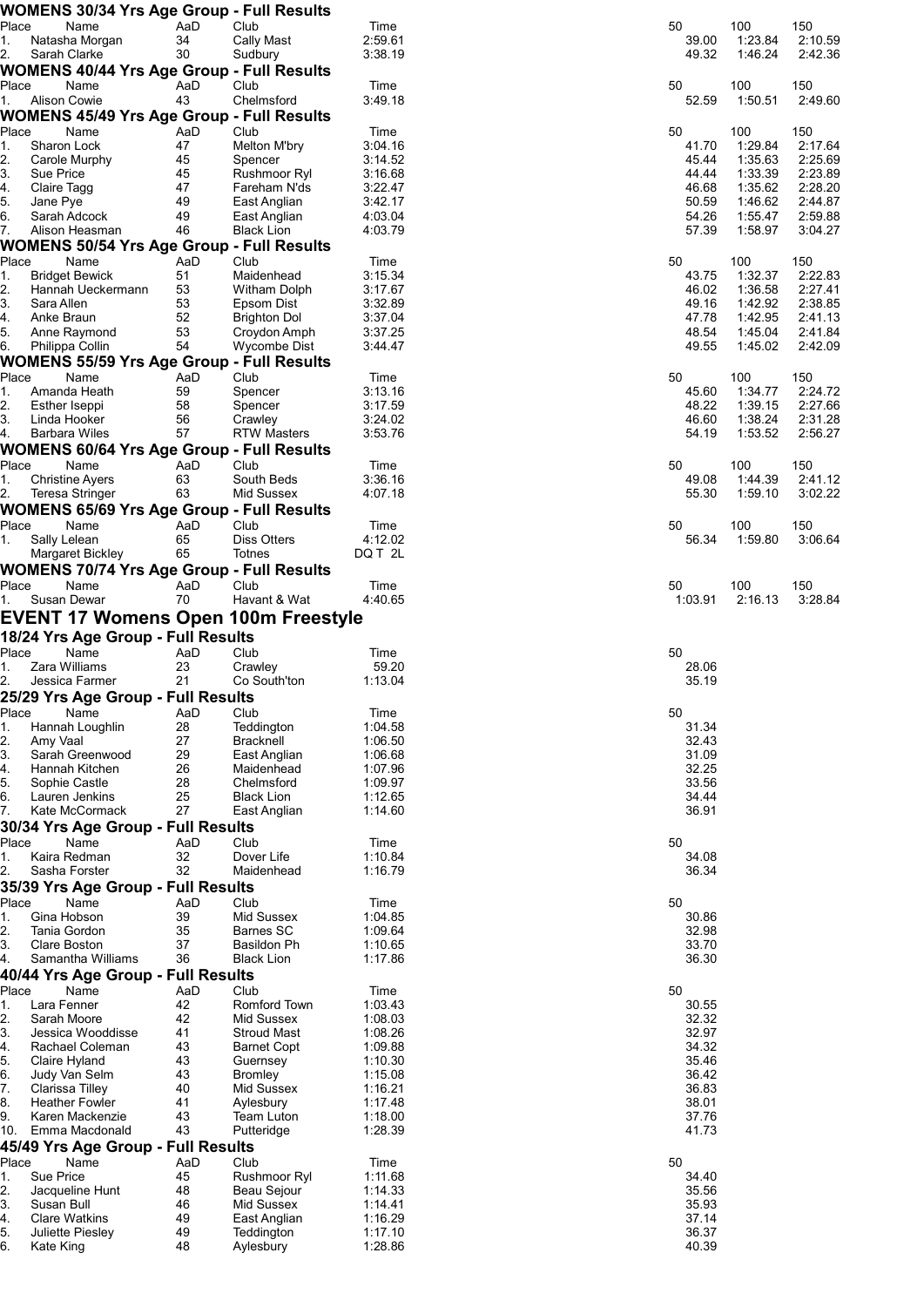| Place       | 50/54 Yrs Age Group - Full Results              |           |                                     |                    | 50             |
|-------------|-------------------------------------------------|-----------|-------------------------------------|--------------------|----------------|
| 1.          | Name<br>Carolynn Curtis                         | AaD<br>53 | Club<br>Maidenhead                  | Time<br>1:09.69    | 32.48          |
| 2.          | Penny Stotesbury                                | 50        | Sevenoaks                           | 1:12.21            | 34.16          |
| 3.          | Jennifer Roussel                                | 52        | Beau Sejour                         | 1:17.57            | 36.44          |
| 4.          | Louise Alexander                                | 50        | <b>Brighton</b>                     | 1:17.71            | 36.79          |
| 5.<br>6.    | Diane Braid<br>Sara Luder                       | 54<br>50  | Mid Sussex<br>Spencer               | 1:26.68<br>1:28.93 | 40.33<br>43.61 |
| 7.          | Alison Shore                                    | 51        | Mid Sussex                          | 1:33.72            | 44.17          |
| 8.          | Marina Lim                                      | 53        | Teddington                          | 1:38.66            | 46.01          |
|             | 55/59 Yrs Age Group - Full Results              |           |                                     |                    |                |
| Place       | Name                                            | AaD       | Club                                | Time               | 50             |
| 1.          | Sally Winter                                    | 56        | <b>Bishop Stort</b>                 | 1:08.65            | 33.55          |
| 2.<br>3.    | Linda Hooker<br>Pauline Hogg                    | 56<br>59  | Crawley<br>Guernsey                 | 1:17.92<br>1:21.05 | 37.57<br>38.75 |
| 4.          | Jane Blackwell                                  | 57        | <b>UEA Norwich</b>                  | 1:21.81            | 39.32          |
| 5.          | Angela Shackleton                               | 59        | East Anglian                        | 1:23.34            | 39.04          |
| 6.          | <b>Barbara Wiles</b>                            | 57        | <b>RTW Masters</b>                  | 1:28.37            | 42.15          |
| 7.<br>8.    | Jacqueline Patel<br>Pat Reed                    | 56<br>59  | Kings Corm                          | 1:32.26            | 43.98<br>45.54 |
| 9.          | Ann Spelman                                     | 55        | Bexley<br>Havant & Wat              | 1:33.04<br>1:41.87 | 49.76          |
|             | 60/64 Yrs Age Group - Full Results              |           |                                     |                    |                |
| Place       | Name                                            | AaD       | Club                                | Time               | 50             |
| 1.          | Catherine Beckett                               | 60        | Winchester                          | 1:16.06            | 35.78          |
| 2.          | Sally Mills                                     | 61        | Mid Sussex                          | 1:21.92            | 38.96          |
| 3.<br>4.    | Ann Gale<br>Liz Neale                           | 60<br>64  | Mid Sussex                          | 1:29.38<br>1:41.60 | 43.61<br>49.41 |
|             | 65/69 Yrs Age Group - Full Results              |           | South Beds                          |                    |                |
| Place       | Name                                            | AaD       | Club                                | Time               | 50             |
| 1.          | Alison Gwynn                                    | 68        | Mid Sussex                          | 1:21.96            | 39.18          |
| 2.          | Diana Groat                                     | 67        | Aylesbury                           | 1:35.63            | 46.18          |
| 3.          | Andrea Minor                                    | 68        | South Beds                          | 1:39.01            | 46.16          |
|             | 70/74 Yrs Age Group - Full Results              |           |                                     |                    |                |
| Place       | Name                                            | AaD<br>72 | Club                                | Time               | 50             |
| 1.          | Elizabeth Savidge                               |           | Kings Corm                          | 1:34.37            |                |
| Place       | 75/79 Yrs Age Group - Full Results<br>Name      | AaD       | Club                                | Time               | 50             |
| 1.          | Jenny Ball                                      | 78        | lo Wight Ma                         | 1:48.17            | 53.37          |
| 2.          | Rosemary Johnson                                | 76        | lo Wight Ma                         | 2:08.43            | 1:01.39        |
|             | <b>EVENT 18 Mens Open 100m Freestyle</b>        |           |                                     |                    |                |
|             | 18/24 Yrs Age Group - Full Results              |           |                                     |                    |                |
| Place       | Name                                            | AaD       | Club                                | Time               | 50             |
| 1.          | Anatoly Bugakov                                 | 23        | <b>BUCS</b>                         | 56.18              | 27.19          |
| 2.          | Mohamed Hammad                                  | 19        | Ealing                              | 1:03.31            | 30.40          |
| 3.          | <b>Thomas Wright</b>                            | 24        | Gravesend                           | 1:09.82            | 33.40          |
|             | 25/29 Yrs Age Group - Full Results              |           |                                     |                    |                |
| Place<br>1. | Name<br>Jack Colman-Young                       | AaD<br>27 | Club<br>UEA Norwich                 | Time<br>59.03      | 50<br>27.80    |
| 2.          | Craig Gillespie                                 | 29        | Otter                               | 59.32              | 27.86          |
| 3.          | Lewis King                                      | 26        | Putteridge                          | 1:02.38            | 29.86          |
| 4.          | Ramzey Crawford                                 | 26        | Ealing                              | 1:03.01            | 31.03          |
| 5.          | Sammy Behrooz Kafshdod28                        |           | Ealing                              | 1:04.85            | 31.52          |
| 6.          | Jon Evans<br>30/34 Yrs Age Group - Full Results | 27        | Co South'ton                        | 1:05.00            | 30.99          |
| Place       | Name                                            | AaD       | Club                                | Time               | 50             |
| 1.          | James Mactavish                                 | 34        | Co South'ton                        | 1:00.45            | 28.56          |
| 2.          | <b>James Barwick</b>                            | 34        | <b>East Leeds</b>                   | 1:01.34            | 28.99          |
| 3.          | David Pattison                                  | 30        | Teddington                          | 1:02.49            | 29.78          |
| 4.<br>5.    | Caspar Stops<br>Jamie Lee                       | 30<br>34  | Ealing<br>Farnham                   | 1:02.98<br>1:03.59 | 29.23<br>30.09 |
| 6.          | Rob Dickson                                     | 31        | <b>RTW Masters</b>                  | 1:06.56            | 32.16          |
| 7.          | Adrian Sureshkumar                              | 32        | <b>Bracknell</b>                    | 1:07.95            | 31.10          |
| 8.          | Sean Kelly                                      | 33        | East Anglian                        | 1:12.26            | 33.73          |
|             | 35/39 Yrs Age Group - Full Results              |           |                                     |                    |                |
| Place       | Name                                            | AaD       | Club                                | Time               | 50             |
| 1.<br>2.    | <b>Andy Farrell</b><br>Michael Jennings         | 38<br>35  | <b>Brighton Dol</b><br>Romford Town | 59.07<br>59.68     | 28.46<br>27.86 |
| 3.          | <b>Edward Pepper</b>                            | 38        | Godalming                           | 1:00.60            | 29.34          |
| 4.          | Drew Gowland                                    | 37        | Littleh'pton                        | 1:01.02            | 28.85          |
| 5.          | Haydn Burke                                     | 38        | Rushmoor Ryl                        | 1:01.89            | 29.17          |
| 6.          | David Daporta-Mendez                            | 39        | Out To Swim                         | 1:02.71            | 30.59          |
| 7.<br>8.    | Sam Chadwick<br>Christophe Amardeilh            | 37<br>36  | Godalming<br>Otter                  | 1:03.57<br>1:03.86 | 31.44<br>30.94 |
| 9.          | <b>Richard Royal</b>                            | 36        | Ealing                              | 1:05.81            | 30.43          |
| 10.         | Graeme Crowston                                 | 35        | Putteridge                          | 1:08.12            | 31.92          |
| 11.         | Joel Storry                                     | 37        | South Beds                          | 1:10.67            | 33.03          |
|             | 40/44 Yrs Age Group - Full Results              |           |                                     |                    |                |
| Place       | Name<br>Paul Allen                              | AaD<br>44 | Club                                | Time               | 50             |
| 1.<br>2.    | <b>Richard Stannard</b>                         | 42        | <b>Boston</b><br>Maidenhead         | 58.67<br>59.29     | 27.74<br>28.67 |
| 3.          | Craig Bransby                                   | 42        | Enfield Sq                          | 59.61              | 28.68          |
| 4.          | David Jones                                     | 44        | Ealing                              | 1:01.12            | 28.43          |
| 5.          | Mariusz Barcikowski                             | 40        | <b>Black Lion</b>                   | 1:02.65            | 29.60          |
| 6.<br>7.    | <b>Andrew Wilkie</b><br>Paul Standen-Payne      | 40<br>42  | Atlantis<br><b>DLL Ebourne</b>      | 1:02.96<br>1:06.43 | 30.46<br>31.92 |
| 8.          | James Long                                      | 44        | Guildford Ct                        | 1:07.81            | 31.42          |
| 9.          | David Robinson                                  | 44        | Mid Sussex                          | 1:08.59            | 32.34          |
| 10.         | Alec Dyer                                       | 42        | Teddington                          | 1:09.02            | 32.31          |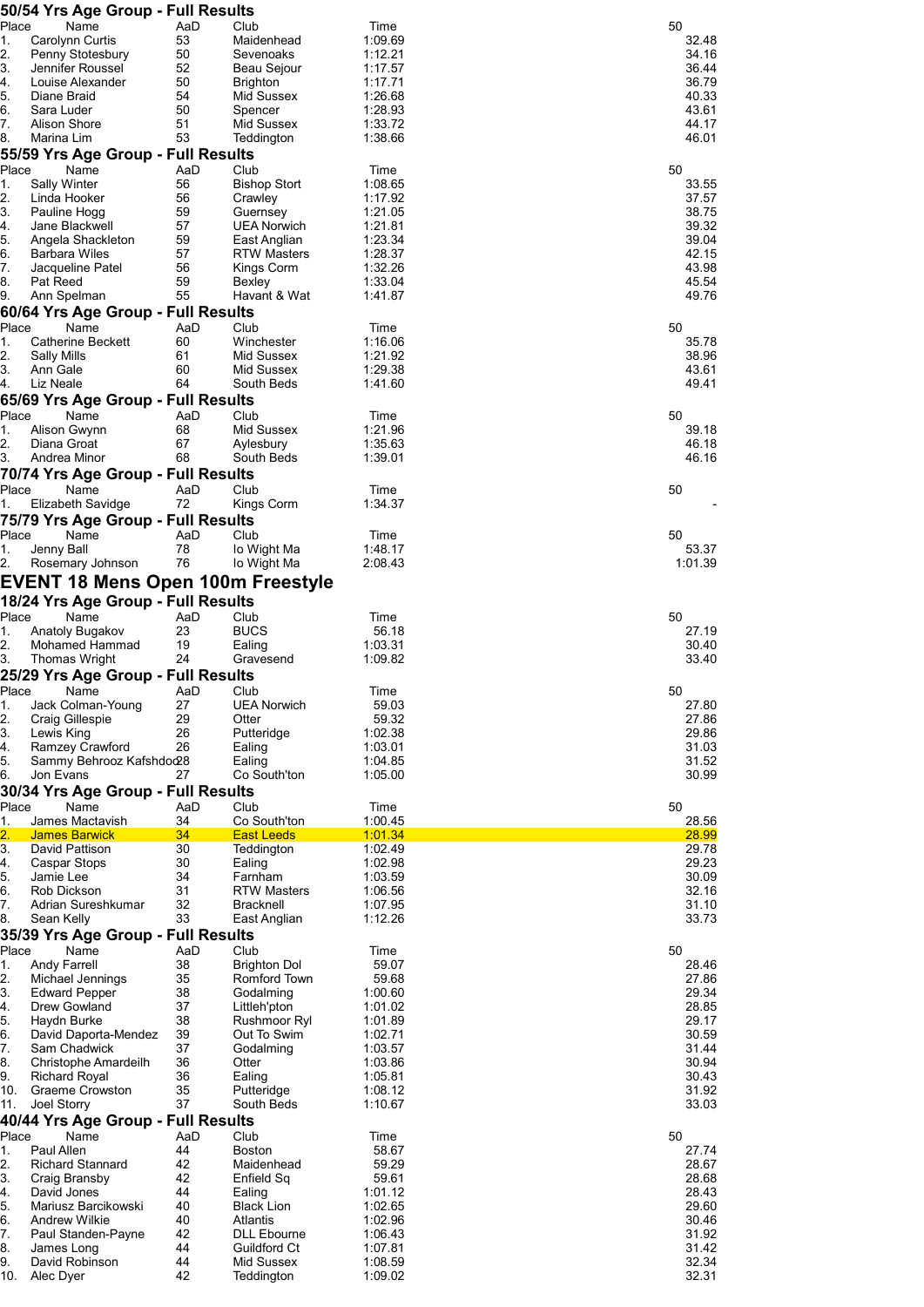| 11.       | Luca Milana                                                    | 44       | Spencer                           | 1:13.95               | 35.49          |
|-----------|----------------------------------------------------------------|----------|-----------------------------------|-----------------------|----------------|
| 12.       | Duncan Lip                                                     | 42<br>40 | Co South'ton                      | 1:14.17               | 34.49<br>33.39 |
| 13.       | Utku Yurday<br>45/49 Yrs Age Group - Full Results              |          | Kings Corm                        | 1:14.89               |                |
| Place     | Name                                                           | AaD      | Club                              | Time                  | 50             |
| 1.        | Dave Warren                                                    | 45       | Otter                             | 56.80                 | 27.21          |
| 2.<br>3.  | Philip McHugh<br>Mark Deakin                                   | 45<br>45 | <b>Camden Swiss</b><br>Teddington | 1:00.61<br>1:02.52    | 29.22<br>29.58 |
| 4.        | Geoffrey Goodwin                                               | 49       | Crawley                           | 1:04.88               | 30.35          |
| 5.<br>6.  | Graham Lock                                                    | 45<br>48 | Mid Sussex<br>Mid Sussex          | 1:08.48<br>1:11.46    | 32.31<br>33.79 |
| 7.        | Jacques Du Preez<br>Jason Meers                                | 47       | <b>Bromley</b>                    | 1:11.89               | 34.92          |
| 8.        | Andrew Haestier                                                | 49       | Putteridge                        | 1:13.68               | 34.21          |
| 9.<br>10. | James Adcock<br><b>Stewart Bell</b>                            | 48<br>46 | <b>UEA Norwich</b><br>Teddington  | 1:13.82<br>1:22.35    | 36.01<br>38.66 |
|           | 50/54 Yrs Age Group - Full Results                             |          |                                   |                       |                |
| Place     | Name                                                           | AaD      | Club                              | Time                  | 50             |
| 1.        | Julian Swain                                                   | 50       | Maidenhead                        | 1:03.63               | 29.69          |
| 2.<br>3.  | Martin Fenner<br>Andy Hooper                                   | 54<br>53 | Romford Town<br>Teddington        | 1:04.99<br>1:05.16    | 30.12<br>31.30 |
| 4.        | Glen Isaacs                                                    | 51       | <b>Black Lion</b>                 | 1:05.56               | 31.72          |
| 5.        | Chris Ehinger                                                  | 52<br>52 | <b>Bracknell</b>                  | 1:06.15               | 31.22<br>32.28 |
| 6.<br>7.  | Austin Swain<br>Larry Kreel                                    | 50       | Maidenhead<br>Eastleigh           | 1:06.99<br>1:08.59    | 30.86          |
| 8.        | Michael Barnett                                                | 53       | Spencer                           | 1:10.10               | 35.58          |
| 9.        | Ewan Benfield<br>Jamie Asher                                   | 50<br>51 | Cally Mast<br>Kings Corm          | 1:26.29<br>DQ ST      | 40.29          |
|           | 55/59 Yrs Age Group - Full Results                             |          |                                   |                       |                |
| Place     | Name                                                           | AaD      | Club                              | Time                  | 50             |
| 1.        | Paul Goudie                                                    | 57       | Otter                             | 1:04.23               | 31.43          |
| 2.        | Mark Straw<br>60/64 Yrs Age Group - Full Results               | 58       | Basingstoke                       | 1:12.79               | 34.83          |
| Place     | Name                                                           | AaD      | Club                              | Time                  | 50             |
| 1.        | Pete Kirk                                                      | 60       | Otter                             | 1:04.88               | 31.13          |
| 2.<br>3.  | Stephen Braine<br>Chris Fidler                                 | 62<br>63 | Mid Sussex                        | 1:06.35<br>1:11.36    | 32.66<br>35.27 |
| 4.        | Peter lles                                                     | 63       | Teddington<br>South Beds          | 1:13.27               | 35.43          |
| 5.        | Colin Mayes                                                    | 61       | Team Luton                        | 1:15.59               | 34.76          |
| 6.        | Peter Gruitt<br>Peter Rae                                      | 64<br>63 | Co Cant'bury<br>Otter             | 1:18.43<br><b>DNC</b> | 38.51          |
|           | 65/69 Yrs Age Group - Full Results                             |          |                                   |                       |                |
| Place     | Name                                                           | AaD      | Club                              | Time                  | 50             |
| 1.        | <b>Terry Thorne</b>                                            | 66       | East Anglian                      | 1:11.39               | 34.53          |
| 2.<br>3.  | Geoff Edge<br>James Pearson                                    | 67<br>68 | Teddington<br><b>RTW Masters</b>  | 1:12.46<br>1:13.77    | 34.96<br>35.02 |
|           | 70/74 Yrs Age Group - Full Results                             |          |                                   |                       |                |
| Place     | Name                                                           | AaD      | Club                              | Time                  | 50             |
| 1.<br>2.  | Chris Dunn<br>David Hall                                       | 70<br>74 | Hatfield<br>Witney                | 1:05.59<br>1:28.02    | 31.45<br>41.27 |
| 3.        | Peter Floyd                                                    | 72       | Mid Sussex                        | 1:36.19               | 42.99          |
|           | 75/79 Yrs Age Group - Full Results                             |          |                                   |                       |                |
| Place     | Name                                                           | AaD      | Club                              | Time                  | 50             |
| 1.        | Anthony Gimson                                                 | 79       | Mid Sussex                        | 1:25.94               | 41.71          |
|           | EVENT 19 Mens Open 50m Backstroke                              |          |                                   |                       |                |
| Place     | 25/29 Yrs Age Group - Full Results<br>Name                     | AaD      | Club                              | Time                  |                |
| 1.        | Jack Colman-Young                                              | 27       | <b>UEA Norwich</b>                | 32.02                 |                |
| 2.        | Nicholas Rowe                                                  | 27       | Larkfield                         | 32.92<br>33.30        |                |
| 3.        | Sammy Behrooz Kafshdod28<br>30/34 Yrs Age Group - Full Results |          | Ealing                            |                       |                |
| Place     | Name                                                           | AaD      | Club                              | Time                  |                |
| 1.        | David Pattison                                                 | 30       | Teddington                        | 33.75                 |                |
| 2.        | Matt Everett                                                   | 33       | Co Oxford                         | 35.13                 |                |
| Place     | 35/39 Yrs Age Group - Full Results<br>Name                     | AaD      | Club                              | Time                  |                |
| 1.        | Michael Jennings                                               | 35       | Romford Town                      | 31.86                 |                |
| 2.        | Drew Gowland                                                   | 37       | Littleh'pton                      | 31.91                 |                |
| 3.<br>4.  | Simon Horler<br>Graeme Crowston                                | 37<br>35 | <b>RTW Masters</b><br>Putteridge  | 36.61<br>40.21        |                |
|           | 40/44 Yrs Age Group - Full Results                             |          |                                   |                       |                |
| Place     | Name                                                           | AaD      | Club                              | Time                  |                |
| 1.<br>2.  | <b>Richard Stannard</b><br>Mariusz Barcikowski                 | 42<br>40 | Maidenhead<br><b>Black Lion</b>   | 31.88<br>33.54        |                |
| 3.        | Utku Yurday                                                    | 40       | Kings Corm                        | 41.04                 |                |
|           | 45/49 Yrs Age Group - Full Results                             |          |                                   |                       |                |
| Place     | Name                                                           | AaD      | Club                              | Time                  |                |
| 1.<br>2.  | Greg Kahn<br>Jacques Du Preez                                  | 46<br>48 | Spencer<br>Mid Sussex             | 29.43<br>35.31        |                |
| 3.        | Geoffrey Goodwin                                               | 49       | Crawley                           | 35.67                 |                |
| 4.        | Guy Kitchen                                                    | 47       | Andover                           | 38.13                 |                |
| 5.        | Jason Meers<br><b>Richard Arthur</b>                           | 47<br>45 | <b>Bromley</b><br>Mid Sussex      | 38.91<br><b>DNC</b>   |                |
|           |                                                                |          |                                   |                       |                |

| 50 | 50                      | l<br>50                 | 50                                                                       | 50<br>)        | 50                                                                                          | 50                                                                                                       |                         |
|----|-------------------------|-------------------------|--------------------------------------------------------------------------|----------------|---------------------------------------------------------------------------------------------|----------------------------------------------------------------------------------------------------------|-------------------------|
|    |                         |                         |                                                                          |                |                                                                                             |                                                                                                          |                         |
| 41 |                         |                         |                                                                          |                |                                                                                             |                                                                                                          |                         |
|    | 31.45<br>41.27<br>42.99 | 34.53<br>34.96<br>35.02 | 31.13<br>-<br>32.66<br>------<br>35.27<br>35.43<br>ss.<br>34.76<br>38.51 | 31.43<br>34.83 | 29.69<br>30.12<br>ں<br>31.30<br>31.72<br>32.28<br>32.28<br>30.86<br>30.86<br>35.58<br>40.29 | 27.21<br>29.22<br>29.58<br>=3.56<br>30.35<br>32.31<br>33.79<br>33. 3<br>34.92<br>34.21<br>36.01<br>38.66 | 35.49<br>34.49<br>33.39 |
| 1  |                         |                         |                                                                          |                |                                                                                             |                                                                                                          |                         |
|    |                         |                         |                                                                          |                |                                                                                             |                                                                                                          |                         |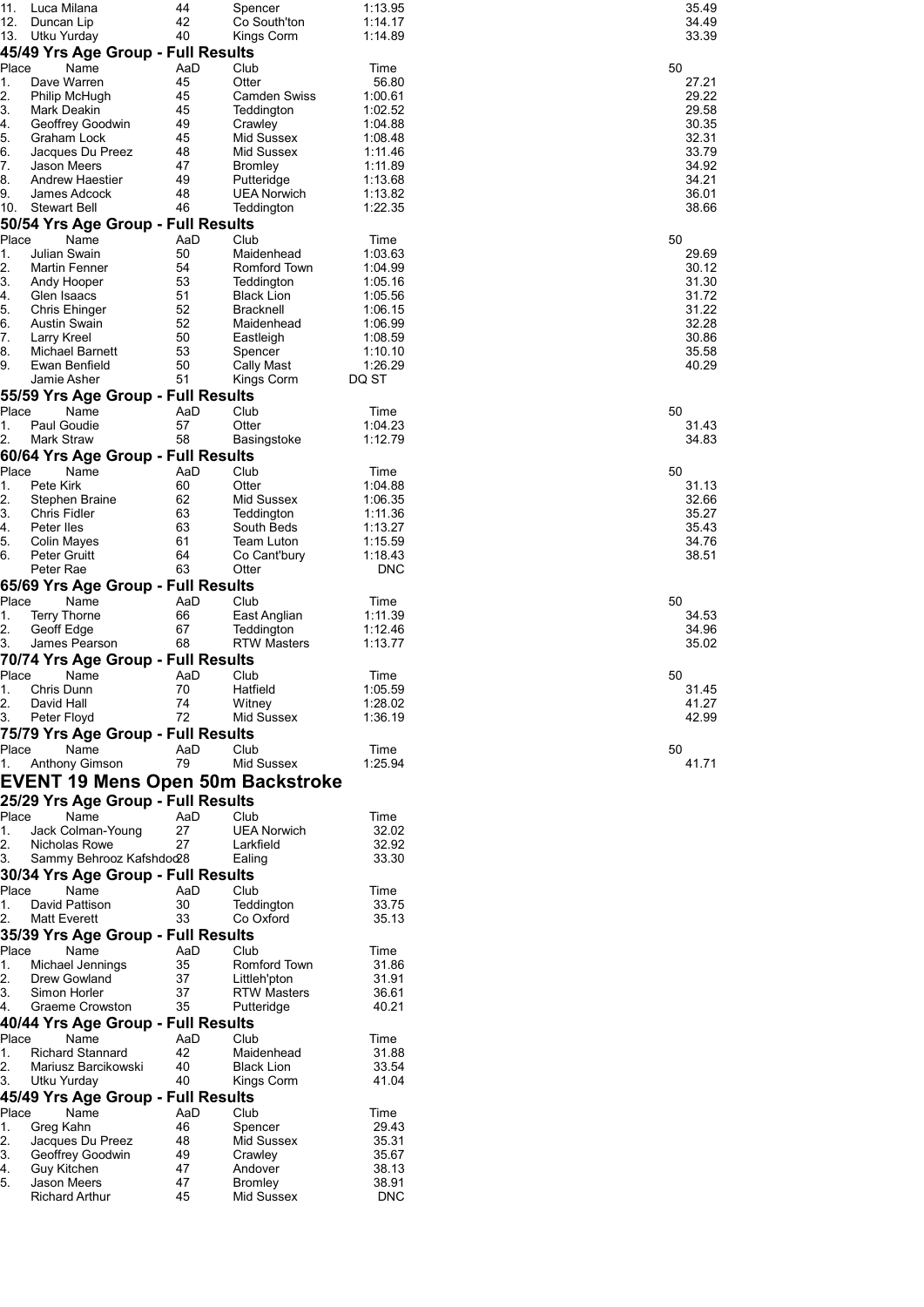|             | 50/54 Yrs Age Group - Full Results                                                         |                           |                                     |                |
|-------------|--------------------------------------------------------------------------------------------|---------------------------|-------------------------------------|----------------|
|             | Place Name                                                                                 | AaD                       | Club                                | Time           |
|             | 1. Guy Emerson<br>2. Martin Fenner<br>3. Chris Ehinger<br>4. Jamie Asher                   | 53<br>54                  | Spencer<br>Romford Town             | 32.54<br>33.63 |
|             |                                                                                            | 52                        | <b>Bracknell</b>                    | 35.23          |
|             |                                                                                            | 51                        | Kings Corm                          | 35.43          |
|             | 5. Glen Isaacs<br>6. Keith Spence                                                          | 51                        | <b>Black Lion</b>                   | 38.92          |
|             |                                                                                            | 50                        | Basingstoke                         | 42.91          |
|             | 55/59 Yrs Age Group - Full Results                                                         |                           |                                     |                |
| Place       | Name                                                                                       | AaD                       | Club                                | Time           |
| 1.          | Paul Goudie                                                                                | 57                        | Otter                               | 36.45          |
| Place       | 60/64 Yrs Age Group - Full Results                                                         |                           |                                     |                |
| 1.          | Ivanie AaD<br>Graham Powell 60<br>Godfrout                                                 |                           | Club<br>Team Luton                  | Time<br>34.21  |
|             | 2. Godfrey Admans                                                                          |                           | Spencer                             | 40.17          |
|             | 65/69 Yrs Age Group - Full Results                                                         |                           |                                     |                |
|             | Place<br>Name                                                                              | AaD                       | Club                                | Time           |
|             | 1. Brian Hunt                                                                              | 67                        | <b>RTW Masters</b>                  | 37.07          |
|             | 2. Geoff Edge                                                                              | 67                        | Teddington                          | 43.84          |
|             | 70/74 Yrs Age Group - Full Results                                                         |                           |                                     |                |
|             | Place Name<br>1. Roger Billing                                                             | AaD<br>73                 | Club<br>Guildford Ct                | Time<br>40.40  |
|             |                                                                                            | 70                        | Salisbury                           | 52.67          |
|             | 2. Chris Jessup<br>3. Peter Floyd                                                          | 72                        | Mid Sussex                          | 56.87          |
|             | 75/79 Yrs Age Group - Full Results                                                         |                           |                                     |                |
|             | Place Name                                                                                 | یں <b>Re</b><br>AaD<br>76 | Club                                | Time           |
|             | 1. Nigel Salsbury                                                                          | 76                        | Spencer                             | 43.18          |
| 2.          | Anthony Gimson<br>3. John Williamson                                                       | 79<br>75                  | Mid Sussex<br><b>Bracknell</b>      | 48.06          |
|             | 80/84 Yrs Age Group - Full Results                                                         |                           |                                     | 56.08          |
|             | Place Name                                                                                 | AaD                       | Club                                | Time           |
| 1.          | Geoff Bishop                                                                               | 80                        | Royal Navy                          | 53.71          |
|             | <b>EVENT 20 Womens Open 50m Backstroke</b>                                                 |                           |                                     |                |
|             | 25/29 Yrs Age Group - Full Results                                                         |                           |                                     |                |
| Place       | Name                                                                                       | AaD                       | Club                                | Time           |
| 1.          | Sage Erskine                                                                               | 27                        | <b>Cally Mast</b>                   | 33.57          |
|             | 2. Hannah Loughlin 28<br>3. Hayley Wearn 28<br>4. Sophie Castle 28<br>5. Kate McCormack 27 |                           | Teddington                          | 34.04          |
|             |                                                                                            |                           | Teddington                          | 37.05          |
|             |                                                                                            |                           | Chelmsford<br>East Anglian          | 37.36<br>40.37 |
|             | 35/39 Yrs Age Group - Full Results                                                         |                           |                                     |                |
| Place       | Name                                                                                       | AaD                       | Club                                | Time           |
| 1.          | Gina Hobson                                                                                | 39                        | Mid Sussex                          | 35.05          |
| 2.<br>3.    | Carrie Page                                                                                | 38                        | Putteridge                          | 39.32          |
|             | Samantha Williams 36                                                                       |                           | <b>Black Lion</b>                   | 44.79          |
|             | 40/44 Yrs Age Group - Full Results                                                         |                           |                                     |                |
|             | Place Name                                                                                 | AaD Club                  |                                     | Time           |
| 1.<br>2.    | Karen Mackenzie<br>Judy Van Selm                                                           | 43<br>43                  | <b>Team Luton</b><br><b>Bromley</b> | 39.35<br>41.27 |
| 3.          | Tammy Barrett-Haynes                                                                       | 40                        | Gravesend                           | 49.60          |
|             | Zoe Sadler                                                                                 | 43                        | Basingstoke                         | <b>DNC</b>     |
|             | 45/49 Yrs Age Group - Full Results                                                         |                           |                                     |                |
| Place       | Name                                                                                       | AaD                       | Club                                | Time           |
| 1.          | Jo Corben                                                                                  | 46                        | Fareham N'ds                        | 33.32          |
| 2.<br>3.    | Jen Parker<br>Juliette Piesley                                                             | 48<br>49                  | Teddington<br>Teddington            | 37.43<br>39.30 |
| 4.          | <b>Clare Watkins</b>                                                                       | 49                        | East Anglian                        | 40.21          |
| 5.          | Susan Bull                                                                                 | 46                        | Mid Sussex                          | 40.31          |
| 6.          | Denise Humphries                                                                           | 49                        | Godalming                           | 43.02          |
| 7.          | Kate King                                                                                  | 48                        | Aylesbury                           | 48.34          |
|             | 50/54 Yrs Age Group - Full Results                                                         |                           |                                     |                |
| Place       | Name                                                                                       | AaD                       | Club                                | Time           |
| 1.<br>2.    | Carolynn Curtis<br>Penny Stotesbury                                                        | 53<br>50                  | Maidenhead<br>Sevenoaks             | 35.88<br>37.87 |
| 3.          | Philippa Collin                                                                            | 54                        | Wycombe Dist                        | 38.72          |
| 4.          | Louise Alexander                                                                           | 50                        | <b>Brighton</b>                     | 43.87          |
| 5.          | Alison Shore                                                                               | 51                        | Mid Sussex                          | 55.79          |
| 6.          | Marina Lim                                                                                 | 53                        | Teddington                          | 57.73          |
|             | 55/59 Yrs Age Group - Full Results                                                         |                           |                                     |                |
| Place<br>1. | Name<br>Pauline Hogg                                                                       | AaD<br>59                 | Club<br>Guernsey                    | Time<br>44.29  |
| 2.          | Ali Sheehan                                                                                | 58                        | South Beds                          | 44.55          |
| 3.          | <b>Christine Goodair</b>                                                                   | 59                        | Kings Corm                          | 45.11          |
| 4.          | Jane Blackwell                                                                             | 57                        | UEA Norwich                         | 49.25          |
| 5.          | Carol Denton                                                                               | 59                        | Gravesend                           | 51.43          |
|             | 60/64 Yrs Age Group - Full Results                                                         |                           |                                     |                |
| Place       | Name                                                                                       | AaD                       | Club                                | Time           |
| 1.<br>2.    | Kathy Bidnall<br><b>Catherine Beckett</b>                                                  | 61<br>60                  | Mid Sussex<br>Winchester            | 40.06<br>42.80 |
| 3.          | Ann Gale                                                                                   | 60                        | Mid Sussex                          | 46.11          |
| 4.          | Marianne Davey                                                                             | 63                        | Crawley                             | 50.50          |
|             |                                                                                            |                           |                                     |                |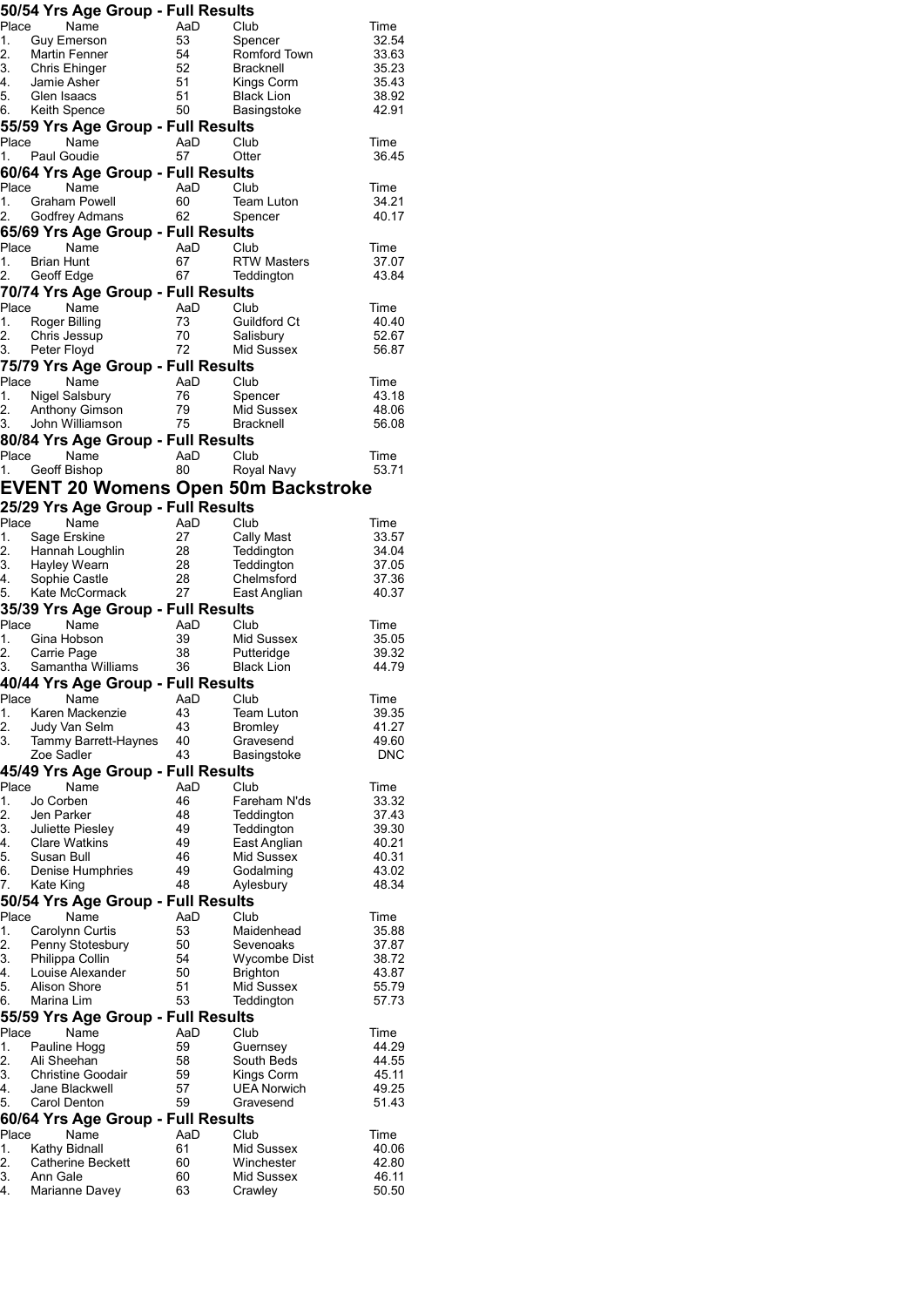| Place<br>Name<br>AaD<br>Club<br>Time<br>1.<br>44.14<br>Mary Johnson<br>66<br>Mid Sussex                                                                                                                                                                                                                                                                    |                |
|------------------------------------------------------------------------------------------------------------------------------------------------------------------------------------------------------------------------------------------------------------------------------------------------------------------------------------------------------------|----------------|
|                                                                                                                                                                                                                                                                                                                                                            |                |
| 2.<br>65<br>52.50<br>Margaret Bickley<br>Totnes                                                                                                                                                                                                                                                                                                            |                |
| 3.<br>65<br>Sally Lelean<br>Diss Otters<br>56.20                                                                                                                                                                                                                                                                                                           |                |
| 70/74 Yrs Age Group - Full Results                                                                                                                                                                                                                                                                                                                         |                |
| Place<br>Name<br>AaD<br>Club<br>Time<br>1.<br>Elaine Blower<br>71<br><b>Barnet Copt</b><br>46.05                                                                                                                                                                                                                                                           |                |
| 2.<br>70<br>51.15<br>Susan Dewar<br>Havant & Wat                                                                                                                                                                                                                                                                                                           |                |
| 3.<br>72<br>Elizabeth Savidge<br>Kings Corm<br>51.37<br>4.<br>Diane Ford                                                                                                                                                                                                                                                                                   |                |
| 73<br>53.80<br>Spencer<br>73<br>Mid Sussex<br>1:00.02<br>5.<br>Jennifer Dean                                                                                                                                                                                                                                                                               |                |
| 75/79 Yrs Age Group - Full Results                                                                                                                                                                                                                                                                                                                         |                |
| Place<br>Name<br>Club<br>AaD<br>Time                                                                                                                                                                                                                                                                                                                       |                |
| 1.<br><b>Janet Masters</b><br>76<br>South Beds<br>48.90<br>2.<br>75<br>52.76<br>Jose Adam<br><b>Brighton Dol</b>                                                                                                                                                                                                                                           |                |
| 3.<br>78<br>54.67<br>Jenny Ball<br>lo Wight Ma                                                                                                                                                                                                                                                                                                             |                |
| 76<br>1:06.71<br>4.<br>Rosemary Johnson<br>lo Wight Ma                                                                                                                                                                                                                                                                                                     |                |
| EVENT 21 Mens Open 100m Butterfly                                                                                                                                                                                                                                                                                                                          |                |
| 18/24 Yrs Age Group - Full Results                                                                                                                                                                                                                                                                                                                         |                |
| Place<br>Name<br>AaD<br>Club<br>Time<br>1.<br>Anatoly Bugakov<br>23<br><b>BUCS</b><br>1:03.67                                                                                                                                                                                                                                                              | 50<br>29.97    |
| 2.<br>19<br>1:12.96<br>Mohamed Hammad<br>Ealing                                                                                                                                                                                                                                                                                                            | 33.81          |
| 25/29 Yrs Age Group - Full Results                                                                                                                                                                                                                                                                                                                         |                |
| Place<br>Name<br>Club<br>AaD<br>Time                                                                                                                                                                                                                                                                                                                       | 50             |
| 27<br>1.<br>Larkfield<br>1:06.43<br>Nicholas Rowe<br>30/34 Yrs Age Group - Full Results                                                                                                                                                                                                                                                                    | 32.35          |
| Place<br>Name<br>AaD<br>Club<br>Time                                                                                                                                                                                                                                                                                                                       | 50             |
| 1.<br>34<br>Co South'ton<br>1:09.36<br>James Mactavish                                                                                                                                                                                                                                                                                                     | 32.85          |
| 2.<br>34<br>Teddington<br>1:10.77<br>Ludovic Hardy<br>3.<br>34<br>1:13.88                                                                                                                                                                                                                                                                                  | 32.08          |
| Farnham<br>Jamie Lee<br>30<br>David Pattison<br>Teddington<br>DQ SL                                                                                                                                                                                                                                                                                        | 32.77          |
| 35/39 Yrs Age Group - Full Results                                                                                                                                                                                                                                                                                                                         |                |
| Place<br>Name<br>AaD<br>Club<br>Time                                                                                                                                                                                                                                                                                                                       | 50             |
| 1.<br><b>Nick Valentine</b><br>35<br>Newcastle<br>1:04.10<br>2.<br>38<br><b>Andy Farrell</b><br><b>Brighton Dol</b><br>1:07.53                                                                                                                                                                                                                             | 30.55<br>30.88 |
| 3.<br>37<br>1:09.05<br><b>Terence Bonnett</b><br>Barnet Copt                                                                                                                                                                                                                                                                                               | 32.69          |
| 4.<br>38<br>1:09.67<br>Kevin Arundell<br>Gravesend                                                                                                                                                                                                                                                                                                         | 31.56          |
| 5.<br>38<br><b>Edward Pepper</b><br>Godalming<br>1:11.88<br>6.<br>37<br>Simon Horler<br><b>RTW Masters</b><br>1:17.19                                                                                                                                                                                                                                      | 33.10<br>36.59 |
| 37<br>7.<br>1:26.30<br>Michael Carse<br><b>Barnet Copt</b>                                                                                                                                                                                                                                                                                                 | 39.02          |
| 39<br>Paul Button<br>Teddington<br>DQ ST                                                                                                                                                                                                                                                                                                                   |                |
| 40/44 Yrs Age Group - Full Results<br>Place<br>Name<br>AaD<br>Club<br>Time                                                                                                                                                                                                                                                                                 | 50             |
| 40<br>1.<br><b>Andrew Wilkie</b><br>Atlantis<br>1:10.40                                                                                                                                                                                                                                                                                                    | 33.32          |
| 2.<br>42<br>Nick Rusz<br>Farnham<br>1:13.42                                                                                                                                                                                                                                                                                                                | 32.42          |
| 3.<br>44<br>1:13.80<br>David Jones<br>Ealing                                                                                                                                                                                                                                                                                                               | 32.04<br>39.66 |
|                                                                                                                                                                                                                                                                                                                                                            |                |
| Paul Standen-Payne<br>42<br><b>DLL Ebourne</b><br>1:27.83                                                                                                                                                                                                                                                                                                  |                |
| 4.<br>45/49 Yrs Age Group - Full Results<br>Place<br>Name<br>AaD<br>Club<br>Time                                                                                                                                                                                                                                                                           | 50             |
| Philip McHugh<br>45<br>1:09.07<br>Camden Swiss                                                                                                                                                                                                                                                                                                             | 31.64          |
| 1.<br>2.<br>Roger Randall<br>45<br><b>Barnet Copt</b><br>1:26.18                                                                                                                                                                                                                                                                                           | 40.45          |
| Name<br>Club<br>AaD<br>Time                                                                                                                                                                                                                                                                                                                                | 50             |
| 50<br>TigersJersey<br>1:09.83<br>Stephen Atherley                                                                                                                                                                                                                                                                                                          | 31.38          |
| 53<br>1:15.86<br>Andy Hooper<br>Teddington                                                                                                                                                                                                                                                                                                                 | 35.33          |
| 50/54 Yrs Age Group - Full Results<br>Place<br>1.<br>2.<br>50<br>3.<br>Ewan Benfield<br>Cally Mast<br>1:44.62                                                                                                                                                                                                                                              | 48.32          |
| 55/59 Yrs Age Group - Full Results<br>Place<br>Name<br>AaD<br>Club<br>Time                                                                                                                                                                                                                                                                                 | 50             |
| <b>Peter Morris</b><br>55<br><b>Bracknell</b><br>1:09.77                                                                                                                                                                                                                                                                                                   | 31.46          |
| <b>Neil Procter</b><br>56<br>1:25.86<br><b>Barnet Copt</b>                                                                                                                                                                                                                                                                                                 | 35.88          |
|                                                                                                                                                                                                                                                                                                                                                            |                |
| Name<br>AaD<br>Club<br>Time<br>Stephen Braine<br>62<br>Mid Sussex<br>1:14.65                                                                                                                                                                                                                                                                               | 50<br>35.42    |
| <b>Graham Powell</b><br>60<br><b>DNC</b><br>Team Luton                                                                                                                                                                                                                                                                                                     |                |
| 1.<br>2.<br>60/64 Yrs Age Group - Full Results<br>Place<br>1.<br>65/69 Yrs Age Group - Full Results                                                                                                                                                                                                                                                        |                |
| Name<br>AaD<br>Club<br>Time<br>67<br>1:36.74<br>Teddington                                                                                                                                                                                                                                                                                                 | 50             |
| Geoff Edge                                                                                                                                                                                                                                                                                                                                                 | 43.75          |
| Name<br>AaD<br>Club<br>Time                                                                                                                                                                                                                                                                                                                                | 50             |
| 72<br>Derek Parr<br><b>Broomfield</b><br>1:24.72                                                                                                                                                                                                                                                                                                           | 39.78          |
| 70<br>1:54.15<br>Chris Jessup<br>Salisbury<br>74<br>1:54.55<br>David Hall<br>Witney                                                                                                                                                                                                                                                                        | 56.08<br>55.33 |
| 74<br>Paul Clarke<br><b>Beaver Mast</b><br>2:08.37                                                                                                                                                                                                                                                                                                         | 59.04          |
|                                                                                                                                                                                                                                                                                                                                                            |                |
|                                                                                                                                                                                                                                                                                                                                                            |                |
| Name<br>Club<br>AaD<br>Time                                                                                                                                                                                                                                                                                                                                | 50             |
| Sophie Liddament<br><b>UEA Norwich</b><br>1:21.49<br>24                                                                                                                                                                                                                                                                                                    | 36.44          |
| Name<br>AaD<br>Time                                                                                                                                                                                                                                                                                                                                        | 50             |
| Club<br>29<br>Hannah Capstick<br>Putteridge<br>1:10.46                                                                                                                                                                                                                                                                                                     | 32.02          |
| Place<br>1.<br>70/74 Yrs Age Group - Full Results<br>Place<br>1.<br>2.<br>3.<br>4.<br>EVENT 22 Womens Open 100m Butterfly<br>18/24 Yrs Age Group - Full Results<br>Place<br>1.<br>25/29 Yrs Age Group - Full Results<br>Place<br>1.<br>29<br>2.<br>Laura Molyneaux<br>Fareham N'ds<br>1:12.49<br>3.<br>1:15.15<br>Belinda Veasey<br>28<br><b>Bracknell</b> | 33.63<br>34.63 |

| 50 | 29.97<br>33.81                                              |
|----|-------------------------------------------------------------|
| 50 | 32.<br>85                                                   |
| 50 | 32.85<br>32.08<br>-----<br>32.77                            |
| 50 | 30.55<br>30.88<br>32.69<br>31.56<br>33.10<br>36.59<br>39.02 |
| 50 | 33.32<br>32.42<br>32.04<br>39.66                            |
| 50 | 31.64<br>40.45                                              |
| 50 | 31.38<br>35.33<br>-- - - - -<br>48.32                       |
| 50 | 31.46<br>35.88                                              |
| 50 | 35<br>42                                                    |
| 50 | 43.75                                                       |
| 50 | 39.78<br>56.08<br>55.33<br>59.04                            |
| 50 | 36.44                                                       |
| 50 | 32.02<br>33.63<br>34.63                                     |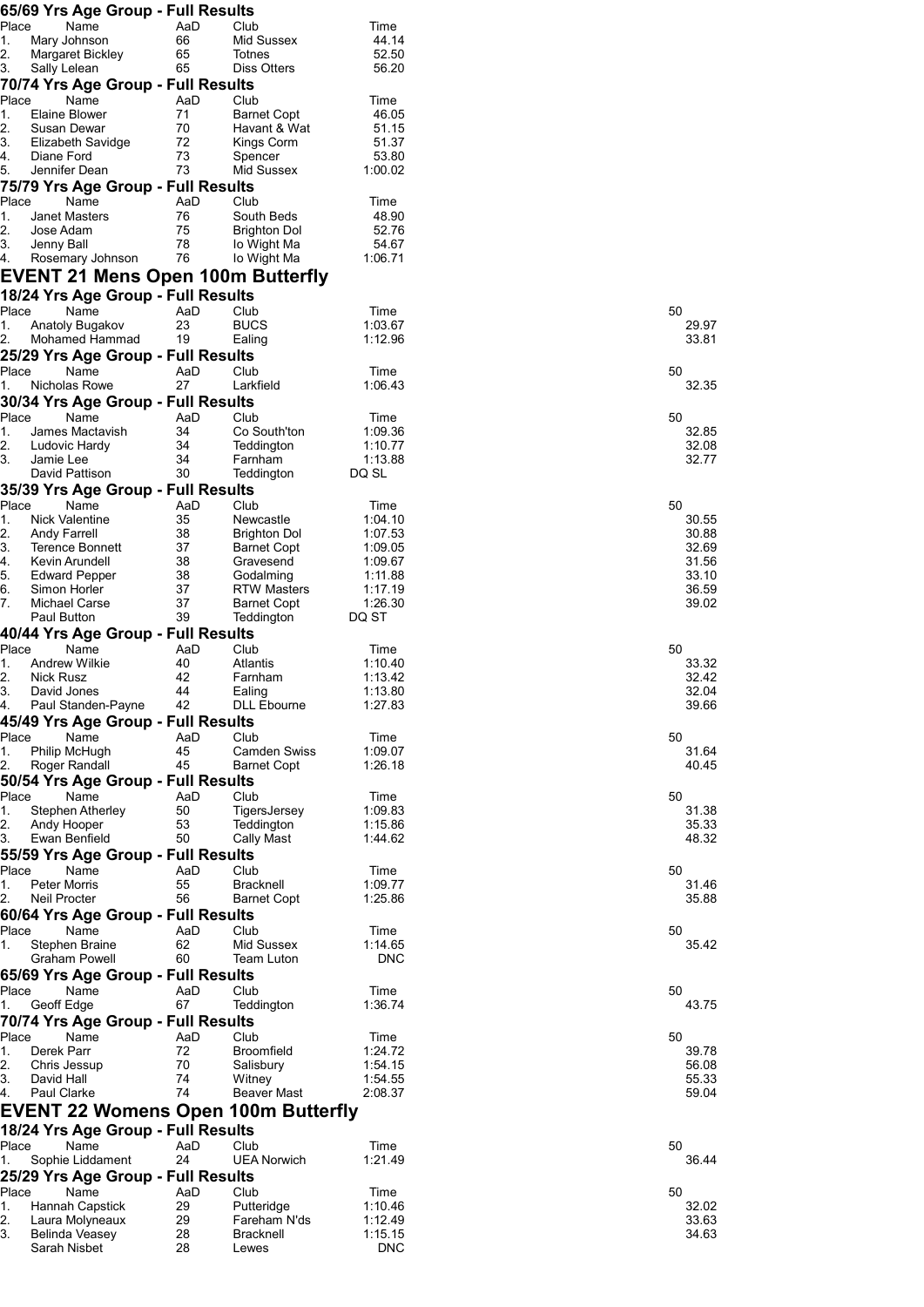|             | 30/34 Yrs Age Group - Full Results             |           |                                       |                    |                |                    |                    |
|-------------|------------------------------------------------|-----------|---------------------------------------|--------------------|----------------|--------------------|--------------------|
| Place       | Name                                           | AaD       | Club                                  | Time               | 50             |                    |                    |
| 1.          | Natasha Morgan                                 | 34        | Cally Mast                            | 1:12.99            | 33.52          |                    |                    |
| 2.<br>3.    | Kaira Redman<br>Danielle Ryan                  | 32<br>31  | Dover Life<br><b>Black Lion</b>       | 1:22.75<br>1:24.18 | 36.82<br>39.06 |                    |                    |
| 4.          | Sasha Forster                                  | 32        | Maidenhead                            | 1:31.02            | 42.32          |                    |                    |
|             | 35/39 Yrs Age Group - Full Results             |           |                                       |                    |                |                    |                    |
| Place       | Name                                           | AaD       | Club                                  | Time               | 50             |                    |                    |
| 1.          | Elizabeth Bellinger                            | 38        | <b>Bishop Stort</b>                   | 1:07.16            | 30.83          |                    |                    |
| 2.          | Emma Oliver                                    | 35        | Andover                               | 1:12.19            | 33.04          |                    |                    |
| 3.          | Clare Boston                                   | 37        | Basildon Ph                           | 1:24.29            | 36.77          |                    |                    |
|             | 40/44 Yrs Age Group - Full Results             |           |                                       |                    |                |                    |                    |
| Place       | Name                                           | AaD       | Club                                  | Time               | 50             |                    |                    |
| 1.<br>2.    | Lara Fenner<br>Sarah Moore                     | 42<br>42  | Romford Town<br>Mid Sussex            | 1:11.12<br>1:16.66 | 32.37<br>35.50 |                    |                    |
| 3.          | Clarissa Tilley                                | 40        | Mid Sussex                            | 1:30.05            | 40.17          |                    |                    |
| 4.          | <b>Heather Fowler</b>                          | 41        | Aylesbury                             | 1:37.97            | 46.19          |                    |                    |
|             | 45/49 Yrs Age Group - Full Results             |           |                                       |                    |                |                    |                    |
| Place       | Name                                           | AaD       | Club                                  | Time               | 50             |                    |                    |
| 1.          | Nicola Latty                                   | 45        | Nene Valley                           | 1:10.70            | 34.14          |                    |                    |
|             | 50/54 Yrs Age Group - Full Results             |           |                                       |                    |                |                    |                    |
| Place       | Name                                           | AaD       | Club                                  | Time               | 50             |                    |                    |
| 1.          | Marina Lim                                     | 53        | Teddington                            | 1:50.62            | 48.93          |                    |                    |
|             | 55/59 Yrs Age Group - Full Results             |           |                                       |                    |                |                    |                    |
| Place<br>1. | Name<br>Esther Iseppi                          | AaD<br>58 | Club<br>Spencer                       | Time<br>1:23.79    | 50<br>38.79    |                    |                    |
| 2.          | Amanda Heath                                   | 59        | Spencer                               | 1:31.36            | 41.54          |                    |                    |
| 3.          | Jacqueline Patel                               | 56        | Kings Corm                            | 2:09.00            | 57.68          |                    |                    |
|             | 60/64 Yrs Age Group - Full Results             |           |                                       |                    |                |                    |                    |
| Place       | Name                                           | AaD       | Club                                  | Time               | 50             |                    |                    |
| 1.          | Sally Mills                                    | 61        | Mid Sussex                            | 1:32.50            | 42.37          |                    |                    |
| 2.          | Sue Procter                                    | 60        | <b>Barnet Copt</b>                    | 1:42.09            | 46.01          |                    |                    |
|             | <b>EVENT 23 Mens/Womens Open 200m IM</b>       |           |                                       |                    |                |                    |                    |
|             | <b>MENS 25/29 Yrs Age Group - Full Results</b> |           |                                       |                    |                |                    |                    |
| Place       | Name                                           | AaD       | Club                                  | Time               | 50             | 100                | 150                |
| 1.          | Craig Gillespie                                | 29<br>27  | Otter                                 | 2:26.69<br>2:28.22 | 30.23          | 1:09.29            | 1:51.39            |
| 2.<br>3.    | Andrew Benson<br>Jack Colman-Young             | 27        | <b>Bathgate</b><br><b>UEA Norwich</b> | 2:35.14            | 30.65<br>31.65 | 1:11.26<br>1:12.76 | 1:54.53<br>1:59.92 |
| 4.          | Lewis King                                     | 26        | Putteridge                            | 2:35.81            | 32.57          | 1:13.29            | 1:59.75            |
| 5.          | Ramzey Crawford                                | 26        | Ealing                                | 2:39.09            | 35.90          | 1:17.19            | 2:04.22            |
| 6.          | Sammy Behrooz Kafshdoo28                       |           | Ealing                                | 2:41.51            | 34.93          | 1:16.24            | 2:04.45            |
| 7.          | Jon Evans                                      | 27        | Co South'ton                          | 2:57.53            | 35.30          | 1:21.78            | 2:16.87            |
| 8.          | Leigh Wright                                   | 29        | Bletchley                             | 3:07.04            | 41.26          | 1:27.33            | 2:20.75            |
| Place       | <b>MENS 30/34 Yrs Age Group - Full Results</b> |           | Club                                  |                    |                |                    |                    |
| 1.          | Name<br>Graham Cable                           | AaD<br>34 | Co Oxford                             | Time<br>2:27.25    | 50<br>31.89    | 100<br>1:11.62     | 150<br>1:52.59     |
| 2.          | Wade Rimbach                                   | 32        | Otter                                 | 2:28.18            | 31.13          | 1:11.60            | 1:53.23            |
| 3.          | Caspar Stops                                   | 30        | Ealing                                | 2:52.92            | 33.26          | 1:18.55            | 2:11.93            |
| 4.          | Adrian Sureshkumar                             | 32        | Bracknell                             | 2:59.59            | 36.89          | 1:26.57            | 2:21.65            |
|             | Sean Kelly                                     | 33        | East Anglian                          | <b>DNC</b>         |                |                    |                    |
|             | <b>MENS 35/39 Yrs Age Group - Full Results</b> |           |                                       |                    |                |                    |                    |
| Place<br>1. | Name<br><b>Nick Valentine</b>                  | AaD<br>35 | Club<br>Newcastle                     | Time<br>2:25.43    | 50<br>31.63    | 100<br>1:09.25     | 150<br>1:52.08     |
| 2.          | Enrico Hahn                                    | 35        | Otter                                 | 2:30.79            | 31.42          | 1:10.11            | 1:53.70            |
| 3.          | Haydn Burke                                    | 38        | Rushmoor Ryl                          | 2:35.82            | 33.35          | 1:15.24            | 2:00.89            |
| 4.          | Sam Chadwick                                   | 37        | Godalming                             | 2:44.83            | 35.06          | 1:19.22            | 2:08.27            |
|             | <b>MENS 40/44 Yrs Age Group - Full Results</b> |           |                                       |                    |                |                    |                    |
| Place       | Name                                           | AaD       | Club                                  | Time               | 50             | 100                | 150                |
| 1.          | Mariusz Barcikowski                            | 40        | <b>Black Lion</b>                     | 2:39.54            | 32.96          | 1:15.36            | 2:02.45            |
| 2.<br>3.    | Andrew Wilkie<br>John Male                     | 40<br>44  | Atlantis<br>Aylesbury                 | 2:50.53<br>2:56.46 | 33.93<br>36.16 | 1:20.19<br>1:23.07 | 2:11.53<br>2:15.17 |
| 4.          | Paul Standen-Payne                             | 42        | <b>DLL Ebourne</b>                    | 2:59.58            | 37.23          | 1:28.37            | 2:20.29            |
|             | Paul Allen                                     | 44        | Boston                                | <b>DNC</b>         |                |                    |                    |
|             | <b>MENS 45/49 Yrs Age Group - Full Results</b> |           |                                       |                    |                |                    |                    |
| Place       | Name                                           | AaD       | Club                                  | Time               | 50             | 100                | 150                |
| 1.          | Dave Warren                                    | 45        | Otter                                 | 2:19.14            | 29.23          | 1:07.25            | 1:46.58            |
| 2.          | Philip McHugh                                  | 45        | <b>Camden Swiss</b>                   | 2:36.16            | 30.56          | 1:12.50            | 2:01.49            |
| 3.          | Mark Deakin<br>Paul Smoothy                    | 45<br>48  | Teddington<br>Teddington              | 2:36.22<br>2:45.85 | 31.78<br>34.95 | 1:15.70<br>1:20.31 | 1:59.96<br>2:07.21 |
| 4.<br>5.    | <b>Richard Arthur</b>                          | 45        | Mid Sussex                            | 2:55.62            | 33.93          | 1:18.55            | 2:11.48            |
| 6.          | Dave Pethers                                   | 46        | Chelmsford                            | 2:58.76            | 34.58          | 1:22.62            | 2:18.32            |
| 7.          | Mat Record                                     | 47        | Mid Sussex                            | 3:07.10            | 37.39          | 1:24.28            | 2:22.27            |
| 8.          | James Adcock                                   | 48        | <b>UEA Norwich</b>                    | 3:15.45            | 42.21          | 1:33.85            | 2:34.66            |
|             | <b>MENS 50/54 Yrs Age Group - Full Results</b> |           |                                       |                    |                |                    |                    |
| Place       | Name                                           | AaD       | Club                                  | Time               | 50             | 100                | 150                |
| 1.<br>2.    | Martin Fenner                                  | 54<br>53  | Romford Town<br><b>Stroud Mast</b>    | 2:40.42<br>3:00.22 | 32.95<br>35.55 | 1:12.93<br>1:24.89 | 2:01.84<br>2:15.84 |
| 3.          | Mark Partridge<br>Adam Lelean                  | 54        | Diss Otters                           | 3:00.83            | 39.31          | 1:29.82            | 2:21.99            |
| 4.          | Keith Spence                                   | 50        | Basingstoke                           | 3:21.68            | 44.97          | 1:34.20            | 2:30.51            |
|             | Glen Isaacs                                    | 51        | <b>Black Lion</b>                     | <b>DNC</b>         |                |                    |                    |
|             |                                                |           |                                       |                    |                |                    |                    |

| Ō.                                              | 0                                                                                           | Ō,                                              | Ō,                                              | $\overline{0}$                                  | 0                                                                                           | Ō.             | 0                       | 0     | Ō,    | $\overline{0}$                   | 0                       | Ō,                               |
|-------------------------------------------------|---------------------------------------------------------------------------------------------|-------------------------------------------------|-------------------------------------------------|-------------------------------------------------|---------------------------------------------------------------------------------------------|----------------|-------------------------|-------|-------|----------------------------------|-------------------------|----------------------------------|
| 32.95<br>39.31<br>44 97                         | 29.23<br>30.56<br>31.78<br>34.95<br>33.93<br>34.58<br>42.21                                 | 32.96<br>37.23                                  | 31.63<br>35.06                                  | 31.89<br>31.13                                  | 30.23<br>30.65<br>31.65<br>32.57<br>35.90<br>34.93<br>35.30<br>41.26                        | 42.37<br>46.01 | 38.79<br>41.54<br>57.68 | 48.93 | 34.14 | 32.37<br>35.50<br>40.17<br>46.19 | 30.83<br>33.04<br>36.77 | 33.52<br>36.82<br>39.06<br>42.32 |
| 35.55                                           | 37.39                                                                                       | 33.93<br>36.16                                  | 31.42<br>33.35                                  | 33.26<br>36.89                                  |                                                                                             |                |                         |       |       |                                  |                         |                                  |
| 100<br>1:12.93<br>1:24.89<br>1:29.82<br>1:34.20 | 100<br>1:07.25<br>1:12.50<br>1:15.70<br>1:20.31<br>1:18.55<br>1:22.62<br>1:24.28<br>1:33.85 | 100<br>1:15.36<br>1:20.19<br>1:23.07<br>1:28.37 | 100<br>1:09.25<br>1:10.11<br>1:15.24<br>1:19.22 | 100<br>1:11.62<br>1:11.60<br>1:18.55<br>1:26.57 | 100<br>1:09.29<br>1:11.26<br>1:12.76<br>1:13.29<br>1:17.19<br>1:16.24<br>1:21.78<br>1:27.33 |                |                         |       |       |                                  |                         |                                  |
|                                                 |                                                                                             |                                                 |                                                 |                                                 |                                                                                             |                |                         |       |       |                                  |                         |                                  |
| 150<br>2:01.84<br>2:15.84<br>2:21.99<br>2.30.51 | 150<br>1:46.58<br>2:01.49<br>1:59.96<br>2:07.21<br>2:11.48<br>2:18.32<br>2:22.27<br>2:34.66 | 150<br>2:02.45<br>2:11.53<br>2:15.17<br>2:20.29 | 150<br>1:52.08<br>1:53.70<br>2:00.89<br>2:08.27 | 150<br>1:52.59<br>1:53.23<br>2:11.93<br>2:21.65 | 150<br>1:51.39<br>1:54.53<br>1:59.92<br>1:59.75<br>2:04.22<br>2:04.45<br>2:16.87<br>2:20.75 |                |                         |       |       |                                  |                         |                                  |
|                                                 |                                                                                             |                                                 |                                                 |                                                 |                                                                                             |                |                         |       |       |                                  |                         |                                  |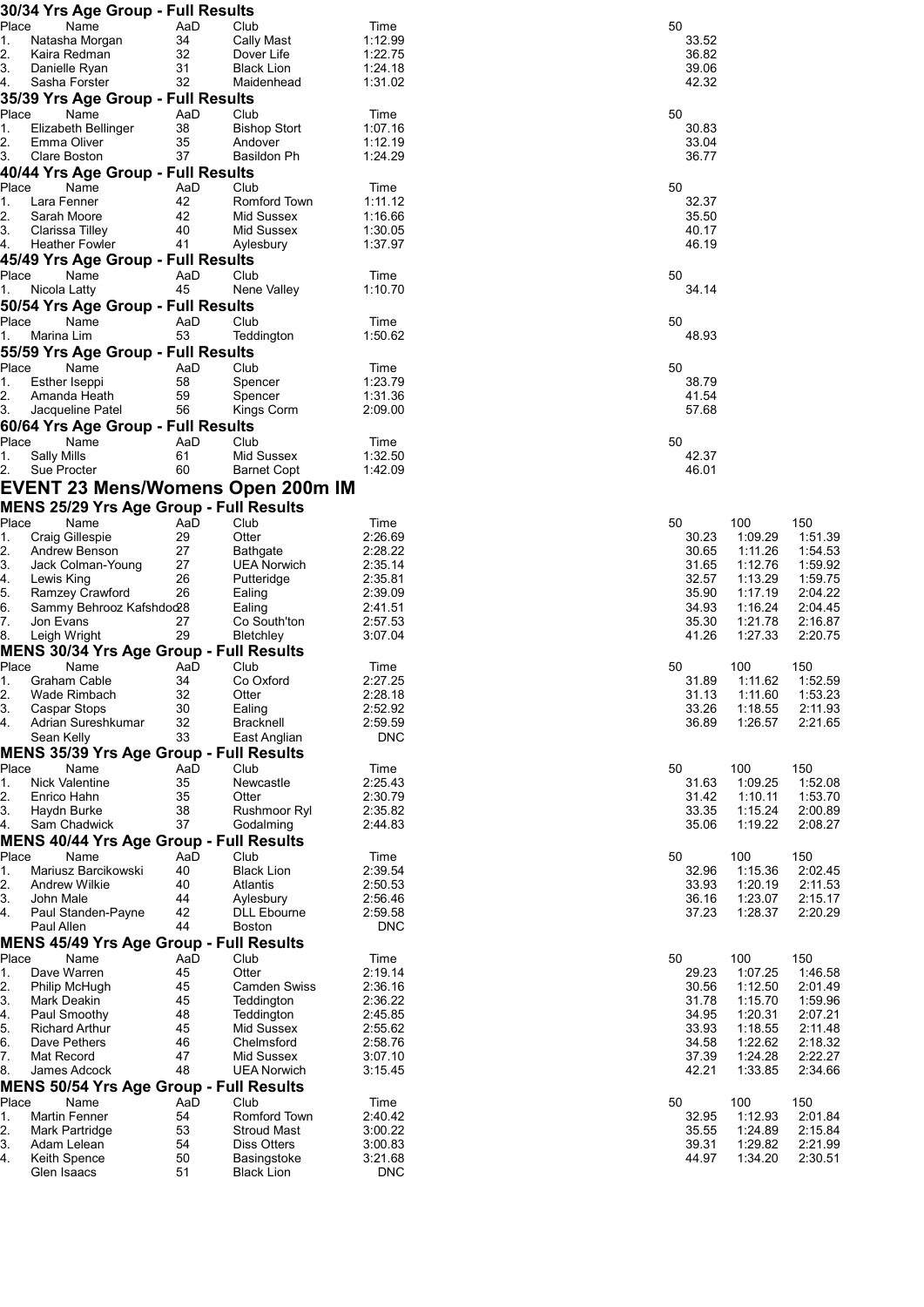|             | <b>MENS 55/59 Yrs Age Group - Full Results</b>   |           |                               |                    |    |                |                    |                    |
|-------------|--------------------------------------------------|-----------|-------------------------------|--------------------|----|----------------|--------------------|--------------------|
| Place       | Name                                             | AaD       | Club                          | Time               | 50 |                | 100                | 150                |
| 1.          | Neil Procter                                     | 56        | <b>Barnet Copt</b>            | 3:03.04            |    | 38.08          | 1:28.86            | 2:19.82            |
|             | <b>MENS 60/64 Yrs Age Group - Full Results</b>   |           |                               |                    |    |                |                    |                    |
| Place<br>1. | Name<br>Tom Morrow                               | AaD<br>60 | Club<br>Co Oxford             | Time<br>2:59.76    | 50 | 39.17          | 100<br>1:30.76     | 150<br>2:17.74     |
| 2.          | Chris Fidler                                     | 63        | Teddington                    | 3:05.70            |    | 38.96          | 1:27.67            | 2:23.40            |
| 3.          | Colin Mayes                                      | 61        | Team Luton                    | 3:10.86            |    | 43.94          | 1:36.53            | 2:26.76            |
|             | <b>MENS 65/69 Yrs Age Group - Full Results</b>   |           |                               |                    |    |                |                    |                    |
| Place       | Name                                             | AaD       | Club                          | Time               | 50 |                | 100                | 150                |
| 1.          | Stuart McLellan                                  | 67        | Sudbury                       | 3:15.79            |    | 42.05          | 1:31.89            | 2:29.88            |
| 2.          | Geoff Edge                                       | 67        | Teddington                    | 3:16.30            |    | 42.49          | 1:34.87            | 2:36.30            |
|             | <b>MENS 70/74 Yrs Age Group - Full Results</b>   |           |                               |                    |    |                |                    |                    |
| Place       | Name                                             | AaD       | Club                          | Time               | 50 |                | 100                | 150                |
| 1.          | Chris Dunn                                       | 70        | Hatfield                      | 2:56.26            |    | 36.87          | 1:25.01            | 2:17.75            |
|             | <b>MENS 75/79 Yrs Age Group - Full Results</b>   |           |                               |                    |    |                |                    |                    |
| Place<br>1. | Name<br>Garfield Thomas                          | AaD<br>76 | Club<br><b>Bridgend Cty</b>   | Time<br>4:01.15    | 50 | 49.98          | 100<br>1:53.41     | 150<br>3:08.00     |
|             | <b>MENS 80/84 Yrs Age Group - Full Results</b>   |           |                               |                    |    |                |                    |                    |
| Place       | Name                                             | AaD       | Club                          | Time               | 50 |                | 100                | 150                |
| 1.          | Geoff Bishop                                     | 80        | Royal Navy                    | 4:42.98            |    | 1:07.42        | 2:18.91            | 3:38.33            |
|             | <b>WOMENS 25/29 Yrs Age Group - Full Results</b> |           |                               |                    |    |                |                    |                    |
| Place       | Name                                             | AaD       | Club                          | Time               | 50 |                | 100                | 150                |
| 1.          | Laura Molyneaux                                  | 29        | Fareham N'ds                  | 2:36.66            |    | 33.03          | 1:12.21            | 1:58.52            |
| 2.          | Hannah Loughlin                                  | 28        | Teddington                    | 2:37.26            |    | 34.29          | 1:13.46            | 2:01.96            |
| 3.          | Amy Vaal                                         | 27        | <b>Bracknell</b>              | 2:39.59            |    | 34.38          | 1:14.17            | 2:02.75            |
| 4.          | Sage Erskine                                     | 27        | Cally Mast                    | 2:46.52            |    | 35.12          | 1:15.53            | 2:07.57            |
| 5.<br>6.    | Hayley Wearn<br>Sophie Castle                    | 28<br>28  | Teddington<br>Chelmsford      | 2:49.15<br>2:52.79 |    | 37.78<br>37.36 | 1:22.43<br>1:22.05 | 2:09.60<br>2:13.55 |
| 7.          | Lauren Jenkins                                   | 25        | <b>Black Lion</b>             | 3:00.59            |    | 38.59          | 1:24.99            | 2:18.20            |
| 8.          | Claire Le Prevost                                | 29        | Guernsey                      | 3:13.71            |    | 42.16          | 1:32.10            | 2:28.44            |
|             | <b>WOMENS 30/34 Yrs Age Group - Full Results</b> |           |                               |                    |    |                |                    |                    |
| Place       | Name                                             | AaD       | Club                          | Time               | 50 |                | 100                | 150                |
| 1.          | Natasha Morgan                                   | 34        | Cally Mast                    | 2:38.91            |    | 33.32          | 1:13.69            | 1:59.40            |
| 2.          | Jenny Crittenden                                 | 31        | <b>Bracknell</b>              | 2:49.80            |    | 36.70          | 1:22.11            | 2:10.08            |
| 3.          | Sasha Forster                                    | 32        | Maidenhead                    | 3:20.27            |    | 43.03          | 1:38.47            | 2:39.21            |
| 4.          | Sarah Clarke                                     | 30        | Sudbury                       | 3:28.86            |    | 46.91          | 1:44.90            | 2:40.10            |
|             | <b>WOMENS 35/39 Yrs Age Group - Full Results</b> |           |                               |                    |    |                |                    |                    |
| Place       | Name                                             | AaD       | Club                          | Time               | 50 |                | 100                | 150                |
| 1.          | Carrie Page                                      | 38        | Putteridge                    | 3:06.45            |    | 38.53          | 1:25.26            | 2:22.21            |
|             | WOMENS 40/44 Yrs Age Group - Full Results        |           |                               |                    |    |                |                    |                    |
| Place<br>1. | Name<br>Dawn Palmer                              | AaD<br>40 | Club<br>Romford Town          | Time<br>2:35.26    | 50 | 31.56          | 100<br>1:10.77     | 150<br>1:58.53     |
| 2.          | Lara Fenner                                      | 42        | Romford Town                  | 2:40.47            |    | 33.19          | 1:15.38            | 2:03.64            |
| 3.          | Claire Hyland                                    | 43        | Guernsey                      | 3:03.10            |    | 37.99          | 1:30.99            | 2:23.77            |
| 4.          | Clarissa Tilley                                  | 40        | Mid Sussex                    | 3:12.04            |    | 41.16          | 1:33.97            | 2:29.24            |
| 5.          | <b>Alison Cowie</b>                              | 43        | Chelmsford                    | 3:34.83            |    | 49.84          | 1:46.28            | 2:45.73            |
| 6.          | Katalin Walch                                    | 43        | Mid Sussex                    | 4:00.15            |    | 58.02          | 2:00.43            | 3:05.38            |
|             | Tammy Barrett-Haynes                             | 40        | Gravesend                     | <b>DNC</b>         |    |                |                    |                    |
|             | <b>WOMENS 45/49 Yrs Age Group - Full Results</b> |           |                               |                    |    |                |                    |                    |
| Place       | Name                                             | AaD       | Club                          | Time               | 50 |                | 100                | 150                |
| 1.<br>2.    | Nicola Latty                                     | 45<br>48  | Nene Valley                   | 2:39.66<br>2:58.82 |    | 34.57<br>37.61 | 1:17.88<br>1:22.87 | 2:04.11<br>2:15.95 |
| 3.          | Jen Parker<br>Claire Tagg                        | 47        | Teddington<br>Fareham N'ds    | 3:12.96            |    | 41.68          | 1:30.72            | 2:26.35            |
| 4.          | Juliette Piesley                                 | 49        | Teddington                    | 3:14.37            |    | 39.17          | 1:31.24            | 2:27.76            |
| 5.          | Marianne Rooke-Allden                            | 45        | Croydon Amph                  | 3:16.03            |    | 40.24          | 1:31.20            | 2:30.60            |
| 6.          | <b>Clare Chilton</b>                             | 46        | Mid Sussex                    | 3:20.51            |    | 44.49          | 1:36.87            | 2:34.10            |
| 7.          | Dominique Weller                                 | 49        | Mid Sussex                    | 3:47.64            |    | 53.14          | 1:52.64            | 2:53.78            |
|             | Sue Price                                        | 45        | Rushmoor Ryl                  | <b>DNC</b>         |    |                |                    |                    |
|             | <b>WOMENS 50/54 Yrs Age Group - Full Results</b> |           |                               |                    |    |                |                    |                    |
| Place       | Name                                             | AaD       | Club                          | Time               | 50 |                | 100                | 150                |
| 1.          | <b>Bridget Bewick</b>                            | 51        | Maidenhead                    | 2:55.85            |    | 36.13          | 1:23.97            | 2:13.64            |
| 2.<br>3.    | Anne Raymond<br>Lesley Berry                     | 53<br>52  | Croydon Amph<br>Bletchley     | 3:33.66<br>3:40.17 |    | 50.62<br>53.98 | 1:50.64<br>1:55.01 | 2:46.71<br>2:53.70 |
|             | <b>WOMENS 55/59 Yrs Age Group - Full Results</b> |           |                               |                    |    |                |                    |                    |
| Place       | Name                                             | AaD       | Club                          | Time               | 50 |                | 100                | 150                |
| 1.          | Esther Iseppi                                    | 58        | Spencer                       | 3:00.53            |    | 40.58          | 1:27.40            | 2:20.34            |
| 2.          | Angela Shackleton                                | 59        | East Anglian                  | 3:37.78            |    | 48.62          | 1:44.74            | 2:49.43            |
| 3.          | <b>Barbara Wiles</b>                             | 57        | <b>RTW Masters</b>            | 3:40.66            |    | 51.80          | 1:52.24            | 2:51.65            |
| 4.          | Ali Sheehan                                      | 58        | South Beds                    | 3:51.80            |    | 55.98          | 1:52.78            | 2:57.09            |
| 5.          | Jacqueline Patel                                 | 56        | Kings Corm                    | 4:01.58            |    | 58.10          | 2:05.65            | 3:10.24            |
|             | <b>WOMENS 60/64 Yrs Age Group - Full Results</b> |           |                               |                    |    |                |                    |                    |
| Place       | Name                                             | AaD       | Club                          | Time               | 50 |                | 100                | 150                |
| 1.          | <b>Christine Ayers</b>                           | 63        | South Beds                    | 3:23.46            |    | 46.45          | 1:41.82            | 2:37.30            |
| 2.          | Kathy Bidnall                                    | 61        | Mid Sussex                    | 3:24.64            |    | 43.43          | 1:35.02            | 2:35.85            |
| 3.          | Sue Procter<br>Jean Appleby                      | 60<br>60  | <b>Barnet Copt</b><br>Sudbury | 3:50.28<br>DQ ST   |    | 46.20          | 1:52.90            | 2:58.75            |
|             | <b>WOMENS 65/69 Yrs Age Group - Full Results</b> |           |                               |                    |    |                |                    |                    |
| Place       | Name                                             | AaD       | Club                          | Time               | 50 |                | 100                | 150                |
| 1.          | Andrea Minor                                     | 68        | South Beds                    | 4:15.44            |    | 1:05.79        | 2:12.34            | 3:19.94            |
| 2.          | Sally Lelean                                     | 65        | <b>Diss Otters</b>            | 4:33.06            |    | 1:05.59        | 2:10.89            | 3:18.86            |
|             |                                                  |           |                               |                    |    |                |                    |                    |

| ◡◡<br>38.08 | 1:28.86 | 2:19.82 |
|-------------|---------|---------|
| 50          | 100     | 150     |
| 39.17       | 1:30.76 | 2:17.74 |
| 38.96       | 1:27.67 | 2:23.40 |
| 43.94       | 1:36.53 | 2:26.76 |
| 50          | 100     | 150     |
| 42.05       | 1:31.89 | 2:29.88 |
| 42.49       | 1:34.87 | 2:36.30 |
| 50          | 100     | 150     |
| 36.87       | 1:25.01 | 2:17.75 |
| 50          | 100     | 150     |
| 49.98       | 1:53.41 | 3:08.00 |
| 50          | 100     | 150     |
| 1:07.42     | 2:18.91 | 3:38.33 |
| 50          | 100     | 150     |
| 33.03       | 1:12.21 | 1:58.52 |
| 34.29       | 1:13.46 | 2:01.96 |
| 34.38       | 1:14.17 | 2:02.75 |
| 35.12       | 1:15.53 | 2:07.57 |
| 37.78       | 1:22.43 | 2:09.60 |
| 37.36       | 1:22.05 | 2:13.55 |
| 38.59       | 1:24.99 | 2:18.20 |
| 42.16       | 1:32.10 | 2:28.44 |
| 50          | 100     | 150     |
| 33.32       | 1:13.69 | 1:59.40 |
| 36.70       | 1:22.11 | 2:10.08 |
| 43.03       | 1:38.47 | 2:39.21 |
| 46.91       | 1:44.90 | 2:40.10 |
| 50          | 100     | 150     |
| 38.53       | 1:25.26 | 2:22.21 |
| 50          | 100     | 150     |
| 31.56       | 1:10.77 | 1:58.53 |
| 33.19       | 1:15.38 | 2:03.64 |
| 37.99       | 1:30.99 | 2:23.77 |
| 41.16       | 1:33.97 | 2:29.24 |
| 49.84       | 1:46.28 | 2:45.73 |
| 58.02       | 2:00.43 | 3:05.38 |
| 50          | 100     | 150     |
| 34.57       | 1:17.88 | 2:04.11 |
| 37.61       | 1:22.87 | 2:15.95 |
| 41.68       | 1:30.72 | 2:26.35 |
| 39.17       | 1:31.24 | 2:27.76 |
| 40.24       | 1:31.20 | 2:30.60 |
| 44.49       | 1:36.87 | 2:34.10 |
| 53.14       | 1:52.64 | 2:53.78 |
| 50          | 100     | 150     |
| 36.13       | 1:23.97 | 2:13.64 |
| 50.62       | 1:50.64 | 2:46.71 |
| 53.98       | 1:55.01 | 2:53.70 |
| 50          | 100     | 150     |
| 40.58       | 1:27.40 | 2:20.34 |
| 48.62       | 1:44.74 | 2:49.43 |
| 51.80       | 1:52.24 | 2:51.65 |
| 55.98       | 1:52.78 | 2:57.09 |
| 58.10       | 2:05.65 | 3:10.24 |
| 50          | 100     | 150     |
| 46.45       | 1:41.82 | 2:37.30 |
| 43.43       | 1:35.02 | 2:35.85 |
| 46.20       | 1:52.90 | 2:58.75 |
| 50 -        | 100     | 150     |
| 1:05.79     | 2:12.34 | 3:19.94 |
| 1.05.59     | 2.10.89 | 3.18.86 |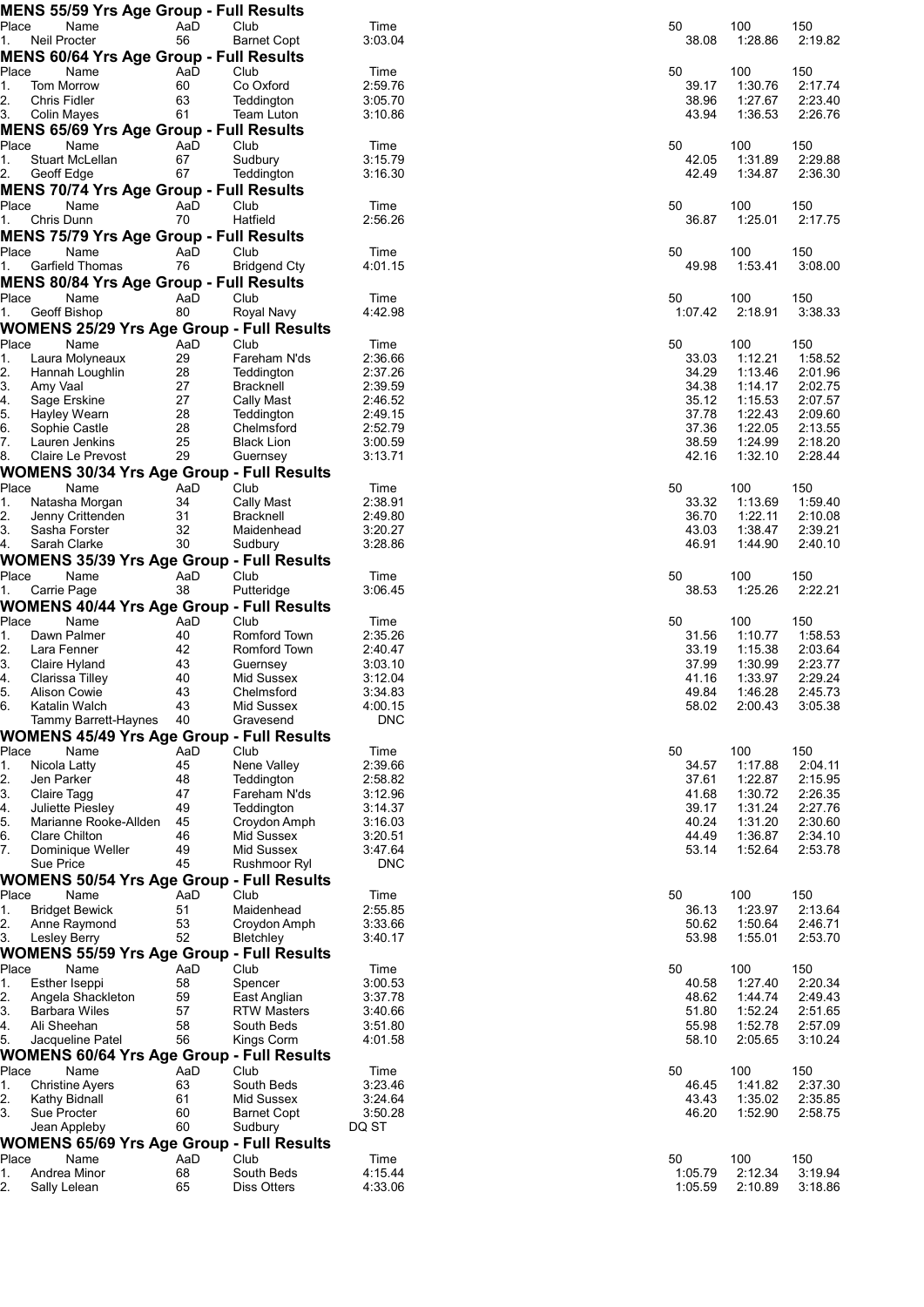| Place<br>Name<br>AaD<br>Club<br>50<br>100<br>150<br>Time<br>Jennifer Dean<br>Mid Sussex<br>3:19.27<br>73<br>4:14.48<br>1:00.00<br>2:07.28<br>1.<br>WOMENS 75/79 Yrs Age Group - Full Results<br>Place<br>AaD<br>Club<br>50<br>100<br>150<br>Name<br>Time<br>3:07.70<br>Janet Masters<br>76<br>South Beds<br>4:05.95<br>55.60<br>1:54.87<br>1.<br>Jose Adam<br>75<br><b>Brighton Dol</b><br>4:25.09<br>1:02.77<br>2:13.43<br>3:26.82<br>2.<br><b>EVENT 24 Womens Open 400m Freestyle Team</b><br>072+ Yrs Age Group - Full Results<br>Place<br>Name<br>A.G<br>Club<br>Time<br>$072+$<br>Teddington<br>Teddington<br>4:53.02<br>1.<br>50m 39.33<br>100m 1:26.96<br>150m 2:00.56<br>200m 2:37.56<br>250m 3:10.03<br>300m 3:46.03<br>350m 4:17.83<br>400m 4:53.02<br>120+ Yrs Age Group - Full Results<br>Place<br>Name<br>A.G<br>Club<br>Time<br>$120+$<br>Basildon Ph<br>Basildon Ph<br>4:43.65<br>1.<br>150m 1:37.81<br>50m 29.93<br>100m 1:04.85<br>200m 2:17.55<br>250m 2:52.39<br>300m 3:30.17<br>350m 4:04.51<br>400m 4:43.65<br>East Anglian<br>120+<br>East Anglian<br><b>DNC</b><br>160+ Yrs Age Group - Full Results<br>Place<br>Name<br>A.G<br>Club<br>Time<br>$160+$<br>Maidenhead<br>Maidenhead<br>4:54.57<br>1.<br>100m 1:09.79<br>150m 1:42.40<br>200m 2:17.96<br>50m 32.74<br>250m 2:55.81<br>300m 3:38.53<br>350m 4:14.86<br>400m 4:54.57<br>$160+$<br><b>DNC</b><br>Aylesbury<br>Aylesbury<br>200+ Yrs Age Group - Full Results<br>Place<br>Name<br>A.G<br>Club<br>Time<br>Mid Sussex A<br>$200+$<br>Mid Sussex<br>5:18.69<br>1.<br>50m 37.04<br>100m 1:15.38<br>150m 1:58.11<br>200m 2:44.80<br>250m 3:24.54<br>300m 4:10.11<br>350m 4:42.91<br>400m 5:18.69<br>2.<br>Mid Sussex B<br>$200+$<br>Mid Sussex<br>5:34.54<br>50m 36.48<br>100m 1:15.07<br>150m 1:54.28<br>200m 2:43.43<br>250m 3:25.02<br>300m 4:10.87<br>350m 4:50.16<br>400m 5:34.54<br>3.<br>5:39.75<br>Teddington<br>200+<br>Teddington<br>200m 3:09.79<br>50m 40.92<br>100m 1:25.89<br>150m 2:14.22<br>300m 4:26.86<br>250m 3:46.16<br>350m 5:00.95<br>400m 5:39.75<br>072+ Yrs Age Group - Full Results<br>Place<br>Name<br>A.G<br>Club<br>Time<br>$072+$<br>4:14.26<br>Ealing<br>Ealing<br>1.<br>50m 30.02<br>100m 1:02.63<br>150m 1:33.34<br>200m 2:08.62<br>250m 2:37.69<br>300m 3:12.21<br>350m 3:40.97<br>400m 4:14.26<br>160+ Yrs Age Group - Full Results<br>Place<br>Name<br>A.G<br>Club<br>Time<br>Teddington<br>$160+$<br>4:16.15<br>Teddington<br>1.<br>100m 1:06.00<br>150m 1:36.95<br>200m 2:09.26<br>50m 31.55<br>250m 2:39.20<br>300m 3:11.55<br>350m 3:42.05<br>400m 4:16.15<br>2.<br>$160+$<br>4:43.05<br>Farnham<br>Farnham<br>50m 31.79<br>100m 1:07.80<br>150m 1:44.45<br>200m 2:28.77<br>250m 3:02.08<br>300m 3:36.78<br>350m 4:07.85<br>400m 4:43.05<br>3.<br>East Anglian<br>160+<br>East Anglian<br>5:11.16<br>50m 36.65<br>100m 1:17.52<br>150m 1:53.71<br>200m 2:31.84<br>250m 3:06.64<br>300m 3:44.64<br>350m 4:22.41<br>400m 5:11.16<br>200+ Yrs Age Group - Full Results<br>Place<br>Name<br>A.G<br>Club<br>Time<br>$200+$<br>Teddington<br>Teddington<br>4:31.85<br>1.<br>50m 32.60<br>100m 1:06.31<br>150m 1:38.73<br>200m 2:11.66<br>250m 2:46.78<br>300m 3:23.37<br>400m 4:31.85<br>350m 3:56.43<br>2.<br>Mid Sussex<br>$200+$<br>Mid Sussex<br>4:42.84<br>100m 1:06.76<br>150m 1:41.45<br>200m 2:19.52<br>250m 2:52.83<br>300m 3:28.10<br>350m 4:02.96<br>400m 4:42.84<br>50m 31.89<br>240+ Yrs Age Group - Full Results<br>Place<br>Name<br>A.G<br>Club<br>Time<br>Mid Sussex<br>$240+$<br>5:23.54<br>Mid Sussex<br>1.<br>150m 1:58.81<br>200m 2:35.83<br>50m 41.58<br>100m 1:26.54<br>250m 3:19.07<br>300m 4:15.17<br>350m 4:47.84<br>400m 5:23.54<br><b>RTW Masters</b><br>240+<br>RTW Masters<br>DQ O 2L<br>18/24 Yrs Age Group - Full Results<br>Place<br>Name<br>AaD<br>Club<br>Time<br>23<br>Zara Williams<br>29.23<br>Crawley<br>1.<br>25/29 Yrs Age Group - Full Results<br>Place<br>Club<br>Name<br>AaD<br>Time<br>29<br>Sarah Greenwood<br>East Anglian<br>32.03<br>1.<br>29<br>32.40<br>2.<br>Hannah Capstick<br>Putteridge<br>33.86<br>3.<br>28<br><b>Bracknell</b><br>Belinda Veasey<br>28<br>39.32<br><b>Emmeline Vincent</b><br>East Anglian<br>29<br>43.16<br>Catrina Borrell<br>Gravesend<br>30/34 Yrs Age Group - Full Results<br>Place<br>Name<br>AaD<br>Club<br>Time<br>32<br>Dover Life<br>Kaira Redman<br>35.67<br>1.<br>32<br>2.<br>Sasha Forster<br>Maidenhead<br>40.71<br>35/39 Yrs Age Group - Full Results<br>Place<br>Name<br>AaD<br>Club<br>Time<br><b>Bishop Stort</b><br>Elizabeth Bellinger<br>38<br>29.87<br>1.<br>Emma Oliver<br>35<br>Andover<br>30.16<br>2.<br>3.<br>Carrie Page<br>38<br>36.42<br>Putteridge<br>Samantha Williams<br>36<br><b>Black Lion</b><br>39.91<br>Place<br>Name<br>AaD<br>Club<br>Time<br>Romford Town<br>Dawn Palmer<br>40<br>31.32<br>1.<br>Sarah Moore<br>Mid Sussex<br>34.88<br>2.<br>42<br>43<br>37.06<br>Claire Hyland<br>Guernsey<br>Judy Van Selm<br>43<br>37.40<br><b>Bromley</b><br>Clarissa Tilley<br>40<br>Mid Sussex<br>39.37<br><b>Heather Fowler</b><br>39.94<br>41<br>Aylesbury |  |  | WOMENS 70/74 Yrs Age Group - Full Results |  |  |  |  |
|----------------------------------------------------------------------------------------------------------------------------------------------------------------------------------------------------------------------------------------------------------------------------------------------------------------------------------------------------------------------------------------------------------------------------------------------------------------------------------------------------------------------------------------------------------------------------------------------------------------------------------------------------------------------------------------------------------------------------------------------------------------------------------------------------------------------------------------------------------------------------------------------------------------------------------------------------------------------------------------------------------------------------------------------------------------------------------------------------------------------------------------------------------------------------------------------------------------------------------------------------------------------------------------------------------------------------------------------------------------------------------------------------------------------------------------------------------------------------------------------------------------------------------------------------------------------------------------------------------------------------------------------------------------------------------------------------------------------------------------------------------------------------------------------------------------------------------------------------------------------------------------------------------------------------------------------------------------------------------------------------------------------------------------------------------------------------------------------------------------------------------------------------------------------------------------------------------------------------------------------------------------------------------------------------------------------------------------------------------------------------------------------------------------------------------------------------------------------------------------------------------------------------------------------------------------------------------------------------------------------------------------------------------------------------------------------------------------------------------------------------------------------------------------------------------------------------------------------------------------------------------------------------------------------------------------------------------------------------------------------------------------------------------------------------------------------------------------------------------------------------------------------------------------------------------------------------------------------------------------------------------------------------------------------------------------------------------------------------------------------------------------------------------------------------------------------------------------------------------------------------------------------------------------------------------------------------------------------------------------------------------------------------------------------------------------------------------------------------------------------------------------------------------------------------------------------------------------------------------------------------------------------------------------------------------------------------------------------------------------------------------------------------------------------------------------------------------------------------------------------------------------------------------------------------------------------------------------------------------------------------------------------------------------------------------------------------------------------------------------------------------------------------------------------------------------------------------------------------------------------------------------------------------------------------------------------------------------------------------------------------------------------------------------------------------------------------------------------------------------------------------------------------------------------------------------------------------------------------------------------------------------------------------------------------------------------------------------------------------------------------------------------------------------------------------------------------------|--|--|-------------------------------------------|--|--|--|--|
|                                                                                                                                                                                                                                                                                                                                                                                                                                                                                                                                                                                                                                                                                                                                                                                                                                                                                                                                                                                                                                                                                                                                                                                                                                                                                                                                                                                                                                                                                                                                                                                                                                                                                                                                                                                                                                                                                                                                                                                                                                                                                                                                                                                                                                                                                                                                                                                                                                                                                                                                                                                                                                                                                                                                                                                                                                                                                                                                                                                                                                                                                                                                                                                                                                                                                                                                                                                                                                                                                                                                                                                                                                                                                                                                                                                                                                                                                                                                                                                                                                                                                                                                                                                                                                                                                                                                                                                                                                                                                                                                                                                                                                                                                                                                                                                                                                                                                                                                                                                                                                                                                  |  |  |                                           |  |  |  |  |
|                                                                                                                                                                                                                                                                                                                                                                                                                                                                                                                                                                                                                                                                                                                                                                                                                                                                                                                                                                                                                                                                                                                                                                                                                                                                                                                                                                                                                                                                                                                                                                                                                                                                                                                                                                                                                                                                                                                                                                                                                                                                                                                                                                                                                                                                                                                                                                                                                                                                                                                                                                                                                                                                                                                                                                                                                                                                                                                                                                                                                                                                                                                                                                                                                                                                                                                                                                                                                                                                                                                                                                                                                                                                                                                                                                                                                                                                                                                                                                                                                                                                                                                                                                                                                                                                                                                                                                                                                                                                                                                                                                                                                                                                                                                                                                                                                                                                                                                                                                                                                                                                                  |  |  |                                           |  |  |  |  |
|                                                                                                                                                                                                                                                                                                                                                                                                                                                                                                                                                                                                                                                                                                                                                                                                                                                                                                                                                                                                                                                                                                                                                                                                                                                                                                                                                                                                                                                                                                                                                                                                                                                                                                                                                                                                                                                                                                                                                                                                                                                                                                                                                                                                                                                                                                                                                                                                                                                                                                                                                                                                                                                                                                                                                                                                                                                                                                                                                                                                                                                                                                                                                                                                                                                                                                                                                                                                                                                                                                                                                                                                                                                                                                                                                                                                                                                                                                                                                                                                                                                                                                                                                                                                                                                                                                                                                                                                                                                                                                                                                                                                                                                                                                                                                                                                                                                                                                                                                                                                                                                                                  |  |  |                                           |  |  |  |  |
|                                                                                                                                                                                                                                                                                                                                                                                                                                                                                                                                                                                                                                                                                                                                                                                                                                                                                                                                                                                                                                                                                                                                                                                                                                                                                                                                                                                                                                                                                                                                                                                                                                                                                                                                                                                                                                                                                                                                                                                                                                                                                                                                                                                                                                                                                                                                                                                                                                                                                                                                                                                                                                                                                                                                                                                                                                                                                                                                                                                                                                                                                                                                                                                                                                                                                                                                                                                                                                                                                                                                                                                                                                                                                                                                                                                                                                                                                                                                                                                                                                                                                                                                                                                                                                                                                                                                                                                                                                                                                                                                                                                                                                                                                                                                                                                                                                                                                                                                                                                                                                                                                  |  |  |                                           |  |  |  |  |
|                                                                                                                                                                                                                                                                                                                                                                                                                                                                                                                                                                                                                                                                                                                                                                                                                                                                                                                                                                                                                                                                                                                                                                                                                                                                                                                                                                                                                                                                                                                                                                                                                                                                                                                                                                                                                                                                                                                                                                                                                                                                                                                                                                                                                                                                                                                                                                                                                                                                                                                                                                                                                                                                                                                                                                                                                                                                                                                                                                                                                                                                                                                                                                                                                                                                                                                                                                                                                                                                                                                                                                                                                                                                                                                                                                                                                                                                                                                                                                                                                                                                                                                                                                                                                                                                                                                                                                                                                                                                                                                                                                                                                                                                                                                                                                                                                                                                                                                                                                                                                                                                                  |  |  |                                           |  |  |  |  |
|                                                                                                                                                                                                                                                                                                                                                                                                                                                                                                                                                                                                                                                                                                                                                                                                                                                                                                                                                                                                                                                                                                                                                                                                                                                                                                                                                                                                                                                                                                                                                                                                                                                                                                                                                                                                                                                                                                                                                                                                                                                                                                                                                                                                                                                                                                                                                                                                                                                                                                                                                                                                                                                                                                                                                                                                                                                                                                                                                                                                                                                                                                                                                                                                                                                                                                                                                                                                                                                                                                                                                                                                                                                                                                                                                                                                                                                                                                                                                                                                                                                                                                                                                                                                                                                                                                                                                                                                                                                                                                                                                                                                                                                                                                                                                                                                                                                                                                                                                                                                                                                                                  |  |  |                                           |  |  |  |  |
|                                                                                                                                                                                                                                                                                                                                                                                                                                                                                                                                                                                                                                                                                                                                                                                                                                                                                                                                                                                                                                                                                                                                                                                                                                                                                                                                                                                                                                                                                                                                                                                                                                                                                                                                                                                                                                                                                                                                                                                                                                                                                                                                                                                                                                                                                                                                                                                                                                                                                                                                                                                                                                                                                                                                                                                                                                                                                                                                                                                                                                                                                                                                                                                                                                                                                                                                                                                                                                                                                                                                                                                                                                                                                                                                                                                                                                                                                                                                                                                                                                                                                                                                                                                                                                                                                                                                                                                                                                                                                                                                                                                                                                                                                                                                                                                                                                                                                                                                                                                                                                                                                  |  |  |                                           |  |  |  |  |
|                                                                                                                                                                                                                                                                                                                                                                                                                                                                                                                                                                                                                                                                                                                                                                                                                                                                                                                                                                                                                                                                                                                                                                                                                                                                                                                                                                                                                                                                                                                                                                                                                                                                                                                                                                                                                                                                                                                                                                                                                                                                                                                                                                                                                                                                                                                                                                                                                                                                                                                                                                                                                                                                                                                                                                                                                                                                                                                                                                                                                                                                                                                                                                                                                                                                                                                                                                                                                                                                                                                                                                                                                                                                                                                                                                                                                                                                                                                                                                                                                                                                                                                                                                                                                                                                                                                                                                                                                                                                                                                                                                                                                                                                                                                                                                                                                                                                                                                                                                                                                                                                                  |  |  |                                           |  |  |  |  |
|                                                                                                                                                                                                                                                                                                                                                                                                                                                                                                                                                                                                                                                                                                                                                                                                                                                                                                                                                                                                                                                                                                                                                                                                                                                                                                                                                                                                                                                                                                                                                                                                                                                                                                                                                                                                                                                                                                                                                                                                                                                                                                                                                                                                                                                                                                                                                                                                                                                                                                                                                                                                                                                                                                                                                                                                                                                                                                                                                                                                                                                                                                                                                                                                                                                                                                                                                                                                                                                                                                                                                                                                                                                                                                                                                                                                                                                                                                                                                                                                                                                                                                                                                                                                                                                                                                                                                                                                                                                                                                                                                                                                                                                                                                                                                                                                                                                                                                                                                                                                                                                                                  |  |  |                                           |  |  |  |  |
|                                                                                                                                                                                                                                                                                                                                                                                                                                                                                                                                                                                                                                                                                                                                                                                                                                                                                                                                                                                                                                                                                                                                                                                                                                                                                                                                                                                                                                                                                                                                                                                                                                                                                                                                                                                                                                                                                                                                                                                                                                                                                                                                                                                                                                                                                                                                                                                                                                                                                                                                                                                                                                                                                                                                                                                                                                                                                                                                                                                                                                                                                                                                                                                                                                                                                                                                                                                                                                                                                                                                                                                                                                                                                                                                                                                                                                                                                                                                                                                                                                                                                                                                                                                                                                                                                                                                                                                                                                                                                                                                                                                                                                                                                                                                                                                                                                                                                                                                                                                                                                                                                  |  |  |                                           |  |  |  |  |
|                                                                                                                                                                                                                                                                                                                                                                                                                                                                                                                                                                                                                                                                                                                                                                                                                                                                                                                                                                                                                                                                                                                                                                                                                                                                                                                                                                                                                                                                                                                                                                                                                                                                                                                                                                                                                                                                                                                                                                                                                                                                                                                                                                                                                                                                                                                                                                                                                                                                                                                                                                                                                                                                                                                                                                                                                                                                                                                                                                                                                                                                                                                                                                                                                                                                                                                                                                                                                                                                                                                                                                                                                                                                                                                                                                                                                                                                                                                                                                                                                                                                                                                                                                                                                                                                                                                                                                                                                                                                                                                                                                                                                                                                                                                                                                                                                                                                                                                                                                                                                                                                                  |  |  |                                           |  |  |  |  |
|                                                                                                                                                                                                                                                                                                                                                                                                                                                                                                                                                                                                                                                                                                                                                                                                                                                                                                                                                                                                                                                                                                                                                                                                                                                                                                                                                                                                                                                                                                                                                                                                                                                                                                                                                                                                                                                                                                                                                                                                                                                                                                                                                                                                                                                                                                                                                                                                                                                                                                                                                                                                                                                                                                                                                                                                                                                                                                                                                                                                                                                                                                                                                                                                                                                                                                                                                                                                                                                                                                                                                                                                                                                                                                                                                                                                                                                                                                                                                                                                                                                                                                                                                                                                                                                                                                                                                                                                                                                                                                                                                                                                                                                                                                                                                                                                                                                                                                                                                                                                                                                                                  |  |  |                                           |  |  |  |  |
|                                                                                                                                                                                                                                                                                                                                                                                                                                                                                                                                                                                                                                                                                                                                                                                                                                                                                                                                                                                                                                                                                                                                                                                                                                                                                                                                                                                                                                                                                                                                                                                                                                                                                                                                                                                                                                                                                                                                                                                                                                                                                                                                                                                                                                                                                                                                                                                                                                                                                                                                                                                                                                                                                                                                                                                                                                                                                                                                                                                                                                                                                                                                                                                                                                                                                                                                                                                                                                                                                                                                                                                                                                                                                                                                                                                                                                                                                                                                                                                                                                                                                                                                                                                                                                                                                                                                                                                                                                                                                                                                                                                                                                                                                                                                                                                                                                                                                                                                                                                                                                                                                  |  |  |                                           |  |  |  |  |
|                                                                                                                                                                                                                                                                                                                                                                                                                                                                                                                                                                                                                                                                                                                                                                                                                                                                                                                                                                                                                                                                                                                                                                                                                                                                                                                                                                                                                                                                                                                                                                                                                                                                                                                                                                                                                                                                                                                                                                                                                                                                                                                                                                                                                                                                                                                                                                                                                                                                                                                                                                                                                                                                                                                                                                                                                                                                                                                                                                                                                                                                                                                                                                                                                                                                                                                                                                                                                                                                                                                                                                                                                                                                                                                                                                                                                                                                                                                                                                                                                                                                                                                                                                                                                                                                                                                                                                                                                                                                                                                                                                                                                                                                                                                                                                                                                                                                                                                                                                                                                                                                                  |  |  |                                           |  |  |  |  |
|                                                                                                                                                                                                                                                                                                                                                                                                                                                                                                                                                                                                                                                                                                                                                                                                                                                                                                                                                                                                                                                                                                                                                                                                                                                                                                                                                                                                                                                                                                                                                                                                                                                                                                                                                                                                                                                                                                                                                                                                                                                                                                                                                                                                                                                                                                                                                                                                                                                                                                                                                                                                                                                                                                                                                                                                                                                                                                                                                                                                                                                                                                                                                                                                                                                                                                                                                                                                                                                                                                                                                                                                                                                                                                                                                                                                                                                                                                                                                                                                                                                                                                                                                                                                                                                                                                                                                                                                                                                                                                                                                                                                                                                                                                                                                                                                                                                                                                                                                                                                                                                                                  |  |  |                                           |  |  |  |  |
|                                                                                                                                                                                                                                                                                                                                                                                                                                                                                                                                                                                                                                                                                                                                                                                                                                                                                                                                                                                                                                                                                                                                                                                                                                                                                                                                                                                                                                                                                                                                                                                                                                                                                                                                                                                                                                                                                                                                                                                                                                                                                                                                                                                                                                                                                                                                                                                                                                                                                                                                                                                                                                                                                                                                                                                                                                                                                                                                                                                                                                                                                                                                                                                                                                                                                                                                                                                                                                                                                                                                                                                                                                                                                                                                                                                                                                                                                                                                                                                                                                                                                                                                                                                                                                                                                                                                                                                                                                                                                                                                                                                                                                                                                                                                                                                                                                                                                                                                                                                                                                                                                  |  |  |                                           |  |  |  |  |
|                                                                                                                                                                                                                                                                                                                                                                                                                                                                                                                                                                                                                                                                                                                                                                                                                                                                                                                                                                                                                                                                                                                                                                                                                                                                                                                                                                                                                                                                                                                                                                                                                                                                                                                                                                                                                                                                                                                                                                                                                                                                                                                                                                                                                                                                                                                                                                                                                                                                                                                                                                                                                                                                                                                                                                                                                                                                                                                                                                                                                                                                                                                                                                                                                                                                                                                                                                                                                                                                                                                                                                                                                                                                                                                                                                                                                                                                                                                                                                                                                                                                                                                                                                                                                                                                                                                                                                                                                                                                                                                                                                                                                                                                                                                                                                                                                                                                                                                                                                                                                                                                                  |  |  |                                           |  |  |  |  |
|                                                                                                                                                                                                                                                                                                                                                                                                                                                                                                                                                                                                                                                                                                                                                                                                                                                                                                                                                                                                                                                                                                                                                                                                                                                                                                                                                                                                                                                                                                                                                                                                                                                                                                                                                                                                                                                                                                                                                                                                                                                                                                                                                                                                                                                                                                                                                                                                                                                                                                                                                                                                                                                                                                                                                                                                                                                                                                                                                                                                                                                                                                                                                                                                                                                                                                                                                                                                                                                                                                                                                                                                                                                                                                                                                                                                                                                                                                                                                                                                                                                                                                                                                                                                                                                                                                                                                                                                                                                                                                                                                                                                                                                                                                                                                                                                                                                                                                                                                                                                                                                                                  |  |  |                                           |  |  |  |  |
|                                                                                                                                                                                                                                                                                                                                                                                                                                                                                                                                                                                                                                                                                                                                                                                                                                                                                                                                                                                                                                                                                                                                                                                                                                                                                                                                                                                                                                                                                                                                                                                                                                                                                                                                                                                                                                                                                                                                                                                                                                                                                                                                                                                                                                                                                                                                                                                                                                                                                                                                                                                                                                                                                                                                                                                                                                                                                                                                                                                                                                                                                                                                                                                                                                                                                                                                                                                                                                                                                                                                                                                                                                                                                                                                                                                                                                                                                                                                                                                                                                                                                                                                                                                                                                                                                                                                                                                                                                                                                                                                                                                                                                                                                                                                                                                                                                                                                                                                                                                                                                                                                  |  |  |                                           |  |  |  |  |
|                                                                                                                                                                                                                                                                                                                                                                                                                                                                                                                                                                                                                                                                                                                                                                                                                                                                                                                                                                                                                                                                                                                                                                                                                                                                                                                                                                                                                                                                                                                                                                                                                                                                                                                                                                                                                                                                                                                                                                                                                                                                                                                                                                                                                                                                                                                                                                                                                                                                                                                                                                                                                                                                                                                                                                                                                                                                                                                                                                                                                                                                                                                                                                                                                                                                                                                                                                                                                                                                                                                                                                                                                                                                                                                                                                                                                                                                                                                                                                                                                                                                                                                                                                                                                                                                                                                                                                                                                                                                                                                                                                                                                                                                                                                                                                                                                                                                                                                                                                                                                                                                                  |  |  |                                           |  |  |  |  |
|                                                                                                                                                                                                                                                                                                                                                                                                                                                                                                                                                                                                                                                                                                                                                                                                                                                                                                                                                                                                                                                                                                                                                                                                                                                                                                                                                                                                                                                                                                                                                                                                                                                                                                                                                                                                                                                                                                                                                                                                                                                                                                                                                                                                                                                                                                                                                                                                                                                                                                                                                                                                                                                                                                                                                                                                                                                                                                                                                                                                                                                                                                                                                                                                                                                                                                                                                                                                                                                                                                                                                                                                                                                                                                                                                                                                                                                                                                                                                                                                                                                                                                                                                                                                                                                                                                                                                                                                                                                                                                                                                                                                                                                                                                                                                                                                                                                                                                                                                                                                                                                                                  |  |  |                                           |  |  |  |  |
| <b>EVENT 25 Mens Open 400m Freestyle Team</b><br>EVENT 26 Womens Open 50m Butterfly<br>4.<br>5.<br>4.<br>40/44 Yrs Age Group - Full Results<br>3.<br>4.<br>5.<br>6.                                                                                                                                                                                                                                                                                                                                                                                                                                                                                                                                                                                                                                                                                                                                                                                                                                                                                                                                                                                                                                                                                                                                                                                                                                                                                                                                                                                                                                                                                                                                                                                                                                                                                                                                                                                                                                                                                                                                                                                                                                                                                                                                                                                                                                                                                                                                                                                                                                                                                                                                                                                                                                                                                                                                                                                                                                                                                                                                                                                                                                                                                                                                                                                                                                                                                                                                                                                                                                                                                                                                                                                                                                                                                                                                                                                                                                                                                                                                                                                                                                                                                                                                                                                                                                                                                                                                                                                                                                                                                                                                                                                                                                                                                                                                                                                                                                                                                                              |  |  |                                           |  |  |  |  |
|                                                                                                                                                                                                                                                                                                                                                                                                                                                                                                                                                                                                                                                                                                                                                                                                                                                                                                                                                                                                                                                                                                                                                                                                                                                                                                                                                                                                                                                                                                                                                                                                                                                                                                                                                                                                                                                                                                                                                                                                                                                                                                                                                                                                                                                                                                                                                                                                                                                                                                                                                                                                                                                                                                                                                                                                                                                                                                                                                                                                                                                                                                                                                                                                                                                                                                                                                                                                                                                                                                                                                                                                                                                                                                                                                                                                                                                                                                                                                                                                                                                                                                                                                                                                                                                                                                                                                                                                                                                                                                                                                                                                                                                                                                                                                                                                                                                                                                                                                                                                                                                                                  |  |  |                                           |  |  |  |  |
|                                                                                                                                                                                                                                                                                                                                                                                                                                                                                                                                                                                                                                                                                                                                                                                                                                                                                                                                                                                                                                                                                                                                                                                                                                                                                                                                                                                                                                                                                                                                                                                                                                                                                                                                                                                                                                                                                                                                                                                                                                                                                                                                                                                                                                                                                                                                                                                                                                                                                                                                                                                                                                                                                                                                                                                                                                                                                                                                                                                                                                                                                                                                                                                                                                                                                                                                                                                                                                                                                                                                                                                                                                                                                                                                                                                                                                                                                                                                                                                                                                                                                                                                                                                                                                                                                                                                                                                                                                                                                                                                                                                                                                                                                                                                                                                                                                                                                                                                                                                                                                                                                  |  |  |                                           |  |  |  |  |
|                                                                                                                                                                                                                                                                                                                                                                                                                                                                                                                                                                                                                                                                                                                                                                                                                                                                                                                                                                                                                                                                                                                                                                                                                                                                                                                                                                                                                                                                                                                                                                                                                                                                                                                                                                                                                                                                                                                                                                                                                                                                                                                                                                                                                                                                                                                                                                                                                                                                                                                                                                                                                                                                                                                                                                                                                                                                                                                                                                                                                                                                                                                                                                                                                                                                                                                                                                                                                                                                                                                                                                                                                                                                                                                                                                                                                                                                                                                                                                                                                                                                                                                                                                                                                                                                                                                                                                                                                                                                                                                                                                                                                                                                                                                                                                                                                                                                                                                                                                                                                                                                                  |  |  |                                           |  |  |  |  |
|                                                                                                                                                                                                                                                                                                                                                                                                                                                                                                                                                                                                                                                                                                                                                                                                                                                                                                                                                                                                                                                                                                                                                                                                                                                                                                                                                                                                                                                                                                                                                                                                                                                                                                                                                                                                                                                                                                                                                                                                                                                                                                                                                                                                                                                                                                                                                                                                                                                                                                                                                                                                                                                                                                                                                                                                                                                                                                                                                                                                                                                                                                                                                                                                                                                                                                                                                                                                                                                                                                                                                                                                                                                                                                                                                                                                                                                                                                                                                                                                                                                                                                                                                                                                                                                                                                                                                                                                                                                                                                                                                                                                                                                                                                                                                                                                                                                                                                                                                                                                                                                                                  |  |  |                                           |  |  |  |  |
|                                                                                                                                                                                                                                                                                                                                                                                                                                                                                                                                                                                                                                                                                                                                                                                                                                                                                                                                                                                                                                                                                                                                                                                                                                                                                                                                                                                                                                                                                                                                                                                                                                                                                                                                                                                                                                                                                                                                                                                                                                                                                                                                                                                                                                                                                                                                                                                                                                                                                                                                                                                                                                                                                                                                                                                                                                                                                                                                                                                                                                                                                                                                                                                                                                                                                                                                                                                                                                                                                                                                                                                                                                                                                                                                                                                                                                                                                                                                                                                                                                                                                                                                                                                                                                                                                                                                                                                                                                                                                                                                                                                                                                                                                                                                                                                                                                                                                                                                                                                                                                                                                  |  |  |                                           |  |  |  |  |
|                                                                                                                                                                                                                                                                                                                                                                                                                                                                                                                                                                                                                                                                                                                                                                                                                                                                                                                                                                                                                                                                                                                                                                                                                                                                                                                                                                                                                                                                                                                                                                                                                                                                                                                                                                                                                                                                                                                                                                                                                                                                                                                                                                                                                                                                                                                                                                                                                                                                                                                                                                                                                                                                                                                                                                                                                                                                                                                                                                                                                                                                                                                                                                                                                                                                                                                                                                                                                                                                                                                                                                                                                                                                                                                                                                                                                                                                                                                                                                                                                                                                                                                                                                                                                                                                                                                                                                                                                                                                                                                                                                                                                                                                                                                                                                                                                                                                                                                                                                                                                                                                                  |  |  |                                           |  |  |  |  |
|                                                                                                                                                                                                                                                                                                                                                                                                                                                                                                                                                                                                                                                                                                                                                                                                                                                                                                                                                                                                                                                                                                                                                                                                                                                                                                                                                                                                                                                                                                                                                                                                                                                                                                                                                                                                                                                                                                                                                                                                                                                                                                                                                                                                                                                                                                                                                                                                                                                                                                                                                                                                                                                                                                                                                                                                                                                                                                                                                                                                                                                                                                                                                                                                                                                                                                                                                                                                                                                                                                                                                                                                                                                                                                                                                                                                                                                                                                                                                                                                                                                                                                                                                                                                                                                                                                                                                                                                                                                                                                                                                                                                                                                                                                                                                                                                                                                                                                                                                                                                                                                                                  |  |  |                                           |  |  |  |  |
|                                                                                                                                                                                                                                                                                                                                                                                                                                                                                                                                                                                                                                                                                                                                                                                                                                                                                                                                                                                                                                                                                                                                                                                                                                                                                                                                                                                                                                                                                                                                                                                                                                                                                                                                                                                                                                                                                                                                                                                                                                                                                                                                                                                                                                                                                                                                                                                                                                                                                                                                                                                                                                                                                                                                                                                                                                                                                                                                                                                                                                                                                                                                                                                                                                                                                                                                                                                                                                                                                                                                                                                                                                                                                                                                                                                                                                                                                                                                                                                                                                                                                                                                                                                                                                                                                                                                                                                                                                                                                                                                                                                                                                                                                                                                                                                                                                                                                                                                                                                                                                                                                  |  |  |                                           |  |  |  |  |
|                                                                                                                                                                                                                                                                                                                                                                                                                                                                                                                                                                                                                                                                                                                                                                                                                                                                                                                                                                                                                                                                                                                                                                                                                                                                                                                                                                                                                                                                                                                                                                                                                                                                                                                                                                                                                                                                                                                                                                                                                                                                                                                                                                                                                                                                                                                                                                                                                                                                                                                                                                                                                                                                                                                                                                                                                                                                                                                                                                                                                                                                                                                                                                                                                                                                                                                                                                                                                                                                                                                                                                                                                                                                                                                                                                                                                                                                                                                                                                                                                                                                                                                                                                                                                                                                                                                                                                                                                                                                                                                                                                                                                                                                                                                                                                                                                                                                                                                                                                                                                                                                                  |  |  |                                           |  |  |  |  |
|                                                                                                                                                                                                                                                                                                                                                                                                                                                                                                                                                                                                                                                                                                                                                                                                                                                                                                                                                                                                                                                                                                                                                                                                                                                                                                                                                                                                                                                                                                                                                                                                                                                                                                                                                                                                                                                                                                                                                                                                                                                                                                                                                                                                                                                                                                                                                                                                                                                                                                                                                                                                                                                                                                                                                                                                                                                                                                                                                                                                                                                                                                                                                                                                                                                                                                                                                                                                                                                                                                                                                                                                                                                                                                                                                                                                                                                                                                                                                                                                                                                                                                                                                                                                                                                                                                                                                                                                                                                                                                                                                                                                                                                                                                                                                                                                                                                                                                                                                                                                                                                                                  |  |  |                                           |  |  |  |  |
|                                                                                                                                                                                                                                                                                                                                                                                                                                                                                                                                                                                                                                                                                                                                                                                                                                                                                                                                                                                                                                                                                                                                                                                                                                                                                                                                                                                                                                                                                                                                                                                                                                                                                                                                                                                                                                                                                                                                                                                                                                                                                                                                                                                                                                                                                                                                                                                                                                                                                                                                                                                                                                                                                                                                                                                                                                                                                                                                                                                                                                                                                                                                                                                                                                                                                                                                                                                                                                                                                                                                                                                                                                                                                                                                                                                                                                                                                                                                                                                                                                                                                                                                                                                                                                                                                                                                                                                                                                                                                                                                                                                                                                                                                                                                                                                                                                                                                                                                                                                                                                                                                  |  |  |                                           |  |  |  |  |
|                                                                                                                                                                                                                                                                                                                                                                                                                                                                                                                                                                                                                                                                                                                                                                                                                                                                                                                                                                                                                                                                                                                                                                                                                                                                                                                                                                                                                                                                                                                                                                                                                                                                                                                                                                                                                                                                                                                                                                                                                                                                                                                                                                                                                                                                                                                                                                                                                                                                                                                                                                                                                                                                                                                                                                                                                                                                                                                                                                                                                                                                                                                                                                                                                                                                                                                                                                                                                                                                                                                                                                                                                                                                                                                                                                                                                                                                                                                                                                                                                                                                                                                                                                                                                                                                                                                                                                                                                                                                                                                                                                                                                                                                                                                                                                                                                                                                                                                                                                                                                                                                                  |  |  |                                           |  |  |  |  |
|                                                                                                                                                                                                                                                                                                                                                                                                                                                                                                                                                                                                                                                                                                                                                                                                                                                                                                                                                                                                                                                                                                                                                                                                                                                                                                                                                                                                                                                                                                                                                                                                                                                                                                                                                                                                                                                                                                                                                                                                                                                                                                                                                                                                                                                                                                                                                                                                                                                                                                                                                                                                                                                                                                                                                                                                                                                                                                                                                                                                                                                                                                                                                                                                                                                                                                                                                                                                                                                                                                                                                                                                                                                                                                                                                                                                                                                                                                                                                                                                                                                                                                                                                                                                                                                                                                                                                                                                                                                                                                                                                                                                                                                                                                                                                                                                                                                                                                                                                                                                                                                                                  |  |  |                                           |  |  |  |  |
|                                                                                                                                                                                                                                                                                                                                                                                                                                                                                                                                                                                                                                                                                                                                                                                                                                                                                                                                                                                                                                                                                                                                                                                                                                                                                                                                                                                                                                                                                                                                                                                                                                                                                                                                                                                                                                                                                                                                                                                                                                                                                                                                                                                                                                                                                                                                                                                                                                                                                                                                                                                                                                                                                                                                                                                                                                                                                                                                                                                                                                                                                                                                                                                                                                                                                                                                                                                                                                                                                                                                                                                                                                                                                                                                                                                                                                                                                                                                                                                                                                                                                                                                                                                                                                                                                                                                                                                                                                                                                                                                                                                                                                                                                                                                                                                                                                                                                                                                                                                                                                                                                  |  |  |                                           |  |  |  |  |
|                                                                                                                                                                                                                                                                                                                                                                                                                                                                                                                                                                                                                                                                                                                                                                                                                                                                                                                                                                                                                                                                                                                                                                                                                                                                                                                                                                                                                                                                                                                                                                                                                                                                                                                                                                                                                                                                                                                                                                                                                                                                                                                                                                                                                                                                                                                                                                                                                                                                                                                                                                                                                                                                                                                                                                                                                                                                                                                                                                                                                                                                                                                                                                                                                                                                                                                                                                                                                                                                                                                                                                                                                                                                                                                                                                                                                                                                                                                                                                                                                                                                                                                                                                                                                                                                                                                                                                                                                                                                                                                                                                                                                                                                                                                                                                                                                                                                                                                                                                                                                                                                                  |  |  |                                           |  |  |  |  |
|                                                                                                                                                                                                                                                                                                                                                                                                                                                                                                                                                                                                                                                                                                                                                                                                                                                                                                                                                                                                                                                                                                                                                                                                                                                                                                                                                                                                                                                                                                                                                                                                                                                                                                                                                                                                                                                                                                                                                                                                                                                                                                                                                                                                                                                                                                                                                                                                                                                                                                                                                                                                                                                                                                                                                                                                                                                                                                                                                                                                                                                                                                                                                                                                                                                                                                                                                                                                                                                                                                                                                                                                                                                                                                                                                                                                                                                                                                                                                                                                                                                                                                                                                                                                                                                                                                                                                                                                                                                                                                                                                                                                                                                                                                                                                                                                                                                                                                                                                                                                                                                                                  |  |  |                                           |  |  |  |  |
|                                                                                                                                                                                                                                                                                                                                                                                                                                                                                                                                                                                                                                                                                                                                                                                                                                                                                                                                                                                                                                                                                                                                                                                                                                                                                                                                                                                                                                                                                                                                                                                                                                                                                                                                                                                                                                                                                                                                                                                                                                                                                                                                                                                                                                                                                                                                                                                                                                                                                                                                                                                                                                                                                                                                                                                                                                                                                                                                                                                                                                                                                                                                                                                                                                                                                                                                                                                                                                                                                                                                                                                                                                                                                                                                                                                                                                                                                                                                                                                                                                                                                                                                                                                                                                                                                                                                                                                                                                                                                                                                                                                                                                                                                                                                                                                                                                                                                                                                                                                                                                                                                  |  |  |                                           |  |  |  |  |
|                                                                                                                                                                                                                                                                                                                                                                                                                                                                                                                                                                                                                                                                                                                                                                                                                                                                                                                                                                                                                                                                                                                                                                                                                                                                                                                                                                                                                                                                                                                                                                                                                                                                                                                                                                                                                                                                                                                                                                                                                                                                                                                                                                                                                                                                                                                                                                                                                                                                                                                                                                                                                                                                                                                                                                                                                                                                                                                                                                                                                                                                                                                                                                                                                                                                                                                                                                                                                                                                                                                                                                                                                                                                                                                                                                                                                                                                                                                                                                                                                                                                                                                                                                                                                                                                                                                                                                                                                                                                                                                                                                                                                                                                                                                                                                                                                                                                                                                                                                                                                                                                                  |  |  |                                           |  |  |  |  |
|                                                                                                                                                                                                                                                                                                                                                                                                                                                                                                                                                                                                                                                                                                                                                                                                                                                                                                                                                                                                                                                                                                                                                                                                                                                                                                                                                                                                                                                                                                                                                                                                                                                                                                                                                                                                                                                                                                                                                                                                                                                                                                                                                                                                                                                                                                                                                                                                                                                                                                                                                                                                                                                                                                                                                                                                                                                                                                                                                                                                                                                                                                                                                                                                                                                                                                                                                                                                                                                                                                                                                                                                                                                                                                                                                                                                                                                                                                                                                                                                                                                                                                                                                                                                                                                                                                                                                                                                                                                                                                                                                                                                                                                                                                                                                                                                                                                                                                                                                                                                                                                                                  |  |  |                                           |  |  |  |  |
|                                                                                                                                                                                                                                                                                                                                                                                                                                                                                                                                                                                                                                                                                                                                                                                                                                                                                                                                                                                                                                                                                                                                                                                                                                                                                                                                                                                                                                                                                                                                                                                                                                                                                                                                                                                                                                                                                                                                                                                                                                                                                                                                                                                                                                                                                                                                                                                                                                                                                                                                                                                                                                                                                                                                                                                                                                                                                                                                                                                                                                                                                                                                                                                                                                                                                                                                                                                                                                                                                                                                                                                                                                                                                                                                                                                                                                                                                                                                                                                                                                                                                                                                                                                                                                                                                                                                                                                                                                                                                                                                                                                                                                                                                                                                                                                                                                                                                                                                                                                                                                                                                  |  |  |                                           |  |  |  |  |
|                                                                                                                                                                                                                                                                                                                                                                                                                                                                                                                                                                                                                                                                                                                                                                                                                                                                                                                                                                                                                                                                                                                                                                                                                                                                                                                                                                                                                                                                                                                                                                                                                                                                                                                                                                                                                                                                                                                                                                                                                                                                                                                                                                                                                                                                                                                                                                                                                                                                                                                                                                                                                                                                                                                                                                                                                                                                                                                                                                                                                                                                                                                                                                                                                                                                                                                                                                                                                                                                                                                                                                                                                                                                                                                                                                                                                                                                                                                                                                                                                                                                                                                                                                                                                                                                                                                                                                                                                                                                                                                                                                                                                                                                                                                                                                                                                                                                                                                                                                                                                                                                                  |  |  |                                           |  |  |  |  |
|                                                                                                                                                                                                                                                                                                                                                                                                                                                                                                                                                                                                                                                                                                                                                                                                                                                                                                                                                                                                                                                                                                                                                                                                                                                                                                                                                                                                                                                                                                                                                                                                                                                                                                                                                                                                                                                                                                                                                                                                                                                                                                                                                                                                                                                                                                                                                                                                                                                                                                                                                                                                                                                                                                                                                                                                                                                                                                                                                                                                                                                                                                                                                                                                                                                                                                                                                                                                                                                                                                                                                                                                                                                                                                                                                                                                                                                                                                                                                                                                                                                                                                                                                                                                                                                                                                                                                                                                                                                                                                                                                                                                                                                                                                                                                                                                                                                                                                                                                                                                                                                                                  |  |  |                                           |  |  |  |  |
|                                                                                                                                                                                                                                                                                                                                                                                                                                                                                                                                                                                                                                                                                                                                                                                                                                                                                                                                                                                                                                                                                                                                                                                                                                                                                                                                                                                                                                                                                                                                                                                                                                                                                                                                                                                                                                                                                                                                                                                                                                                                                                                                                                                                                                                                                                                                                                                                                                                                                                                                                                                                                                                                                                                                                                                                                                                                                                                                                                                                                                                                                                                                                                                                                                                                                                                                                                                                                                                                                                                                                                                                                                                                                                                                                                                                                                                                                                                                                                                                                                                                                                                                                                                                                                                                                                                                                                                                                                                                                                                                                                                                                                                                                                                                                                                                                                                                                                                                                                                                                                                                                  |  |  |                                           |  |  |  |  |
|                                                                                                                                                                                                                                                                                                                                                                                                                                                                                                                                                                                                                                                                                                                                                                                                                                                                                                                                                                                                                                                                                                                                                                                                                                                                                                                                                                                                                                                                                                                                                                                                                                                                                                                                                                                                                                                                                                                                                                                                                                                                                                                                                                                                                                                                                                                                                                                                                                                                                                                                                                                                                                                                                                                                                                                                                                                                                                                                                                                                                                                                                                                                                                                                                                                                                                                                                                                                                                                                                                                                                                                                                                                                                                                                                                                                                                                                                                                                                                                                                                                                                                                                                                                                                                                                                                                                                                                                                                                                                                                                                                                                                                                                                                                                                                                                                                                                                                                                                                                                                                                                                  |  |  |                                           |  |  |  |  |
|                                                                                                                                                                                                                                                                                                                                                                                                                                                                                                                                                                                                                                                                                                                                                                                                                                                                                                                                                                                                                                                                                                                                                                                                                                                                                                                                                                                                                                                                                                                                                                                                                                                                                                                                                                                                                                                                                                                                                                                                                                                                                                                                                                                                                                                                                                                                                                                                                                                                                                                                                                                                                                                                                                                                                                                                                                                                                                                                                                                                                                                                                                                                                                                                                                                                                                                                                                                                                                                                                                                                                                                                                                                                                                                                                                                                                                                                                                                                                                                                                                                                                                                                                                                                                                                                                                                                                                                                                                                                                                                                                                                                                                                                                                                                                                                                                                                                                                                                                                                                                                                                                  |  |  |                                           |  |  |  |  |
|                                                                                                                                                                                                                                                                                                                                                                                                                                                                                                                                                                                                                                                                                                                                                                                                                                                                                                                                                                                                                                                                                                                                                                                                                                                                                                                                                                                                                                                                                                                                                                                                                                                                                                                                                                                                                                                                                                                                                                                                                                                                                                                                                                                                                                                                                                                                                                                                                                                                                                                                                                                                                                                                                                                                                                                                                                                                                                                                                                                                                                                                                                                                                                                                                                                                                                                                                                                                                                                                                                                                                                                                                                                                                                                                                                                                                                                                                                                                                                                                                                                                                                                                                                                                                                                                                                                                                                                                                                                                                                                                                                                                                                                                                                                                                                                                                                                                                                                                                                                                                                                                                  |  |  |                                           |  |  |  |  |
|                                                                                                                                                                                                                                                                                                                                                                                                                                                                                                                                                                                                                                                                                                                                                                                                                                                                                                                                                                                                                                                                                                                                                                                                                                                                                                                                                                                                                                                                                                                                                                                                                                                                                                                                                                                                                                                                                                                                                                                                                                                                                                                                                                                                                                                                                                                                                                                                                                                                                                                                                                                                                                                                                                                                                                                                                                                                                                                                                                                                                                                                                                                                                                                                                                                                                                                                                                                                                                                                                                                                                                                                                                                                                                                                                                                                                                                                                                                                                                                                                                                                                                                                                                                                                                                                                                                                                                                                                                                                                                                                                                                                                                                                                                                                                                                                                                                                                                                                                                                                                                                                                  |  |  |                                           |  |  |  |  |
|                                                                                                                                                                                                                                                                                                                                                                                                                                                                                                                                                                                                                                                                                                                                                                                                                                                                                                                                                                                                                                                                                                                                                                                                                                                                                                                                                                                                                                                                                                                                                                                                                                                                                                                                                                                                                                                                                                                                                                                                                                                                                                                                                                                                                                                                                                                                                                                                                                                                                                                                                                                                                                                                                                                                                                                                                                                                                                                                                                                                                                                                                                                                                                                                                                                                                                                                                                                                                                                                                                                                                                                                                                                                                                                                                                                                                                                                                                                                                                                                                                                                                                                                                                                                                                                                                                                                                                                                                                                                                                                                                                                                                                                                                                                                                                                                                                                                                                                                                                                                                                                                                  |  |  |                                           |  |  |  |  |
|                                                                                                                                                                                                                                                                                                                                                                                                                                                                                                                                                                                                                                                                                                                                                                                                                                                                                                                                                                                                                                                                                                                                                                                                                                                                                                                                                                                                                                                                                                                                                                                                                                                                                                                                                                                                                                                                                                                                                                                                                                                                                                                                                                                                                                                                                                                                                                                                                                                                                                                                                                                                                                                                                                                                                                                                                                                                                                                                                                                                                                                                                                                                                                                                                                                                                                                                                                                                                                                                                                                                                                                                                                                                                                                                                                                                                                                                                                                                                                                                                                                                                                                                                                                                                                                                                                                                                                                                                                                                                                                                                                                                                                                                                                                                                                                                                                                                                                                                                                                                                                                                                  |  |  |                                           |  |  |  |  |
|                                                                                                                                                                                                                                                                                                                                                                                                                                                                                                                                                                                                                                                                                                                                                                                                                                                                                                                                                                                                                                                                                                                                                                                                                                                                                                                                                                                                                                                                                                                                                                                                                                                                                                                                                                                                                                                                                                                                                                                                                                                                                                                                                                                                                                                                                                                                                                                                                                                                                                                                                                                                                                                                                                                                                                                                                                                                                                                                                                                                                                                                                                                                                                                                                                                                                                                                                                                                                                                                                                                                                                                                                                                                                                                                                                                                                                                                                                                                                                                                                                                                                                                                                                                                                                                                                                                                                                                                                                                                                                                                                                                                                                                                                                                                                                                                                                                                                                                                                                                                                                                                                  |  |  |                                           |  |  |  |  |
|                                                                                                                                                                                                                                                                                                                                                                                                                                                                                                                                                                                                                                                                                                                                                                                                                                                                                                                                                                                                                                                                                                                                                                                                                                                                                                                                                                                                                                                                                                                                                                                                                                                                                                                                                                                                                                                                                                                                                                                                                                                                                                                                                                                                                                                                                                                                                                                                                                                                                                                                                                                                                                                                                                                                                                                                                                                                                                                                                                                                                                                                                                                                                                                                                                                                                                                                                                                                                                                                                                                                                                                                                                                                                                                                                                                                                                                                                                                                                                                                                                                                                                                                                                                                                                                                                                                                                                                                                                                                                                                                                                                                                                                                                                                                                                                                                                                                                                                                                                                                                                                                                  |  |  |                                           |  |  |  |  |
|                                                                                                                                                                                                                                                                                                                                                                                                                                                                                                                                                                                                                                                                                                                                                                                                                                                                                                                                                                                                                                                                                                                                                                                                                                                                                                                                                                                                                                                                                                                                                                                                                                                                                                                                                                                                                                                                                                                                                                                                                                                                                                                                                                                                                                                                                                                                                                                                                                                                                                                                                                                                                                                                                                                                                                                                                                                                                                                                                                                                                                                                                                                                                                                                                                                                                                                                                                                                                                                                                                                                                                                                                                                                                                                                                                                                                                                                                                                                                                                                                                                                                                                                                                                                                                                                                                                                                                                                                                                                                                                                                                                                                                                                                                                                                                                                                                                                                                                                                                                                                                                                                  |  |  |                                           |  |  |  |  |
|                                                                                                                                                                                                                                                                                                                                                                                                                                                                                                                                                                                                                                                                                                                                                                                                                                                                                                                                                                                                                                                                                                                                                                                                                                                                                                                                                                                                                                                                                                                                                                                                                                                                                                                                                                                                                                                                                                                                                                                                                                                                                                                                                                                                                                                                                                                                                                                                                                                                                                                                                                                                                                                                                                                                                                                                                                                                                                                                                                                                                                                                                                                                                                                                                                                                                                                                                                                                                                                                                                                                                                                                                                                                                                                                                                                                                                                                                                                                                                                                                                                                                                                                                                                                                                                                                                                                                                                                                                                                                                                                                                                                                                                                                                                                                                                                                                                                                                                                                                                                                                                                                  |  |  |                                           |  |  |  |  |
|                                                                                                                                                                                                                                                                                                                                                                                                                                                                                                                                                                                                                                                                                                                                                                                                                                                                                                                                                                                                                                                                                                                                                                                                                                                                                                                                                                                                                                                                                                                                                                                                                                                                                                                                                                                                                                                                                                                                                                                                                                                                                                                                                                                                                                                                                                                                                                                                                                                                                                                                                                                                                                                                                                                                                                                                                                                                                                                                                                                                                                                                                                                                                                                                                                                                                                                                                                                                                                                                                                                                                                                                                                                                                                                                                                                                                                                                                                                                                                                                                                                                                                                                                                                                                                                                                                                                                                                                                                                                                                                                                                                                                                                                                                                                                                                                                                                                                                                                                                                                                                                                                  |  |  |                                           |  |  |  |  |
|                                                                                                                                                                                                                                                                                                                                                                                                                                                                                                                                                                                                                                                                                                                                                                                                                                                                                                                                                                                                                                                                                                                                                                                                                                                                                                                                                                                                                                                                                                                                                                                                                                                                                                                                                                                                                                                                                                                                                                                                                                                                                                                                                                                                                                                                                                                                                                                                                                                                                                                                                                                                                                                                                                                                                                                                                                                                                                                                                                                                                                                                                                                                                                                                                                                                                                                                                                                                                                                                                                                                                                                                                                                                                                                                                                                                                                                                                                                                                                                                                                                                                                                                                                                                                                                                                                                                                                                                                                                                                                                                                                                                                                                                                                                                                                                                                                                                                                                                                                                                                                                                                  |  |  |                                           |  |  |  |  |
|                                                                                                                                                                                                                                                                                                                                                                                                                                                                                                                                                                                                                                                                                                                                                                                                                                                                                                                                                                                                                                                                                                                                                                                                                                                                                                                                                                                                                                                                                                                                                                                                                                                                                                                                                                                                                                                                                                                                                                                                                                                                                                                                                                                                                                                                                                                                                                                                                                                                                                                                                                                                                                                                                                                                                                                                                                                                                                                                                                                                                                                                                                                                                                                                                                                                                                                                                                                                                                                                                                                                                                                                                                                                                                                                                                                                                                                                                                                                                                                                                                                                                                                                                                                                                                                                                                                                                                                                                                                                                                                                                                                                                                                                                                                                                                                                                                                                                                                                                                                                                                                                                  |  |  |                                           |  |  |  |  |
|                                                                                                                                                                                                                                                                                                                                                                                                                                                                                                                                                                                                                                                                                                                                                                                                                                                                                                                                                                                                                                                                                                                                                                                                                                                                                                                                                                                                                                                                                                                                                                                                                                                                                                                                                                                                                                                                                                                                                                                                                                                                                                                                                                                                                                                                                                                                                                                                                                                                                                                                                                                                                                                                                                                                                                                                                                                                                                                                                                                                                                                                                                                                                                                                                                                                                                                                                                                                                                                                                                                                                                                                                                                                                                                                                                                                                                                                                                                                                                                                                                                                                                                                                                                                                                                                                                                                                                                                                                                                                                                                                                                                                                                                                                                                                                                                                                                                                                                                                                                                                                                                                  |  |  |                                           |  |  |  |  |
|                                                                                                                                                                                                                                                                                                                                                                                                                                                                                                                                                                                                                                                                                                                                                                                                                                                                                                                                                                                                                                                                                                                                                                                                                                                                                                                                                                                                                                                                                                                                                                                                                                                                                                                                                                                                                                                                                                                                                                                                                                                                                                                                                                                                                                                                                                                                                                                                                                                                                                                                                                                                                                                                                                                                                                                                                                                                                                                                                                                                                                                                                                                                                                                                                                                                                                                                                                                                                                                                                                                                                                                                                                                                                                                                                                                                                                                                                                                                                                                                                                                                                                                                                                                                                                                                                                                                                                                                                                                                                                                                                                                                                                                                                                                                                                                                                                                                                                                                                                                                                                                                                  |  |  |                                           |  |  |  |  |
|                                                                                                                                                                                                                                                                                                                                                                                                                                                                                                                                                                                                                                                                                                                                                                                                                                                                                                                                                                                                                                                                                                                                                                                                                                                                                                                                                                                                                                                                                                                                                                                                                                                                                                                                                                                                                                                                                                                                                                                                                                                                                                                                                                                                                                                                                                                                                                                                                                                                                                                                                                                                                                                                                                                                                                                                                                                                                                                                                                                                                                                                                                                                                                                                                                                                                                                                                                                                                                                                                                                                                                                                                                                                                                                                                                                                                                                                                                                                                                                                                                                                                                                                                                                                                                                                                                                                                                                                                                                                                                                                                                                                                                                                                                                                                                                                                                                                                                                                                                                                                                                                                  |  |  |                                           |  |  |  |  |
|                                                                                                                                                                                                                                                                                                                                                                                                                                                                                                                                                                                                                                                                                                                                                                                                                                                                                                                                                                                                                                                                                                                                                                                                                                                                                                                                                                                                                                                                                                                                                                                                                                                                                                                                                                                                                                                                                                                                                                                                                                                                                                                                                                                                                                                                                                                                                                                                                                                                                                                                                                                                                                                                                                                                                                                                                                                                                                                                                                                                                                                                                                                                                                                                                                                                                                                                                                                                                                                                                                                                                                                                                                                                                                                                                                                                                                                                                                                                                                                                                                                                                                                                                                                                                                                                                                                                                                                                                                                                                                                                                                                                                                                                                                                                                                                                                                                                                                                                                                                                                                                                                  |  |  |                                           |  |  |  |  |
|                                                                                                                                                                                                                                                                                                                                                                                                                                                                                                                                                                                                                                                                                                                                                                                                                                                                                                                                                                                                                                                                                                                                                                                                                                                                                                                                                                                                                                                                                                                                                                                                                                                                                                                                                                                                                                                                                                                                                                                                                                                                                                                                                                                                                                                                                                                                                                                                                                                                                                                                                                                                                                                                                                                                                                                                                                                                                                                                                                                                                                                                                                                                                                                                                                                                                                                                                                                                                                                                                                                                                                                                                                                                                                                                                                                                                                                                                                                                                                                                                                                                                                                                                                                                                                                                                                                                                                                                                                                                                                                                                                                                                                                                                                                                                                                                                                                                                                                                                                                                                                                                                  |  |  |                                           |  |  |  |  |
|                                                                                                                                                                                                                                                                                                                                                                                                                                                                                                                                                                                                                                                                                                                                                                                                                                                                                                                                                                                                                                                                                                                                                                                                                                                                                                                                                                                                                                                                                                                                                                                                                                                                                                                                                                                                                                                                                                                                                                                                                                                                                                                                                                                                                                                                                                                                                                                                                                                                                                                                                                                                                                                                                                                                                                                                                                                                                                                                                                                                                                                                                                                                                                                                                                                                                                                                                                                                                                                                                                                                                                                                                                                                                                                                                                                                                                                                                                                                                                                                                                                                                                                                                                                                                                                                                                                                                                                                                                                                                                                                                                                                                                                                                                                                                                                                                                                                                                                                                                                                                                                                                  |  |  |                                           |  |  |  |  |
|                                                                                                                                                                                                                                                                                                                                                                                                                                                                                                                                                                                                                                                                                                                                                                                                                                                                                                                                                                                                                                                                                                                                                                                                                                                                                                                                                                                                                                                                                                                                                                                                                                                                                                                                                                                                                                                                                                                                                                                                                                                                                                                                                                                                                                                                                                                                                                                                                                                                                                                                                                                                                                                                                                                                                                                                                                                                                                                                                                                                                                                                                                                                                                                                                                                                                                                                                                                                                                                                                                                                                                                                                                                                                                                                                                                                                                                                                                                                                                                                                                                                                                                                                                                                                                                                                                                                                                                                                                                                                                                                                                                                                                                                                                                                                                                                                                                                                                                                                                                                                                                                                  |  |  |                                           |  |  |  |  |
|                                                                                                                                                                                                                                                                                                                                                                                                                                                                                                                                                                                                                                                                                                                                                                                                                                                                                                                                                                                                                                                                                                                                                                                                                                                                                                                                                                                                                                                                                                                                                                                                                                                                                                                                                                                                                                                                                                                                                                                                                                                                                                                                                                                                                                                                                                                                                                                                                                                                                                                                                                                                                                                                                                                                                                                                                                                                                                                                                                                                                                                                                                                                                                                                                                                                                                                                                                                                                                                                                                                                                                                                                                                                                                                                                                                                                                                                                                                                                                                                                                                                                                                                                                                                                                                                                                                                                                                                                                                                                                                                                                                                                                                                                                                                                                                                                                                                                                                                                                                                                                                                                  |  |  |                                           |  |  |  |  |
|                                                                                                                                                                                                                                                                                                                                                                                                                                                                                                                                                                                                                                                                                                                                                                                                                                                                                                                                                                                                                                                                                                                                                                                                                                                                                                                                                                                                                                                                                                                                                                                                                                                                                                                                                                                                                                                                                                                                                                                                                                                                                                                                                                                                                                                                                                                                                                                                                                                                                                                                                                                                                                                                                                                                                                                                                                                                                                                                                                                                                                                                                                                                                                                                                                                                                                                                                                                                                                                                                                                                                                                                                                                                                                                                                                                                                                                                                                                                                                                                                                                                                                                                                                                                                                                                                                                                                                                                                                                                                                                                                                                                                                                                                                                                                                                                                                                                                                                                                                                                                                                                                  |  |  |                                           |  |  |  |  |
|                                                                                                                                                                                                                                                                                                                                                                                                                                                                                                                                                                                                                                                                                                                                                                                                                                                                                                                                                                                                                                                                                                                                                                                                                                                                                                                                                                                                                                                                                                                                                                                                                                                                                                                                                                                                                                                                                                                                                                                                                                                                                                                                                                                                                                                                                                                                                                                                                                                                                                                                                                                                                                                                                                                                                                                                                                                                                                                                                                                                                                                                                                                                                                                                                                                                                                                                                                                                                                                                                                                                                                                                                                                                                                                                                                                                                                                                                                                                                                                                                                                                                                                                                                                                                                                                                                                                                                                                                                                                                                                                                                                                                                                                                                                                                                                                                                                                                                                                                                                                                                                                                  |  |  |                                           |  |  |  |  |
|                                                                                                                                                                                                                                                                                                                                                                                                                                                                                                                                                                                                                                                                                                                                                                                                                                                                                                                                                                                                                                                                                                                                                                                                                                                                                                                                                                                                                                                                                                                                                                                                                                                                                                                                                                                                                                                                                                                                                                                                                                                                                                                                                                                                                                                                                                                                                                                                                                                                                                                                                                                                                                                                                                                                                                                                                                                                                                                                                                                                                                                                                                                                                                                                                                                                                                                                                                                                                                                                                                                                                                                                                                                                                                                                                                                                                                                                                                                                                                                                                                                                                                                                                                                                                                                                                                                                                                                                                                                                                                                                                                                                                                                                                                                                                                                                                                                                                                                                                                                                                                                                                  |  |  |                                           |  |  |  |  |
|                                                                                                                                                                                                                                                                                                                                                                                                                                                                                                                                                                                                                                                                                                                                                                                                                                                                                                                                                                                                                                                                                                                                                                                                                                                                                                                                                                                                                                                                                                                                                                                                                                                                                                                                                                                                                                                                                                                                                                                                                                                                                                                                                                                                                                                                                                                                                                                                                                                                                                                                                                                                                                                                                                                                                                                                                                                                                                                                                                                                                                                                                                                                                                                                                                                                                                                                                                                                                                                                                                                                                                                                                                                                                                                                                                                                                                                                                                                                                                                                                                                                                                                                                                                                                                                                                                                                                                                                                                                                                                                                                                                                                                                                                                                                                                                                                                                                                                                                                                                                                                                                                  |  |  |                                           |  |  |  |  |
|                                                                                                                                                                                                                                                                                                                                                                                                                                                                                                                                                                                                                                                                                                                                                                                                                                                                                                                                                                                                                                                                                                                                                                                                                                                                                                                                                                                                                                                                                                                                                                                                                                                                                                                                                                                                                                                                                                                                                                                                                                                                                                                                                                                                                                                                                                                                                                                                                                                                                                                                                                                                                                                                                                                                                                                                                                                                                                                                                                                                                                                                                                                                                                                                                                                                                                                                                                                                                                                                                                                                                                                                                                                                                                                                                                                                                                                                                                                                                                                                                                                                                                                                                                                                                                                                                                                                                                                                                                                                                                                                                                                                                                                                                                                                                                                                                                                                                                                                                                                                                                                                                  |  |  |                                           |  |  |  |  |
|                                                                                                                                                                                                                                                                                                                                                                                                                                                                                                                                                                                                                                                                                                                                                                                                                                                                                                                                                                                                                                                                                                                                                                                                                                                                                                                                                                                                                                                                                                                                                                                                                                                                                                                                                                                                                                                                                                                                                                                                                                                                                                                                                                                                                                                                                                                                                                                                                                                                                                                                                                                                                                                                                                                                                                                                                                                                                                                                                                                                                                                                                                                                                                                                                                                                                                                                                                                                                                                                                                                                                                                                                                                                                                                                                                                                                                                                                                                                                                                                                                                                                                                                                                                                                                                                                                                                                                                                                                                                                                                                                                                                                                                                                                                                                                                                                                                                                                                                                                                                                                                                                  |  |  |                                           |  |  |  |  |
|                                                                                                                                                                                                                                                                                                                                                                                                                                                                                                                                                                                                                                                                                                                                                                                                                                                                                                                                                                                                                                                                                                                                                                                                                                                                                                                                                                                                                                                                                                                                                                                                                                                                                                                                                                                                                                                                                                                                                                                                                                                                                                                                                                                                                                                                                                                                                                                                                                                                                                                                                                                                                                                                                                                                                                                                                                                                                                                                                                                                                                                                                                                                                                                                                                                                                                                                                                                                                                                                                                                                                                                                                                                                                                                                                                                                                                                                                                                                                                                                                                                                                                                                                                                                                                                                                                                                                                                                                                                                                                                                                                                                                                                                                                                                                                                                                                                                                                                                                                                                                                                                                  |  |  |                                           |  |  |  |  |
|                                                                                                                                                                                                                                                                                                                                                                                                                                                                                                                                                                                                                                                                                                                                                                                                                                                                                                                                                                                                                                                                                                                                                                                                                                                                                                                                                                                                                                                                                                                                                                                                                                                                                                                                                                                                                                                                                                                                                                                                                                                                                                                                                                                                                                                                                                                                                                                                                                                                                                                                                                                                                                                                                                                                                                                                                                                                                                                                                                                                                                                                                                                                                                                                                                                                                                                                                                                                                                                                                                                                                                                                                                                                                                                                                                                                                                                                                                                                                                                                                                                                                                                                                                                                                                                                                                                                                                                                                                                                                                                                                                                                                                                                                                                                                                                                                                                                                                                                                                                                                                                                                  |  |  |                                           |  |  |  |  |
|                                                                                                                                                                                                                                                                                                                                                                                                                                                                                                                                                                                                                                                                                                                                                                                                                                                                                                                                                                                                                                                                                                                                                                                                                                                                                                                                                                                                                                                                                                                                                                                                                                                                                                                                                                                                                                                                                                                                                                                                                                                                                                                                                                                                                                                                                                                                                                                                                                                                                                                                                                                                                                                                                                                                                                                                                                                                                                                                                                                                                                                                                                                                                                                                                                                                                                                                                                                                                                                                                                                                                                                                                                                                                                                                                                                                                                                                                                                                                                                                                                                                                                                                                                                                                                                                                                                                                                                                                                                                                                                                                                                                                                                                                                                                                                                                                                                                                                                                                                                                                                                                                  |  |  |                                           |  |  |  |  |
|                                                                                                                                                                                                                                                                                                                                                                                                                                                                                                                                                                                                                                                                                                                                                                                                                                                                                                                                                                                                                                                                                                                                                                                                                                                                                                                                                                                                                                                                                                                                                                                                                                                                                                                                                                                                                                                                                                                                                                                                                                                                                                                                                                                                                                                                                                                                                                                                                                                                                                                                                                                                                                                                                                                                                                                                                                                                                                                                                                                                                                                                                                                                                                                                                                                                                                                                                                                                                                                                                                                                                                                                                                                                                                                                                                                                                                                                                                                                                                                                                                                                                                                                                                                                                                                                                                                                                                                                                                                                                                                                                                                                                                                                                                                                                                                                                                                                                                                                                                                                                                                                                  |  |  |                                           |  |  |  |  |
|                                                                                                                                                                                                                                                                                                                                                                                                                                                                                                                                                                                                                                                                                                                                                                                                                                                                                                                                                                                                                                                                                                                                                                                                                                                                                                                                                                                                                                                                                                                                                                                                                                                                                                                                                                                                                                                                                                                                                                                                                                                                                                                                                                                                                                                                                                                                                                                                                                                                                                                                                                                                                                                                                                                                                                                                                                                                                                                                                                                                                                                                                                                                                                                                                                                                                                                                                                                                                                                                                                                                                                                                                                                                                                                                                                                                                                                                                                                                                                                                                                                                                                                                                                                                                                                                                                                                                                                                                                                                                                                                                                                                                                                                                                                                                                                                                                                                                                                                                                                                                                                                                  |  |  |                                           |  |  |  |  |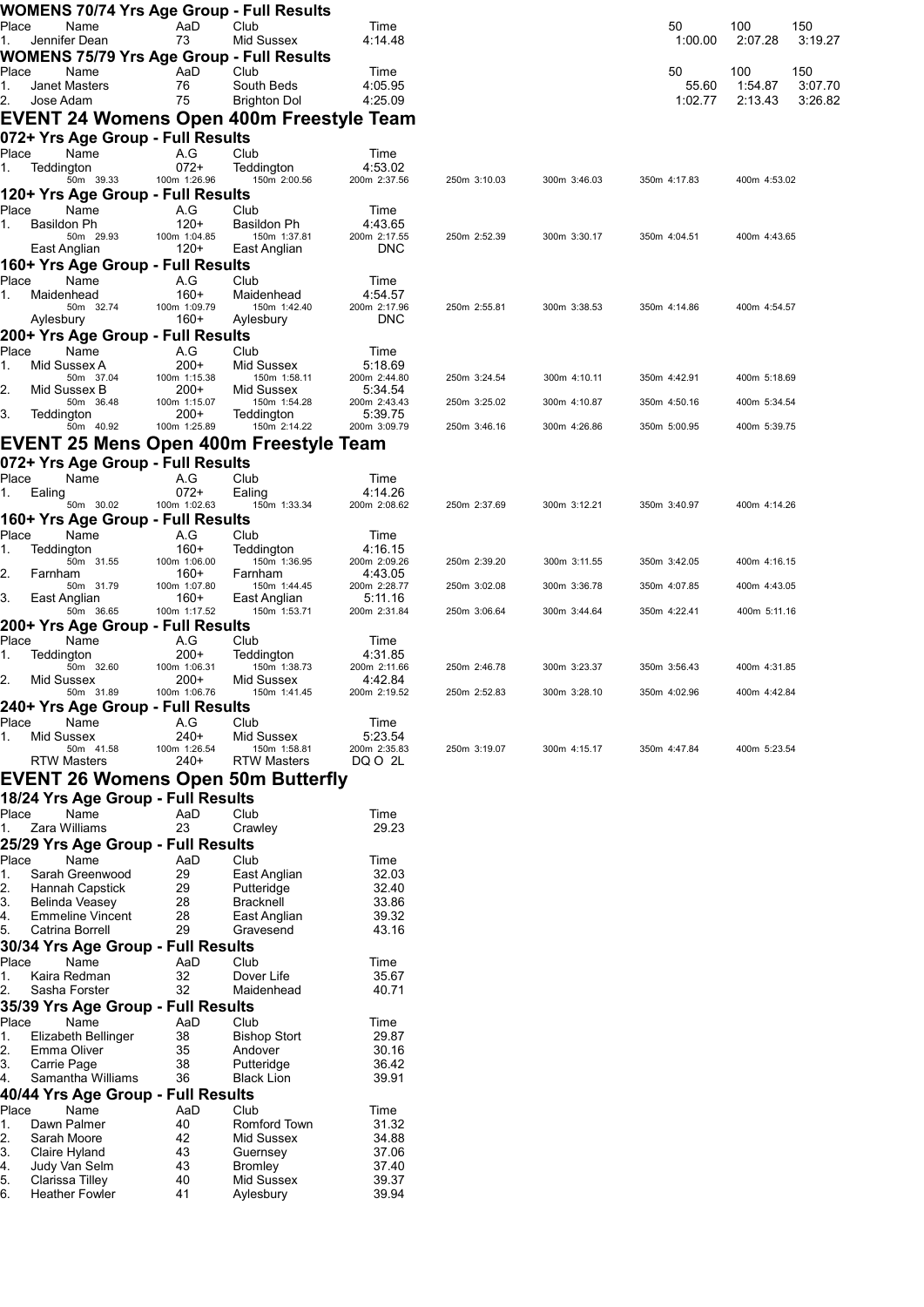|                                        | 45/49 Yrs Age Group - Full Results                                                                                                                                                                                                   |                |                                                              |                  |
|----------------------------------------|--------------------------------------------------------------------------------------------------------------------------------------------------------------------------------------------------------------------------------------|----------------|--------------------------------------------------------------|------------------|
|                                        | Place Name                                                                                                                                                                                                                           |                | AaD Club<br>45 Rushmoor Ryl<br>49 Teddington<br>48 Aylesbury | Time             |
|                                        |                                                                                                                                                                                                                                      |                |                                                              | 36.12<br>37.69   |
|                                        |                                                                                                                                                                                                                                      |                |                                                              | 43.36            |
|                                        | 1. Sue Price<br>2. Juliette Piesley<br>3. Denise Humphries<br>4. Kate King<br>1. Man Group                                                                                                                                           |                |                                                              | 47.60            |
|                                        | 50/54 Yrs Age Group - Full Results                                                                                                                                                                                                   |                |                                                              |                  |
|                                        | Place<br>Name                                                                                                                                                                                                                        |                | AaD Club<br>51 Bracknell<br>53 Maidenhead<br>54 Wycombe Dist | Time<br>34.93    |
|                                        |                                                                                                                                                                                                                                      |                |                                                              | 34.96            |
|                                        |                                                                                                                                                                                                                                      |                |                                                              | 35.39            |
|                                        | 1. Laura Cooke<br>2. Carolynn Curtis<br>3. Philippa Collin<br>4. Diane Braid<br>5. Alison Shore                                                                                                                                      | 54<br>51       | Mid Sussex                                                   | 48.25            |
|                                        |                                                                                                                                                                                                                                      |                | Mid Sussex                                                   | 52.62            |
|                                        | 55/59 Yrs Age Group - Full Results<br>Place Name                                                                                                                                                                                     |                |                                                              |                  |
|                                        | 1. Amanda Heath                                                                                                                                                                                                                      |                | AaD Club<br>59 Spencer                                       | Time<br>38.46    |
|                                        |                                                                                                                                                                                                                                      |                | <b>UEA Norwich</b>                                           | 44.30            |
|                                        |                                                                                                                                                                                                                                      |                |                                                              | 57.96            |
|                                        | 60/64 Yrs Age Group - Full Results                                                                                                                                                                                                   |                |                                                              |                  |
|                                        | Place Name                                                                                                                                                                                                                           |                | AaD Club<br>61 Mid Sussex                                    | Time             |
| 1.                                     | <b>Sally Mills</b><br>65/69 Yrs Age Group - Full Results                                                                                                                                                                             |                |                                                              | 40.80            |
|                                        |                                                                                                                                                                                                                                      |                | AaD Club                                                     | Time             |
|                                        | Place Name<br>1. Diana Groat                                                                                                                                                                                                         |                | 67 Aylesbury                                                 | 53.40            |
|                                        | 70/74 Yrs Age Group - Full Results                                                                                                                                                                                                   |                |                                                              |                  |
|                                        | Place Name                                                                                                                                                                                                                           | AaD Club       |                                                              | Time             |
|                                        | 1. Diane Ford                                                                                                                                                                                                                        | 73<br>74       | Spencer                                                      | 48.23            |
|                                        | 2. Glenise Buck                                                                                                                                                                                                                      |                | Mid Sussex                                                   | 1:07.90          |
|                                        | 75/79 Yrs Age Group - Full Results<br>Place<br>Name                                                                                                                                                                                  | AaD            | Club                                                         | Time             |
|                                        | $1.$ Janet Masters                                                                                                                                                                                                                   | 76             | South Beds                                                   | 55.46            |
|                                        | <b>EVENT 27 Mens Open 50m Butterfly</b>                                                                                                                                                                                              |                |                                                              |                  |
|                                        | 18/24 Yrs Age Group - Full Results                                                                                                                                                                                                   |                |                                                              |                  |
|                                        | ivarile AaD Club<br>1. Anatoly Bugakov 23 Diese 2. Mohama 2. Mohama 2. Mahama 2. Mahama 2. Mahama 2. Mahama 2. Mahama 2. Mahama 2<br>2. Mohama 2. Mahama 2. Mahama 2. Mahama 2. Mahama 2. Mahama 2. Mahama 2. Mahama 2. Mahama 2. Ma |                |                                                              | Time             |
|                                        |                                                                                                                                                                                                                                      |                | <b>BUCS</b>                                                  | 27.85            |
|                                        | 1. Anatoly Bugakov<br>2. Mohamed Hammad 19                                                                                                                                                                                           |                | Ealing                                                       | 32.53            |
|                                        | 3. Thomas Wright                                                                                                                                                                                                                     | 24             | Gravesend                                                    | 37.62            |
|                                        | 25/29 Yrs Age Group - Full Results<br>Place<br>Name                                                                                                                                                                                  |                |                                                              |                  |
|                                        | 1. Craig Gillespie                                                                                                                                                                                                                   | AaD Club<br>29 | Otter                                                        | Time<br>28.36    |
|                                        |                                                                                                                                                                                                                                      |                |                                                              |                  |
|                                        |                                                                                                                                                                                                                                      |                |                                                              | 28.60            |
|                                        | 2. Andrew Benson<br>3. Nicholas Rowe                                                                                                                                                                                                 | 27<br>27       | <b>Bathgate</b><br>Larkfield                                 | 28.96            |
|                                        | 30/34 Yrs Age Group - Full Results                                                                                                                                                                                                   |                |                                                              |                  |
|                                        | Place<br>Name                                                                                                                                                                                                                        |                | AaD Club                                                     | Time             |
|                                        | 1. Wade Rimbach                                                                                                                                                                                                                      | $-32$          | Otter                                                        | 29.65<br>. 29.65 |
| 3.                                     | 1. James Barwick 34 East Leeds<br>Ludovic Hardy                                                                                                                                                                                      | 34             | Teddington                                                   | 29.77            |
| 4.                                     | James Mactavish                                                                                                                                                                                                                      | 34             | Co South'ton                                                 | 30.64            |
| 5.                                     | <b>Matt Everett</b>                                                                                                                                                                                                                  | 33             | Co Oxford                                                    | 32.67            |
| 6.<br>7.                               | Caspar Stops<br>Adrian Sureshkumar                                                                                                                                                                                                   | 30<br>32       | Ealing<br><b>Bracknell</b>                                   | 33.59<br>34.87   |
|                                        | 35/39 Yrs Age Group - Full Results                                                                                                                                                                                                   |                |                                                              |                  |
| Place                                  | Name                                                                                                                                                                                                                                 | AaD            | Club                                                         | Time             |
|                                        | <b>Andy Farrell</b>                                                                                                                                                                                                                  | 38             | <b>Brighton Dol</b>                                          | 29.17            |
| 1.<br>2.                               | Enrico Hahn                                                                                                                                                                                                                          | 35             | Otter                                                        | 29.24            |
|                                        | Michael Jennings<br>Paul Button                                                                                                                                                                                                      | 35<br>39       | Romford Town<br>Teddington                                   | 29.31<br>30.09   |
| 3.<br>4.<br>5.                         | <b>Terence Bonnett</b>                                                                                                                                                                                                               | 37             | <b>Barnet Copt</b>                                           | 30.15            |
| 6.                                     | Kevin Arundell                                                                                                                                                                                                                       | 38             | Gravesend                                                    | 30.16            |
|                                        | Simon Horler                                                                                                                                                                                                                         | 37             | <b>RTW Masters</b>                                           | 31.92            |
|                                        | <b>Richard Royal</b><br>Graeme Crowston                                                                                                                                                                                              | 36<br>35       | Ealing<br>Putteridge                                         | 33.79<br>35.36   |
| 7.<br>8.<br>9.<br>10.                  | Michael Carse                                                                                                                                                                                                                        | 37             | <b>Barnet Copt</b>                                           | 35.44            |
| 11.                                    | Joel Storry                                                                                                                                                                                                                          | 37             | South Beds                                                   | 40.06            |
|                                        | 40/44 Yrs Age Group - Full Results                                                                                                                                                                                                   |                |                                                              |                  |
| Place                                  | Name                                                                                                                                                                                                                                 | AaD            | Club                                                         | Time             |
|                                        | David Jones<br><b>Andrew Wilkie</b>                                                                                                                                                                                                  | 44<br>40       | Ealing<br>Atlantis                                           | 29.53<br>30.27   |
|                                        | Craig Bransby                                                                                                                                                                                                                        | 42             | Enfield Sq                                                   | 30.34            |
|                                        | Mariusz Barcikowski                                                                                                                                                                                                                  | 40             | <b>Black Lion</b>                                            | 30.67            |
|                                        | Nick Rusz                                                                                                                                                                                                                            | 42             | Farnham                                                      | 31.55            |
| 1.<br>2.<br>3.<br>4.<br>5.<br>6.<br>7. | James Long<br>Alec Dyer                                                                                                                                                                                                              | 44<br>42       | Guildford Ct<br>Teddington                                   | 32.10<br>35.08   |
|                                        | 45/49 Yrs Age Group - Full Results                                                                                                                                                                                                   |                |                                                              |                  |
|                                        | Name                                                                                                                                                                                                                                 | AaD            | Club                                                         | Time             |
|                                        | Greg Kahn                                                                                                                                                                                                                            | 46             | Spencer                                                      | 27.93            |
| Place<br>1.<br>2.                      | Philip McHugh                                                                                                                                                                                                                        | 45             | Camden Swiss                                                 | 29.02            |
| 3.<br>4.                               | Mark Deakin<br>Roger Randall                                                                                                                                                                                                         | 45<br>45       | Teddington<br><b>Barnet Copt</b>                             | 30.33<br>34.96   |
| 5.                                     | Jacques Du Preez                                                                                                                                                                                                                     | 48             | Mid Sussex                                                   | 35.75            |
| 6.<br>7.                               | Guy Kitchen<br><b>Stewart Bell</b>                                                                                                                                                                                                   | 47<br>46       | Andover<br>Teddington                                        | 36.38<br>43.16   |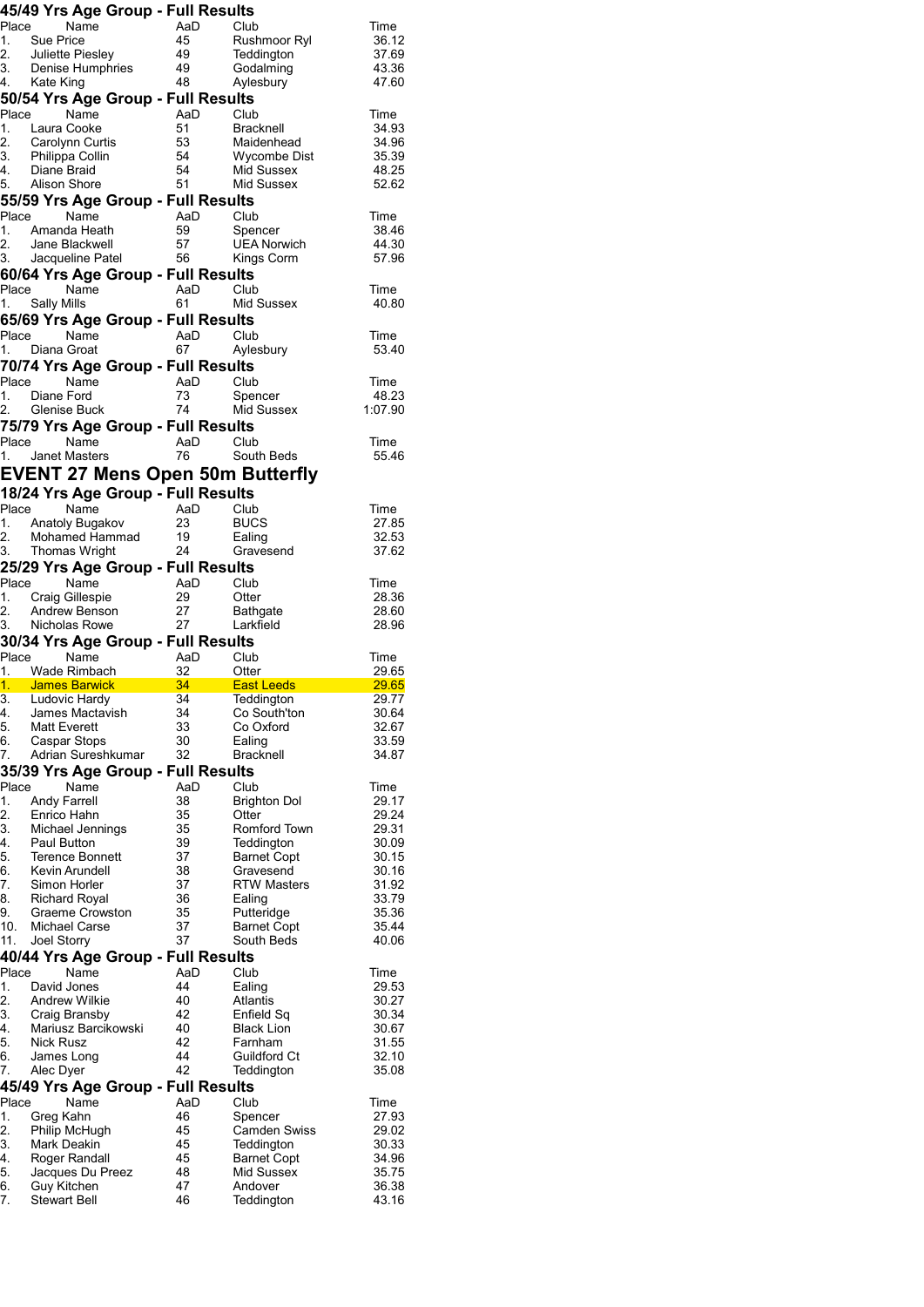|             |            | 50/54 Yrs Age Group - Full Results              |                              |                                          |                              |                               |                               |                               |                               |
|-------------|------------|-------------------------------------------------|------------------------------|------------------------------------------|------------------------------|-------------------------------|-------------------------------|-------------------------------|-------------------------------|
| Place<br>1. |            | Name<br>Stephen Atherley                        | AaD<br>50                    | Club<br>TigersJersey                     | Time<br>30.31                |                               |                               |                               |                               |
| 2.          |            | Andy Hooper                                     | 53                           | Teddington                               | 31.79                        |                               |                               |                               |                               |
| З.<br>4.    |            | Chris Ehinger<br>Mark Partridge                 | 52<br>53                     | <b>Bracknell</b><br><b>Stroud Mast</b>   | 32.37<br>32.59               |                               |                               |                               |                               |
| 5.          |            | Guy Emerson                                     | 53                           | Spencer                                  | 33.27                        |                               |                               |                               |                               |
| 6.          |            | Glen Isaacs<br>Keith Roshier                    | 51<br>53                     | <b>Black Lion</b><br>Tonbridge           | 33.85<br><b>DNC</b>          |                               |                               |                               |                               |
|             |            | 60/64 Yrs Age Group - Full Results              |                              |                                          |                              |                               |                               |                               |                               |
| Place       |            | Name                                            | AaD                          | Club                                     | Time                         |                               |                               |                               |                               |
| 1.<br>2.    |            | Stephen Braine<br><b>Martin Edwards</b>         | 62<br>61                     | Mid Sussex<br>Farnham                    | 31.59<br>32.61               |                               |                               |                               |                               |
| 3.          | Peter lles |                                                 | 63                           | South Beds                               | 35.80                        |                               |                               |                               |                               |
| Place       |            | 65/69 Yrs Age Group - Full Results<br>Name      | AaD                          | Club                                     | Time                         |                               |                               |                               |                               |
| 1.          |            | James Pearson                                   | 68                           | <b>RTW Masters</b>                       | 35.86                        |                               |                               |                               |                               |
| 2.<br>3.    | Brian Hunt | Geoff Edge                                      | 67<br>67                     | <b>RTW Masters</b><br>Teddington         | 35.87<br>37.59               |                               |                               |                               |                               |
|             |            | 70/74 Yrs Age Group - Full Results              |                              |                                          |                              |                               |                               |                               |                               |
| Place<br>1. | David Hall | Name                                            | AaD<br>74                    | Club<br>Witney                           | Time<br>40.97                |                               |                               |                               |                               |
| 2.          |            | Chris Jessup                                    | 70                           | Salisbury                                | 50.24                        |                               |                               |                               |                               |
|             |            | 75/79 Yrs Age Group - Full Results              |                              |                                          |                              |                               |                               |                               |                               |
| Place<br>1. |            | Name<br><b>Garfield Thomas</b>                  | AaD<br>76                    | Club<br><b>Bridgend Cty</b>              | Time<br>44.25                |                               |                               |                               |                               |
|             |            | 80/84 Yrs Age Group - Full Results              |                              |                                          |                              |                               |                               |                               |                               |
| Place<br>1. |            | Name<br>Geoff Bishop                            | AaD<br>80                    | Club<br>Royal Navy                       | Time<br>56.46                |                               |                               |                               |                               |
|             |            |                                                 |                              | EVENT 28 Mens/Womens Open 800m Freestyle |                              |                               |                               |                               |                               |
|             |            | <b>MENS 25/29 Yrs Age Group - Full Results</b>  |                              |                                          |                              |                               |                               |                               |                               |
| Place<br>1. |            | Name<br>Adam Warner                             | AaD<br>26                    | Club<br>Barnet Copt                      | Time<br>9:52.58              |                               |                               |                               |                               |
|             |            | 50m 31.65<br>450m 5:31.19                       | 100m 1:07.39<br>500m 6:08.90 | 150m 1:44.62<br>550m 6:46.94             | 200m 2:21.43<br>600m 7:24.36 | 250m 2:59.41<br>650m 8:02.52  | 300m 3:37.15<br>700m 8:39.51  | 350m 4:15.66<br>750m 9:16.76  | 400m 4:53.33<br>800m 9:52.58  |
| 2.          |            | Leigh Wright<br>50m 38.50                       | 29<br>100m 1:22.17           | Bletchley<br>150m 2:07.28                | 12:27.77<br>200m 2:53.72     | 250m 3:41.81                  | 300m 4:29.97                  | 350m 5:17.68                  | 400m 6:06.60                  |
|             |            | 450m 6:55.04                                    | 500m 7:43.36                 | 550m 8:31.37                             | 600m 9:19.71                 | 650m 10:06.89                 | 700m 10:54.85                 | 750m 11:41.59                 | 800m 12:27.77                 |
| Place       |            | MENS 35/39 Yrs Age Group - Full Results<br>Name | AaD                          | Club                                     | Time                         |                               |                               |                               |                               |
| 1.          |            | David Daporta-Mendez<br>50m 34.22               | 39<br>100m 1:12.63           | Out To Swim<br>150m 1:51.95              | 10:07.63<br>200m 2:31.18     | 250m 3:10.60                  | 300m 3:49.42                  | 350m 4:27.93                  | 400m 5:06.58                  |
| 2.          |            | 450m 5:44.73                                    | 500m 6:23.02<br>38           | 550m 7:01.05<br><b>Brighton Dol</b>      | 600m 7:39.30<br>10:30.06     | 650m 8:17.24                  | 700m 8:55.26                  | 750m 9:32.24                  | 800m 10:07.63                 |
|             |            | Andy Farrell<br>50m 33.03<br>450m 5:51.66       | 100m 1:10.50<br>500m 6:31.88 | 150m 1:50.38<br>550m 7:12.28             | 200m 2:29.85<br>600m 7:52.83 | 250m 3:09.65<br>650m 8:33.24  | 300m 3:49.46<br>700m 9:13.14  | 350m 4:29.97<br>750m 9:52.62  | 400m 5:10.66<br>800m 10:30.06 |
| 3.          |            | Sam Chadwick                                    | 37                           | Godalming                                | 10:53.61                     |                               |                               |                               |                               |
|             |            | 50m 35.34<br>450m 6:06.81                       | 100m 1:14.56<br>500m 6:49.61 | 150m 1:55.34<br>550m 7:30.85             | 200m 2:37.02<br>600m 8:12.88 | 250m 3:18.80<br>650m 8:53.88  | 300m 4:00.65<br>700m 9:35.28  | 350m 4:42.08<br>750m 10:15.14 | 400m 5:24.45<br>800m 10:53.61 |
|             |            | Michael Carse<br>50m 41.59                      | 37<br>100m 1:27.86           | <b>Barnet Copt</b><br>150m 2:15.21       | 12:49.55<br>200m 3:03.74     | 250m 3:52.47                  | 300m 4:41.51                  | 350m 5:30.63                  | 400m 6:21.01                  |
| 5.          |            | 450m 7:11.16<br><b>Richard Royal</b>            | 500m 8:02.35<br>36           | 550m 8:51.97<br>Ealing                   | 600m 9:41.48<br>13:01.45     | 650m 10:30.29                 | 700m 11:18.95                 | 750m 12:06.06                 | 800m 12:49.55                 |
|             |            | 50m 38.69<br>450m 7:09.05                       | 100m 1:22.46<br>500m 8:00.54 | 150m 2:09.10<br>550m 8:52.89             | 200m 2:56.81<br>600m 9:45.32 | 250m 3:45.60<br>650m 10:36.55 | 300m 4:35.70<br>700m 11:26.80 | 350m 5:27.09<br>750m 12:15.19 | 400m 6:17.76<br>800m 13:01.45 |
|             |            | <b>MENS 40/44 Yrs Age Group - Full Results</b>  |                              |                                          |                              |                               |                               |                               |                               |
| Place<br>1. | Paul Allen | Name                                            | AaD<br>44                    | Club<br><b>Boston</b>                    | Time<br>10:07.64             |                               |                               |                               |                               |
|             |            | 50m 32.03<br>450m 5:40.84                       | 100m 1:08.36<br>500m 6:20.38 | 150m 1:46.33<br>550m 6:59.80             | 200m 2:24.82<br>600m 7:38.68 | 250m 3:03.36<br>650m 8:18.09  | 300m 3:42.67<br>700m 8:56.74  | 350m 4:22.13<br>750m 9:32.65  | 400m 5:01.31<br>800m 10:07.64 |
| 2.          |            | Adam Acland<br>50m 35.03                        | 40<br>100m 1:14.54           | Teddington<br>150m 1:55.28               | 10:50.44<br>200m 2:36.22     | 250m 3:16.71                  | 300m 3:58.17                  | 350m 4:38.98                  | 400m 5:20.53                  |
| 3.          |            | 450m 6:01.22<br><b>Andrew Wilkie</b>            | 500m 6:42.19<br>40           | 550m 7:22.20<br>Atlantis                 | 600m 8:03.21<br>11:17.82     | 650m 8:44.52                  | 700m 9:27.08                  | 750m 10:09.29                 | 800m 10:50.44                 |
|             |            | 50m 37.17<br>450m 6:24.90                       | 100m 1:19.22<br>500m 7:08.40 | 150m 2:02.47<br>550m 7:51.13             | 200m 2:46.26<br>600m 8:33.95 | 250m 3:30.56<br>650m 9:16.24  | 300m 4:14.70<br>700m 9:57.95  | 350m 4:58.55<br>750m 10:39.47 | 400m 5:41.69<br>800m 11:17.82 |
| 4.          | John Male  | 50m 37.90                                       | 44<br>100m 1:20.29           | Aylesbury<br>150m 2:03.01                | 11:25.12<br>200m 2:46.99     | 250m 3:30.71                  | 300m 4:15.44                  | 350m 4:59.14                  | 400m 5:43.46                  |
| 5.          |            | 450m 6:26.27                                    | 500m 7:10.26<br>42           | 550m 7:53.27<br><b>DLL</b> Ebourne       | 600m 8:36.95<br>11:34.51     | 650m 9:18.90                  | 700m 10:01.94                 | 750m 10:44.02                 | 800m 11:25.12                 |
|             |            | Paul Standen-Payne<br>50m 37.40<br>450m 6:26.93 | 100m 1:19.17<br>500m 7:11.25 | 150m 2:02.45<br>550m 7:55.57             | 200m 2:45.71<br>600m 8:40.47 | 250m 3:29.37<br>650m 9:25.10  | 300m 4:13.83<br>700m 10:09.51 | 350m 4:57.87<br>750m 10:53.46 | 400m 5:42.51<br>800m 11:34.51 |
|             |            | <b>MENS 45/49 Yrs Age Group - Full Results</b>  |                              |                                          |                              |                               |                               |                               |                               |
| Place<br>1. |            | Name<br>Chris Freeman                           | AaD<br>49                    | Club                                     | Time<br>10:37.08             |                               |                               |                               |                               |
|             |            | 50m 35.83                                       | 100m 1:15.43                 | Teddington<br>150m 1:56.05               | 200m 2:36.57                 | 250m 3:17.04                  | 300m 3:58.02                  | 350m 4:38.30                  | 400m 5:18.63                  |
| 2.          |            | 450m 5:58.96<br>Paul Smoothy                    | 500m 6:39.69<br>48           | 550m 7:19.77<br>Teddington               | 600m 8:00.54<br>10:39.51     | 650m 8:40.51                  | 700m 9:20.87                  | 750m 9:59.88                  | 800m 10:37.08                 |
|             |            | 50m 35.90<br>450m 6:03.30                       | 100m 1:15.77<br>500m 6:43.86 | 150m 1:57.03<br>550m 7:23.50             | 200m 2:38.16<br>600m 8:03.42 | 250m 3:19.11<br>650m 8:43.20  | 300m 4:00.04<br>700m 9:23.26  | 350m 4:41.11<br>750m 10:02.61 | 400m 5:22.28<br>800m 10:39.51 |
| 3.          |            | Simon Berrey<br>50m 35.78                       | 45<br>100m 1:14.58           | Spencer<br>150m 1:55.46                  | 11:04.81<br>200m 2:37.02     | 250m 3:18.81                  | 300m 4:00.89                  | 350m 4:43.80                  | 400m 5:25.38                  |
| 4.          |            | 450m 6:07.95<br>Mark Lucas                      | 500m 6:50.07<br>47           | 550m 7:32.91<br>Godalming                | 600m 8:15.60<br>12:11.43     | 650m 8:58.75                  | 700m 9:42.17                  | 750m 10:24.11                 | 800m 11:04.81                 |
|             |            | 50m 39.08<br>450m 6:53.07                       | 100m 1:25.28<br>500m 7:39.21 | 150m 2:11.32<br>550m 8:26.55             | 200m 2:58.11<br>600m 9:14.34 | 250m 3:44.01<br>650m 10:00.29 | 300m 4:31.21<br>700m 10:45.04 | 350m 5:18.36<br>750m 11:30.50 | 400m 6:05.96<br>800m 12:11.43 |
|             |            | <b>MENS 50/54 Yrs Age Group - Full Results</b>  |                              |                                          |                              |                               |                               |                               |                               |
| Place<br>1. |            | Name<br>Simon Griffiths                         | AaD<br>50                    | Club<br>Teddington                       | Time<br>10:30.47             |                               |                               |                               |                               |
|             |            | 50m 35.49<br>450m 5:57.24                       | 100m 1:14.95<br>500m 6:37.55 | 150m 1:54.16<br>550m 7:17.48             | 200m 2:35.20<br>600m 7:57.56 | 250m 3:15.13<br>650m 8:37.31  | 300m 3:55.87<br>700m 9:17.03  | 350m 4:35.79<br>750m 9:55.68  | 400m 5:16.98<br>800m 10:30.47 |
| 2.          |            | Glen Isaacs<br>50m 36.66                        | 51<br>100m 1:17.35           | <b>Black Lion</b><br>150m 1:58.50        | 10:52.17<br>200m 2:39.94     | 250m 3:21.40                  | 300m 4:02.78                  | 350m 4:44.23                  | 400m 5:25.51                  |
| 3.          |            | 450m 6:07.07<br>Adam Lelean                     | 500m 6:48.31<br>54           | 550m 7:29.64<br>Diss Otters              | 600m 8:10.48<br>11:06.38     | 650m 8:51.48                  | 700m 9:32.87                  | 750m 10:13.33                 | 800m 10:52.17                 |
|             |            | 50m 36.99<br>450m 6:11.93                       | 100m 2:41.11<br>500m 6:54.61 | 150m 1:58.26<br>550m 7:37.04             | 200m 4:04.88<br>$600m -$     | 250m 3:22.99<br>650m 9:02.39  | 300m 5:29.66<br>700m 9:45.19  | 350m 4:47.16<br>750m 10:27.20 | $400m \cdot$<br>800m 11:06.38 |
| 4.          |            | Mark Partridge                                  | 53                           | Stroud Mast                              | 12:01.85                     |                               |                               |                               |                               |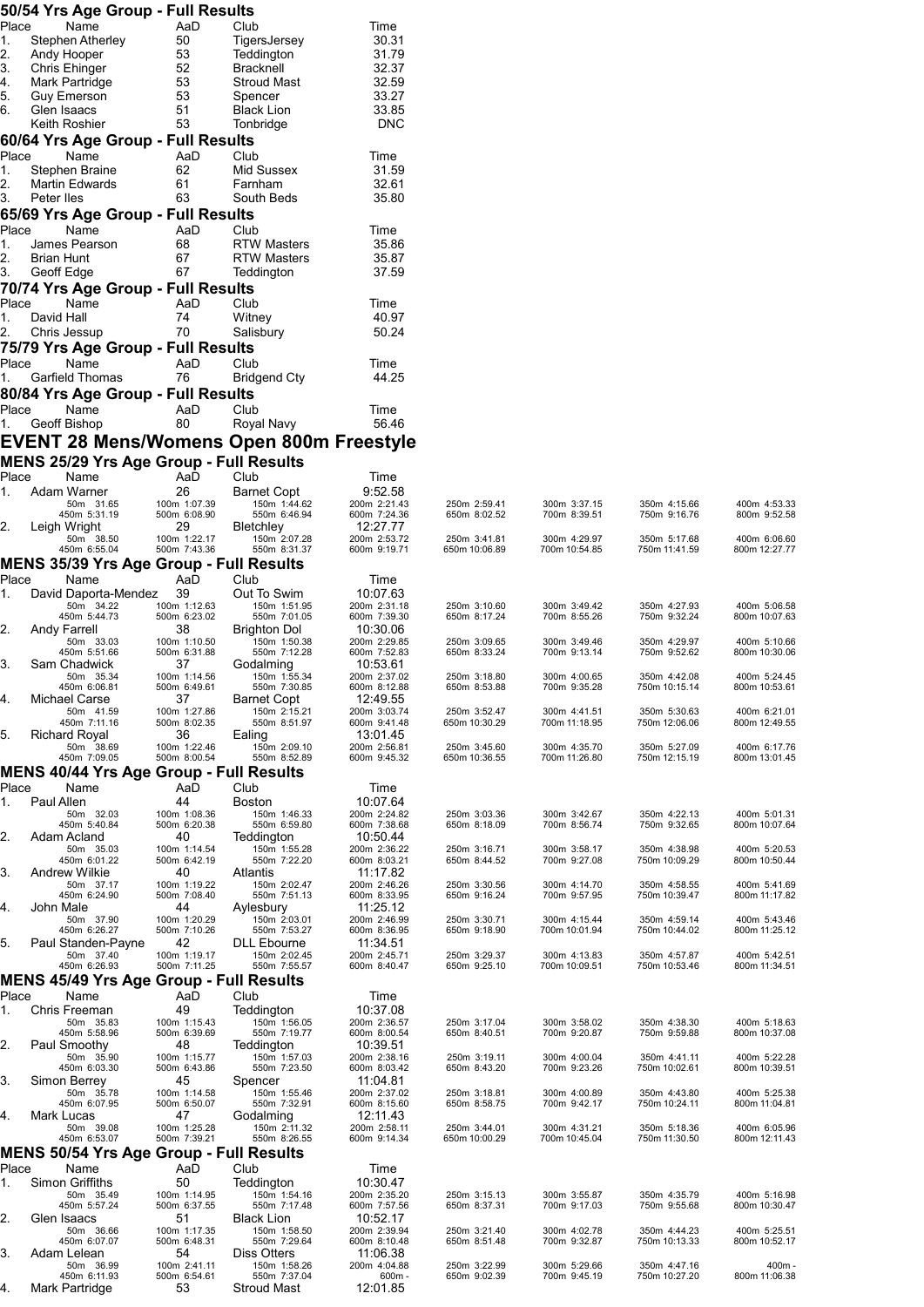|             | 50m 37.60<br>450m 6:39.07                                        | 100m 1:19.91<br>500m 7:25.60       | 150m 2:02.90<br>550m 8:12.14                 | 200m 2:48.15<br>600m 8:58.91             | 250m 3:33.30<br>650m 9:45.20  | 300m 4:19.33<br>700m 10:31.47 | 350m 5:05.64<br>750m 11:17.75 | 400m 5:52.57<br>800m 12:01.85 |
|-------------|------------------------------------------------------------------|------------------------------------|----------------------------------------------|------------------------------------------|-------------------------------|-------------------------------|-------------------------------|-------------------------------|
| 5.          | Jonathan Greene<br>50m 44.41                                     | 52<br>100m 1:33.87                 | East Anglian<br>150m 2:23.98                 | 13:14.62<br>200m 3:14.70                 | 250m 4:05.58                  | 300m 4:57.40                  | 350m 5:47.97                  | 400m 6:38.89                  |
|             | 450m 7:29.54<br>MENS 55/59 Yrs Age Group - Full Results          | 500m 8:20.25                       | 550m 9:10.39                                 | 600m 10:00.68                            | 650m 10:50.89                 | 700m 11:41.00                 | 750m 12:30.56                 | 800m 13:14.62                 |
| Place       | Name                                                             | AaD                                | Club                                         | Time                                     |                               |                               |                               |                               |
| 1.          | Mark Strakosch<br>50m 35.54                                      | 55<br>100m 1:13.95                 | Berkhamsted<br>150m 1:53.57                  | 10:38.35<br>200m 2:33.67                 | 250m 3:14.09                  | 300m 3:54.91                  | 350m 4:35.88                  | 400m 5:16.78                  |
| 2.          | 450m 5:57.25<br>Mark Straw                                       | 500m 6:37.83<br>58                 | 550m 7:18.98<br>Basingstoke                  | 600m 7:59.54<br>11:54.45                 | 650m 8:40.62                  | 700m 9:21.27                  | 750m 10:00.75                 | 800m 10:38.35                 |
|             | 50m 37.52<br>450m 6:32.18                                        | 100m 1:19.81<br>500m 7:17.76<br>57 | 150m 2:03.48<br>550m 8:05.04                 | 200m 2:46.87<br>600m 8:52.76<br>13:26.72 | 250m 3:31.09<br>650m 9:40.73  | 300m 4:15.27<br>700m 10:28.39 | 350m 5:01.03<br>750m 11:13.29 | 400m 5:45.95<br>800m 11:54.45 |
| 3.          | Neil Deighton<br>50m 43.50<br>450m 7:24.56                       | 100m 1:31.22<br>500m 10:01.71      | Rushmoor Ryl<br>150m 2:19.93<br>550m 9:09.19 | 200m 4:49.65<br>600m 11:45.65            | 250m 3:59.69<br>650m 10:53.53 | 300m 6:32.87<br>700m-         | 350m 5:40.81<br>750m 12:36.88 | 400m 8:16.78<br>800m 13:26.72 |
|             | MENS 60/64 Yrs Age Group - Full Results                          |                                    |                                              |                                          |                               |                               |                               |                               |
| Place<br>1. | Name<br><b>Peter Gruitt</b>                                      | AaD<br>64                          | Club<br>Co Cant'bury                         | Time<br>12:39.05                         |                               |                               |                               |                               |
|             | 50m 43.34<br>450m 7:06.45                                        | 100m 1:29.27<br>500m 7:54.18       | 150m 2:17.25<br>550m 8:43.23                 | 200m 3:05.04<br>600m 9:32.15             | 250m 3:53.59<br>650m 10:19.63 | 300m 4:41.41<br>700m 11:07.55 | 350m 5:29.88<br>750m 11:54.81 | 400m 6:17.77<br>800m 12:39.05 |
| 2.          | Peter Iles<br>50m 41.35                                          | 63<br>100m -                       | South Beds<br>150m 2:15.28                   | 12:47.73<br>200m 3:05.18                 | 250m 3:54.14                  | $300m -$                      | 350m 5:31.10                  | 400m 6:21.12                  |
|             | 450m 7:10.54<br><b>MENS 65/69 Yrs Age Group - Full Results</b>   | $500m -$                           | 550m 8:48.54                                 | $600m -$                                 | 650m 10:26.50                 | 700m-                         | 750m 12:01.97                 | 800m 12:47.73                 |
| Place<br>1. | Name<br>Stuart McLellan                                          | AaD<br>67                          | Club<br>Sudbury                              | Time<br>12:25.10                         |                               |                               |                               |                               |
|             | 50m 41.10<br>450m 6:59.02                                        | 100m 1:26.70<br>500m 7:46.15       | 150m 2:14.19<br>550m 8:32.73                 | 200m 3:02.09<br>600m 9:19.45             | 250m 3:49.87<br>650m 10:06.29 | 300m 4:37.49<br>700m 10:53.29 | 350m 5:24.58<br>750m 11:39.85 | 400m 6:12.25<br>800m 12:25.10 |
| 2.          | Geoff Edge<br>50m 41.77                                          | 67<br>100m 1:29.83                 | Teddington<br>150m 2:19.16                   | 12:59.62<br>200m 3:09.53                 | 250m 3:59.12                  | 300m 4:49.70                  | 350m 5:39.05                  | 400m 6:28.85                  |
|             | 450m 7:18.27<br>MENS 70/74 Yrs Age Group - Full Results          | 500m 8:07.94                       | 550m 8:57.38                                 | 600m 9:47.19                             | 650m 10:36.45                 | 700m 11:26.27                 | 750m 12:14.42                 | 800m 12:59.62                 |
| Place       | Name                                                             | AaD                                | Club                                         | Time                                     |                               |                               |                               |                               |
| 1.          | Chris Dunn<br>50m 36.52                                          | 70<br>100m 1:16.68                 | Hatfield<br>150m 1:56.44                     | 10:50.20<br>200m 2:37.80                 | 250m 3:18.10                  | 300m 4:00.22                  | 350m 4:41.06                  | 400m 5:23.10                  |
| 2.          | 450m 6:04.07<br>Paul Clarke                                      | 500m 6:45.86<br>74                 | 550m 7:26.71<br>Beaver Mast                  | 600m 8:08.42<br>18:08.62                 | 650m 8:48.92                  | 700m 9:30.91                  | 750m 10:11.31                 | 800m 10:50.20                 |
|             | 50m 55.69<br>450m 10:00.62                                       | 100m 2:00.31<br>500m 11:11.56      | 150m 3:05.63<br>550m 12:22.05                | 200m 4:14.93<br>600m 13:32.00            | 250m 5:22.76<br>650m 14:41.61 | 300m 6:32.54<br>700m 15:52.71 | 350m 7:40.67<br>750m 17:01.40 | 400m 8:51.58<br>800m 18:08.62 |
| Place       | <b>MENS 75/79 Yrs Age Group - Full Results</b><br>Name           | AaD                                | Club                                         | Time                                     |                               |                               |                               |                               |
| 1.          | John Williamson<br>50m 54.56                                     | 75<br>100m 1:55.17                 | Bracknell<br>150m 2:59.46                    | 16:40.68<br>200m 4:05.20                 | 250m 5:08.78                  | 300m 6:12.29                  | 350m 7:15.40                  | 400m 8:19.09                  |
|             | 450m 9:22.85<br><b>WOMENS 18/24 Yrs Age Group - Full Results</b> | 500m 10:25.52                      | 550m 11:28.46                                | 600m 12:30.79                            | 650m 13:34.70                 | 700m 14:36.77                 | 750m 15:39.24                 | 800m 16:40.68                 |
| Place       | Name                                                             | AaD                                | Club                                         | Time                                     |                               |                               |                               |                               |
| 1.          | Jessica Farmer<br>50m 36.36                                      | 21<br>100m 1:15.11                 | Co South'ton<br>150m 1:55.94                 | 11:03.97<br>200m 2:36.87                 | 250m 3:18.26                  | 300m 3:59.62                  | 350m 4:41.90                  | 400m 5:23.98                  |
|             | 450m 6:06.90<br>WOMENS 25/29 Yrs Age Group - Full Results        | 500m 6:48.95                       | 550m 7:31.50                                 | 600m 8:14.08                             | 650m 8:56.92                  | 700m 9:39.70                  | 750m 10:22.19                 | 800m 11:03.97                 |
| Place<br>1. | Name<br>Amy Vaal                                                 | AaD<br>27                          | Club<br>Bracknell                            | Time<br>10:10.59                         |                               |                               |                               |                               |
|             | 50m 33.52<br>450m 5:40.93                                        | 100m 1:10.31<br>500m 6:20.19       | 150m 1:47.67<br>550m 6:58.62                 | 200m 2:26.82<br>600m 7:37.50             | 250m 3:05.25<br>650m 8:16.12  | 300m 3:44.87<br>700m 8:55.46  | 350m 4:23.28<br>750m 9:33.17  | 400m 5:02.57<br>800m 10:10.59 |
| 2.          | Hayley Wearn<br>50m 37.60                                        | 28<br>100m 1:18.81                 | Teddington<br>150m 2:01.19                   | 11:13.90<br>200m 2:43.54                 | 250m 3:27.01                  | 300m 4:09.60                  | 350m 4:52.74                  | 400m 5:35.68                  |
| 3.          | 450m 6:18.61<br>Amber Danks                                      | 500m 7:01.20<br>25                 | 550m 7:44.23<br>Teddington                   | 600m 8:27.09<br>13:51.22                 | 650m 9:09.97                  | 700m 9:52.44                  | 750m 10:34.00                 | 800m 11:13.90                 |
|             | 50m 44.32<br>450m 7:48.11                                        | 100m 1:35.06<br>500m 8:40.80       | 150m 2:27.72<br>550m 9:33.41                 | 200m 3:21.25<br>600m 10:25.95            | 250m 4:15.24<br>650m 11:18.79 | 300m 5:08.62<br>700m 12:11.15 | 350m 6:02.44<br>750m 13:00.92 | 400m 6:55.73<br>800m 13:51.22 |
| Place       | <b>WOMENS 30/34 Yrs Age Group - Full Results</b><br>Name         | AaD                                | Club                                         | Time                                     |                               |                               |                               |                               |
| 1.          | Jessica Thorpe<br>50m 33.58                                      | 31<br>100m 1:10.03                 | Camden Swiss<br>150m 1:47.56                 | 10:10.30<br>200m 2:25.57                 | 250m 3:03.73                  | 300m 3:41.77                  | 350m 4:20.35                  | 400m 4:58.75                  |
| 2.          | 450m 5:37.59<br>Danielle Ryan                                    | 500m 6:16.32<br>31                 | 550m 6:55.75<br><b>Black Lion</b>            | 600m 7:34.97<br>11:16.47                 | 650m 8:14.63                  | 700m 8:53.23                  | 750m 9:32.78                  | 800m 10:10.30                 |
|             | 50m 37.67<br>450m 6:15.49                                        | 100m 1:18.23<br>500m 6:58.61       | 150m 2:00.09<br>550m 7:41.56                 | 200m 2:42.58<br>600m 8:25.21             | 250m 3:24.87<br>650m 9:08.09  | 300m 4:07.52<br>700m 9:51.77  | 350m 4:50.29<br>750m 10:34.93 | 400m 5:33.25<br>800m 11:16.47 |
| 3.          | Sarah Clarke<br>50m 46.57                                        | 30<br>100m 1:36.93                 | Sudburv<br>150m -                            | 14:06.75<br>200m 3:22.80                 | 250m -                        | 300m 5:10.82                  | 350m 6:05.95                  | 400m 6:59.78                  |
|             | 450m 7:54.57<br>WOMENS 40/44 Yrs Age Group - Full Results        | 500m 8:48.62                       | 550m 9:43.20                                 | 600m 10:36.37                            | 650m 11:30.04                 | 700m 12:23.72                 | 750m 13:16.44                 | 800m 14:06.75                 |
| Place<br>1. | Name<br>Jessica Wooddisse                                        | AaD<br>41                          | Club<br>Stroud Mast                          | Time<br>10:01.27                         |                               |                               |                               |                               |
|             | 50m 35.29<br>450m 5:38.66                                        | 100m 1:13.00<br>500m 6:16.53       | 150m 1:50.76<br>550m 6:54.19                 | 200m 2:28.85<br>600m 7:31.87             | 250m 3:06.79<br>650m 8:09.56  | 300m 3:44.77<br>700m 8:47.33  | 350m 4:22.67<br>750m 9:24.83  | 400m 5:00.69<br>800m 10:01.27 |
| 2.          | Elizabeth Tarr<br>50m 35.30                                      | 40<br>100m 1:13.99                 | Teddington<br>150m 1:53.31                   | 10:21.03<br>200m 2:32.70                 | 250m 3:12.03                  | 300m 3:51.12                  | 350m 4:30.49                  | 400m 5:09.92                  |
| 3.          | 450m 5:49.13<br>Rachael Coleman                                  | 500m 6:28.27<br>43                 | 550m 7:07.96<br>Barnet Copt                  | 600m 7:46.99<br>11:08.34                 | 650m 8:26.10                  | 700m 9:05.41                  | 750m 9:44.37                  | 800m 10:21.03                 |
|             | 50m 37.59<br>450m 6:15.98                                        | 100m 1:18.96<br>500m 6:58.39       | 150m 2:01.13<br>550m 7:40.90                 | 200m 2:43.29<br>600m 8:23.06             | 250m 3:25.53<br>650m 9:05.12  | 300m 4:08.06<br>700m 9:47.21  | 350m 4:50.96<br>750m 10:28.75 | 400m 5:33.29<br>800m 11:08.34 |
| 4.          | Lucy Roper<br>50m 44.33                                          | 44<br>100m 1:30.41                 | Reading<br>150m 2:17.93                      | 12:51.81<br>200m 3:05.76                 | 250m 3:54.81                  | 300m 4:43.24                  | 350m 5:32.31                  | 400m 6:21.26                  |
| 5.          | 450m 7:10.83<br>Katalin Walch                                    | 500m 7:59.73<br>43                 | 550m 8:49.16<br>Mid Sussex                   | 600m 9:38.72<br>14:53.97                 | 650m 10:28.48                 | 700m 11:17.61                 | 750m 12:06.15                 | 800m 12:51.81                 |
|             | 50m 49.12<br>450m 8:19.27                                        | 100m 1:44.53<br>500m 9:15.57       | 150m 2:39.96<br>550m 10:12.33                | 200m 3:36.24<br>600m 11:09.59            | 250m 4:33.09<br>650m 12:06.03 | 300m 5:30.05<br>700m 13:02.96 | 350m 6:26.27<br>750m 13:58.14 | 400m 7:23.19<br>800m 14:53.97 |
| Place       | WOMENS 45/49 Yrs Age Group - Full Results<br>Name                | AaD                                | Club                                         | Time                                     |                               |                               |                               |                               |
| 1.          | Nicola Latty                                                     | 45                                 | Nene Valley                                  | 10:16.36                                 |                               |                               |                               |                               |
| 2.          | 50m 35.91<br>450m 5:45.72<br>Karen Bassett                       | 100m 1:14.28<br>500m 6:24.73<br>48 | 150m 1:52.64<br>550m 7:03.31<br>Bracknell    | 200m 2:31.64<br>600m 7:42.45<br>11:39.58 | 250m 3:10.23<br>650m 8:21.23  | 300m 3:48.98<br>700m 9:00.80  | 350m 4:27.68<br>750m 9:39.15  | 400m 5:07.38<br>800m 10:16.36 |
|             | 50m 36.98<br>450m 6:31.66                                        | 100m 1:18.69<br>500m 7:16.47       | 150m 2:02.24<br>550m 8:01.64                 | 200m 2:46.72<br>600m 8:45.87             | 250m 3:31.12<br>650m 9:30.26  | 300m 4:16.13<br>700m 10:14.67 | 350m 5:01.29<br>750m 10:57.89 | 400m 5:46.40<br>800m 11:39.58 |
| 3.          | Jacqueline Hunt<br>50m 38.21                                     | 48<br>100m 1:20.01                 | Beau Sejour<br>150m 2:03.65                  | 11:53.69<br>200m 2:47.83                 | 250m 3:32.98                  | 300m 4:17.82                  | 350m 5:03.45                  | 400m 5:48.54                  |
| 4.          | 450m 6:33.83<br>Liz Pudney                                       | 500m 7:19.40<br>48                 | 550m 8:04.84<br>Newbury                      | 600m 8:49.85<br>12:19.58                 | 650m 9:36.16                  | 700m 10:22.37                 | 750m 11:08.50                 | 800m 11:53.69                 |
|             | 50m 41.31<br>450m 6:56.11                                        | 100m 1:26.53<br>500m 7:42.63       | 150m 2:13.96<br>550m 8:29.79                 | 200m 3:00.76<br>600m 9:16.19             | 250m 3:48.05<br>650m 10:03.50 | 300m 4:34.95<br>700m 10:49.81 | 350m 5:22.43<br>750m 11:36.81 | 400m 6:08.92<br>800m 12:19.58 |